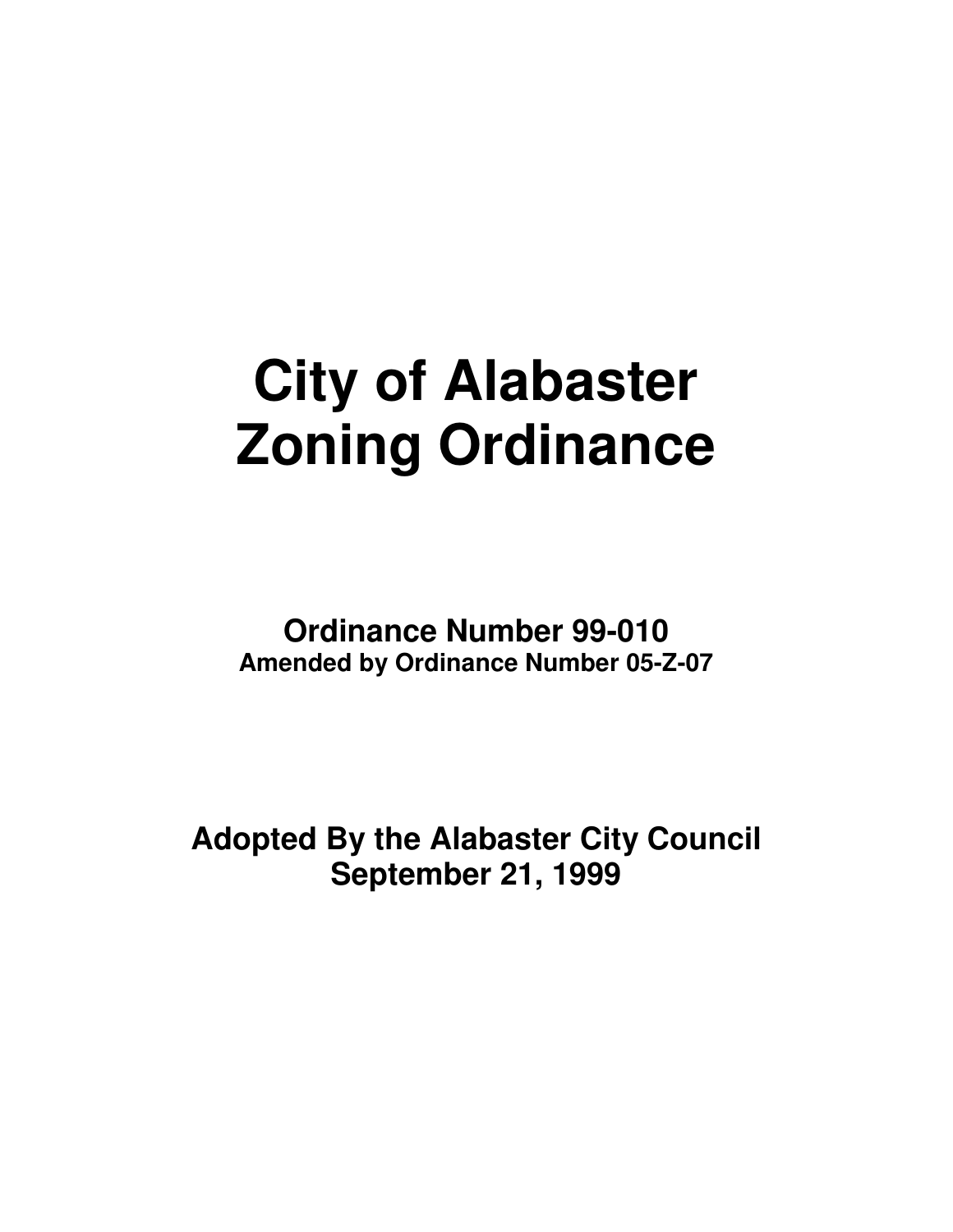# **TABLE OF CONTENTS**

| ARTICLE I SHORT TITLE                                                                                                                                                                                                                                                                                                                                                                                                                                                                                                                                                                                                                                                                                             | 1                                                                                         |
|-------------------------------------------------------------------------------------------------------------------------------------------------------------------------------------------------------------------------------------------------------------------------------------------------------------------------------------------------------------------------------------------------------------------------------------------------------------------------------------------------------------------------------------------------------------------------------------------------------------------------------------------------------------------------------------------------------------------|-------------------------------------------------------------------------------------------|
| ARTICLE II PURPOSE AND METHOD                                                                                                                                                                                                                                                                                                                                                                                                                                                                                                                                                                                                                                                                                     | 1                                                                                         |
| Purpose<br>Method<br>2.1<br><b>Zoning Districts</b><br>2.2<br>Zoning map<br>2.3<br>Interpretation of District Boundaries                                                                                                                                                                                                                                                                                                                                                                                                                                                                                                                                                                                          | 1<br>1<br>$\frac{2}{3}$<br>3                                                              |
| <b>ARTICLE III</b><br>ADMINISTRATION AND REVIEW PROCEDURES                                                                                                                                                                                                                                                                                                                                                                                                                                                                                                                                                                                                                                                        | 3                                                                                         |
| <b>General Administration</b><br><b>Building Permit</b><br>1.1<br><b>Review of Building Permit Applications</b><br>1.2 <sub>2</sub><br>1.3<br><b>Certificate of Occupancy</b><br><b>Expiration of Building Permit</b><br>1.4<br><b>Unlawful Structure</b><br>1.5<br>1.6<br>Penalties<br>1.7<br>Remedies<br><b>City Not Subject to Ordinance</b><br>1.8<br><b>Zoning Amendments</b><br>Section 2.0<br><b>Rezoning by Petition</b><br>2.1<br>2.2<br>Initiation of Zoning Amendments by the City<br>Board of Zoning Adjustment<br><b>Administrative Appeal</b><br>3.1<br><b>Special Exception Uses</b><br>3.2<br>3.3<br>Variances<br>3.4<br><b>Rules of Procedure</b><br>3.5<br>Appeals from a Decision of the Board | 3<br>4<br>4<br>5<br>5<br>5<br>5<br>6<br>6<br>6<br>6<br>8<br>8<br>8<br>9<br>10<br>11<br>11 |
| <b>ARTICLE IV DEFINITIONS</b>                                                                                                                                                                                                                                                                                                                                                                                                                                                                                                                                                                                                                                                                                     | 11                                                                                        |
| ARTICLE V GENERAL REGULATIONS                                                                                                                                                                                                                                                                                                                                                                                                                                                                                                                                                                                                                                                                                     | 23                                                                                        |
| Section 1.0<br><b>General Use Requirements</b><br>Application of this Ordinance<br>1.1<br>Except as Otherwise Provided By This Ordinance<br>12<br><b>Public Utilities</b><br>1.3<br>Nonconforming Uses of Land and Buildings<br>Continuance<br>2.1<br>$2.2\overline{ }$<br><b>Restoration to Safe Condition</b>                                                                                                                                                                                                                                                                                                                                                                                                   | 23<br>23<br>23<br>24<br>24<br>25<br>25<br>25                                              |
|                                                                                                                                                                                                                                                                                                                                                                                                                                                                                                                                                                                                                                                                                                                   | 2.3<br><b>Restoration After Damages</b>                                                   |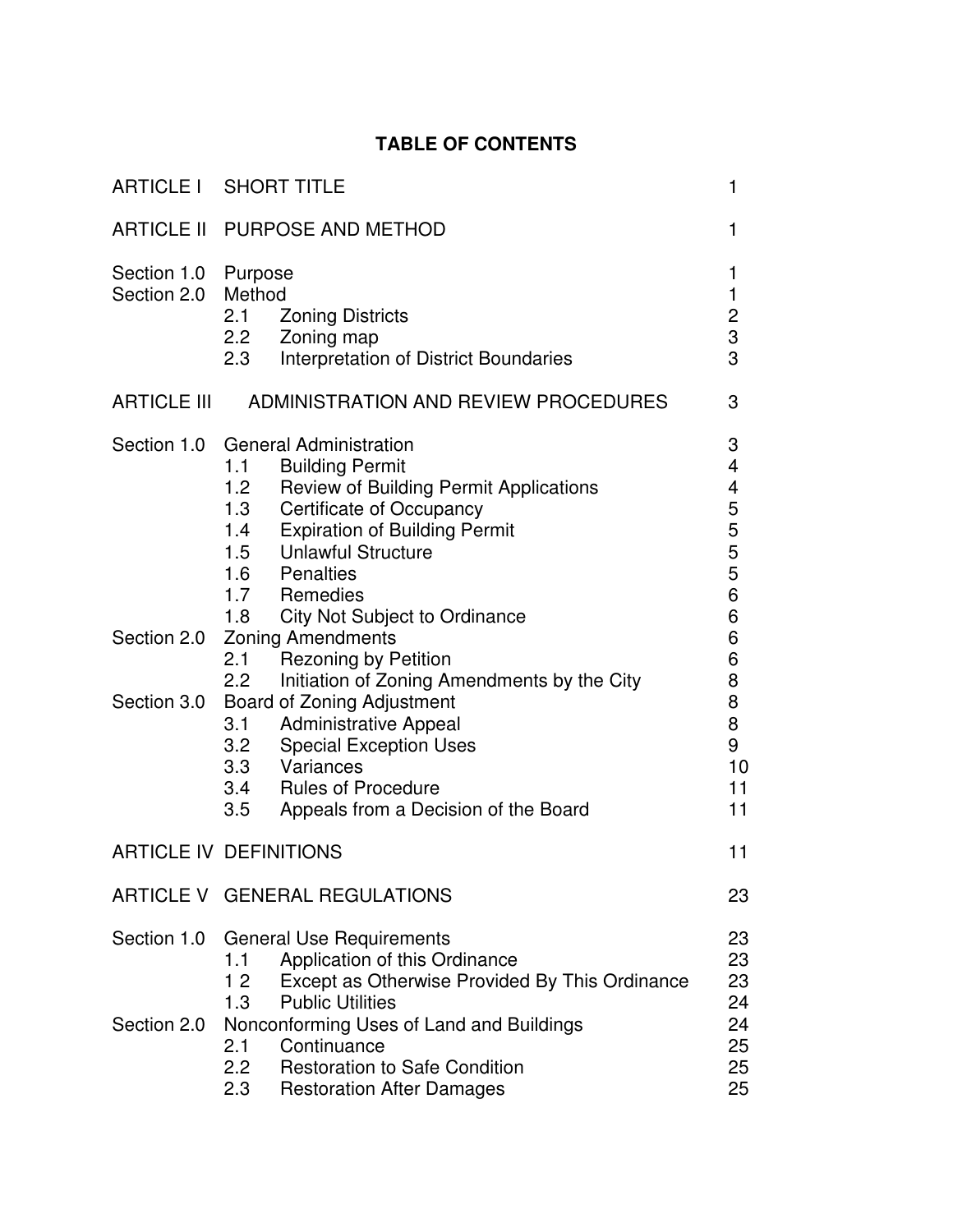|              | 2.4<br>2.5 | Abandonment<br>Change in Use                         | 25<br>25 |
|--------------|------------|------------------------------------------------------|----------|
|              | 2.6        | <b>Structures Conforming to District Regulations</b> |          |
|              |            | <b>But Not Other Regulations</b>                     | 25       |
|              | 2.7        | Non Conforming Dwellings                             | 25       |
|              | 2.8        | <b>Property Zoned RPG</b>                            | 26       |
| Section 3.0  |            | <b>Annexed Property</b>                              | 26       |
| Section 4.0  |            | Abandoned Right-of-Way                               | 26       |
| Section 5.0  |            | Area Modification for Lots of Record                 | 26       |
| Section 6.0  |            | <b>General Yard Modifications</b>                    | 26       |
| Section 7.0  |            | <b>Height Modifications</b>                          | 27       |
| Section 8.0  |            | Porches, Terraces, Balconies, Cornices,              |          |
|              |            | <b>Eaves and Accessory Structures</b>                | 27       |
| Section 9.0  |            | Storm Drainage and Flooding                          | 28       |
|              |            | <b>ARTICLE VI ZONING DISTRICTS</b>                   | 29       |
| Section 1.0  |            | Agriculture District (A)                             | 29       |
| Section 2.0  |            | Single Family Estate District (E)                    | 31       |
| Section 3.0  |            | Single Family District (R-1)                         | 32       |
| Section 4.0  |            | Single Family District (R-2)                         | 33       |
| Section 5.0  |            | Single Family District (R-3)                         | 34       |
| Section 6.0  |            | Residential Patio/Garden District (R-4)              | 36       |
| Section 7.0  |            | Two-Family District (R-5)                            | 37       |
| Section 8.0  |            | Multifamily District (R-6)                           | 38       |
| Section 9.0  |            | Townhouse District (R-7)                             | 39       |
| Section 10.0 |            | Manufactured and Mobile Home District (R-8)          | 40       |
| Section 11.0 |            | Institution District (I)                             | 42       |
| Section 12.0 |            | Office District (B-1)                                | 44       |
| Section 13.0 |            | Neighborhood Business District (B-2)                 | 46       |
| Section 14.0 |            | <b>Community Business District (B-3)</b>             | 49       |
| Section 15.0 |            | <b>General Business District (B-4)</b>               | 52       |
| Section 16.0 |            | Central Business District (B-5)                      | 53       |
| Section 17.0 |            | Light Industrial District (M-1)                      | 55       |
| Section 18.0 |            | Heavy Industrial District (M-2)                      | 57       |
| Section 19.0 |            | Planned Development District (PDD)                   | 59       |
| Section 20.0 |            | Mobile Home Park and Subdivision District (MHD)      | 70       |
| Section 21.0 |            | Municipal Reserve (MR)                               | 74       |
| Section 22.0 |            | <b>Mixed Use District</b>                            | 74       |
|              |            | <b>ARTICLE VII SUPPLEMENTAL REGULATIONS</b>          | 79       |
| Section 1.0  |            | <b>Fences and Walls</b>                              | 79       |
| Section 2.0  |            | <b>Temporary Structures, Building</b>                |          |
|              |            | Material Storage and Disposal of Waste               | 80       |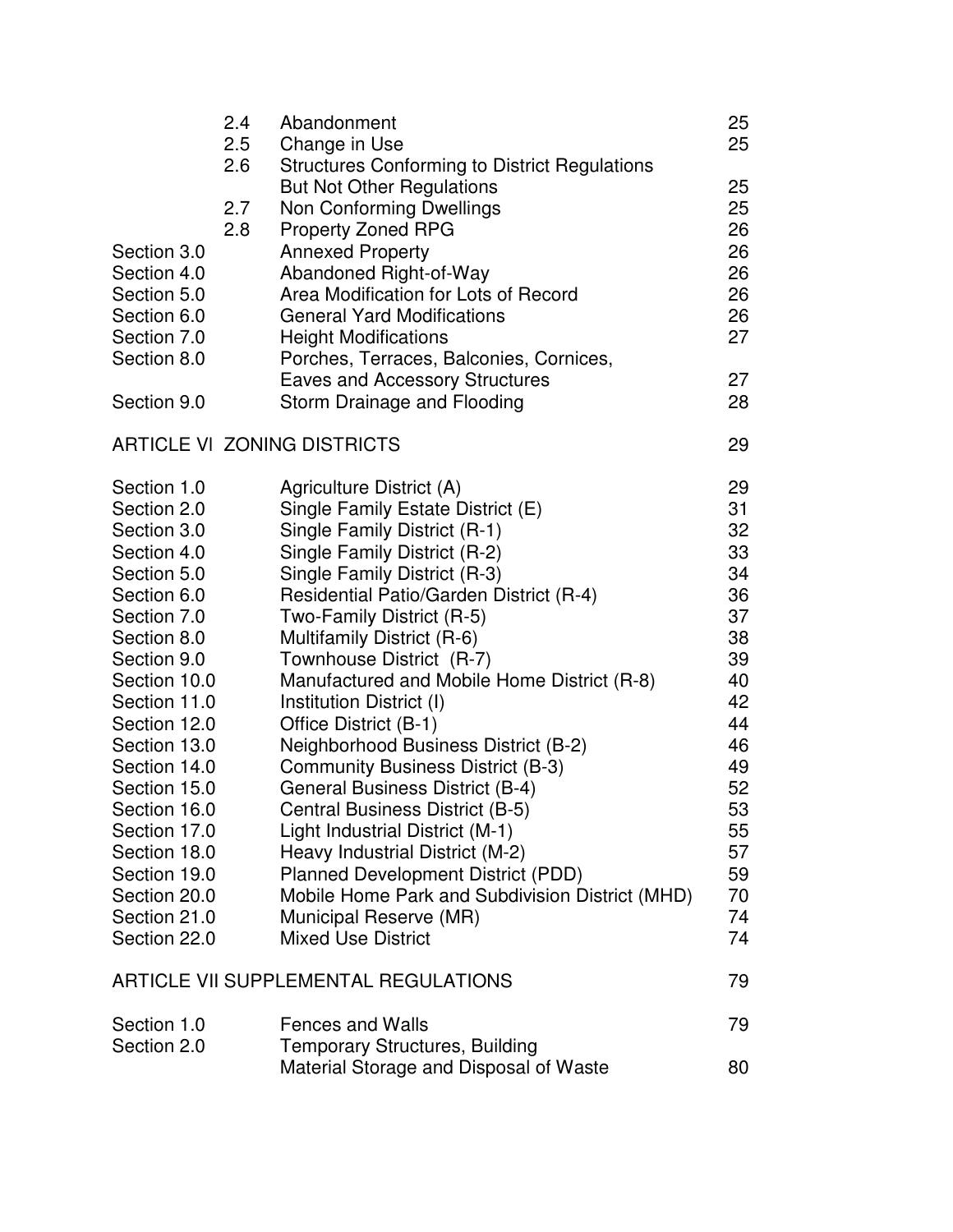| Section 3.0                                               | <b>Outdoor Storage of Recreational</b>                    |     |  |
|-----------------------------------------------------------|-----------------------------------------------------------|-----|--|
|                                                           | and Other Vehicles                                        | 81  |  |
| Section 4.0                                               | Storage of Inoperable Motor Vehicles                      | 81  |  |
| Section 5.0                                               | Keeping of Animals                                        | 82  |  |
| Section 6.0                                               | <b>Swimming Pools</b>                                     | 82  |  |
| Section 7.0                                               | <b>Private Tennis Courts</b>                              | 83  |  |
| Section 8.0                                               | <b>Sidewalks</b>                                          | 83  |  |
| Section 9.0                                               | Storage and Dispensing of Combustible                     |     |  |
|                                                           | and Flammable Liquids                                     | 83  |  |
| Section 10.0                                              | Each Business to be Located in Permanent Building         | 84  |  |
| Section 11.0                                              | <b>High Traffic Corridors</b>                             | 84  |  |
| Section 12.0                                              | <b>Gasoline Service Stations</b>                          | 84  |  |
| Section 13.0                                              | <b>Exterior Lighting</b>                                  | 85  |  |
| Section 14.0                                              | Garbage and Trash Containers                              | 87  |  |
| Section 15.0                                              | <b>Mobile Buildings and Modular Homes</b>                 | 87  |  |
| Section 16.0                                              | <b>Self-Service Storage Facilities</b>                    | 87  |  |
| Section 17.0                                              | <b>Industrial Park Requirements</b>                       | 89  |  |
| Section 18.0                                              | <b>Home Occupations</b>                                   | 90  |  |
| ARTICLE VIII WIRELESS TELECOMMUNICATIONS FACILITIES<br>91 |                                                           |     |  |
| Section 1.0                                               | Intent                                                    | 91  |  |
| Section 2.0                                               | Definitions                                               | 91  |  |
| Section 3.0                                               | <b>Permit Requirements</b>                                | 92  |  |
| Section 4.0                                               | <b>Zoning Use Requirements</b>                            | 92  |  |
| Section 5.0                                               | Co-Location                                               | 95  |  |
| Section 6.0                                               | Appearance                                                | 96  |  |
| Section 7.0                                               | <b>Accessory Structures</b>                               | 96  |  |
| Section 8.0                                               | Non Vegetative Screening                                  | 96  |  |
| Section 9.0                                               | <b>Buffers</b>                                            | 97  |  |
| Section 10.0                                              | Lighting                                                  | 97  |  |
| Section 11.0                                              | <b>Access</b>                                             | 97  |  |
| Section 12.0                                              | Environmental Impact                                      | 97  |  |
| Section 13.0                                              | Safety                                                    | 98  |  |
| Section 14.0                                              | <b>Removal of Abandoned Towers</b>                        | 98  |  |
|                                                           | ARTICLE IX OFF-STREET PARKING AND LOADING REQUIREMENTS 99 |     |  |
| Section 1.0                                               | <b>Parking Requirements For Specific Uses</b>             | 99  |  |
| Section 2.0                                               | Rules in Applying Off-Street Parking Standards            | 102 |  |
| Section 3.0                                               | <b>Loading Area Requirements</b>                          | 104 |  |
| <b>ARTICLE X</b>                                          | <b>SIGN REGULATIONS</b>                                   | 105 |  |
| Section 1.0                                               | <b>Purposes</b>                                           | 105 |  |
| Section 2.0                                               | Permits, Fees, and Inspections                            | 106 |  |
| Section 3.0                                               | Signs Permitted in the A, E, R-1, R-2, R-3,               |     |  |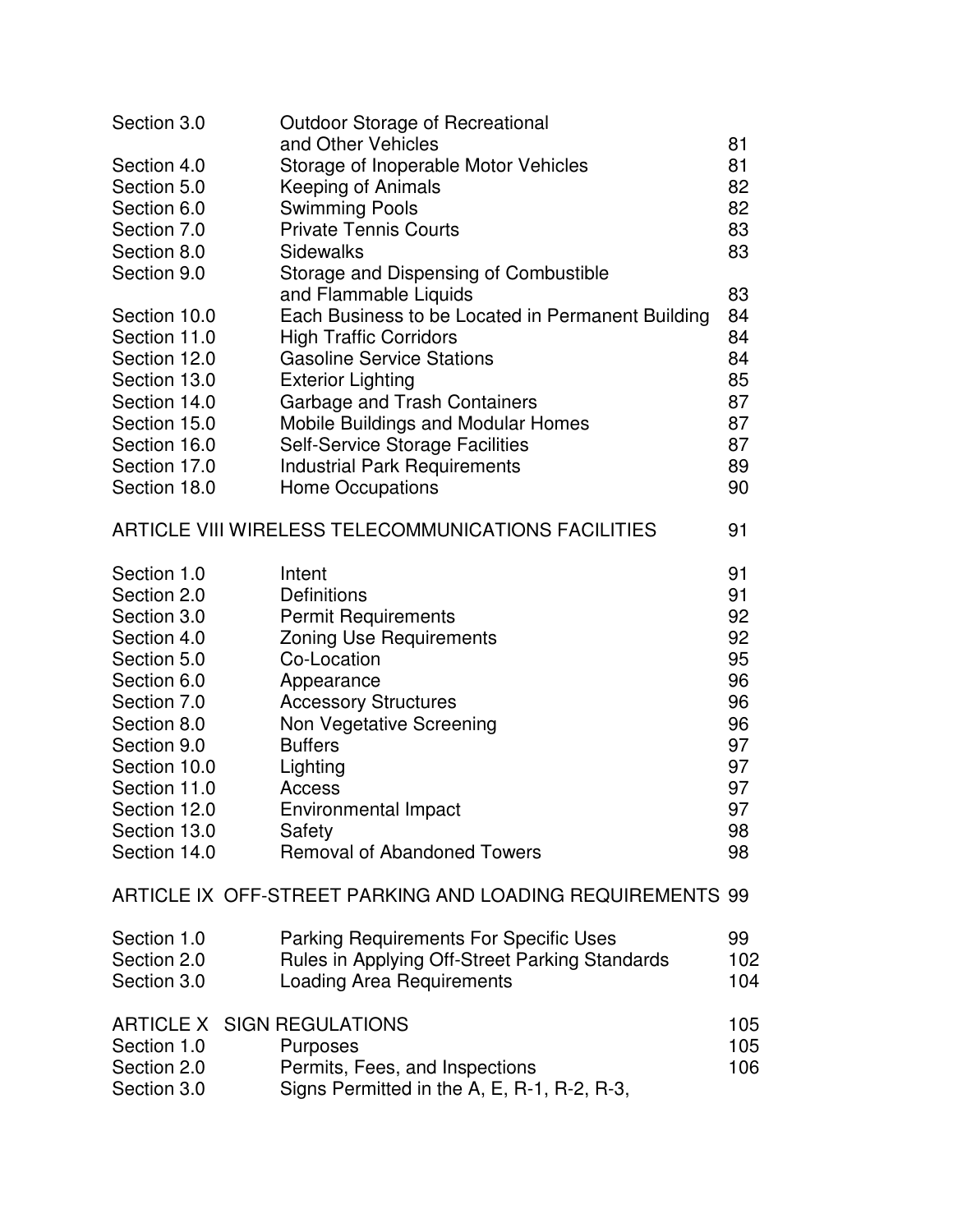|                   | R-4, R-5, R-7 and R-8 Districts               | 107 |
|-------------------|-----------------------------------------------|-----|
| Section 4.0       | Signs Permitted in the R-6 and MHD Districts  | 108 |
| Section 5.0       | Signs Permitted in the Institution, B-1, B-4, |     |
|                   | M-1 and M-2 districts                         | 108 |
| Section 6.0       | Signs Permitted in the B-2 District           | 109 |
| Section 7.0       | Signs Permitted in the B-3 District           | 110 |
| Section 8.0       | Signs Permitted in the B-5 District           | 112 |
| Section 9.0       | Signs Permitted in the PDD                    | 112 |
| Section 10.0      | Signs permitted in the MXD                    | 112 |
| Section 11.0      | <b>Free Sanding Signs Generally</b>           | 113 |
| Section 12.0      | <b>Off-Premise Signs and Billboards</b>       | 113 |
| Section 13.0      | <b>Substitution of Messages</b>               | 114 |
| Section 14.0      | Signs Permitted in the Public Right-of-Way    | 114 |
| Section 15.0      | <b>Signs Prohibited</b>                       | 115 |
| Section 16.0      | Permit Exception, Exempt, and Temporary Signs | 116 |
| Section 17.0      | Non-conforming Signs                          | 120 |
| Section 18.0      | <b>Other Effects</b>                          | 121 |
| Section 19.0      | <b>Other Provisions</b>                       | 122 |
| <b>ARTICLE XI</b> | <b>LANDSCAPING AND BUFFERS</b>                | 123 |
| Section 1.0       | Intent                                        | 123 |
| Section 2.0       | Landscaping for Dwellings                     | 123 |
| Section 3.0       | <b>Buffers</b>                                | 124 |
| Section 4.0       | Landscaping for Parking and Vehicle Areas     |     |
|                   | In High Traffic Corridors                     | 125 |
| Section 5.0       | Maintenance and Irrigation                    | 126 |
| Section 6.0       | <b>Shade Tree List</b>                        | 127 |
| Section 7.0       | Landscaping Plan                              | 127 |
| Section 8.0       | Enforcement                                   | 128 |
|                   | <b>ARTICLE XII LEGAL STATUS PROVISIONS</b>    | 128 |
| Section 1.0       | Interpretation and Purpose                    | 128 |
| Section 2.0       | <b>Severability Clause</b>                    | 129 |
| Section 3.0       | <b>Effective Date</b>                         | 129 |
|                   |                                               |     |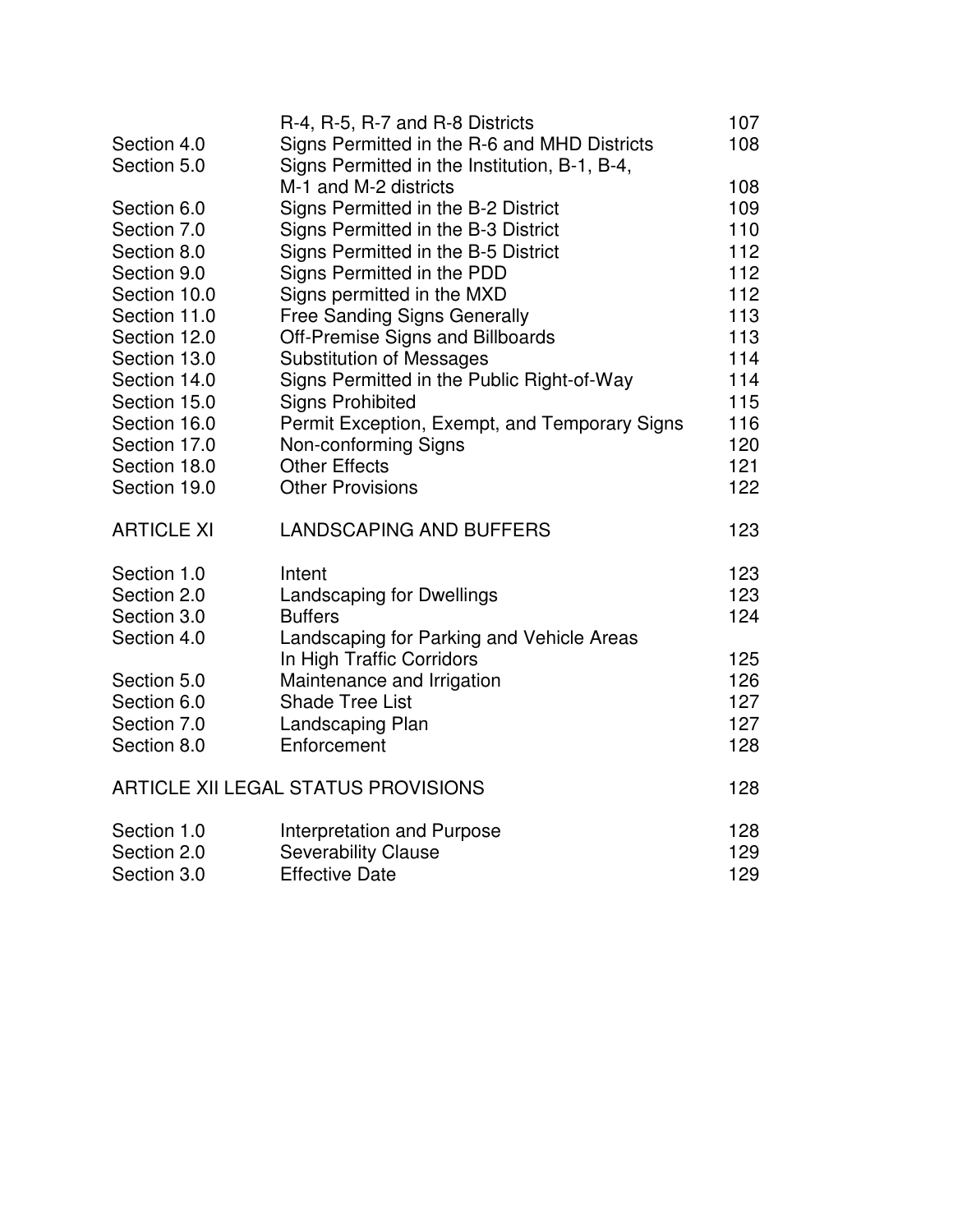AN ORDINANCE, IN PURSUANCE OF THE AUTHORITY GRANTED BY TITLE 11, CHAPTER 52, ARTICLE 4, CODE OF ALABAMA, 1975, AS AMENDED AND SUPPLANTED BY ALL APPLICABLE LAWS TO PROVIDE FOR THE ESTABLISHMENT OF DISTRICTS WITHIN THE CORPORATE LIMITS OF ALABASTER, ALABAMA: TO REGULATE WITHIN SUCH DISTRICTS THE HEIGHT, NUMBER OF STORIES, AND SIZE OF BUILDINGS AND OTHER STRUCTURES, THE PERCENTAGE OF LOTS THAT MAY BE OCCUPIED, THE SIZE OF YARDS AND OTHER OPEN SPACES, THE DENSITY OF POPULATION AND USE OF BUILDINGS, STRUCTURES AND LAND: TO REPEAL ALL EXISTING ZONING ORDINANCES AND TO PROVIDE METHODS OF ADMINISTRATION OF THIS ORDINANCE AND PENALTIES FOR THE VIOLATION THEREOF.

THE PUBLIC WELFARE REQUIRING IT, be it ordained by the City of Alabaster, Alabama, as follows:

## **ARTICLE I. SHORT TITLE**

This Ordinance shall be known as the "Zoning Ordinance of Alabaster, Alabama," and the map herein referred to, identified by the title "Zoning Map of Alabaster, Alabama," shall be further identified by the signature of the Mayor of Alabaster and attested by the City Clerk. The zoning map of Alabaster is hereby adopted and made a part of this Ordinance. Said zoning map shall zone only territory within Alabaster. Such map is filed with the Clerk of Alabaster at the time of the introduction of this Ordinance, will remain on file in the office of the said Clerk and upon the adoption of the Ordinance, said map will show by endorsement thereon the date of such adoption.

## **ARTICLE II. PURPOSE AND METHOD**

#### **Section 1.0. Purpose**.

The fundamental purpose of this Ordinance is to promote the public health, safety, morals and general welfare; to provide for the orderly development and growth of Alabaster; to avoid congestion on the public roads and streets; to conserve life, property and natural resources and the expenditure of funds for public improvements and services to conform with the most advantageous uses of land, resources and properties, for the general good and benefit to the people of Alabaster.

#### **Section 2.0. Method**.

For the purpose hereinafter stated, the City of Alabaster is divided into districts of such number, shape and area, and of such common unity of purpose, adaptability or use, which are deemed most suitable to provide for the best general civic use, protect the common rights and interests within each district, preserve the general rights, and interests of all; and by further regulations to limit the location, uses and occupancy of buildings, structures and land to be used for trade, industry, residence or other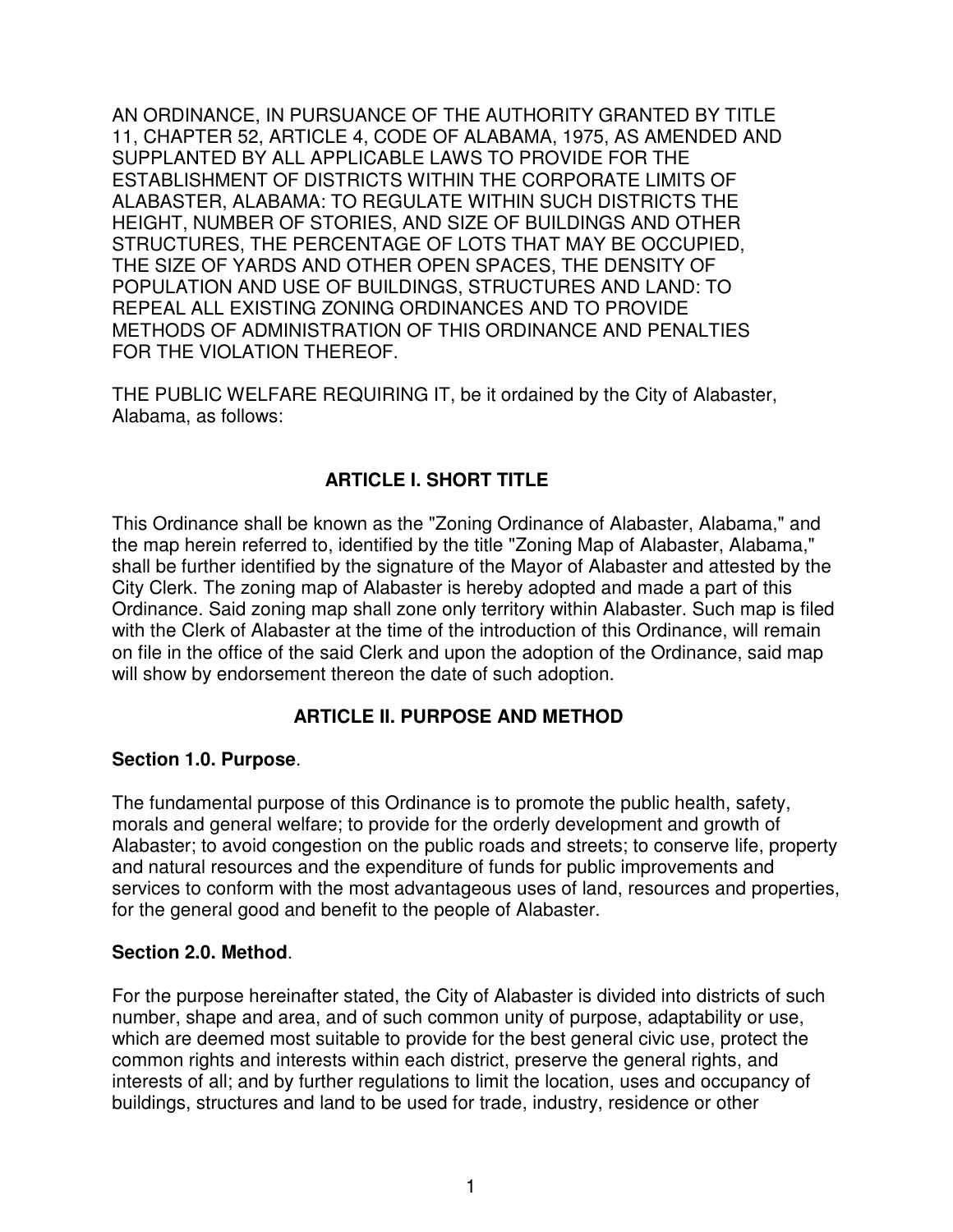structures, including the ratio of lots occupancy and coverage, street setback lines, sizes of yards, and other open spaces.

2.1. *Zoning districts*. In order to classify, regulate, and restrict the location of buildings designed for specific uses, to regulate and limit the height and bulk of buildings hereafter erected or structurally altered, to regulate and limit the intensity of the use of the land area, and to regulate and determine the areas of open spaces within and surrounding such buildings, the City of Alabaster, Alabama, is hereby divided into the following zoning districts:

- 2.11. A Agriculture District.
- 2.12. Residential Districts.
	- A. Estate District.
	- B. R-1 Single-Family Residential District.
	- C. R-2 Single-Family Residential District.
	- D. R-3 Single-Family Residential District.
	- E. R-4 Residential Patio/Garden Home District.
	- F. R-5 Two-Family District.
	- G. R-6 Multifamily District.<br>H. R-7 Townhouse District
	- H. R-7 Townhouse District
	- I. R-8 Manufactured and Mobile Home District
- 2.13 Institution District (I)
- 2.14. Commercial Districts.
	- A. B-1 Office and Institution District.
	- B. B-2 Neighborhood Business District
	- C. B-3 Community Business District
	- D. B-4 General Business District
	- E. B-5 Central Business District
- 2.15. Industrial Districts
	- A. M-1 Light Industrial District.
	- B. M-2 Heavy Industrial District
- 2.16. PDD Planned Development District
- 2.17 (MHD) Mobile Home Park and Subdivision District
- 2.18 (MR) Municipal Reserve District
- 2.19 (MXD) Mixed Use District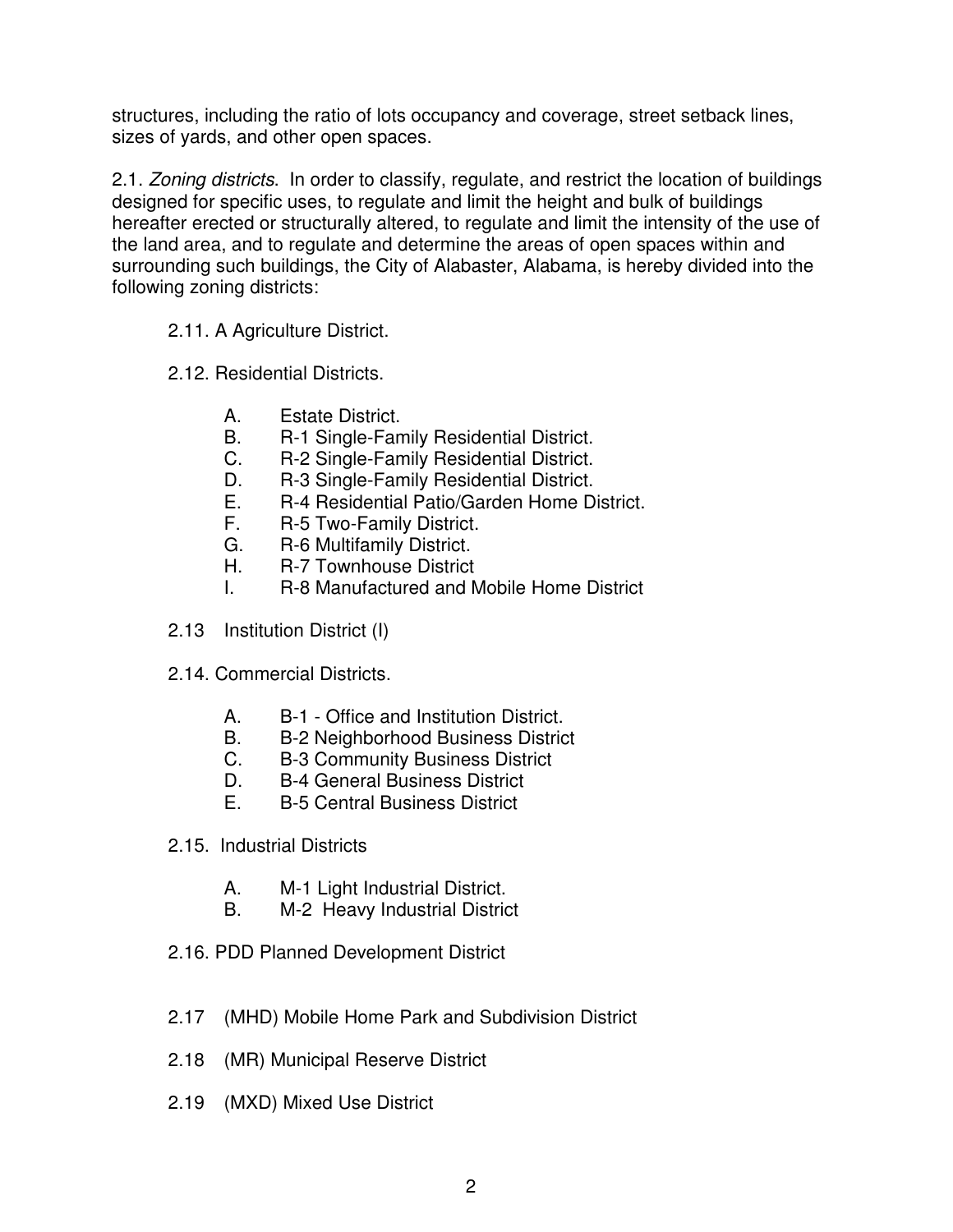2.2. *Zoning map*. The boundaries of the districts are as shown on the map which shall be known as the "Alabaster Zoning Map." Unless otherwise shown on said Zoning Map, the boundaries of districts are lot lines, the centerlines of streets or alleys or such lines extended, railroad right-of-way lines, or the corporate limit lines as they existed at the time of enactment of this Ordinance.

2.3. *Interpretation of district boundaries.* The Building Official shall make an interpretation of the "Alabaster Zoning Map" upon request of any person. Where uncertainty exists as to the boundaries of any district shown on said maps the following rules shall apply:

- A. Where boundaries are indicated as approximately following street and alley lines or land lot lines, such lines shall be construed to lie along such boundaries.
- B. In unsubdivided property or tracts where a district boundary divides a lot, the location of such boundaries, unless same are indicated by dimensions, shall be determined by the use of the scale appearing on such maps.
- C. Where boundaries are so indicated that they are approximately parallel to the centerlines or street lines of streets or to the centerlines or alley lines of alleys or to the centerlines or right-of-way lines of highways, such boundaries shall be construed as being parallel thereto and at such distance therefrom as indicated on the Zoning Map. If no distance is given, such dimensions shall be determined by the use of the scale shown on the said maps.

## **ARTICLE III. ADMINISTRATION AND REVIEW PROCEDURES**

## **Section 1.0. General Administration**.

The provisions of this Ordinance shall be administered and enforced by the Building Official of the City. This official shall have the right to enter upon any premises at any reasonable time prior to the issuance of certificate of occupancy or occupancy of the dwelling for the purpose of making inspections of buildings or premises necessary to carry out his duties in the enforcement of this Ordinance.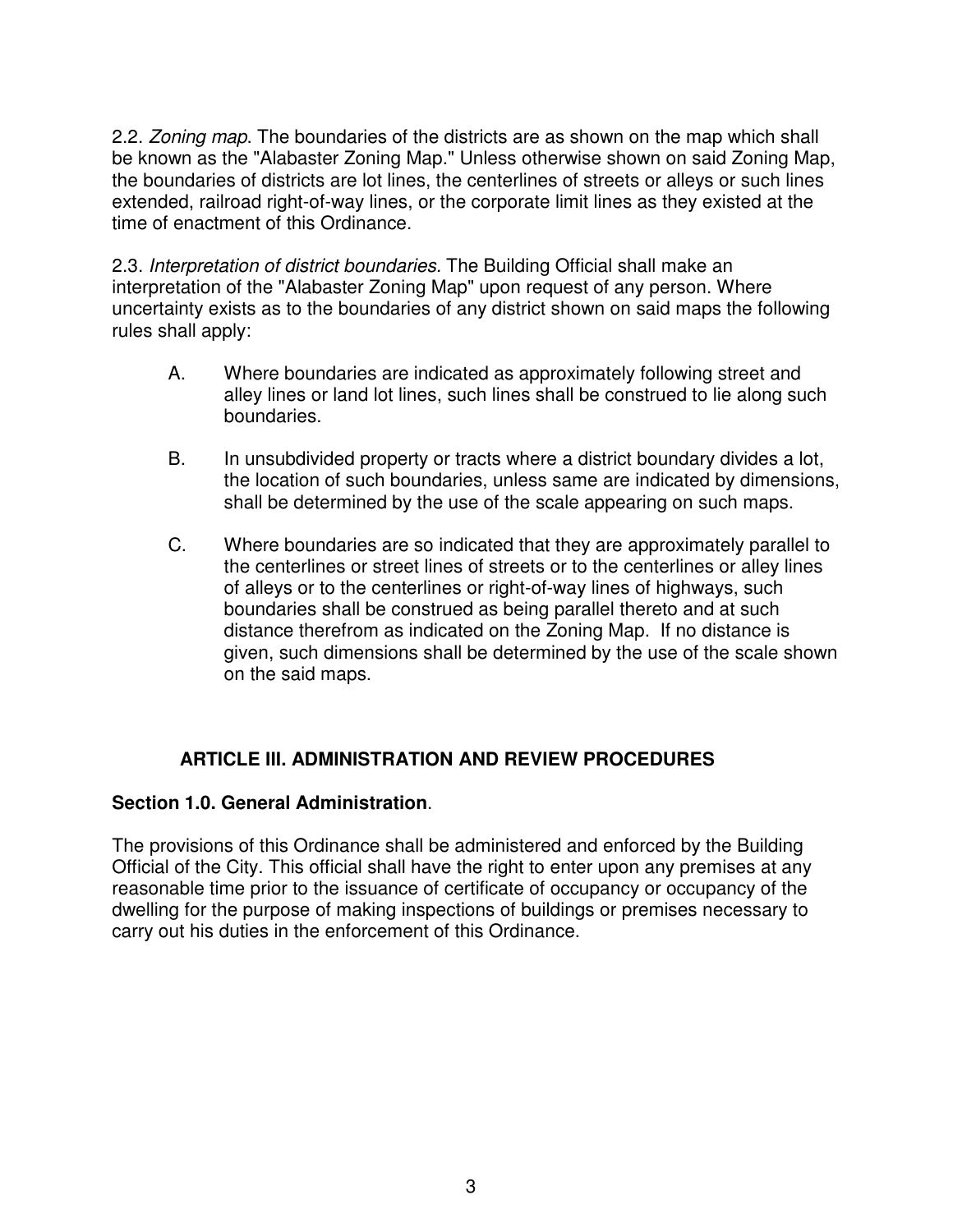1.1 *Building permit*. It shall be unlawful to commence the construction of any building or other structure, including accessory structures, or to store building materials or erect temporary field offices, or to commence the moving, alteration, or repair of any structure, including accessory structure, until the Building Official of the City has issued for such work a building permit including a statement that the plans, specifications and, intended use of such structure in all respects conform with the provisions of this Ordinance. This permit requirement shall apply to signs requiring a permit in accordance with the provisions of Article X. Application for a building permit shall be made to the Building Official of the City on forms provided for that purpose. Building permits shall not be required for any construction, or alteration the cost of which is less than one thousand dollars (\$1,000.00). Every building permit issued shall become invalid unless the work authorized by such permit is commenced within six months after its issuance, or if the work authorized by such permit is suspended or abandoned for a period of six months after the time the work is commenced.

1.2. *Review of building permit applications*. It shall be unlawful for the Building Official of the City to approve any plans or issue a building permit for any excavation or construction until he has inspected such plans in detail and found them in conformity with this Ordinance. The review of applications for building permits for signs shall be in accordance with Article X, Sect. 2; the review of all other applications for building permits shall be in accordance with this section. The plan accompanying an application for a building permit (other than a sign permit) shall include:

- A. The actual shape, proportion and dimensions of the lot.
- B. The shape, size, use, and location of all buildings, signs, or other structures to be erected, altered or moved and of any buildings or other structures already on the lot, both above and below existing grade.
- C. The existing and proposed facilities for the disposal of storm water drainage.
- D. The setback and side lines of buildings on adjoining lots and such other information concerning the lot or adjoining lots as may be essential for determining conformance with the provisions of this Ordinance.
- E. Written certification from the appropriate county department regarding the adequacy of sanitary sewage disposal for the site.
- F. Every application for the use of land under and by virtue of the provisions of this Ordinance shall include therewith a plan showing the location of necessary fire hydrants with adequate fire flow.

In addition thereto, the applicant shall submit a written agreement between the applicant and the Alabaster Water Department, which agreement shall specify that the applicant shall assume the responsibility for purchasing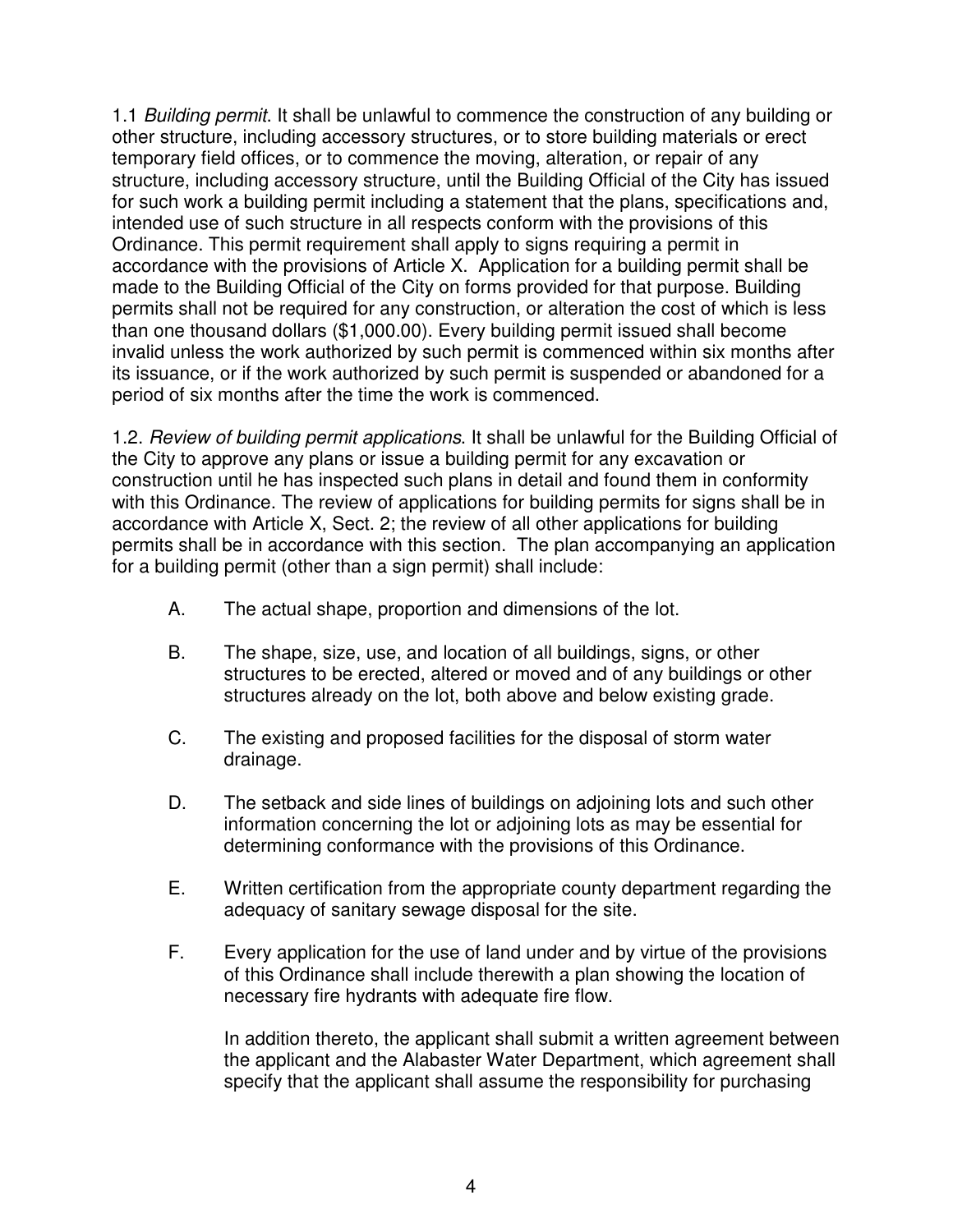and having installed such fire hydrants as required by the Alabaster Fire Department.

G. In the event such application requests such a permit for the construction of a facility that requires approval by the Building Commission of the State of Alabama, the applicant shall furnish to the Building Official a written certification from the applicant's architect affirming that the plans have been approved by said Commission.

1.21. *Approval of building permit applications*. If the proposed construction, moving, or alteration as set forth in the application, are in conformity with the provisions of this Ordinance and other applicable regulations, the Building Official of the City shall issue a building permit accordingly.

1.22. *Denial of building permit applications*. The Building Official shall notify the applicant in writing, that his or her building permit has been denied and said notification shall state the reasons for denial.

1.3. *Certificate of occupancy*. No land or building or other structure or part thereof hereafter erected, moved or altered in its use shall be used or occupied, including an increase in the number of dwellings, until the Building Official of the City shall have issued a Certificate of Occupancy.

1.4. *Expiration of building permit*. Any permit under which no construction work has been done above the foundation wall or other foundation support within six (6) months from the date of issuance shall expire by limitation, but shall upon re-application be renewable, subject, however, to the provisions of all ordinances in force at the time of said renewal and any renewal fees that may be required by the City. In no event shall any permit be renewed more than one time.

1.5. *Unlawful structure*. Any uses of land or dwellings or construction or alteration of buildings, or structures erected, altered, razed or converted in violation of any of the provisions of this Ordinance are hereby declared to be a nuisance per se. The Building Official is hereby authorized to apply to a court of equity to abate the nuisance created by such unlawful use of structure. Whenever the Building Official has declared a structure to be not conforming with the provisions of this Ordinance, the owner or occupant shall, within seventy two (72) hours from the issuance of a notice from the Building Official to vacate such premises, accomplish such vacation of such structure or premises which shall not again be used or occupied until such structure or premises has been adapted to conform to the provisions of this Ordinance.

1.6. *Penalties*. Any person, firm, corporation, or other organization which violates any provision of this Ordinance shall be fined upon conviction not less than one dollar (\$1.00) nor more than five hundred dollars (\$500.00) and cost of court for each offense. Each day such violation continues shall constitute a separate offense. The minimum fine on a first offense within a twelve-month period of time on a finding of guilty or a plea of guilty shall be two hundred fifty dollars (\$250.00), on a second offense within a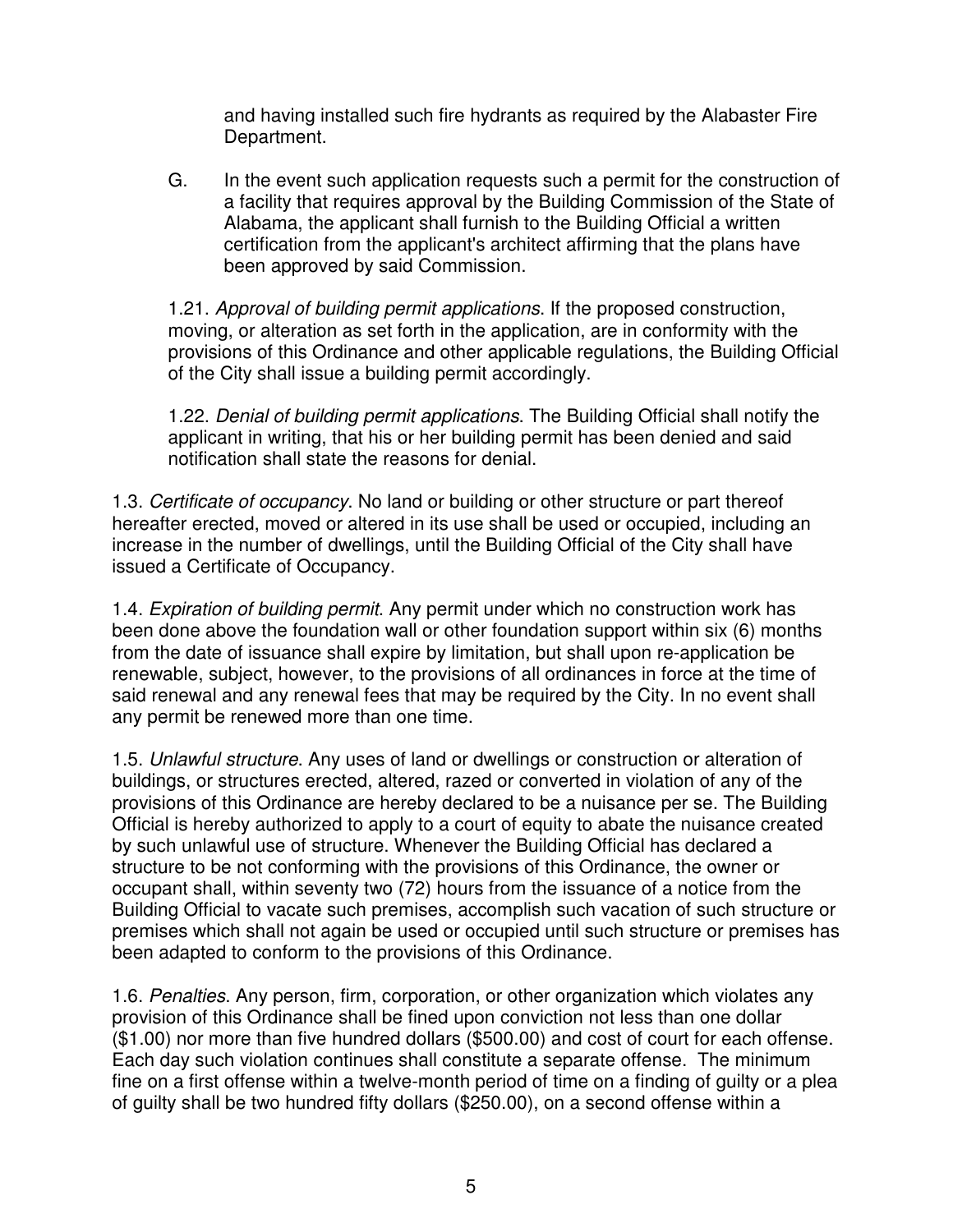twelve-month period of time on a finding of guilty or a plea of guilty the minimum fine shall be five hundred dollars (\$500.00) which first and second offenses may be resolved administratively as proved in Section 1-9(h) of the Code of Ordinances; provided, however, that upon the third offense and subsequent offense charged within a twelvemonth period the offender shall be required to appear in court and, upon a finding of guilty or a plea of guilty, the minimum fine shall be five hundred dollars plus court costs and/or a sentence for a definite term of imprisonment or hard labor for the city. A sentence of imprisonment or hard labor for the city may not exceed six months. A sentence to pay a fine for a violation of this Ordinance shall be for a definite amount, fixed by the court, and shall not exceed \$500.00. The penalty imposed upon a corporation shall consist of the fine only, plus costs of court.

1.7. *Remedies*. In case any building or other structure is erected, constructed, reconstructed, altered, repaired, converted, or maintained, or any building, structure or land is used in violation of this Ordinance, the Building Official of the City or any other appropriate authority or any adjacent or neighboring property owner who would be damaged or caused hardship by such violation, in addition to other remedies, may institute injunction, mandamus, or other appropriate action or proceeding to stay or prevent such unlawful erection, construction, reconstruction, alteration, repair, conversion, maintenance or use, to correct or abate such violation or to prevent occupancy of such building, structure or land.

1.8 *City Not Subject to Ordinance.* Any provision of this Ordinance to the contrary not withstanding the City in exercising any governmental function, power, or authority, shall not be subject to the provisions of this Ordinance or in anywise limited thereby in the exercise of such governmental function, power of authority.

## **Section 2.0. Zoning Amendments**.

A proposed change of the zoning district boundaries or of the regulations as they pertain to a piece of property may be initiated by the City or at the request of the owner or owners of the property to be rezoned or their authorized agents.

2.1 When a rezoning request is made by a petition the following procedure shall be followed:

- A. The applicant shall submit a complete zoning amendment application to the Building Official of the Inspection Services Department, at least eighteen (18) days prior to the Planning and Zoning Commission meeting at which the amendment is to be considered, containing as a minimum, the following information:
	- 1. A one hundred dollar (\$100.00) fee to defray the cost of processing the application.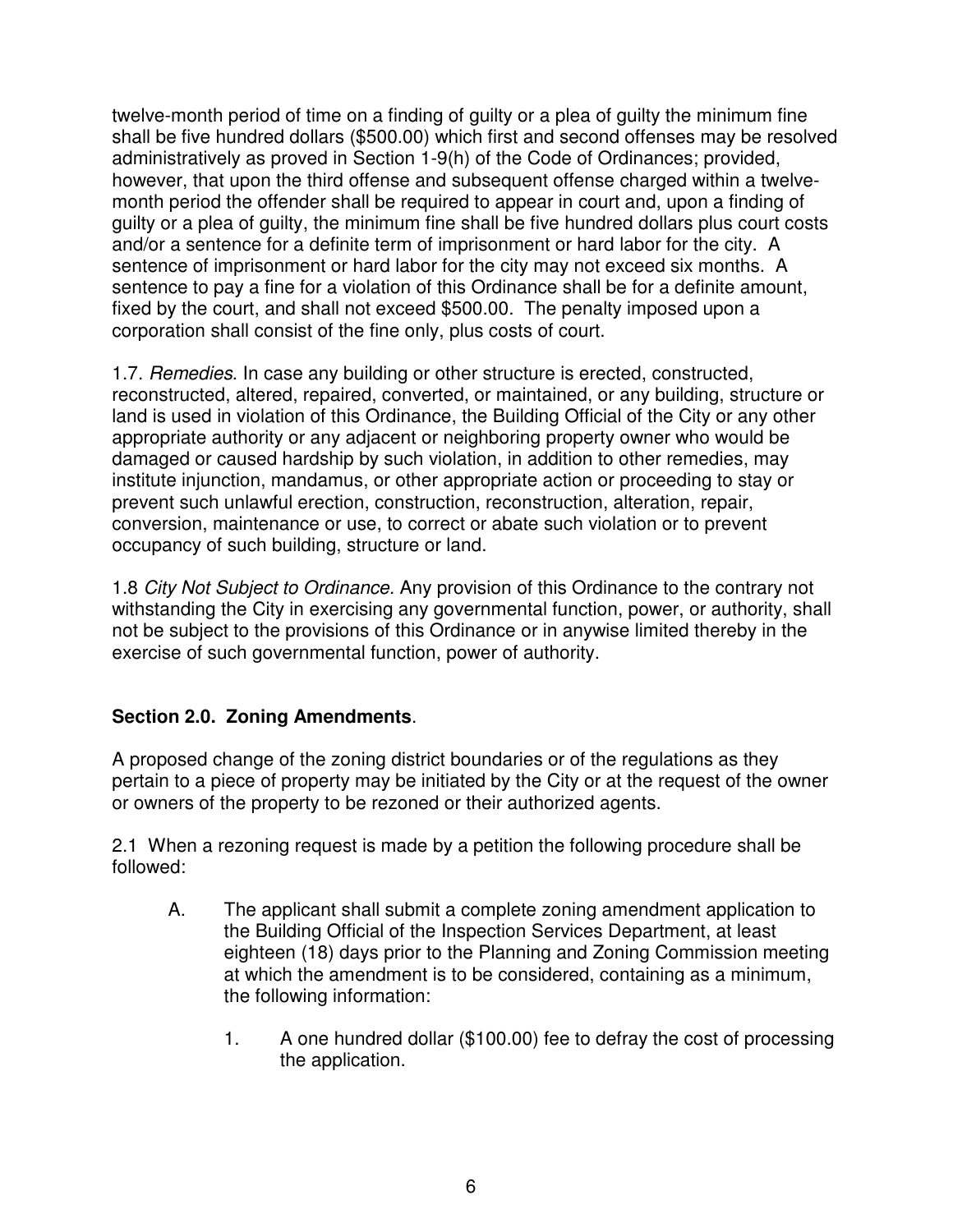- 2. A vicinity map, drawn to scale, showing the exact location of the subject property in relation to the vicinity in which it is located.
- 3. A site development plan, drawn to a scale no larger than one inch equals 50 feet, which shows the following:
	- a. Property lines, rights-of-way and easements
	- b. Location and dimensions of all existing and proposed improvements
	- c. Points of ingress and egress to the property
	- d. Direction of storm water flow and method of handling same
- 4. A written statement indicating:
	- a. Reason for the rezoning request.
	- b. Expected traffic volumes to be generated by the proposal, if applicable.
	- c. Availability of required utilities.
	- d. Relationship of the proposed rezoning to the land use pattern of the vicinity.
- 5. Landscaping and buffer plan if applicable.
- 6. Legal description and a boundary survey of the subject property, certified by a registered land surveyor.
- B. A minimum of ten (10) days prior to the Planning and Zoning Commission meeting at which the rezoning request is initially considered, the Building Official of the Inspection Services Department shall mail notification to all owners of adjacent property as their names appear on the plats of the Tax Assessor. The notice shall state:
	- 1. Location of the rezoning request (by mailing address and legal description).
	- 2. The nature of the rezoning request (indicating the current zoning of the site and the proposed zoning classification).
	- 3. The time, date and location of the Planning and Zoning Commission meeting at which the rezoning request is to be considered, and stating further that all persons who desire shall have an opportunity of being heard in opposition to such ordinance.
- C. The Planning and Zoning Commission shall schedule a hearing on the application at the first regularly scheduled meeting after compliance with notice provisions as set forth herein.
- D. Upon receipt of a recommendation from the Planning and Zoning Commission, the City Clerk shall, in accord with the Code of Alabama,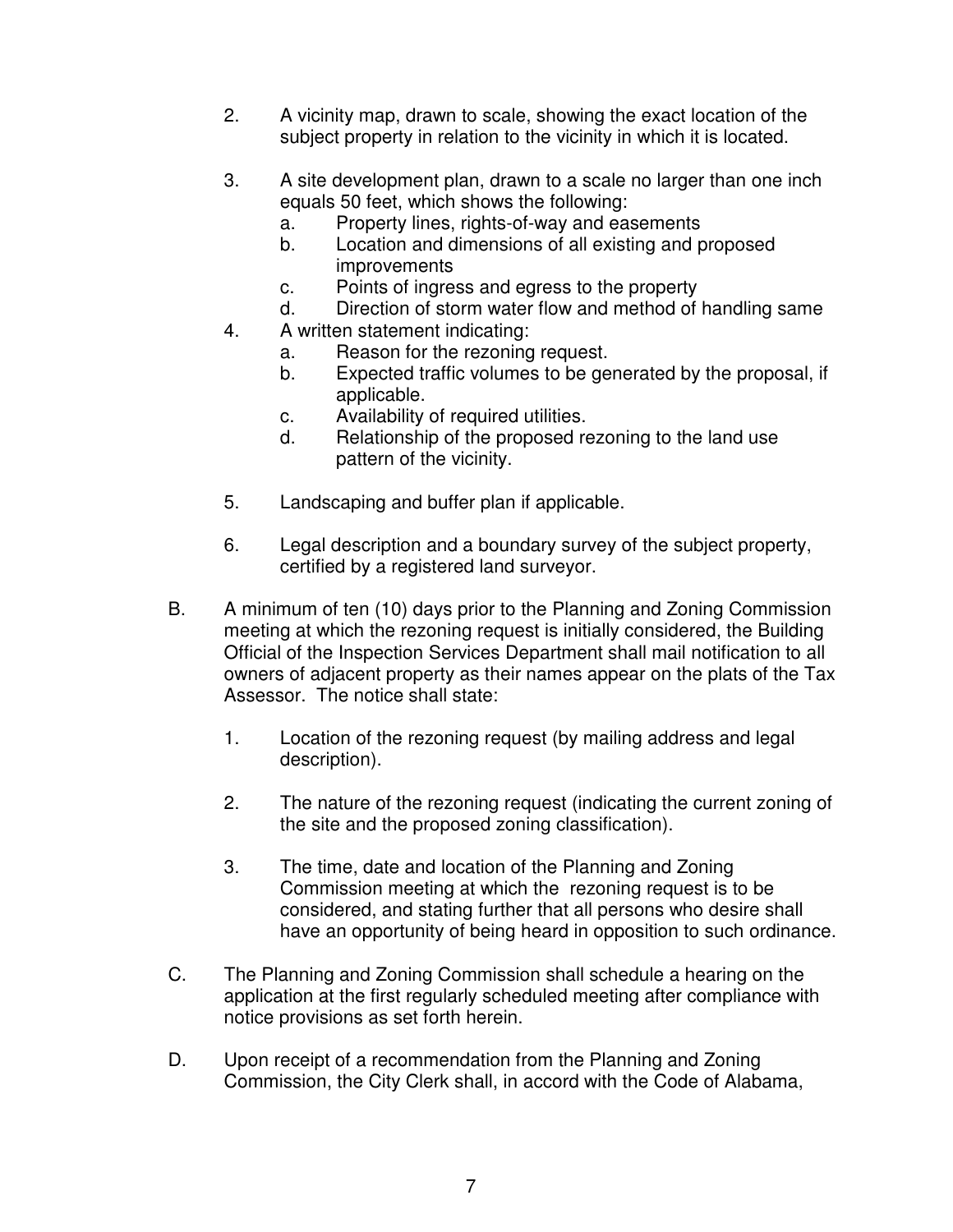schedule and advertise the proposed amendment for a public hearing before the City Council.

E. When the City Council denies a rezoning request, the Planning and Zoning Commission shall not reconsider the same request for a period of six (6) months. Each time the city considers a zoning request, the one hundred dollar (\$100.00) administrative fee must be paid.

2.2. *Initiation of zoning amendments by the city*. The City may initiate zoning amendments. In such case, the City shall, in accordance with the Code of Alabama, initiate public hearings for the consideration of any proposed amendment to the provisions of this Ordinance and/or the Zoning Map.

# **Section 3.0 Board of Zoning Adjustment.**

The Board of Adjustment shall have only those powers specifically enumerated in Section 11-52-80, Code of Alabama, 1975; which are:

- A. To hear and decide appeals where it is alleged there is error in any order, requirement, decision or determination made by an administrative official in the enforcement of this article or of any ordinance adopted pursuant thereto;
- B. To hear and decide special exceptions to the terms of the ordinance upon which such board is required to pass under such ordinance; and
- C. To authorize upon appeal in specific cases such variance from the terms of the ordinance as will not be contrary to the public interest, where, owning to special conditions, a literal enforcement of the provisions of the ordinance will result in unnecessary hardship and so that the spirit of the ordinance shall be observed and substantial justice done.

*3.1 Administrative Appeal.* Appeals to the Board of Adjustment concerning interpretation or administration of this Ordinance may be taken by any person aggrieved by any decision of the Building Official. Such appeal shall be taken within 30 days of the administrative decision which is the subject of the appeal. The Building Official shall forthwith transmit to the Board, all papers constituting the record upon which the action appealed from was taken.

- A. The applicant shall submit a complete administrative appeal application, including a non-refundable application fee of one hundred dollars (\$100.00), to the Building Official of the Inspection Services Department, at least fourteen (14) days prior to the Board of Zoning Adjustment meeting at which the appeal is to be considered.
- B. A minimum of seven (7) days prior to the Board of Zoning Adjustment meeting at which the appeal is initially considered, the Building Official of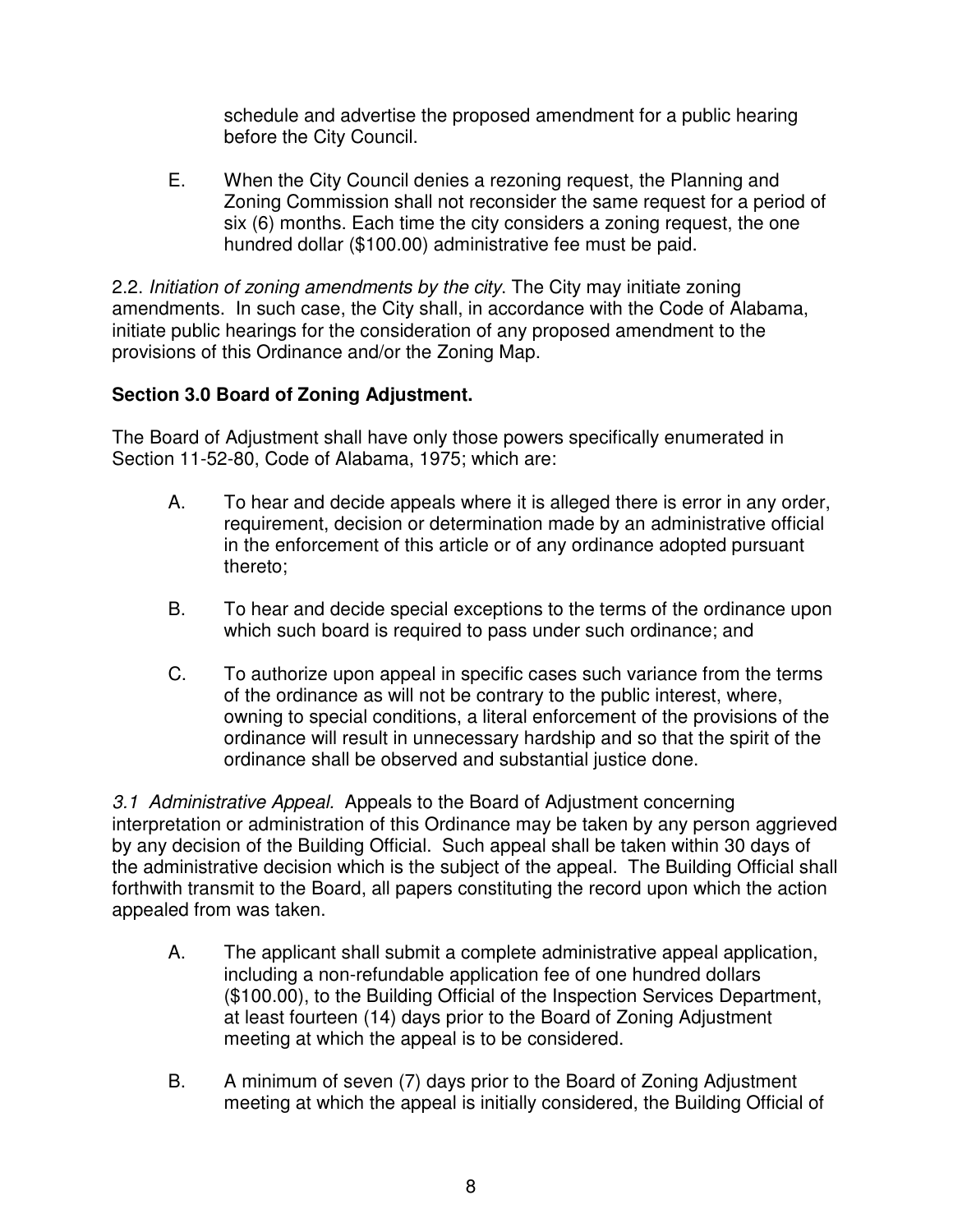the Inspection Services Department shall mail notification to all owners of adjacent property as their names appear on the plats of the Tax Assessor. The notice shall state:

- 1. Location of the property which is the subject of the appeal (by mailing address and legal description).
- 2. The nature of the administrative appeal
- 3. The time, date and location of the Board of Adjustment meeting at which the administrative appeal is to be considered.
- C. The Board of Zoning Adjustment shall schedule a hearing on the appeal at the first regularly scheduled meeting after compliance with notice provisions as set forth herein.

## 3.2 *Special Exception Uses*.

Requests for special exception uses as stipulated within the zoning district regulations are permitted only after approval by the Board of Zoning Adjustment. When a Special Exception request is received by the City, the following procedure shall be followed:

- A. The applicant shall submit a complete Special Exception application to the Building Official of the Inspection Services Department, at least eighteen (18) days prior to the Board of Zoning Adjustment meeting at which the request is to be considered, containing as a minimum, the following information:
	- 1. A non-refundable application fee of one hundred dollars (\$100.00) to defray the cost of processing the application.
	- 2. A vicinity map, drawn to scale, showing the exact location of the subject property in relation to the vicinity in which it is located
	- 3. A site development plan, drawn to a scale no larger than one inch equals 50 feet, which shows the following:
		- a. Property lines, rights-of-way and easements
		- b. Location and dimensions of all existing and proposed improvements, buildings and structures
		- c. Exterior lighting and signs
		- d. Buffers and fences
		- e. Outside storage areas
		- f. Parking and loading areas
		- g. Points of ingress and egress to the property
		- h. Direction of storm water flow and method of handling same
	- 4. A written statement indicating:
		- a. Expected traffic volumes to be generated by the proposal
		- c. Availability of required utilities.
		- d. Relationship of the proposed special exception to the land use pattern of the vicinity.
		- e. Legal description of proposed special exception site.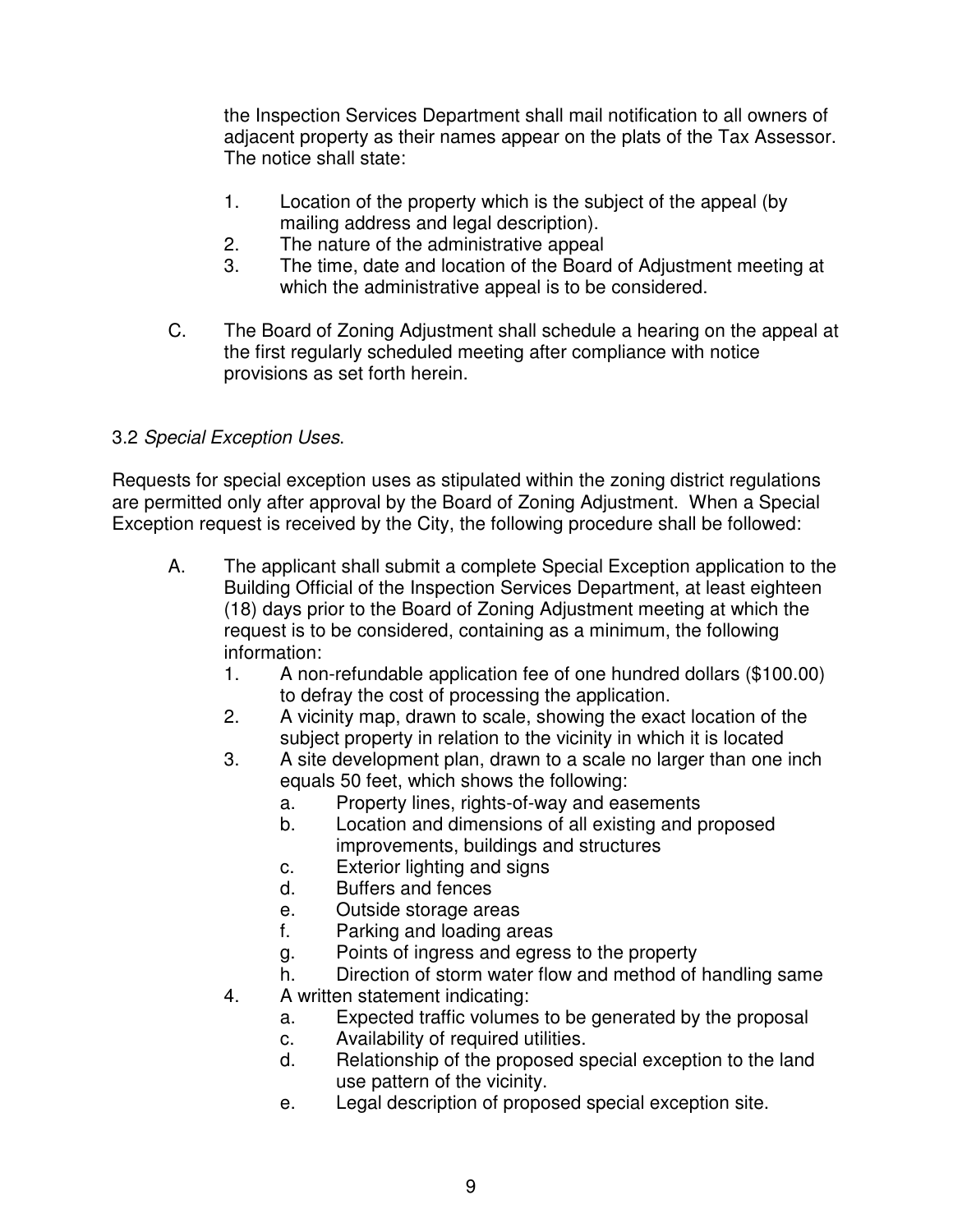- 5. Landscaping and buffer plan if applicable.
- B. A minimum of fourteen (14) days prior to the Board of Zoning Adjustment meeting at which the Special Exception request is initially considered, the Building Official of the Inspection Services Department shall mail notification to all owners of adjacent property as their names appear on the plats of the Tax Assessor. The notice shall state:
	- 1. Location of the Special Exception request (by mailing address and legal description).
	- 2. The nature of the Special Exception request (indicating the current zoning of the site and the proposed use).
	- 3. The time, date and location of the Board of Adjustment meeting at which the Special Exception request is to be considered.
- C. The Board of Zoning Adjustment shall schedule a hearing on the application at the first regularly scheduled meeting after compliance with notice provisions as set forth herein.

*3.3 Variances.* A variance to the requirements of the Zoning Ordinance must be approved by the Board of Adjustment at a public hearing as stipulated herein.

- A. The applicant shall submit a complete variance application to the Building Official of the Inspection Services Department, at least fourteen (14) days prior to the Board of Zoning Adjustment meeting at which the request is to be considered, containing as a minimum, the following information:
	- 1. A non-refundable application fee of one hundred dollars (\$100.00) to defray the cost of processing the application.
	- 2. A vicinity map, drawn to scale, showing the exact location of the subject property in relation to the vicinity in which it is located
	- 3. A site development plan, drawn to scale which shows the following:
		- a. Property lines, rights-of-way and easements
		- b. The location, dimensions, and building setback for all existing and proposed buildings and structures on the site and adjacent to the site
		- c. All dimensions of the building, structure or area which is the subject of the variance request
- B. A minimum of seven (7) days prior to the Board of Zoning Adjustment meeting at which the variance is initially considered, the Building Official of the Inspection Services Department shall mail notification to all owners of adjacent property as their names appear on the plats of the Tax Assessor. The notice shall state:
	- 1. Location of the variance (by mailing address and legal description).
	- 2. The nature of the variance
	- 3. The time, date and location of the Board of Adjustment meeting at which the variance is to be considered.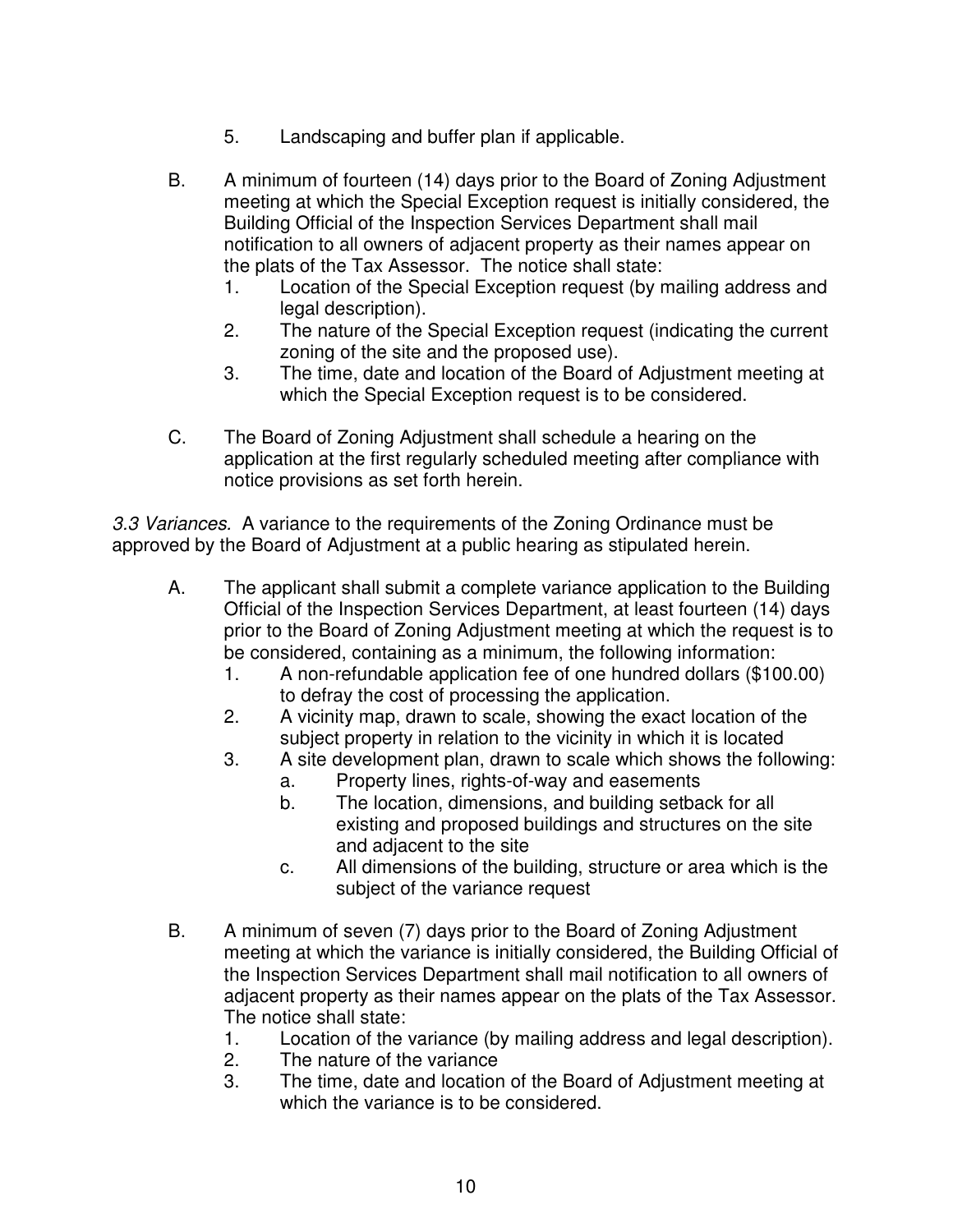- C. The Board of Zoning Adjustment shall schedule a hearing on the application at the first regularly scheduled meeting after compliance with notice provisions as set forth herein.
- D. A variance shall expire if a building permit is not issued pursuant thereto, within twelve (12) months after the date of approval by the Board of Adjustment. Upon expiration, the applicant may re-apply, subject to the provisions of all ordinances in effect at the time of re-application and to all fees that may be required by the City.

*3.4 Rules of Procedure.* The Board of Adjustment shall adopt rules of procedure which govern the application process, conduct of meetings and hearings, election of officers and other subjects deemed appropriate by the Board.

*3.5 Appeals From a Decision of the Board.* Any party aggrieved by any final judgement or decision of the Board of Adjustment may within 15 days thereafter appeal therefrom to the Circuit Court by filing with such Board a written notice of appeal specifying the judgement or decision from which the appeal is taken. An appellant shall be required to pay a filing fee in Circuit Court at the time that a Notice of Appeal is filed with that Court. The Board shall cause a transcript of the proceedings in the case to be certified to the Court to which the appeal is taken and the case in such Court shall be tried de novo. Said transcript shall consist of the minutes of the proceeding, together with true and correct copies of all exhibits, documents or other evidence presented for consideration by the Board.

## **ARTICLE IV. DEFINITIONS**

For the purpose of this Ordinance certain terms used herein are herewith defined. When not consistent with the context, words used in the present tense include the future, words in the singular include the plural number and words in the plural include the singular number. The word "shall" is mandatory and not directory.

*Accessory structure*: A structure which is normally incidental to, subordinate to and related exclusively to the principal use of the premises.

*Accessory use*: A use normally incidental to and subordinate to and related exclusively to the principal use of the premises.

*Alley*: A public thoroughfare or way which affords a secondary means of access to abutting property.

*Alter and alteration*:. Any change or modification in construction or occupancy of a building or premises.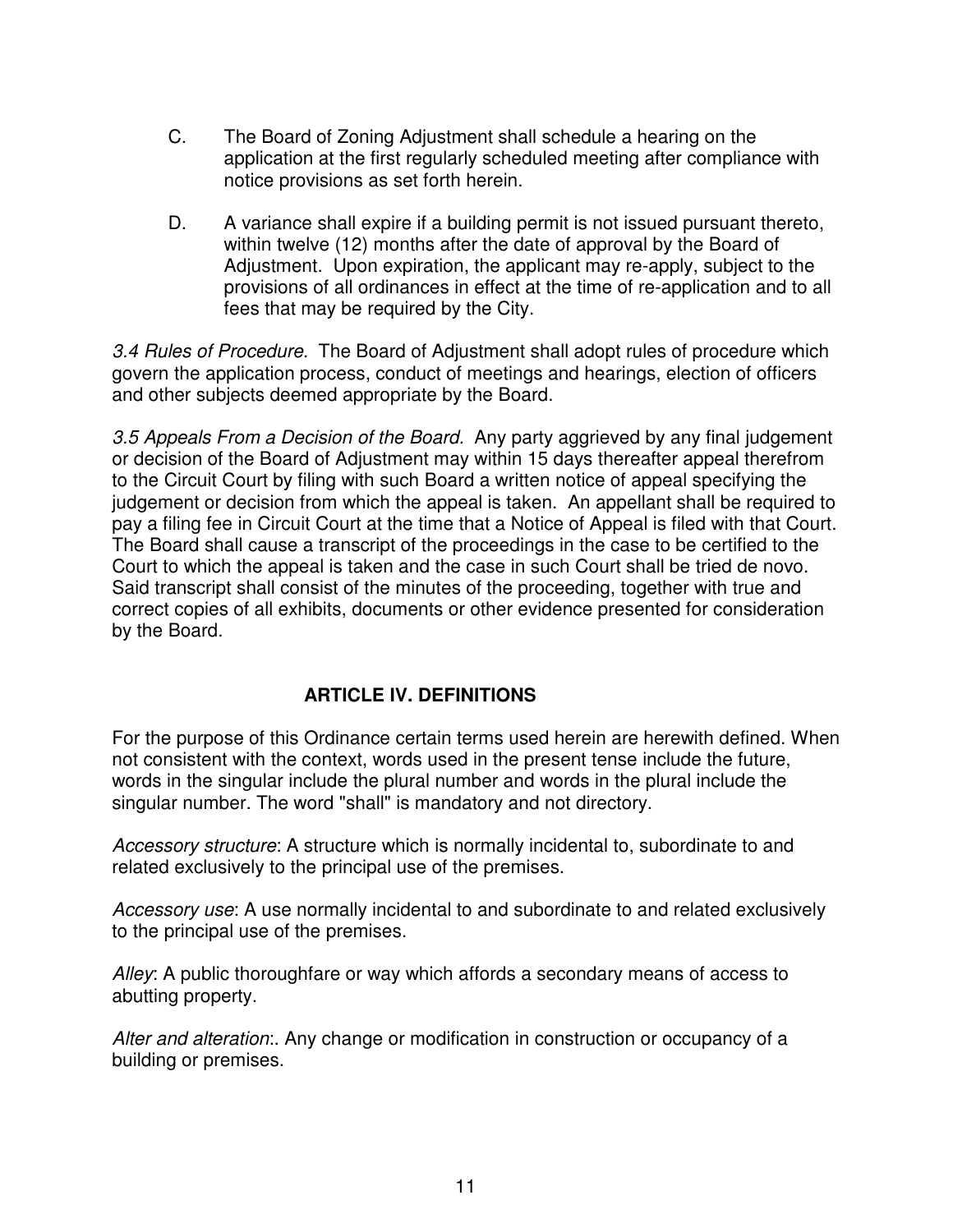*Assisted Living Facility*: A licensed facility in which room, board, meals, laundry, and assistance with personal care and other services are provided for not less than twentyfour hours in any week to a minimum of two ambulatory adults not related by blood or marriage to the owner and/or administrator.

*Automobile Repair, Major.* Body shops, engine overhauls, frame and suspension repair, hydraulic repair, radiator rebuilding, spray painting and sand blasting of vehicles or equipment.

*Automobile Repair, Minor.* Battery, brake, electrical system repair, front-end alignment, muffler, oil change, tire and tune-up shops.

*Basement*: That portion of a building which is partly or wholly below grade but so located that the vertical distance from the average grade to the floor is greater than the vertical distance from the average grade to the ceiling.

*Bed and Breakfast:* A single family, owner occupied dwelling, wherein a fee is charged to provide more than two bedrooms as overnight accommodations for guests and where meals may be served to overnight guests but meals are not served to the non-resident general public.

*Billboard.* An off-premise sign on which advertising space is leased or rented for compensation.

*Block*: All land fronting on one side of a street between the nearest intersecting streets, roads, railroad rights-of-way and waterways, meeting or crossing the aforesaid street and bounding such land.

*Buffer:* An area planted with live vegetation as required by this Ordinance, intended to separate incompatible land uses and thereby mitigate the effects of the incompatibility.

*Building*: A structure having a roof supported by columns or walls for the shelter, support or enclosure of persons, animals or chattels.

*Building area*: That portion of a lot or parcel covered by a building.

*Building face or wall:* All window and wall area of a building in one plane or elevation.

*Building height:* The vertical distance measured from the average elevation of the proposed finished grade at the front of the building of the highest point of the roof for flat roofs, to the decked line for mansard roofs, and to the mean height between eaves and ridges for gable, hip and gambrel roofs.

*Building setback line*: Lines which parallel property lines and determine the location of the building setback with respect to the street and other property lines.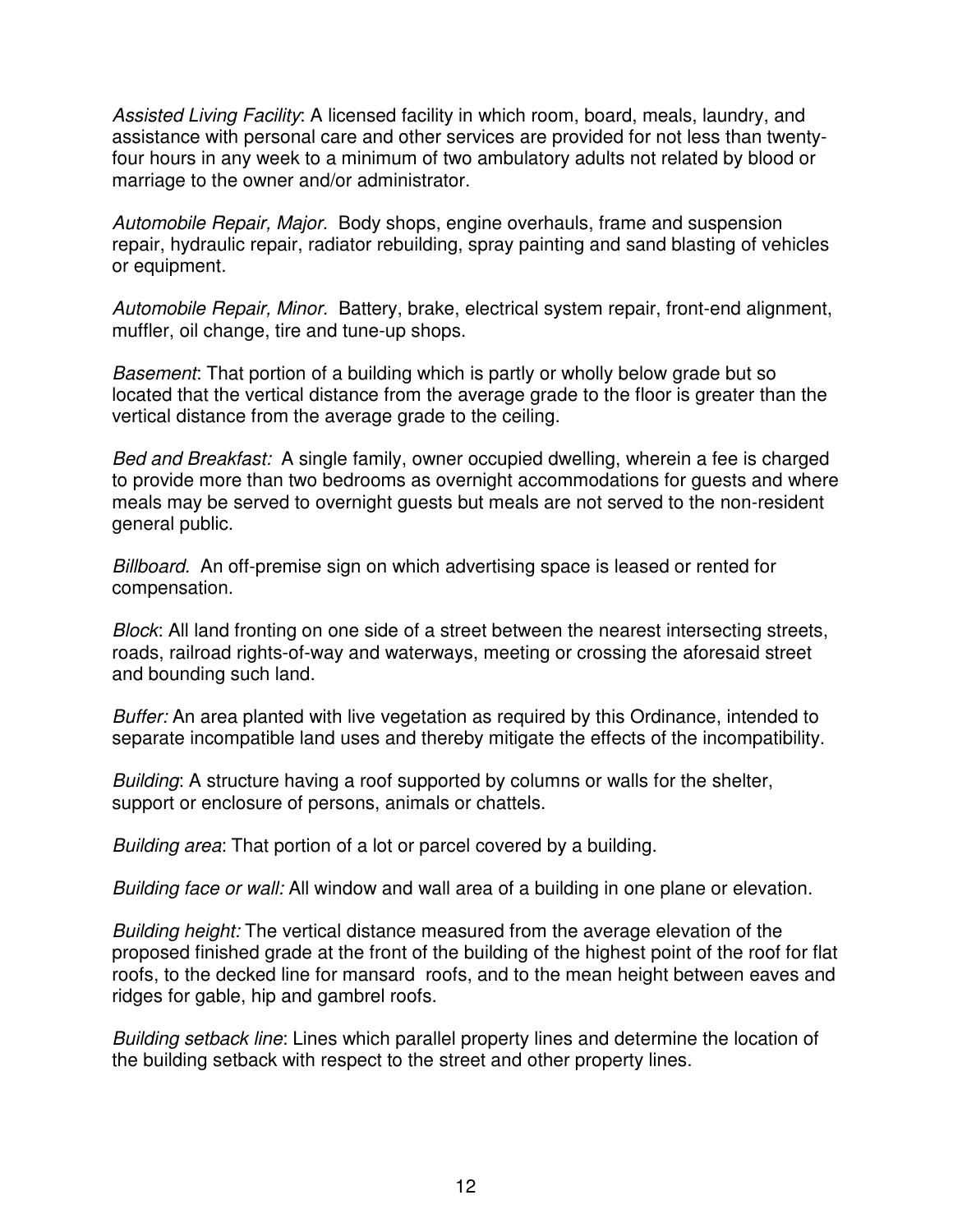*Building, principle:* A permanent building in which is conducted or is intended to be conducted the principal use of the lot on which said building is located. The principle building shall be a permanent building which has a roof supported by columns or walls, with walls constructed of wood, metal, glass, brick or masonry materials, which completely enclose the principle building area. A principle building shall not be a mobile building.

*Carport*: An accessory structure attached to a principal building, having a roof with one or more open sides and intended for the sheltering of motor vehicles.

*Commercial Message:* Any sign, wording, logo, or other representation that, directly or indirectly, names, advertises or calls attention to a business, product, service or other commercial activity.

*Convenience Store/Market:* A retail business that sells snacks, grocery items, health and beauty aids, off-premise beer and wine and gasoline. Automobile repair and the sale of liquor are not permitted.

*Copy area*: The area in square feet of the smallest geometric figure which describes the area enclosed by the actual copy of a sign. Copy shall include text, emblems, logos, pictures, insignia and other graphic displays intended to inform, identify or attract attention to the premises.

*Cul-de-sac*: A circular terminus of a dead-end street having a minimum right-of-way radius of fifty (50) feet.

*Day care center*: Any child or adult care facility receiving more than six (6) people for care during part of the day that is not located in a dwelling. The term does not include: programs operated as part of public or private schools; programs operated on federal governmental premises; and special activities programs such as athletics, crafts, and similar activities conducted on an organized and periodic basis by civic, charitable and governmental organizations.

*Day care home:* Any child or adult care facility which receives not more than six (6) people for care during part of the day, located within an owner occupied, single family detached, dwelling.

*DBH*: Diameter-at- Breast height is a measure of tree size, and is a tree trunk diameter measured in inches at a height of 4.5 feet above the ground.

*Directional sign*:. Any sign which serves solely to designate the location or direction of any place or area.

*Dripline*: A vertical line extending from the outer surface of a tree's branch tips down to the ground.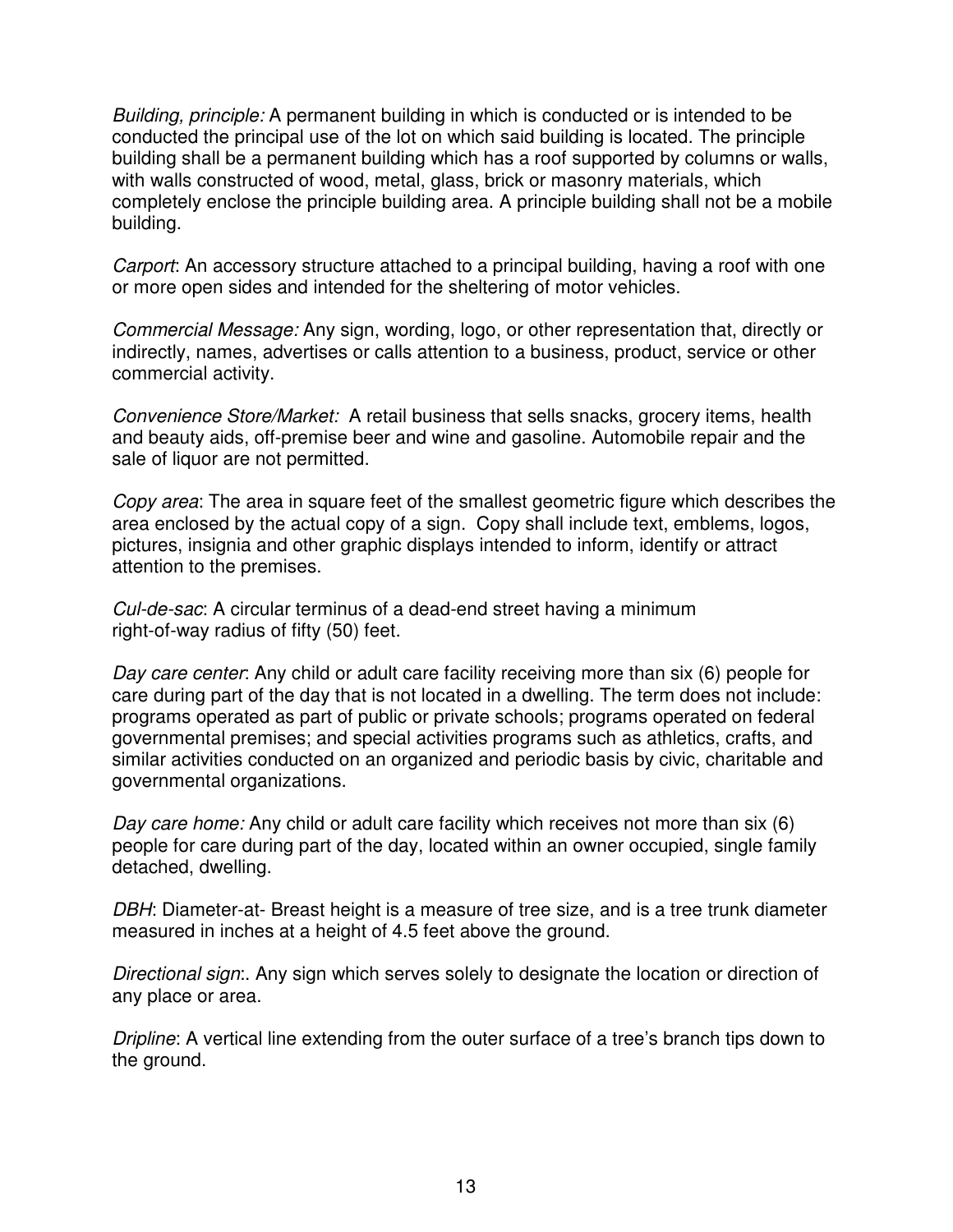*Drive-in theater*: A theater designed for the patron to view the performance while being seated in a vehicle.

*Dwelling*: Any building or portion thereof which is designed or used exclusively for residential occupancy.

*Dwelling, multiple*: A building situated on one lot or parcel which contains more than two dwelling units.

*Dwelling-single family*: A dwelling unit, other than a manufactured or mobile home, which is not attached to any other dwelling by any means

*Dwelling-two family*: A building situated on one lot or parcel which contains two dwelling units.

*Dwelling unit*: One or more rooms, designed, occupied or intended for occupancy as separate living quarters, with cooking, sleeping and sanitary facilities provided within the dwelling unit for the exclusive use of a single family maintaining a household.

*Entrance wall* :A free-standing masonry structure, located on private property, the sole purpose of which is to highlight or emphasize the appearance and location of a private driveway entrance from a public road.

*Erect*: Construct, including build, reconstruction, alteration, moved upon or any similar physical operations on the premises. Excavation, earthwork, fill, drainage work, utilities installations and other work as it relates to the construction or use of a building or structure shall be considered within the meaning of erect.

*Family*: One or more persons occupying a dwelling unit and living as a single housekeeping unit, all but two (2) of whom are related to each other by birth, adoption or marriage.

Notwithstanding the definition in the preceding paragraph, a family shall be deemed to include up to three (3) unrelated persons occupying a dwelling unit and living as a single, non-profit housekeeping unit, if any one or more of said three (3) unrelated occupants is handicapped as defined in Title VIII of the Civil Rights Act of 1968 as amended by the "Fair Housing Act Amendments of 1988" and the "Alabama Fair Housing Law", Code of Alabama 24-8-1, et seq. Such unrelated individual(s) shall have the right to occupy a dwelling unit in the same manner and to the same extent as any family unit as defined in the first paragraph of this definition.

*Fence*: A structure intended for a barrier or enclosure.

*First floor, residential*: The term "first floor" shall mean the lowest floor surface of that portion of a structure defined as a story.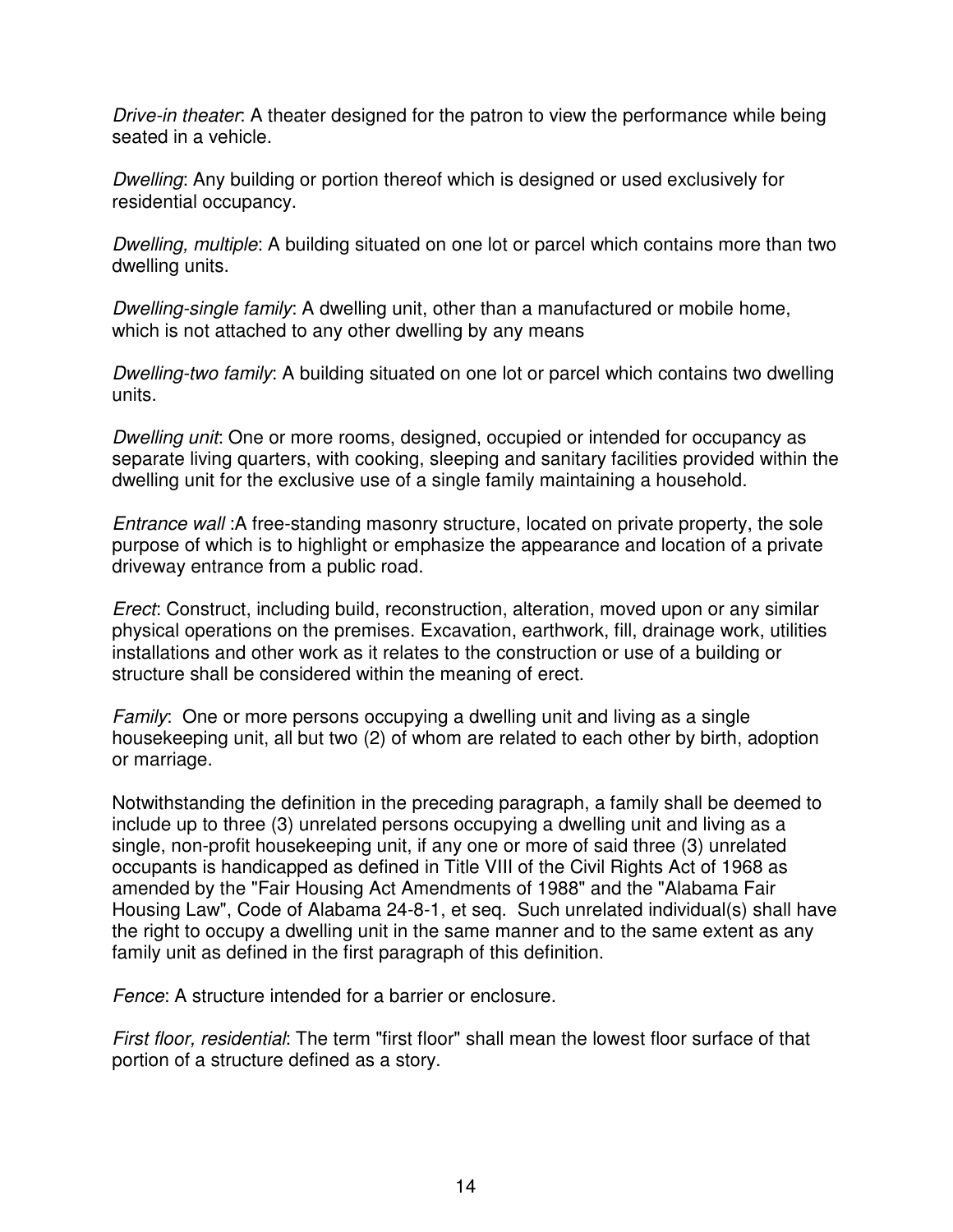*Floor area, livable*: The livable floor area for all residential uses shall be the area of the first floor plus the area of the floors next above, and the area under a sloping roof having a minimum ceiling height of five (5) feet. Livable floor area is measured as gross floor area less the thickness of exterior finishes. Garage floor area, basements, decks, porches, patios, terraces, and carport floor area and other non-heated areas are not included as livable floor area.

*Floor area nonresidential*: The gross floor area, including basement, of any structure.

*Garage, private*: A garage for which the principal use is storage of privately owned vehicles and is an accessory use on the lot.

*Garage-public*: Any garage for which compensation is received for the parking of vehicles.

*Gasoline service station*: Any building, structure or land at which the sale of combustible and flammable fuels is the principle use.

*Group day care home:* Any child or adult care facility which receives at least seven (7) but no more than twelve (12) people for care during part of the day, where there are at least two adults present and supervising the activities, located within an owner occupied, single family detached, dwelling.

*Group Home*. A dwelling which is occupied by persons who collectively do not comply the definition of family.

*High Traffic Corridor*: Land adjoining a public street or highway with a traffic volume equal to or exceeding 10,000 vehicles per day.

*Home occupation*: A use conducted entirely within an enclosed dwelling, which except for a group day care home, employs only the inhabitants thereof, and complies with the standards set forth in Article VII, Section 18.

*Hospital*: A public or proprietary institution providing medical diagnosis, treatment, or other care of human ailments, operating under license by the Alabama State Health Department, and which, unless otherwise specified, shall be deemed to include institutions primarily for treatment of contagious diseases and the insane or feeble minded but not including nursing homes.

*Hotel*: A facility offering transient lodging accommodations to the general public, where the rooms are accessed from the interior of the building, and providing additional services such as dining, meeting rooms and recreation facilities.

*Independent Living Facility:* Multi-family dwellings, restricted to occupancy by persons 62 years and older, which may provide common facilities and services, but which are not defined as an Assisted Living Facility.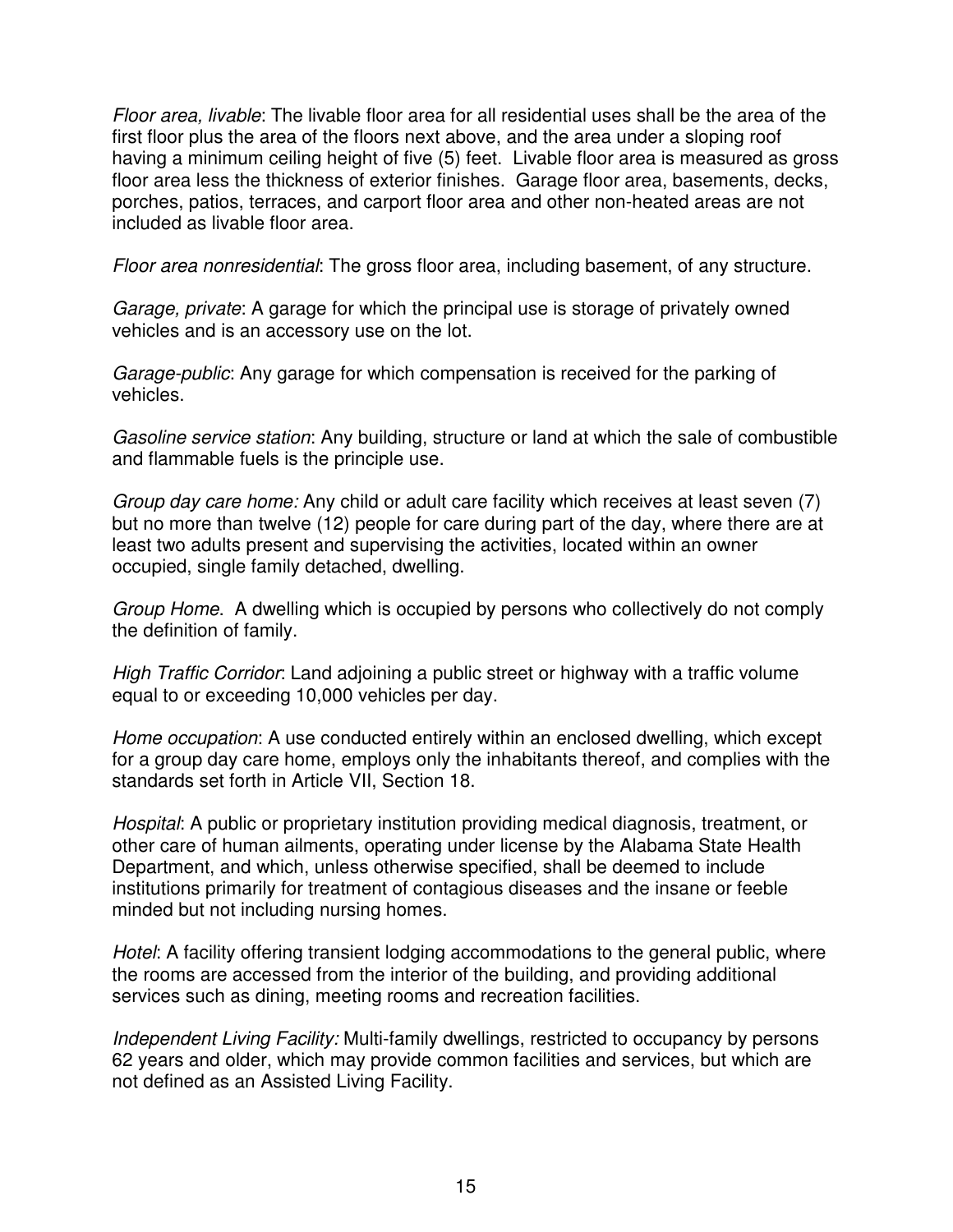*Indirectly Illuminated Sign.* A sign which is illuminated by a light source which is external to the sign cabinet or structure.

*Industrial park*: A tract of industrial land subdivided into at least two (2) parcels each of which have frontage on a public street.

*Inn.* An establishment which is located in a building which was originally designed and used as a single family dwelling, wherein a fee is charged to provide overnight accommodations for guests.

*Internally Illuminated Sign.* A sign which is illuminated by a light source which is behind the sign face.

*Junk*: Any scrap, waste, reclaimable material or debris, whether or not stored or used in conjunction with dismantling, processing, salvage, storage, baling, disposal or other use or disposition; including but not limited to: vehicles, tires, vehicle parts, equipment, paper, rags, metal, glass, building materials, household appliances, brush, wood and lumber.

*Junk yard*: Any area, lot, land, parcel, building or structure, or portion thereof, used for the storage, collection, processing, purchase, sale or abandonment of junk.

*Kennel-indoor*: A building in which five (5) or more domestic animals are permanently or temporarily boarded, groomed, trained or treated, for compensation.

*Kennel-outdoor*: A premises where five (5) or more domestic animals are permanently or temporarily boarded, groomed, trained or treated, for compensation, outside of a building.

*Land area*: Property which is not water surface area.

*Legible*: A message is "legible" if it can be read or understood by a person of ordinary eyesight wearing any corrective lenses required for an Alabama driver's license but with no other aids to vision, where such person is between 5 feet and 6 feet in height and is standing at grade level at the location from which "legibility" is to be determined.

*Live entertainment*: Any activity performed by persons for the entertainment of patrons on the premises of establishments dispensing alcoholic beverages.

*Loading space*: A space having a minimum dimension of twelve by thirty-five feet and a vertical clearance of at least fourteen feet within the main building or on the same lot, providing for the standing, loading or unloading of trucks.

*Lot*: A parcel of land intended for transfer of ownership or for building development, which shall be comprised of land area or a combination of land area and water surface area which complies with the area and dimensional regulations of the zoning district in which it is located. Each lot shall be comprised of land area in an amount equal to or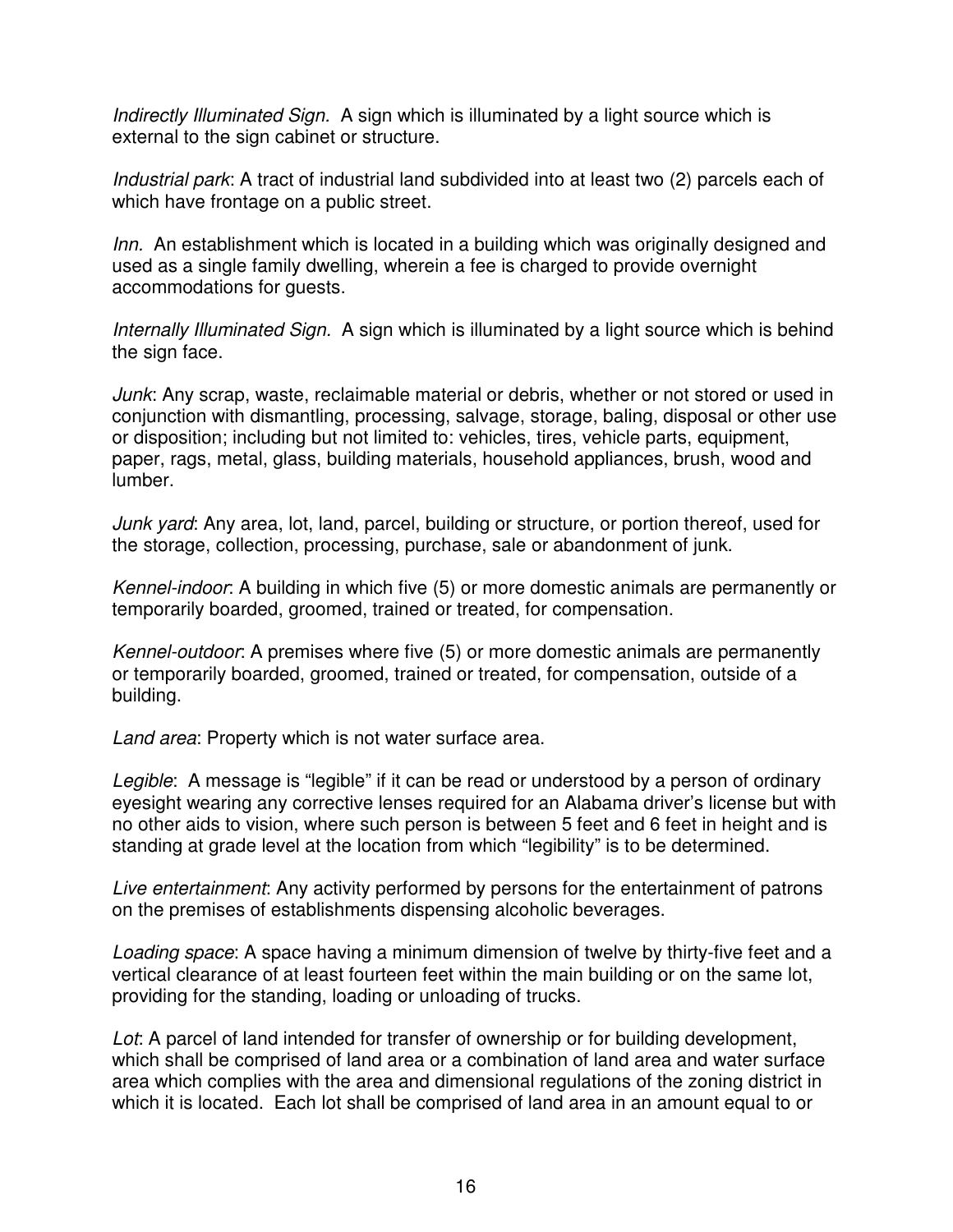greater than the minimum lot area required in the zoning district in which it is located. Said land area shall be contiguous and have principle frontage upon a public street. (See Article V, Section 1.2(E).

*Lot-corner*: A lot abutting upon two (2) or more streets at their intersection.

*Lot line*: The lines bounding a lot as defined herein.

*Lot line-front*: In the case of a lot line abutting upon one street, the front lot line is the line separating such lot from such a street. On corner lots and through lots, the front lot line shall be considered as parallel to the streets upon which the lot is located.

*Lot line-rear*: The rear lot line is that opposite the front line, except in the case of a through lot. In case of a lot terminating at a point at the rear of the lot, or having a rear lot line less than ten (10) feet long, the rear lot line shall be considered a line parallel to the front lot line having a length not less than ten (10) feet long.

*Lot line-side*: Any lot line other than front lot line or rear lot line.

*Lot-of-record*: A legally platted lot shown on the records in the Office of the Judge of Probate

*Lot-through*.: A lot which abuts two (2) parallel or approximately parallel streets.

*Lot width*: The width of the lot measured at the minimum required building setback line.

*Manufactured Home*: A structure defined by and constructed in accordance with the national Manufactured Housing Construction and Safety Standards Act of 1974 as amended, 42 U.S.C. Section 5401 , et seq. The definition at the date of adoption of this Ordinance is as follows:

A structure, transportable in one or more sections, which in the traveling mode, is eight (8) body feet or more in width and forty (40) body feet or more in length, or when erected on site, is three hundred twenty (320) or more square feet, and which is built on a permanent chassis and designed to be used as a dwelling with or without a permanent foundation, when connected with required utilities, and includes the plumbing, heating, air conditioning, and electrical systems contained therein; except that such term shall include any structure which meets all of the requirements and with respect to which the manufacturer voluntarily files a certification required by the Secretary and complies with the standards established under this title.

*Mezzanine*: An intermediate or fractional story between the floor and ceiling or a main story occupying not more than one-third (1/3) of the floor area of such main story.

*Mobile Building:* A building used for non residential purposes which is transportable in one or more sections, built on a permanent chassis, and designed to be occupied and used with or without a permanent foundation.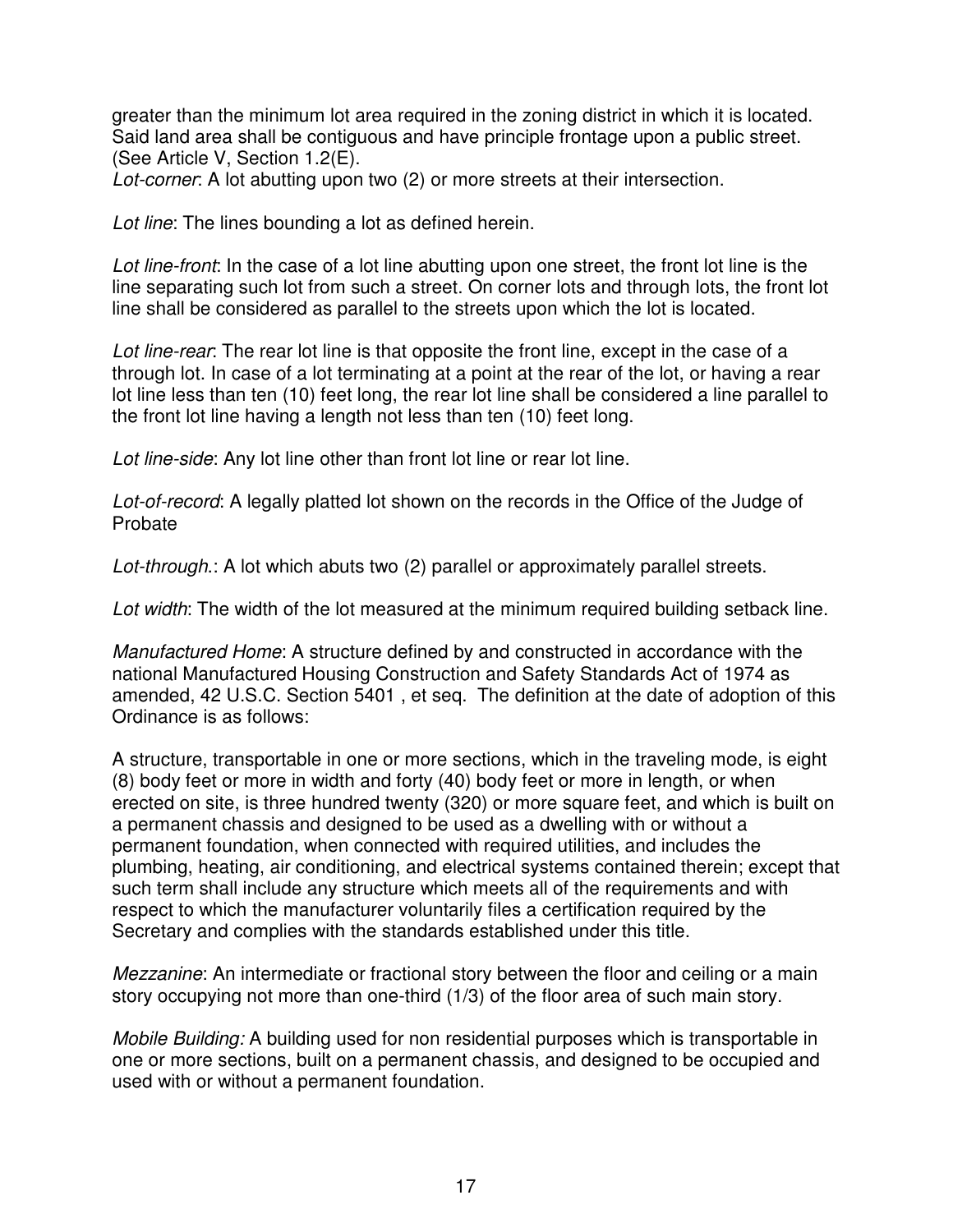*Mobile Home*: A structure, transportable in one or more sections, which is built on a permanent chassis and designed to be used as a dwelling with or without a permanent foundation, and which does not meet the standards required of a Manufactured Home herein.

*Mobile Home or Manufactured Home Park*: A lot or parcel which contains more than one mobile home or manufactured home used as living quarters, or a lot or parcel containing more than one space designed or intended for parking of mobile homes or manufactured homes, to be used as living quarters.

*Modular Home.* A single family dwelling, factory fabricated and transportable as a building consisting of units designed to be incorporated at a building site on a permanent foundation into a permanent structure to be used for residential purposes and which bears a seal of compliance with the regulations of the Alabama Manufactured Housing Commission.

*Motel:* A facility offering transient lodging accommodations to the general public, where most of the rooms have separate and direct access to the outside, and which may provide additional services such as dining, meeting rooms and recreation.

*Nonconforming use*: The use of any building, structure or land which was lawful at the time of the passage of this Ordinance, or amendment thereto but which use does not conform, after the passage of this Ordinance or amendment thereto, with the use regulations of the district in which it is located.

. *Nursing Home:* A licensed facility providing inpatient care for convalescents or other persons not acutely ill and not in need of acute general hospital care, but do require skilled nursing care.

*Office*: Space or rooms for professional, administrative, clerical and similar uses.

*Parking area* : Space which is surfaced by either bituminous pavement or concrete, used or intended to be used exclusively for the off-street parking of vehicles.

*Parking space*: An area surfaced by either bituminous pavement or concrete, which is at least nine (9) feet wide and twenty (20) feet long.

*Premises:* A lot or parcel, together with all buildings and structures existing thereon; except that in the case of leased space in a multiple tenant building, the premises shall be the subject leased space.

*Public utility*: Any person, firm, corporation, municipal department or board, duly authorized to furnish and furnishing under regulations to the public, electricity, gas, steam, wired telephone, telegraph, water or sewer service.

*Restaurant*: An establishment where food is cooked, patrons dine on or off the premises and where there is no drive-up or walk-up window service or service to customers in their vehicles.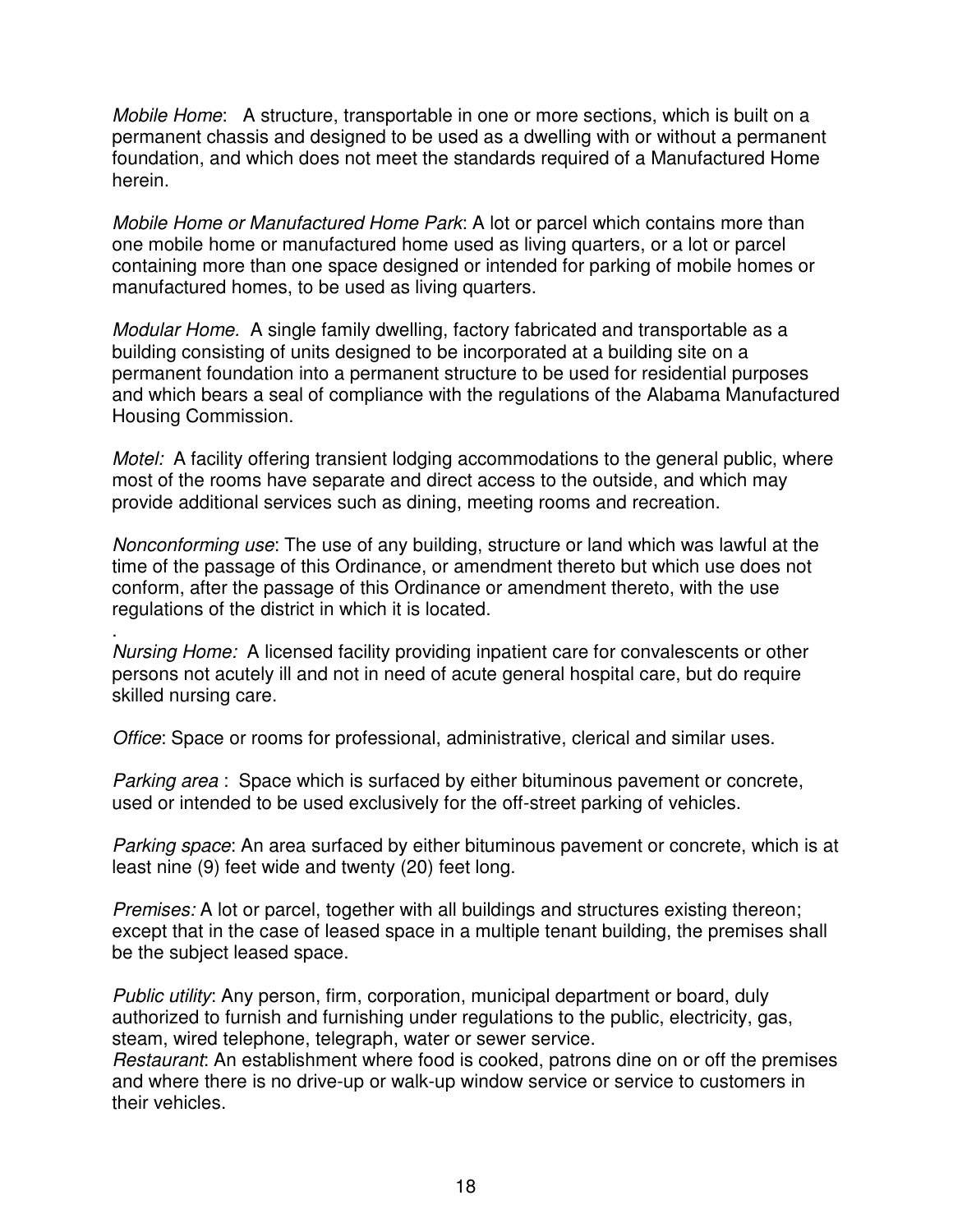*Restaurant, drive-up*: An establishment where food is cooked or prepared, and where there is drive-up or walk-up window service, or service to customers in their vehicles.

*Roadway*: The paved portion of a public thoroughfare designed for and used by vehicular traffic.

*Roofline*: The top edge of the roof or the top of the parapet, whichever forms the top line of the building silhouette.

*Seasonal business*: A business which is operated, due to its nature, on a seasonal business, including but not limited to: fruit or vegetable stands, Christmas tree sales, and income tax preparation.

*Self-Service Storage, Limited Access:* A self-service storage facility with limited access points from the exterior of the building to interior halls that provide the only access to individual storage units.

*Self-Service Storage, Multi-Access*: A self-service storage facility with access points from the exterior of the building to individual storage units.

*Shopping center:* Two (2) or more retail or service establishments located in one (1) building or a group of architecturally unified buildings; said buildings being under one (1) ownership or management, with selected tenants, and having an integrated parking area.

*Sidewalk*: The paved portion of a public right-of-way designed for use by pedestrians in conformity with the requirements of the Subdivision Regulations.

*Sign:* A device, fixture, placard, or structure that uses any form, color, graphic, illumination, symbol or writing which directs attention to an object, product, place, activity, facility, service, event, attraction, person, institution, organization or business, or to communicate information of any kind to the public and which is legible from any street, right-of-way, sidewalk, alley, park or other public property.

*Sign, animated*: Any sign with irregular intensity of illumination or movement whether mechanical or electrical.

*Sign, attached*: Any sign which is permanently fastened, attached or supported by a building or structure which is permanently attached to the ground. All attached signs and supporting structures shall conform to Building Codes adopted by the City. *Sign, banner:* Any sign, other than a canopy sign, applied to cloth, paper, flexible plastic or fabric of any kind.

*Sign, building wall*: A sign attached to the front or side exterior wall of a building, which shall not project more than 12 inches from the wall, nor above the top of the building wall. Said signs may be attached to, but not above, a mansard roof or parapet wall.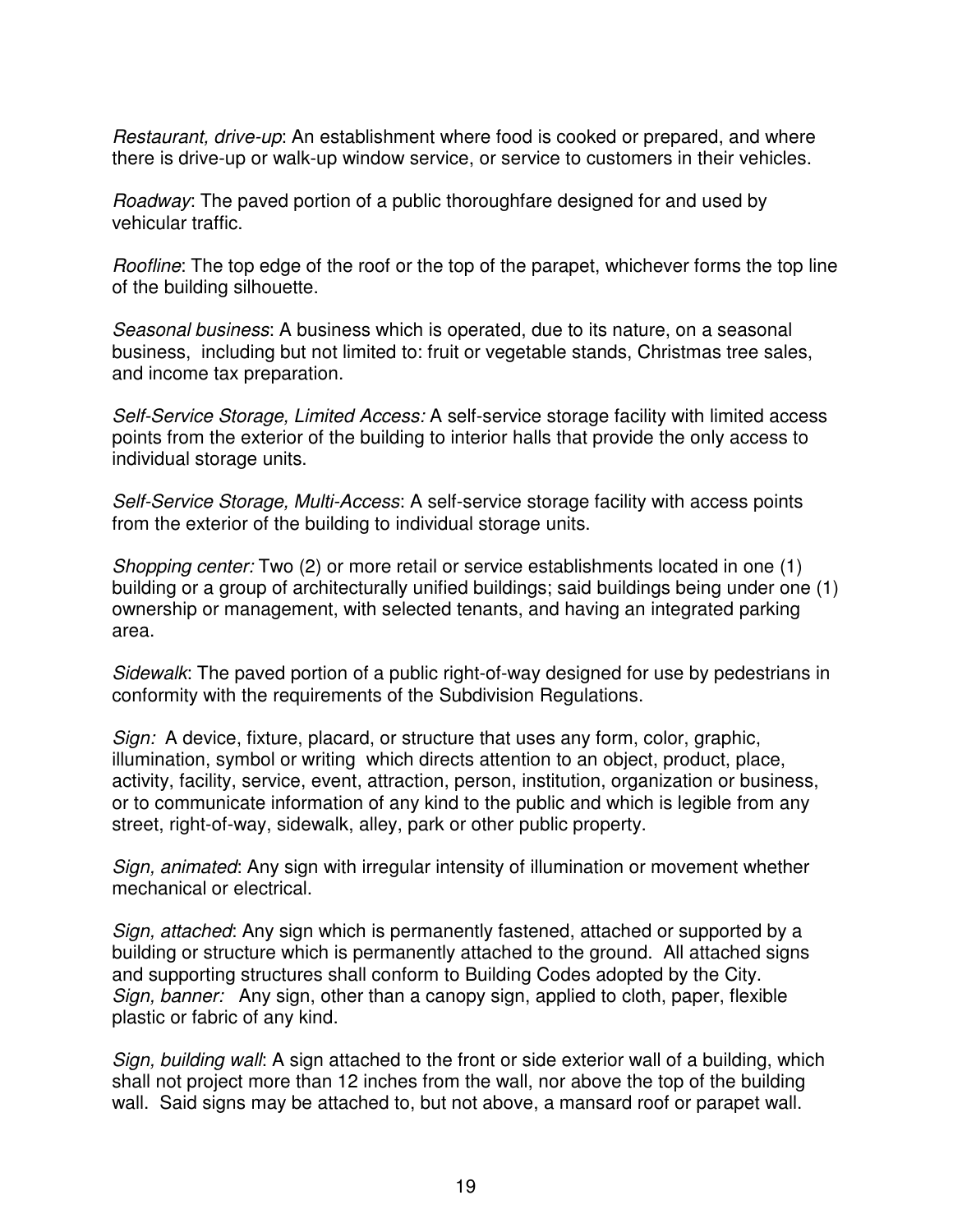*Sign, canopy*: A sign painted or otherwise depicted upon a canopy.

*Sign, directional:* Any sign which serves solely to designate the location or direction of any place or area.

*Sign, electrical*: Any sign containing electrical wiring which is attached or equipped to be attached to an electrical energy source.

*Sign, flashing*: Any sign which contains an intermittent or flashing light source, or which includes the illusion of intermittent or flashing light by means of animation, or an externally-mounted intermittent light source. Public service time and temperature signs are not classified as flashing signs.

*Sign face area*: The sign face area of a building wall sign or other sign with only one sign face, shall be computed by means of the smallest geometric figure that encompasses the extreme limits of the writing, representation, emblem, or other display, together with any material or color forming an integral part of the background of the display or used to differentiate the sign from the backdrop or structure against which it is placed.

The sign face area for a sign with more than one face shall be computed by adding together the area of all sign faces visible from any one point. When two sign faces are placed back to back, so that both faces cannot be viewed from any point at the same time, and when such sign faces are not more than 42 inches apart, with a horizontal angle no greater than 30 degrees, the sign area shall be computed by the measurement of one of the sign faces.

*Sign, free standing*: Any sign erected on a free standing frame, foundation, mast or pole and not attached to a building.

*Sign, indirectly illuminated.* A sign which is illuminated by a light source which is external to the sign cabinet or structure.

*Sign, internally illuminated.* A sign which is illuminated by a light source which is behind the sign face.

*Sign, instructional:* A sign, generally informational, that has a purpose secondary to the use of the development site on which it is located. This category includes but is not limited to signs with non-commercial messages such as "no parking," "entrance," "loading only," "telephone," and similar information and directives. No sign with a commercial message legible from a position off the development site on which the sign is located shall be considered Instructional.

*Sign, Marquee.* A sign which is permanently attached to and projects above a marquee. The sign shall be at least nine (9) feet at its lowest level from the sidewalk and shall extend not more than within eighteen (18) inches of the curbline. For the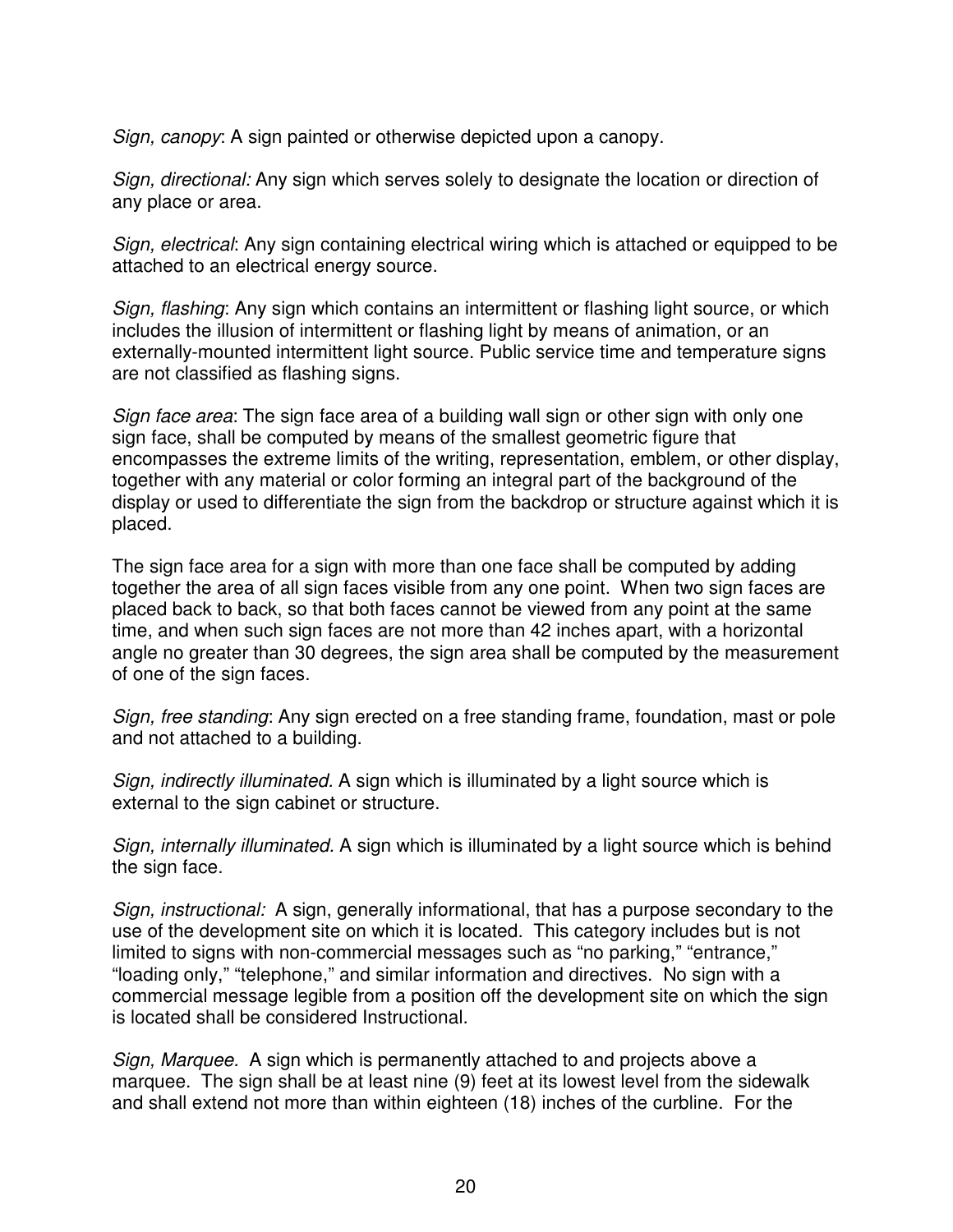purpose of sign regulation, a marquee is defined as a permanent roof projecting beyond the front wall of a building, designed to provide protection from the weather.

*Sign, off-premise.* A sign which advertises or directs attention to an object, product, place, activity, facility, service, event, attraction, person, institution, organization or business which is not located on the same lot or parcel as the sign.

*Sign, portable*: Any sign not attached to the ground or other permanent structure or a sign designed to be transported, including, but not limited to, signs designed to be transported by means of wheels; signs made as A-frames or T-frames; menu and sandwich board signs; balloons used as signs; umbrellas used for commercial messages; and signs attached to or painted on vehicles parked and visible from the public right-of-way, unless said vehicle is used in the normal day-to-day operations of the business.

*Sign structure*: The structure of a sign shall include the entire sign, its supporting devices, source of illumination, and copy area. However, with regard to internally illuminated signs in which the copy area is depicted on a sign face which is designed to be removed from the sign cabinet for maintenance, repair, or change of copy, the sign structure shall not include the sign face or source of illumination.

*Story*: That part of a building, except a mezzanine as defined herein, included between the surface of one floor and the surface of the next floor, or if there is no floor above, then the ceiling next above. A story thus defined shall not be counted as a story when more than fifty (50) percent, by cubic content, is below the height level of the adjoining ground.

*Street:* A public thoroughfare which affords a principal means of access to abutting property and which has been accepted by the City as a public street.

*Structure*: Any construction or production of a piece of work artificially built up or composed of parts joined together in some definite manner.

*Tourist Home.* A single family, owner occupied dwelling, wherein a fee is charged to provide not more than two bedrooms as overnight accommodations for guests and where meals may be served to overnight guests but meals are not served to the nonresident general public.

*Townhouse*: Two (2) or more dwelling units, attached by at least twenty (20) feet of continuous common side wall(s), each unit of which is located on an individual lot and designed to be occupied and owned by one (1) family.

*Tree*: Any self supporting woody plant, usually having a single woody trunk and a potential DBH of two inches or more and normally attaining a mature height of 25 feet.

*Tree Cover*: The area directly beneath the crown and within the dripline of a tree.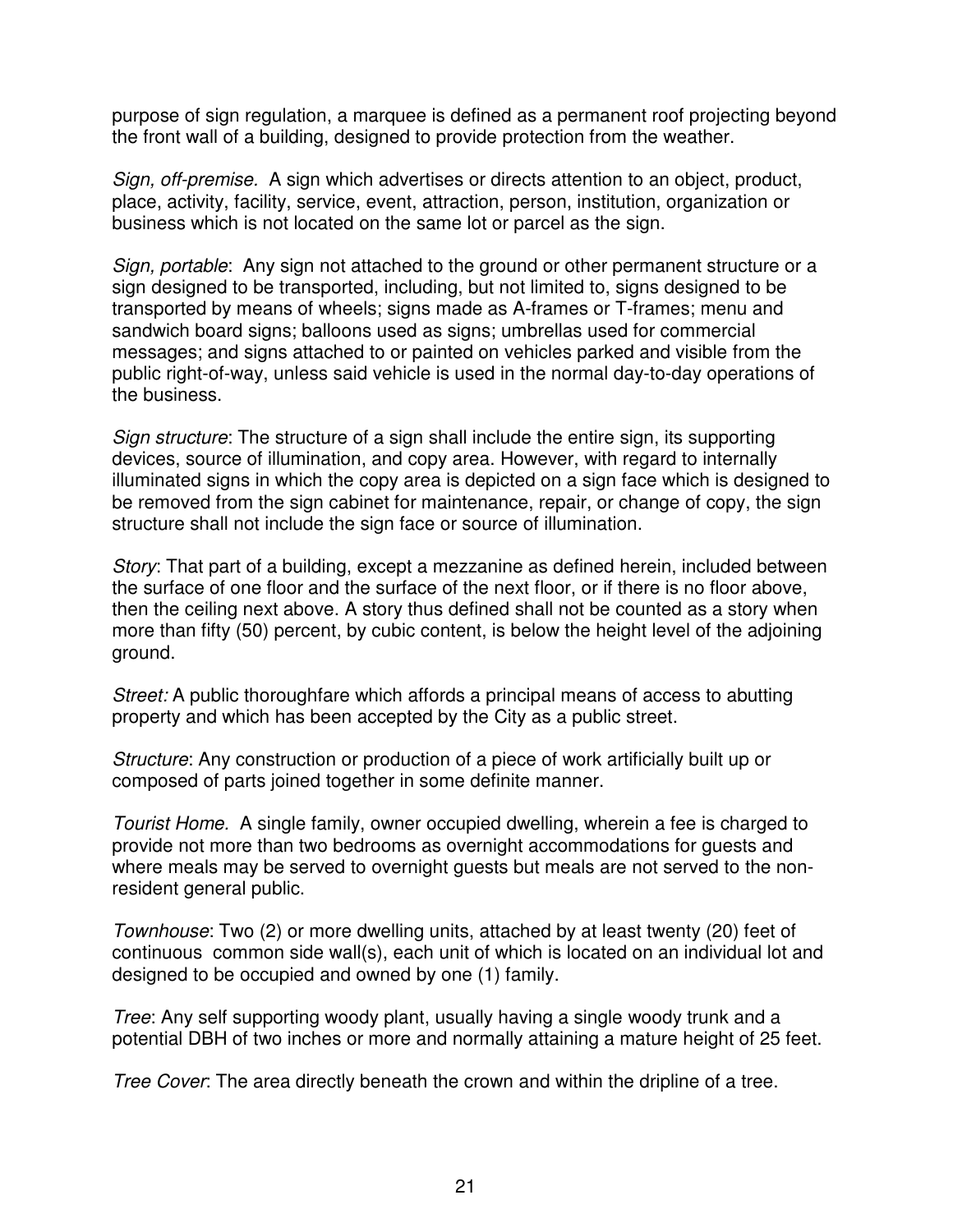*Use*: A use is the purpose for which land or buildings and structures thereon are designed, arranged or intended to be used, occupied or maintained.

*Vehicle barricade*: A fence or wall less than thirty (30) inches high, located within the front yard, for the sole purpose of restraining motor vehicles from entering said yard. The vehicle barricade may not be located on the public road right-of-way.

*Water surface area*: Property within lakes, ponds, rivers and year-round streams. Water surface area shall not include property within storm drainage structures, drainage ways which periodically contain water or swimming pools and other structures which contain water.

*Wholesale establishment*: Any establishment which exclusively sells goods in large quantities, as for resale by a retailer.

*Yard*: An open space that lies between the principal or accessory building(s) and the nearest lot line. Such yard is unoccupied and unobstructed from the ground upward except as may be specifically provided in this Ordinance.

*Yard-front*: A yard, or yards in the case of a corner lot or through lot, extending across the full width or depth of the lot between the front of the principle building and the closest lot line; and between the principle building and any public street right-of-way.

*Yard-rear*: A yard extending across the full width of the lot between the rear lot line and the principle building.

*Yard-side*: A yard between the side of the lot and the nearest line of the principal building and extending from the front yard to the rear yard, or, in the absence of either of such yards, to the front or rear lot line, as the case may be, except that on a corner lot the side yard adjacent to a street shall extend the full depth of the lot.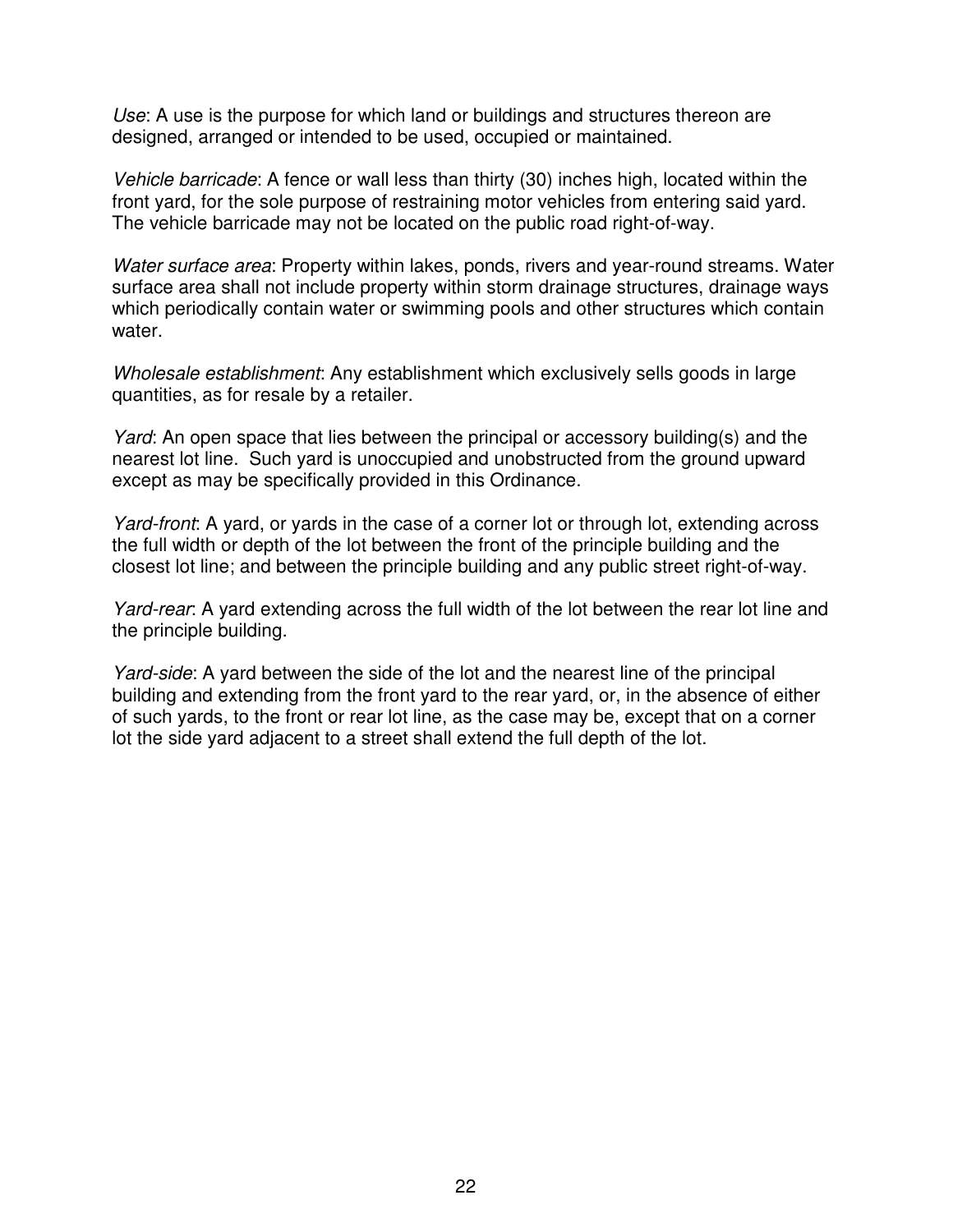## **ARTICLE V. GENERAL REGULATIONS**

#### **Section 1.0. General use requirements**.

The following general regulations pertain to the administration, enforcement of and compliance with this Ordinance.

1.1. *Application of this Ordinance*. No structure shall be constructed, erected, placed or maintained and no land use commenced or continued within the City except as specially or by necessary implication authorized by this Ordinance. In addition, no excavation for foundations, nor any erection, or structural alteration of any structure shall be undertaken prior to appropriate permits having been approved and issued by the Building Official.

- 1.2. *Except as otherwise provided in this ordinance*:
	- A. No land may be used except for a use permitted in the district in which it is located.
	- B. No building or structure shall be erected, converted, enlarged, reconstructed, moved or structurally altered, nor shall any building be used except for a use permitted in the district in which the building is located.
	- C. No building or structure shall be erected, converted, enlarged, reconstructed or structurally altered except in conformity with the area regulations and height limit of the district in which the building is located.
	- D. The minimum building lines, lot area, parking spaces, buffers and other criteria required by this Ordinance for each and every building existing at the time of the passage of this Ordinance or for any building hereafter erected, shall not be encroached upon or considered as a required building, parking or open space for any other building, nor shall any lot area be reduced below the requirements of this Ordinance.
	- E. Every building hereafter erected or structurally altered shall be located on one lot as herein defined and in no case shall there be more than one principal building on one lot; except in the case of multi-family dwellings; self storage facilities; shopping centers, provided that all outparcels are a separate lot; churches; schools and similar institutional campuses and the Mixed Use District. Accessory structures shall not include living quarters, except for resident managers at self storage facilities.
	- F. No accessory structure shall be constructed or moved upon a lot more that thirty (30) days prior to the beginning of construction of the principal building.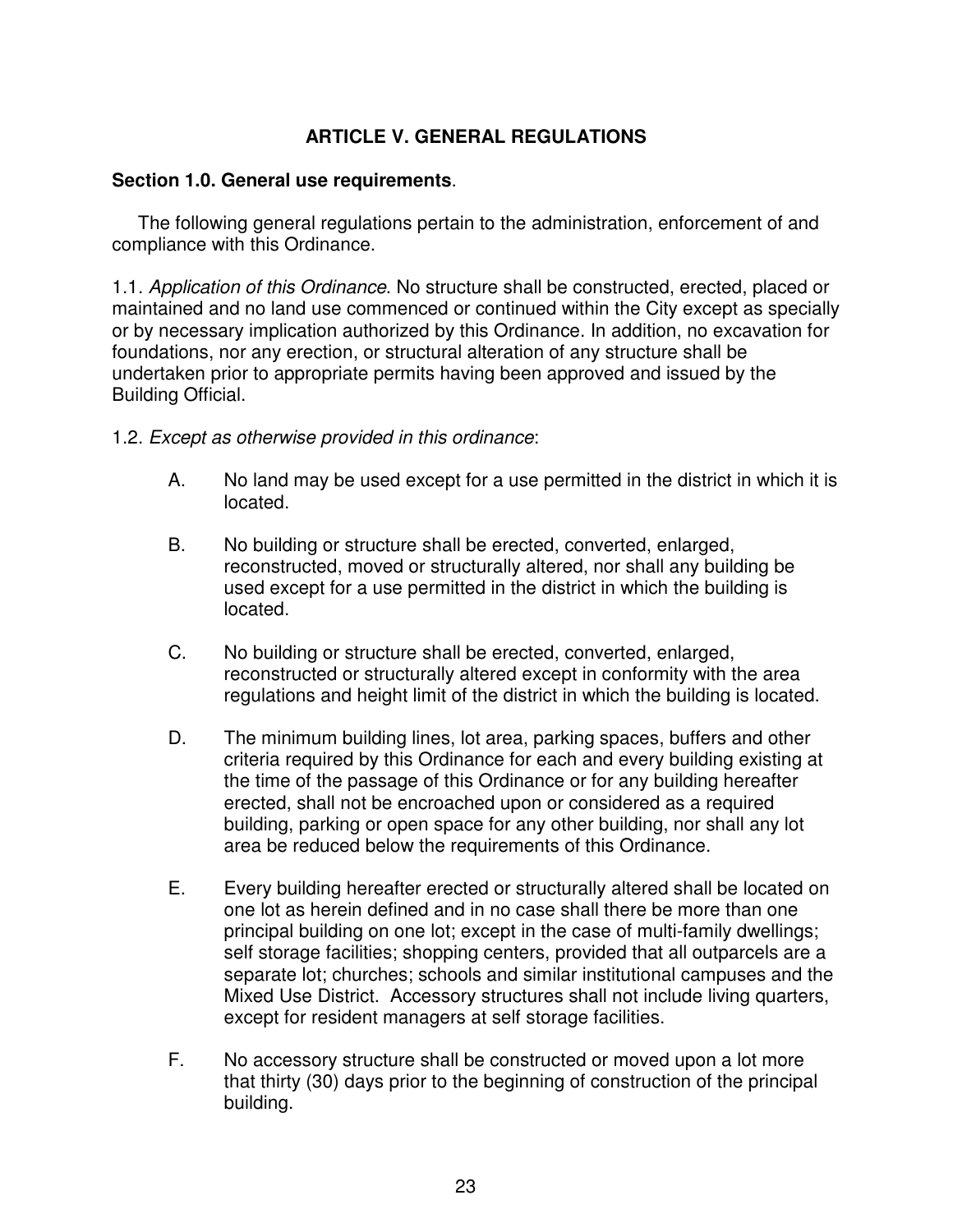1.3. *Public utilities*. Public utility structures including by not limited to: poles, wires, crossarms, transformers attached to poles, guy wires, insulators, conduits and other facilities necessary for the transmission or distribution of electric power or to provide telephone or telegraph service, and pipelines, vents, valves, hydrants, regulators, meters and other facilities necessary for the transmission or distribution of gas, oil, water or other utilities, may be constructed, erected, repaired, maintained or replaced in any zoning district. This is not to be construed to include the erection or construction of buildings or wireless telecommunication facilities. A six foot chain link fence is required around all pumping stations.

#### **Section 2.0. Nonconforming uses of land and buildings**.

Within the districts established by this Ordinance or amendments that may later be adopted, there exist lots, structures, uses of land and structures, and characteristics of use which were lawful before the Ordinance was passed or amended, but which would be prohibited, regulated or restricted under the terms of this Ordinance or future amendment. It is the intent of this Ordinance to permit these non conformities to continue until they are removed, but not to encourage their survival. It is further the intent of this Ordinance that non conformities shall not be enlarged upon, expanded or extended, nor be used as grounds for adding other structures or uses prohibited elsewhere in the same district. The provisions of this section shall not apply to nonconforming signs. Nonconforming signs are addressed in Article X, Section 13.0

The provisions of this section shall not apply to parking and vehicle areas which do not conform to Article XI. Such parking and vehicle areas are addressed in Article XI.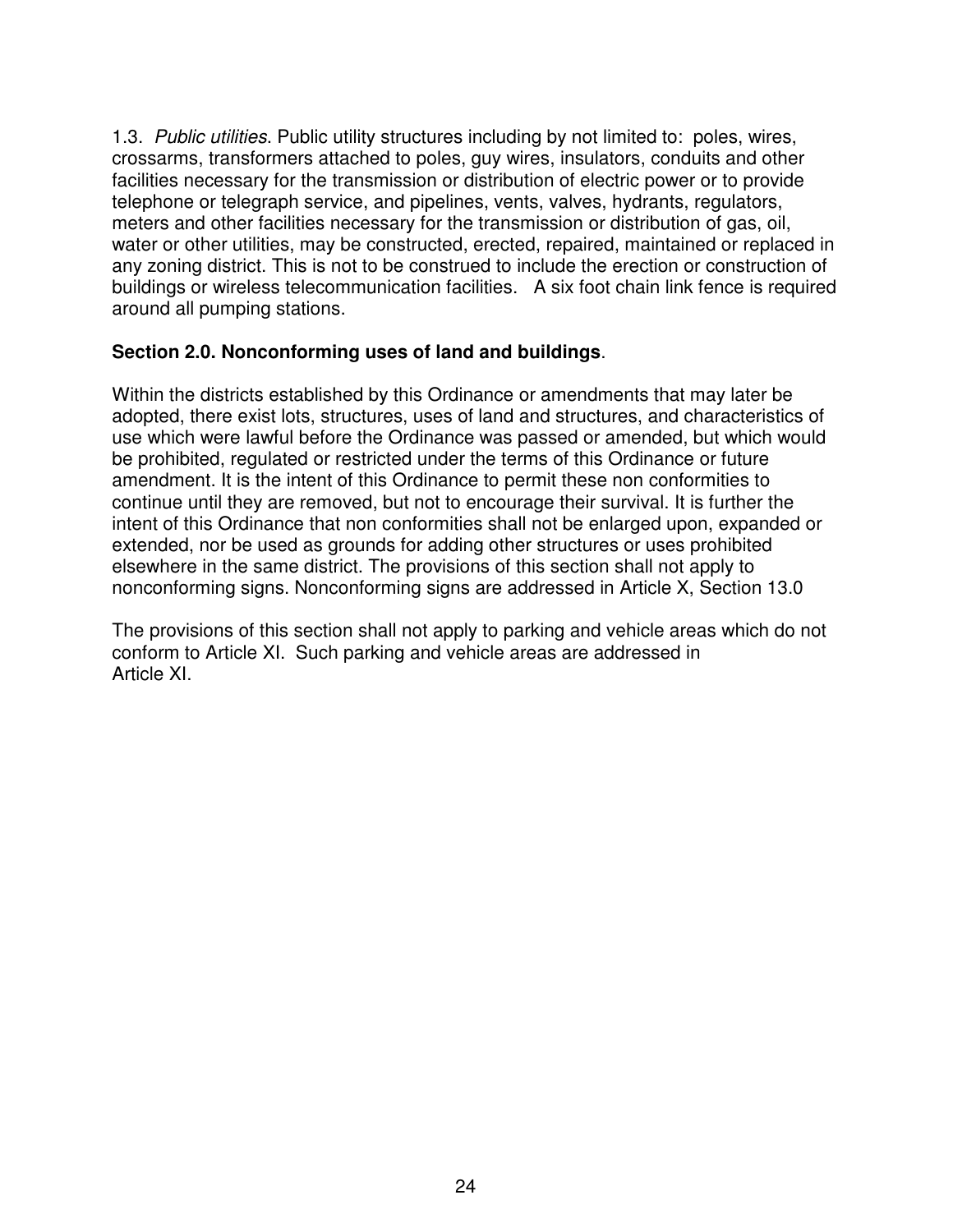2.1. *Continuance*. A lawful nonconforming use existing at the effective date of this Ordinance may be continued, except as hereafter provided, although such use does not conform with the provisions of this Ordinance.

2.2. *Restoration to safe condition*. Nothing in this Ordinance shall prevent the restoration of any building or structure to a safe or sanitary condition when required by the proper authorities.

2.3. *Restoration after damages*. Except for detached, single family dwellings, no nonconforming building or structure which has been damaged by fire or other causes to the extent of more than fifty (50) percent of its current replacement value at the time of such damage shall be rebuilt or restored except in conformity with the provisions of this Ordinance. If a nonconforming building, other than detached, single family dwelling, is damaged less than fifty (50) percent of its current replacement value it may be rebuilt or restored and used as before the damage, provided that such rebuilding or restoration is completed within twelve (12) months of the date of such damage.

2.4. *Abandonment.* Except detached, single family dwellings, a nonconforming use which has been discontinued for a continuous period of one (1) year shall not be reestablished and any future use shall be in conformity with the provisions of this Ordinance.

2.5. *Change in use*. A nonconforming use shall not be changed to another nonconforming use. A nonconforming use which is changed to a conforming use shall not be permitted to revert to a non conforming use.

*2.6 Structures conforming to district regulations but not other regulations.* A structure or building conforming to the use regulations of a district, but not conforming to other provisions of this Ordinance, may be enlarged or altered, provided, that such enlargement or alteration conforms to the provisions of this Ordinance.

*2.7 Non-Conforming Dwellings*. Non-conforming single family dwellings may be enlarged, expanded, structurally altered and continued after abandonment or destruction; provided all new construction or alterations conform to the dimensional requirements of the district in which it is located.

*2.8 Property zoned RPG.* Due to the degree of non-conformity of the RPG zoning district with this Ordinance, vacant property which was zoned RPG prior to adoption of this Ordinance, shall be developed in compliance with the regulations of the zoning district in which it is located, except that the following area and dimensional regulations shall apply to said property: Minimum lot size: 5,000 square feet; Minimum lot width: 50 feet; Minimum front setback: 20 feet; Minimum rear setback: 15 feet; Minimum side setback: 16 feet between dwellings; Minimum floor area for a one story dwelling: 1,000 square feet; Minimum floor area for a one and one half or two story dwelling: 1,100 square feet.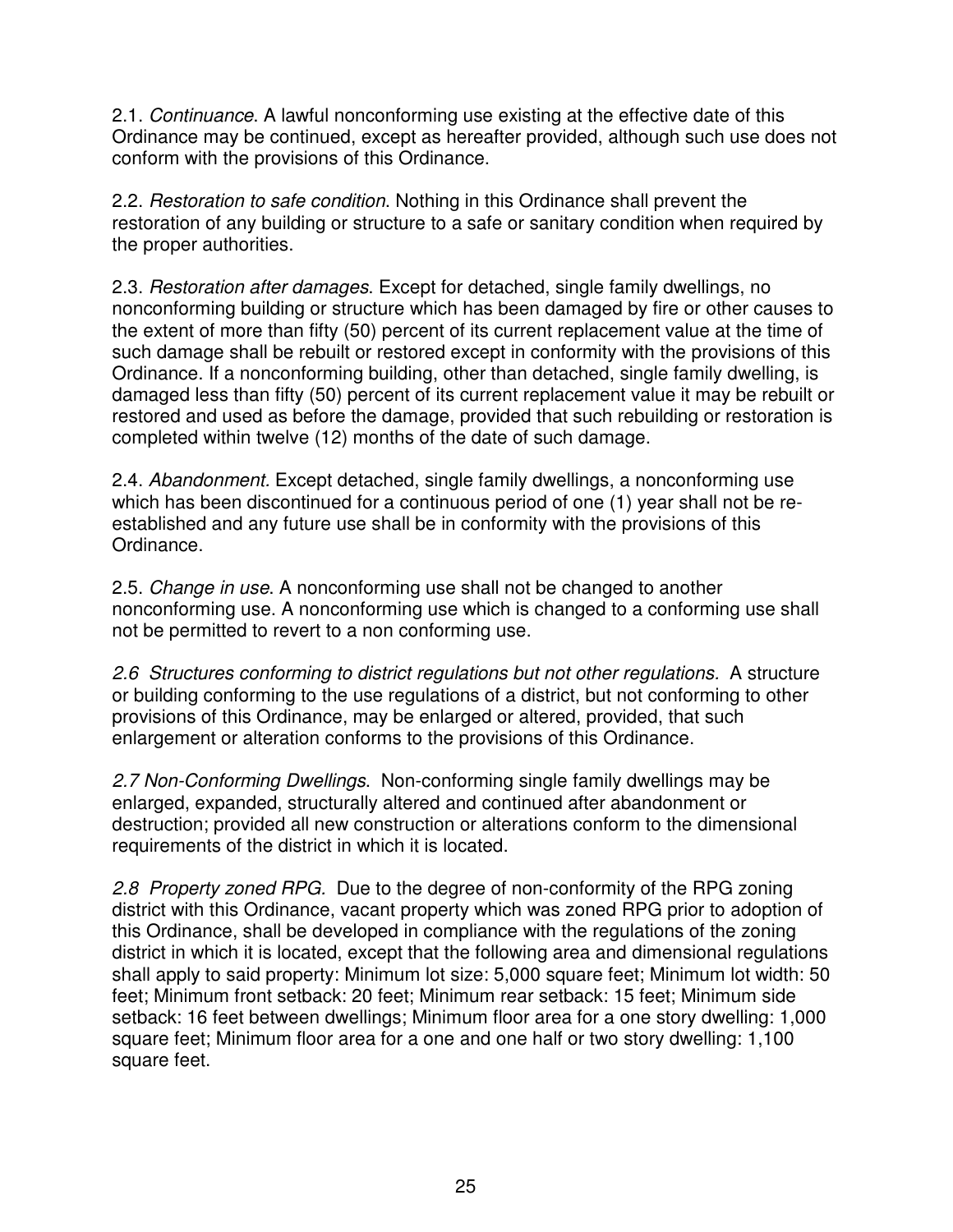## **Section 3.0 Annexed property.**

On the effective date of annexation all newly-annexed property shall be zoned MR Municipal Reserve District. Prior to issuance of a building permit for property which was annexed into the City of Alabaster, the City shall zone the property in accordance with Article III, Section 2.1 of this Ordinance.

#### **Section 4.0 Abandoned right-of-way.**

Whenever any street, alley or other public way is vacated or abandoned by official action of the City of Alabaster, the zoning district adjoining each side of such street, alley or public way shall be automatically extended to the center of same and all area included therein shall then be subject to all appropriate regulations of the extended district.

## **Section 5.0. Area modification for lots of record**.

Where a lot of record at the time of the effective date of this Ordinance has less area or less width than herein required for the district in which it is located, said lot may nonetheless be used as a building site upon approval by the Board of Zoning Adjustment. When two or more nonconforming lots exist together, with contiguous frontage and under single ownership, said lots shall be re surveyed to conform as closely as possible to the provisions of this Ordinance.

#### **Section 6.0. General yard modifications**.

- A. Every part of a required yard shall be open to the sky unobstructed by any structure or part thereof and unoccupied for storage, servicing or similar uses except as provided herein.
- B. More than one multiple dwelling or institutional building may be located upon a lot or tract, but such buildings shall not encroach upon the front, side and rear yards required by the district regulations.
- C. Where forty (40) percent or more of the frontage on the same side of a street between two (2) intersecting streets is presently developed or may hereafter be developed with buildings that have (with a variation of five (5) feet or less), a front yard greater or lesser in depth than herein required, new buildings shall not be erected closer to the street than the average front yard so established by the existing buildings.
- D. Where forty (40) percent or more of the frontage on one side of a street between two (2) intersecting streets is presently developed or may hereafter be developed with buildings that do not have a front yard as described above, then: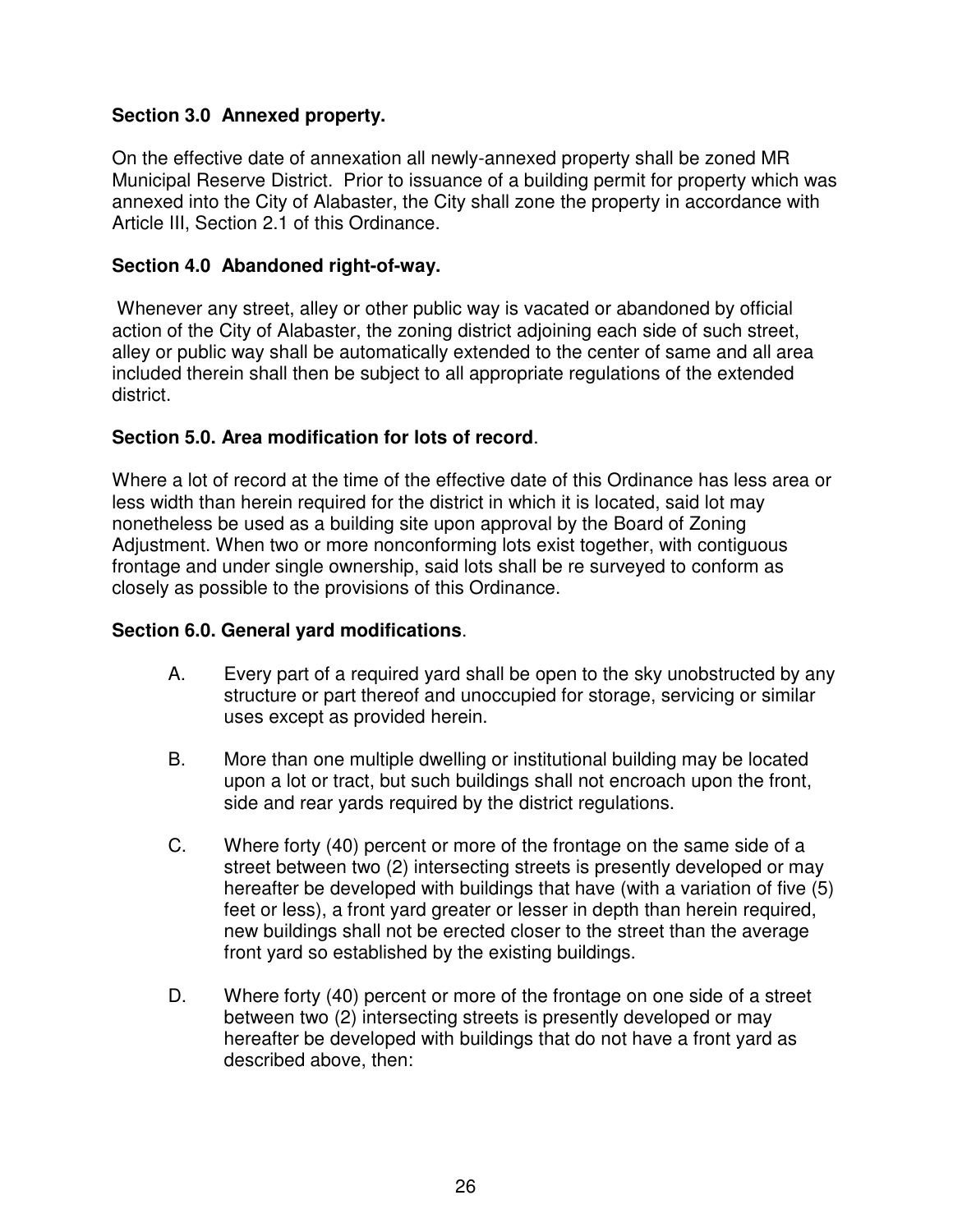- 1. Where a building is to be erected on a parcel of land that is within one hundred (100) feet of existing buildings on both sides, the minimum front yard shall be a line drawn between the closest front corners of the adjacent buildings, or
- 2. Where a building is to be erected on a parcel of land that is within one hundred (100) feet of an existing building on one side only, such building may be erected as close to the street as the existing adjacent building.
- E. Through lots shall provide the required front yard on both sides.
- F. Corner lots shall provide a front yard on each street side.

# **Section 7.0. Height modifications**.

Chimneys, fire towers, steeples, and public utility water storage tanks, where permitted, may be erected to any height not in conflict with existing or hereafter adopted ordinances of the City of Alabaster, except that where permitted on property which is adjacent to property zoned for residential use, such structures shall be limited to a height of twenty-five (25) feet above the average height of structures permitted in that district.

#### **Section 8.0. Porches, terraces, balconies, cornices, eaves and accessory structures**.

- A. Sills or ornamental features of a structure, except awnings, shall not project more than six (6) inches into any building setback which is less than ten (10) feet.
- B. Cornices or eaves shall not project more than twenty-four (24) inches into any required yard.
- C. Except as regulated elsewhere in this section, uncovered patios, terraces, walkways and porches, which do not extend more than three (3) feet above grade, may project into a required yard, provided such projections are not closer than twenty-five (25) feet from the front lot line, six (6) feet from the side lot line, and eight (8) feet from the rear lot line. No such structure may extend into a public easement or right-of-way.

When constructed as part of a multifamily dwelling, said structures may extend a maximum of fifteen (15) feet beyond the dwelling into a rear or front yard and a maximum of five (5) feet into a side yard.

D. Except as regulated elsewhere in this section, an uncovered balcony, deck or fire escape in a single family or two-family residential district, may project into a required rear or side yard provided such structures shall not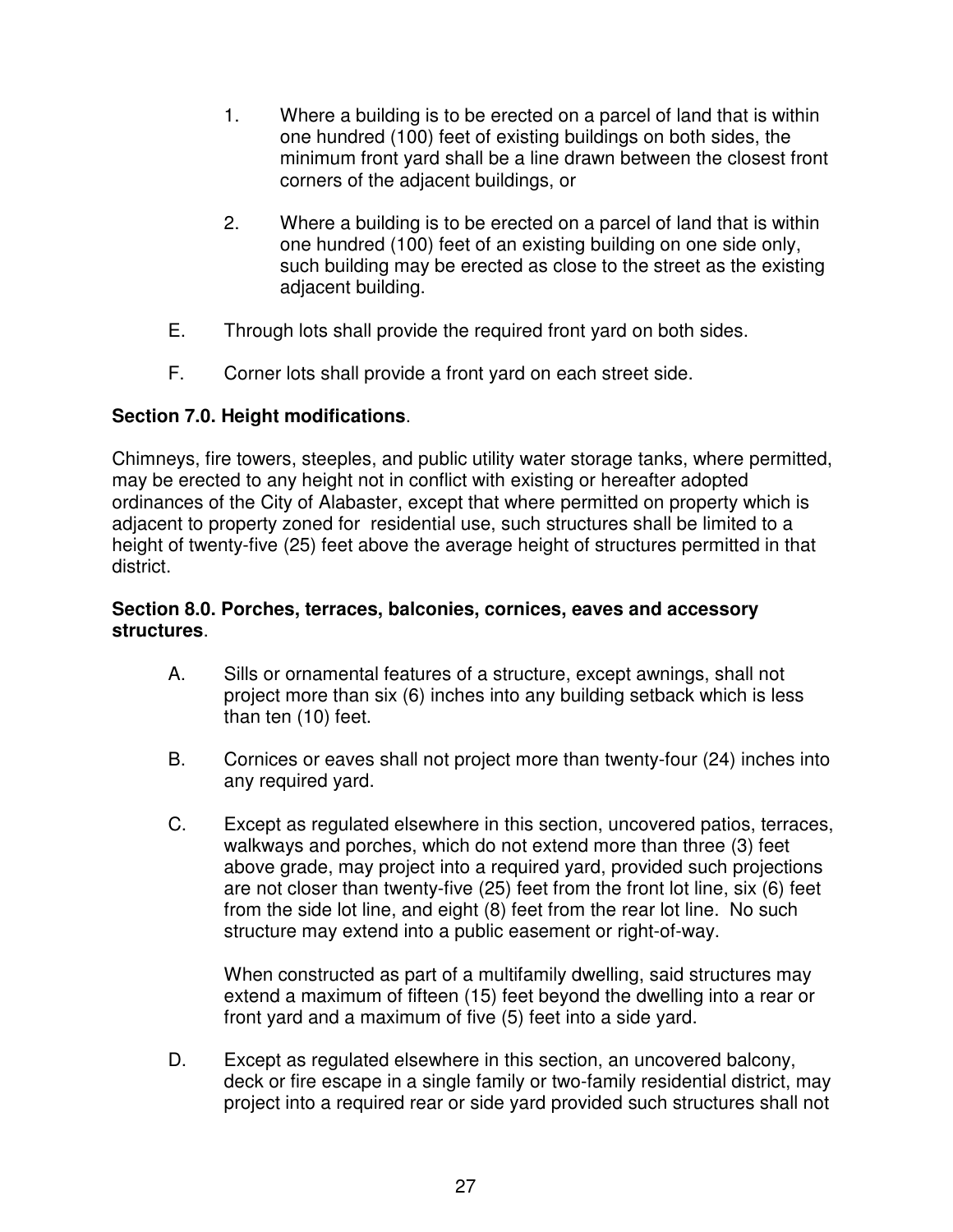be located closer than twenty-five (25) feet from the rear property line nor ten (10) feet from either side property line.

- E. In multifamily residential districts, an uncovered balcony, deck or fire escape may project not more than twelve (12) feet into a required rear yard and nor more than eight (8) feet into a required side, but said structures shall not be located closer than twenty-five (25) feet from any property line.
- F. In commercial and industrial zones, an uncovered balcony, deck or fire escape which projects into a rear or side yard that abuts a residential district boundary shall comply with the minimum building setbacks for the district in which it is located. Said structures which do not project into a yard which abuts a residential district may project not more than eight (8) feet into a rear or side yard.
- G. Accessory buildings and structures are permitted only in a rear yard, and shall have a cumulative gross floor area which is less than fifteen (15) percent of the required rear yard. Minimum building setback for accessory buildings and structures shall be five (5) feet.

#### **Section 9.0 Storm Drainage and Flooding**

- A. Every lot created after the effective date of this Ordinance, shall contain an area equal to or greater than the minimum lot area of the zoning district in which the lot is located, outside of the 100 Year Regulatory Flood Area as determined and mapped by the FEMA.
- B. All developed property shall be graded to eliminate ponding and standing water.
- C. All property shall be developed in compliance with the City's Floodplain Ordinance. Variances authorized under such ordinance shall be heard by the Board of Zoning Adjustment.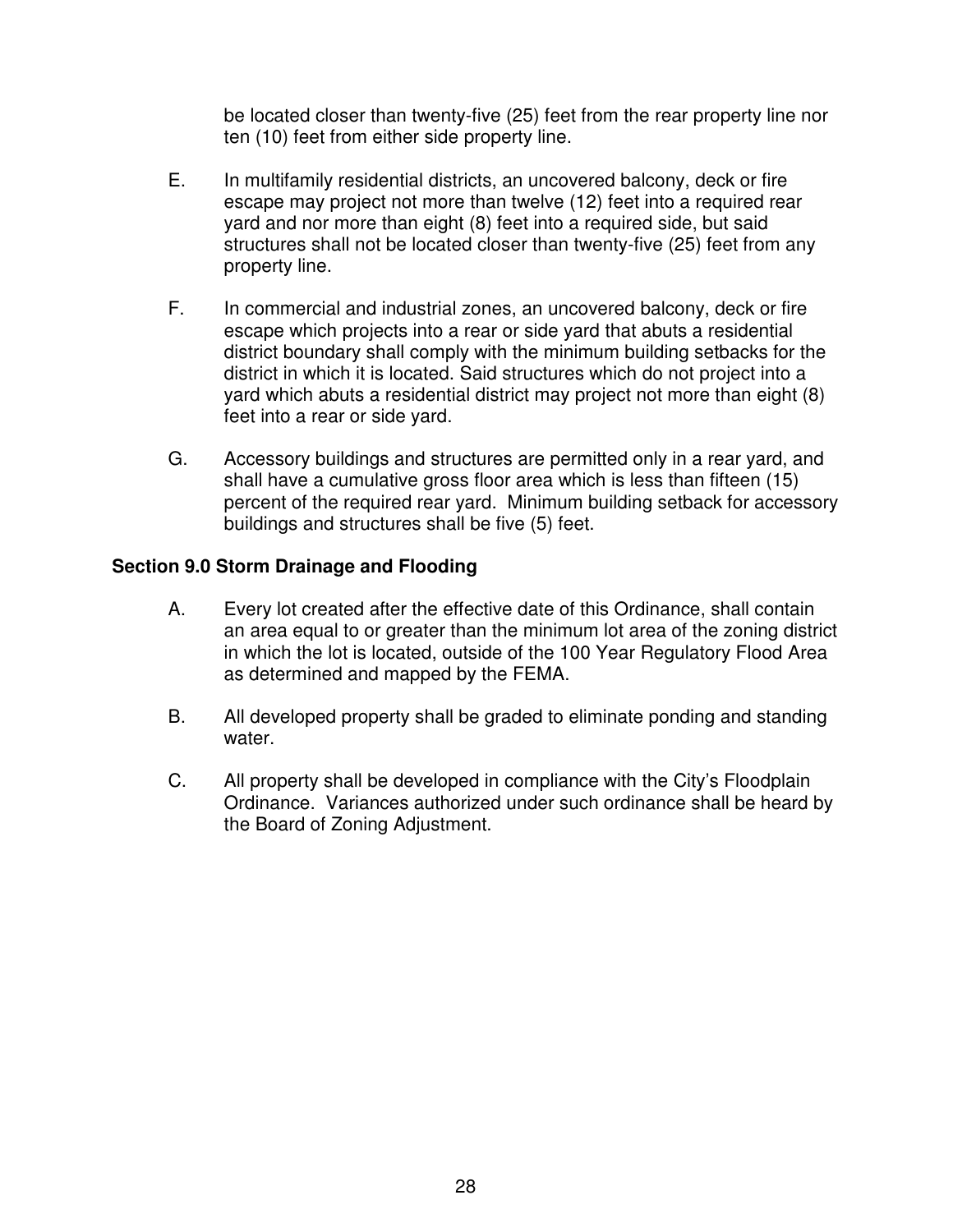## **ARTICLE VI. ZONING DISTRICTS**

#### **Section 1.0. Agriculture District (A).**

1.1 *Intent*. To establish and preserve areas for agricultural, low density residential and outdoor recreation uses without permitting an intensity of development which would require the provision of urban facilities and services.

#### 1.2 *Permitted uses*.

Single family dwellings Day care home Tourist home Bed and breakfast **Greenhouse** Home occupations Municipal public safety buildings and facilities

The raising and keeping of livestock, except commercial feed lots, poultry houses, and the raising and keeping of swine

The raising of crops, roadside stands for the sale only of fruit and vegetables grown on the premises

#### 1.3 *Special Exception Uses*.

Agricultural uses that are not a permitted use in this district. Group day care home Group home Inn

Private kennels for more than five (5) dogs, provided that open pens or runs are located at least 100 feet from any lot line

Stables and riding academies

Utility uses such as: Electric substations, water storage tanks, above-ground pumping stations

#### 1.4 *Prohibited uses*.

Duplex or two-family dwellings **Townhouses** Multifamily dwellings All permitted uses in the Institution District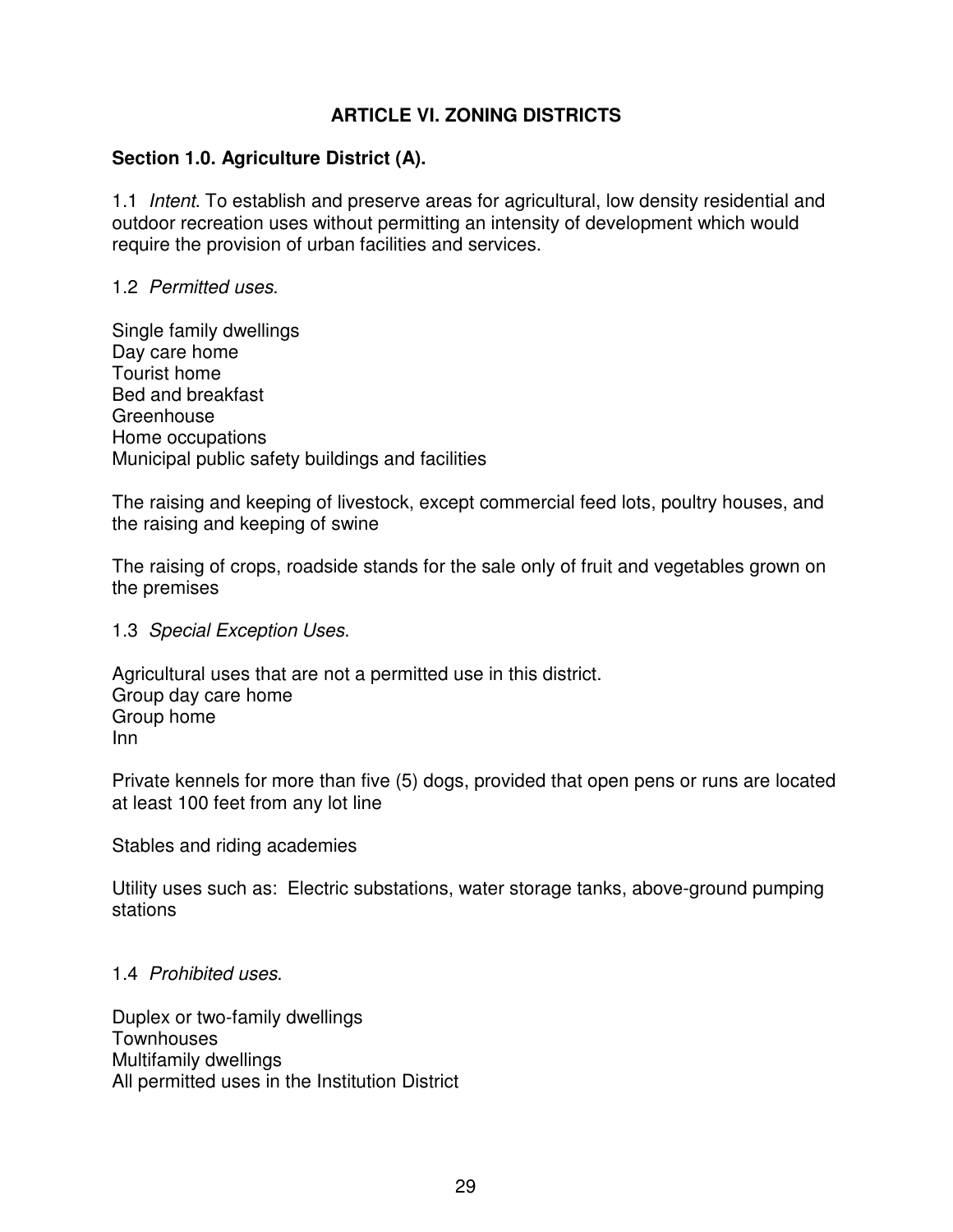All commercial and industrial uses except as specified in Sub sections 1.2 and 1.3 of this Section.

1.5 *Area and dimensional regulations*.

| AREA AND DIMENSIONAL REGULATIONS |                                 |  |  |
|----------------------------------|---------------------------------|--|--|
| Minimum Lot Area                 | 3 acres                         |  |  |
| Minimum Lot Width                | 150 feet                        |  |  |
|                                  | Permitted Uses: 35 feet         |  |  |
| Maximum Building Height          | Special Exception Uses: 30 feet |  |  |
| Minimum Building Setbacks        |                                 |  |  |
| Front                            | 75 feet                         |  |  |
| Rear                             | 75 feet                         |  |  |
| Side                             | 25 feet                         |  |  |
| Minimum Livable Floor Area       |                                 |  |  |
| One Story Dwelling               | 1,000 square feet               |  |  |
| More Than One Story Dwelling     | 1,300 square feet               |  |  |

1.6. *Buffer Regulations*. All special exception uses, except group home and inn, shall provide a buffer which is at least twelve (12) feet wide on all rear and side property lines which abut an agriculture or residential district.

- 1.7. *Additional Regulations*.
	- A. A minimum lot area of three (3) acres is required in order to house or raise any livestock or animals other than those permitted in the residential districts of the City.
	- B. Provision must be made to dispose of manure and other organic wastes in such a manner as to avoid pollution of ground water or any lake or stream.
	- C. All structures, cages, pens and other facilities used for the feeding or housing of any livestock or animals, which are not permitted within the residential districts of the City, must be set back a minimum of fifty (50) feet from the side and rear property lines, seventy-five (75) feet from the front property line and one hundred (100) feet from any residential dwelling other than the principal single family dwelling located on the premises.
	- D. Wireless Telecommunication Facilities, Article VIII
	- E. Off-street Parking and Loading Regulations, Article IX.
	- F. Sign Regulations, Article X.
	- G. Landscaping and Buffer Regulations, Article XI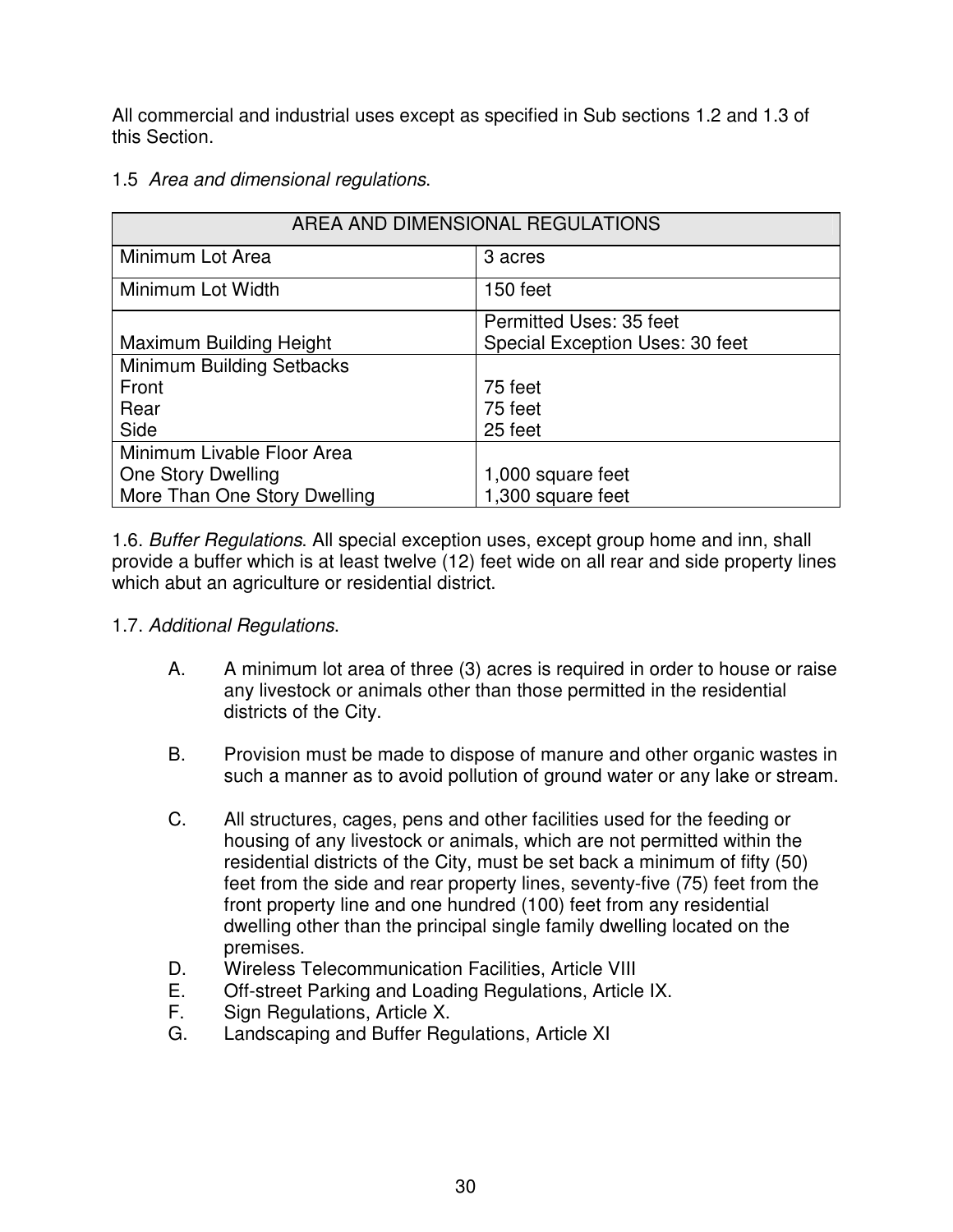# **Section 2.0. Single-Family Estate Residential District (E).**

2.1. *Intent.* To provide minimum density and maximum open space and privacy for single-family housing, free from other uses which are not compatible with low density residential use.

#### 2.2. *Permitted uses*.

Single-family dwellings Day care home Home occupations Municipal police, fire and emergency medical stations.

#### 2 3. *Special Exception Uses*.

Special exception uses, except utility uses, shall only be permitted on lots which front a public street with paving at least twenty-two (22) feet in width.

Bed and breakfast Group day care home Group home Tourist home

Utility uses such as: Electric substations, water storage tanks, above-ground pumping stations

#### 2.4. *Prohibited uses*:

Duplex or two-family dwellings **Townhouses** Multifamily dwellings Manufactured homes and mobile homes Private kennels for more than five (5) dogs

All permitted uses in the Institution District

All industrial uses and all commercial uses except those specified as a special exception use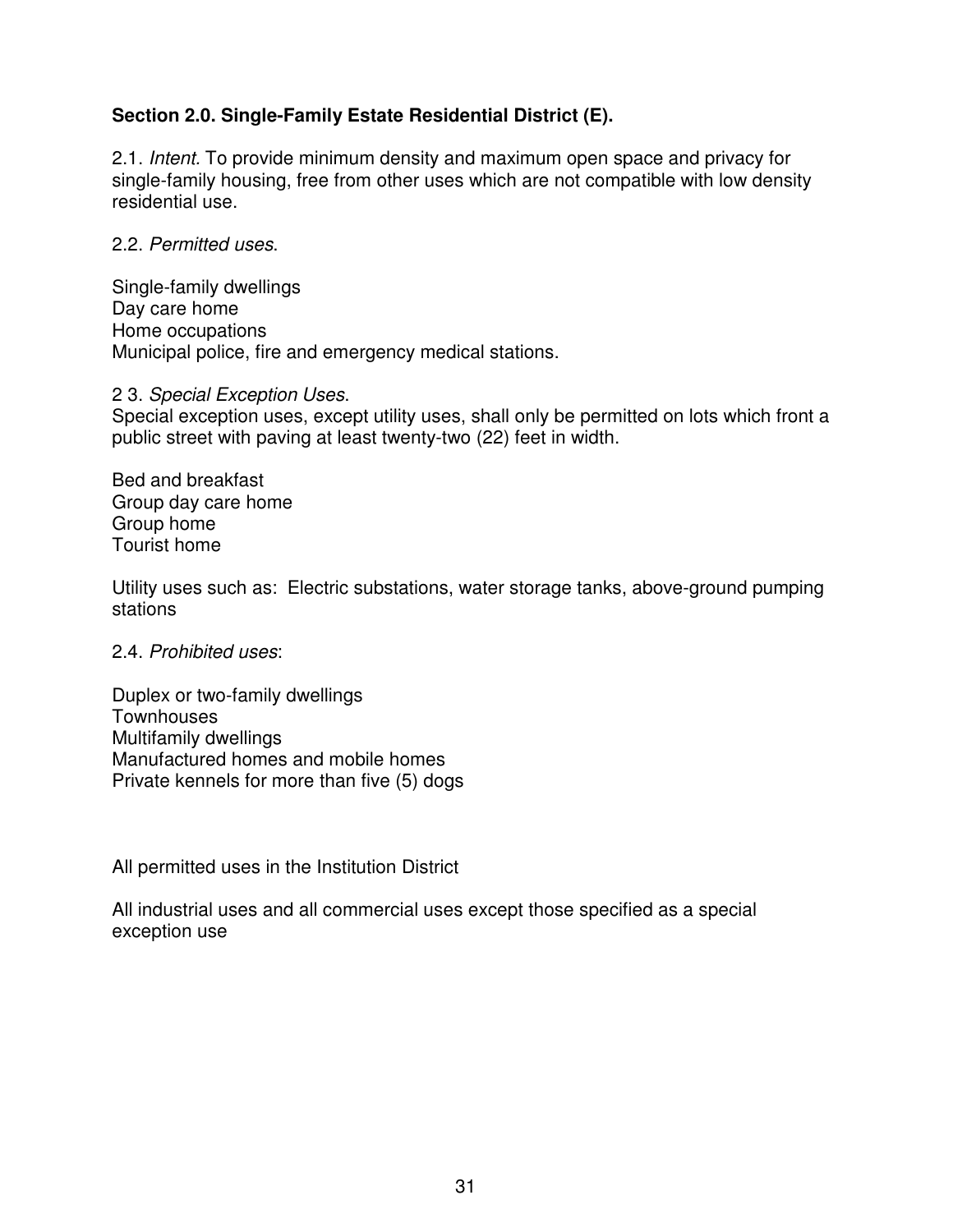### 2.5. *Area and dimensional regulations*.

| AREA AND DIMENSIONAL REGULATIONS |                                                                     |  |
|----------------------------------|---------------------------------------------------------------------|--|
| Minimum Lot Area                 | 1 acre                                                              |  |
| Minimum Lot Width                | 150 feet                                                            |  |
| Maximum Building Height          | 35 feet                                                             |  |
| Minimum Building Setbacks        |                                                                     |  |
| Front                            | 75 feet                                                             |  |
| Rear                             | 75 feet                                                             |  |
| Side                             | 25 feet                                                             |  |
| Minimum Livable Floor Area       |                                                                     |  |
| One Story Dwelling               | 2,400 square feet                                                   |  |
| More Than One Story Dwelling     | First Floor: 1,800 square feet<br>Total Dwelling: 2,800 square feet |  |

2.6. *Buffer Regulations*. All special exception utility uses, shall provide a buffer which is at least twelve (12) feet wide on all rear and side property lines which abut a residential district.

## 2.7. *Additional regulations.*

- A. Wireless Telecommunication Facilities, Article VIII.
- B. Off-street Parking and Loading Regulations, Article IX.
- C. Sign Regulations, Article X.
- D. Landscaping and Buffer regulations, Article XI.
- E. Horses are permitted subject to the following:
	- 1. Minimum lot area of three (3) acres
	- 2. Maximum of one horse per acre

# **Section 3.0. Single-Family Residential District (R-1).**

3.1. *Intent.* To provide low density, open space and privacy for single-family housing, free from other uses which are not compatible with low density residential use.

3.2. *Permitted uses*.

Single-family dwellings Day care home Home occupations Municipal police, fire and emergency medical stations

3.3. *Special Exception Uses*. The same special exception uses as in District E, subject to the same conditions.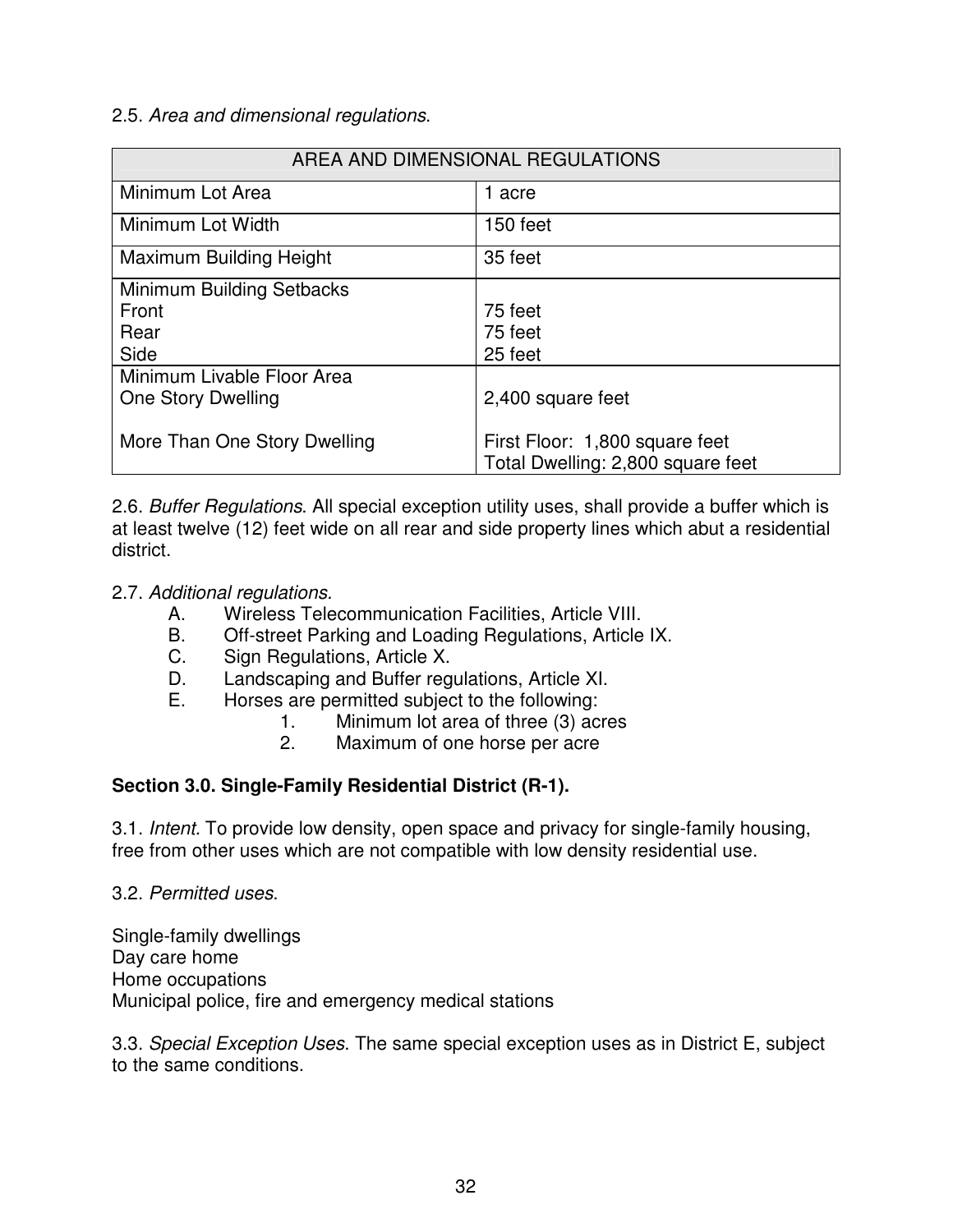3.4. *Prohibited uses*. The same prohibited uses as in District E, subject to the same conditions.

|  |  | 3.5. Area and dimensional regulations: |  |
|--|--|----------------------------------------|--|
|  |  |                                        |  |

| AREA AND DIMENSIONAL REGULATIONS |                                   |  |
|----------------------------------|-----------------------------------|--|
| Minimum Lot Area                 | 20,000 square feet                |  |
| Minimum Lot Width                | 100 feet                          |  |
| Maximum Building Height          | 35 feet                           |  |
| Minimum Building Setbacks        |                                   |  |
| Front                            | 50 feet                           |  |
| Rear                             | 50 feet                           |  |
| Side                             | 15 feet                           |  |
| Minimum Livable Floor Area       |                                   |  |
| One Story Dwelling               | 2,000 square feet                 |  |
|                                  |                                   |  |
| More Than One Story Dwelling     | First Floor: 1,400 square feet    |  |
|                                  | Total Dwelling: 2,400 square feet |  |

3.6. *Buffer Regulations*: Same as District E

# 3.7. *Additional regulations.*

- *A.* Wireless Telecommunication Facilities, Article VIII.
- B. Off-street Parking and Loading Regulations, Article IX.
- C. Sign Regulations, Article X.
- D. Landscaping and Buffers, Article XI.

# **Section. 4.0. Single-Family Residential District (R-2).**

4.1. *Intent*. To provide medium density single-family housing free from other uses which are not compatible with medium density residential use.

4.2. *Permitted uses*.

Single-family dwellings Day care home Home occupations Municipal police, fire and emergency medical stations.

4.3. *Special Exception Uses*. The same special exception uses as in District E, except bed and breakfast and tourist home, subject to the same conditions.

4.4. *Prohibited uses*. The same prohibited uses as in District E, subject to the same conditions.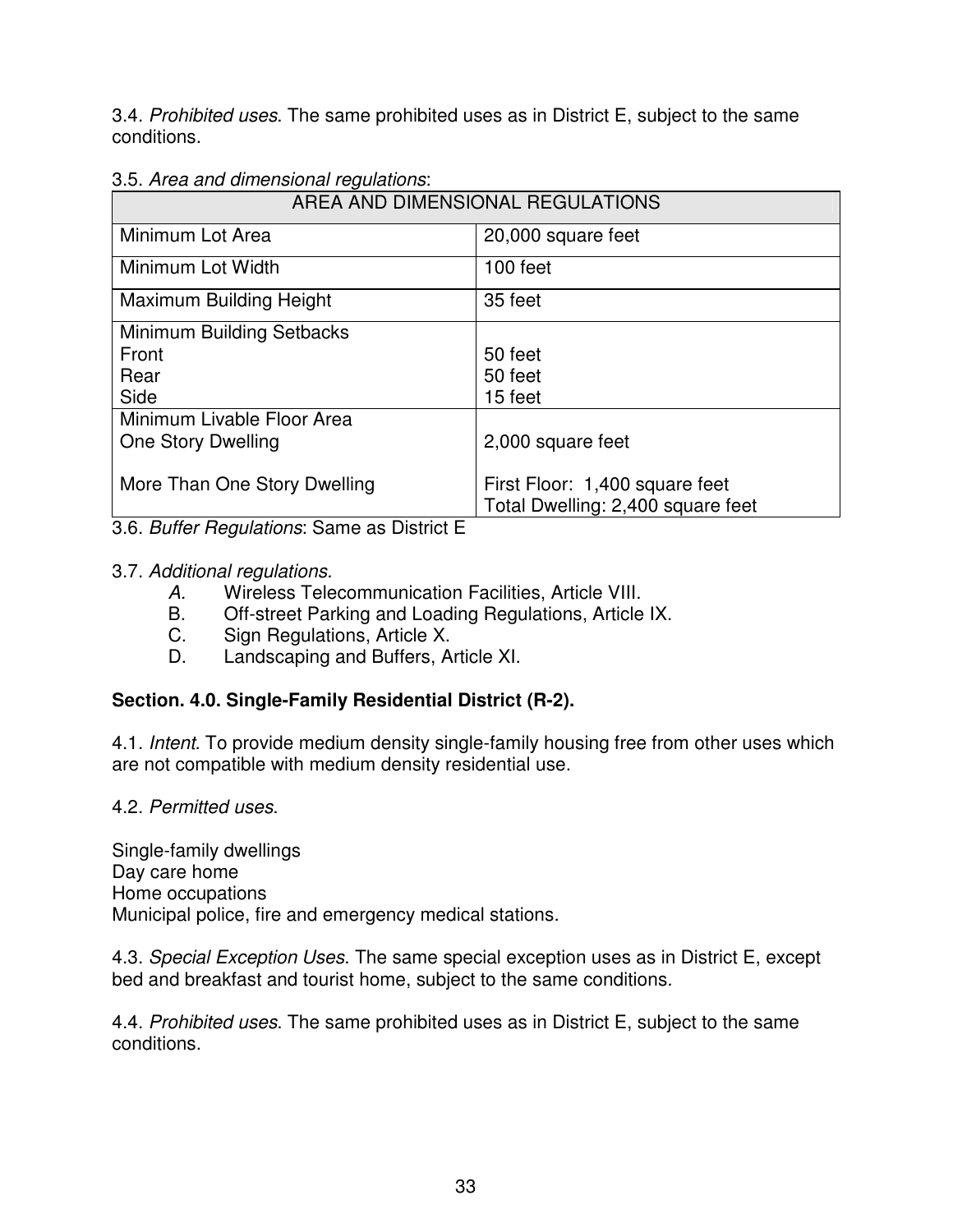### 4.5. *Area and dimensional regulations*

| AREA AND DIMENSIONAL REGULATIONS |                                                                     |  |
|----------------------------------|---------------------------------------------------------------------|--|
| Minimum Lot Area                 | 15,000 square feet                                                  |  |
| Minimum Lot Width                | 90 feet                                                             |  |
| Maximum Building Height          | 35 feet                                                             |  |
| Minimum Building Setbacks        |                                                                     |  |
| Front                            | 35 feet                                                             |  |
| Rear                             | 35 feet                                                             |  |
| Side                             | 10 feet                                                             |  |
| Minimum Livable Floor Area       |                                                                     |  |
| <b>One Story Dwelling</b>        | 1,600 square feet                                                   |  |
| More Than One Story Dwelling     | First Floor: 1,200 square feet<br>Total Dwelling: 2,000 square feet |  |

#### 4.6. *Buffer Regulations.* Same as District E

#### 4.7. *Additional regulations*

- A. Wireless Telecommunication Facilities, Article VIII.
- B. Off-street Parking and Loading Regulations Article IX.
- C. Sign Regulations Article X.
- D. Landscaping and Buffer Regulations Article XI.

### **Section 5.0. Single-Family District (R-3).**

5.1. *Intent*. To provide medium density single-family housing free from other uses which are not compatible with medium density residential use.

### 5.2. *Permitted uses*.

Single-family dwellings Day care home Home occupations Municipal police, fire and emergency medical stations.

5.3. *Special Exception Uses*. The same special exception uses as in District E, except bed and breakfast and tourist home, subject to the same conditions.

5.4. *Prohibited uses*. The same prohibited uses as in District E, subject to the same conditions.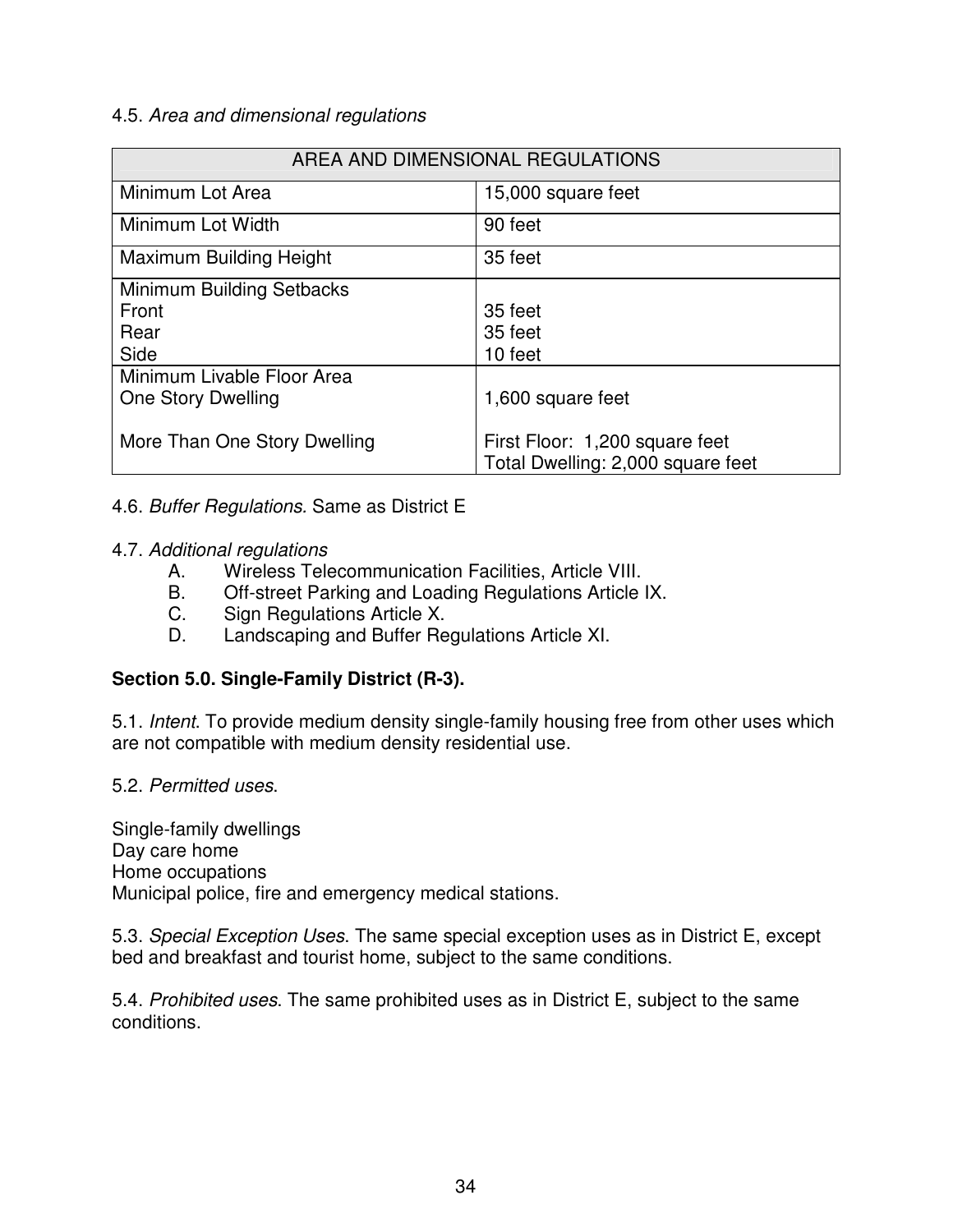## 5.5. *Area and dimensional regulations*.

| AREA AND DIMENSIONAL REGULATIONS                                                 |                                                                                                       |  |
|----------------------------------------------------------------------------------|-------------------------------------------------------------------------------------------------------|--|
| Minimum Lot Area                                                                 | 10,000 square feet                                                                                    |  |
| Minimum Lot Width                                                                | 80 feet                                                                                               |  |
| Maximum Building Height                                                          | 35 feet                                                                                               |  |
| Minimum Building Setbacks<br>Front<br>Rear<br>Side                               | 30 feet<br>20 feet<br>13 feet between dwellings, with at least<br>one side setback of 10 or more feet |  |
| Minimum Livable Floor Area<br>One Story Dwelling<br>More Than One Story Dwelling | 1,400 square feet<br>First Floor: 1,000 square feet<br>Total Dwelling: 1,600 square feet              |  |

5.6. *Buffer Regulations*. Same as District E

## 5.7. *Additional regulations*

- A. Wireless Telecommunication Facilities, Article VIII.<br>B. Sidewalk Regulations, Article VII, Sec.8.0.
- Sidewalk Regulations, Article VII, Sec.8.0.
- C. Off-street Parking and Loading Regulations, Article IX.
- D. Sign Regulations, Article X.<br>E. Landscaping and Buffer Red
- E. Landscaping and Buffer Regulations Article XI.<br>F. All utilities shall be installed underground.
- All utilities shall be installed underground.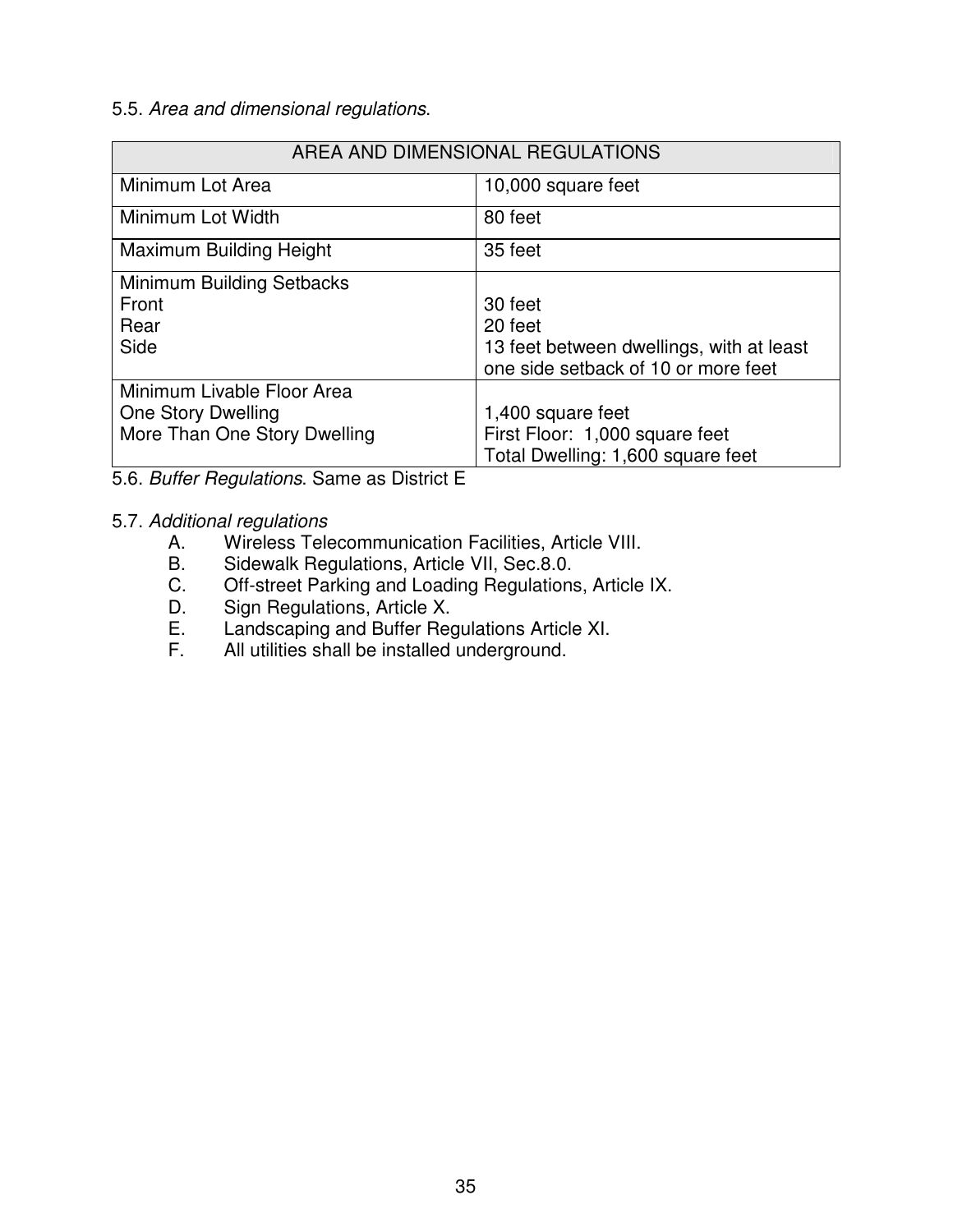# **Section 6.0. Residential Patio/Garden Home District (R-4)**

6.1 *Intent*. To provide high density, single-family, detached housing free from other uses which are not compatible with high density detached residential use.

6.2 *Permitted uses*. Single-family dwellings Day care home Home occupations Municipal police, fire and emergency medical stations

6.3 *Special Exception Uses*. The same special exception uses as in District E, except bed and breakfast and tourist home, subject to the same conditions.

6.4 *Prohibited uses*. The same prohibited uses as in District E, subject to the same conditions.

### 6.5 *Area and dimensional regulations*.

| AREA AND DIMENSIONAL REGULATIONS                   |                                                                                                       |  |
|----------------------------------------------------|-------------------------------------------------------------------------------------------------------|--|
| Minimum Required Acreage                           | 6 acres                                                                                               |  |
| Minimum Lot Area                                   | 7,000 square feet                                                                                     |  |
| Minimum Lot Width                                  | 60 feet                                                                                               |  |
| <b>Maximum Building Height</b>                     | 35 feet                                                                                               |  |
| Minimum Building Setbacks<br>Front<br>Rear<br>Side | 20 feet<br>15 feet<br>13 feet between dwellings, with at least<br>one side setback of 10 or more feet |  |
| Minimum Livable Floor Area<br>One Story Dwelling   | 1,400 square feet                                                                                     |  |
| More Than One Story Dwelling                       | First Floor: 1,000 square feet<br>Total Dwelling: 1,600 square feet                                   |  |

6.6 *Buffer Regulations*. Same as in District E.

### 6.7 *Additional regulations*.

- A. Wireless Telecommunication Facilities, Article VIII.
- B. Sidewalk Regulations, Article VII, Sec. 8.0.
- C. Off street parking and loading regulations, Article IX.
- D. Sign regulations, Article X.
- E. Landscaping and Buffer Regulations, Article XI.
- F. All utilities shall be installed underground.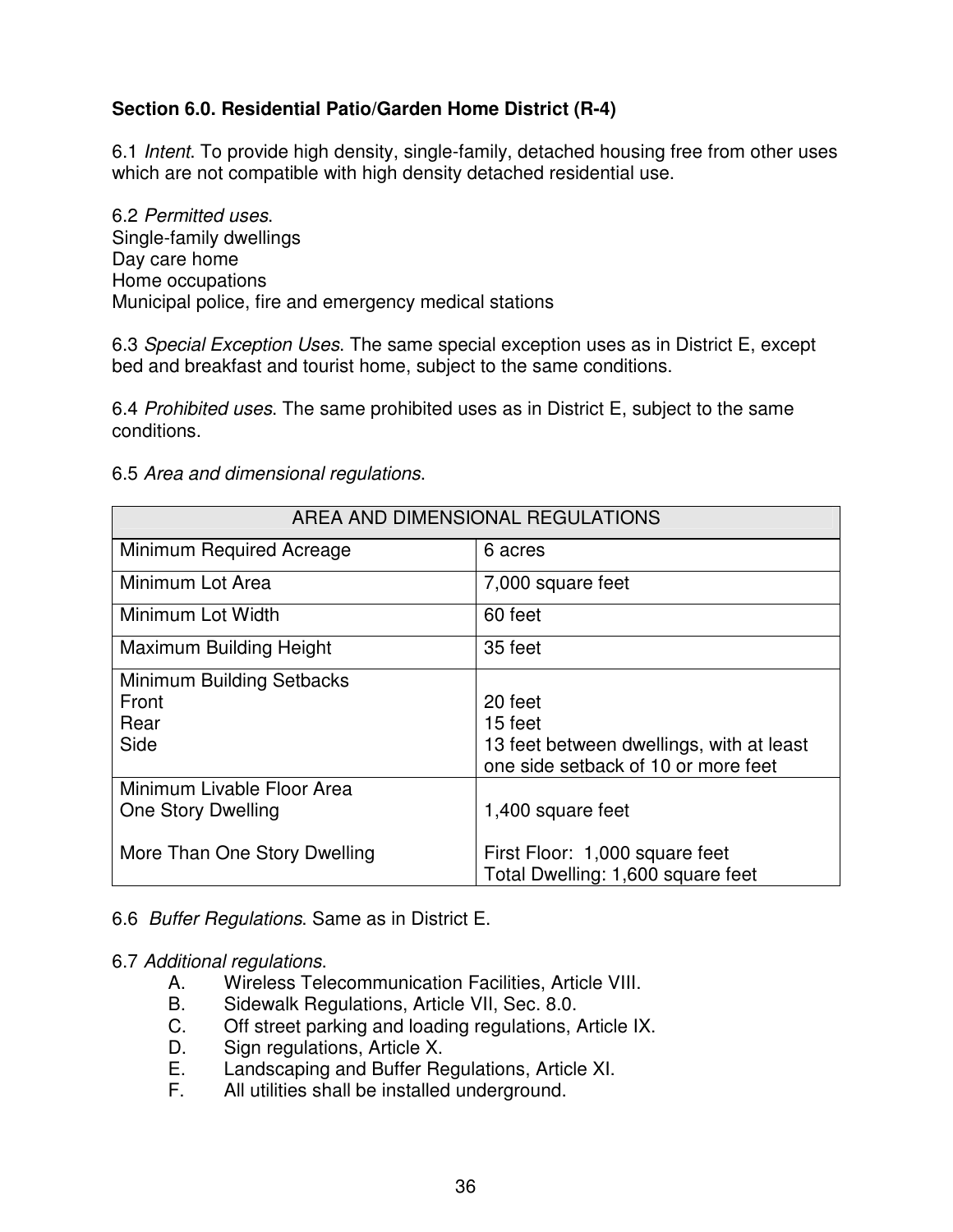G. An opaque fence or wall shall be erected along all side and rear property lines which abut an E, R-1, R-2 or R-3 district boundary.

# **Section 7.0. Two-Family Residential District (R-5).**

7.1. *Intent*. To provide low density two-family housing free from uses which are not compatible with low density two family residential use.

7.2. *Permitted uses*. Two family dwellings Home occupations Municipal police, fire and emergency medical stations.

7.3. *Special Exception Uses.* The same special exception use as in District E, except bed and breakfast and tourist home, subject to the same conditions.

7.4. *Prohibited uses*. Single family dwellings, multi-family dwellings and all commercial and industrial uses unless otherwise stipulated in Sub section 7.3 of this Section.

# 7.5. *Area and dimensional regulations*.

| AREA AND DIMENSIONAL REGULATIONS             |                                   |  |
|----------------------------------------------|-----------------------------------|--|
| Minimum Lot Area                             | 7,500 square feet                 |  |
| Minimum Lot Width                            | 60 feet                           |  |
| Maximum Building Height                      | 35 feet                           |  |
| Minimum Building Setbacks                    |                                   |  |
| Front                                        | 35 feet                           |  |
| Rear                                         | 35 feet                           |  |
| Side                                         | 10 feet                           |  |
| Minimum Livable Floor Area Per Dwelling Unit |                                   |  |
| <b>One Story Dwelling</b>                    | 1,200 square feet                 |  |
|                                              |                                   |  |
| More Than One Story Dwelling                 | First Floor: 700 square feet      |  |
|                                              | Total Dwelling: 1,600 square feet |  |

# 7.6. *Buffer Regulations*. Same as District E

### 7.7. *Additional regulations*

- A. Sidewalk Regulations, Article VII, Sec. 8.0.<br>B. Wireless Telecommunication Facilities. Artic
- Wireless Telecommunication Facilities, Article VIII.
- C. Off-street Parking and Loading Regulations, Article IX.
- D. Sign Regulations, Article X.
- E. Landscaping and Buffer Regulations, Article XI.<br>F. All utilities shall be installed underground.
- F. All utilities shall be installed underground**.**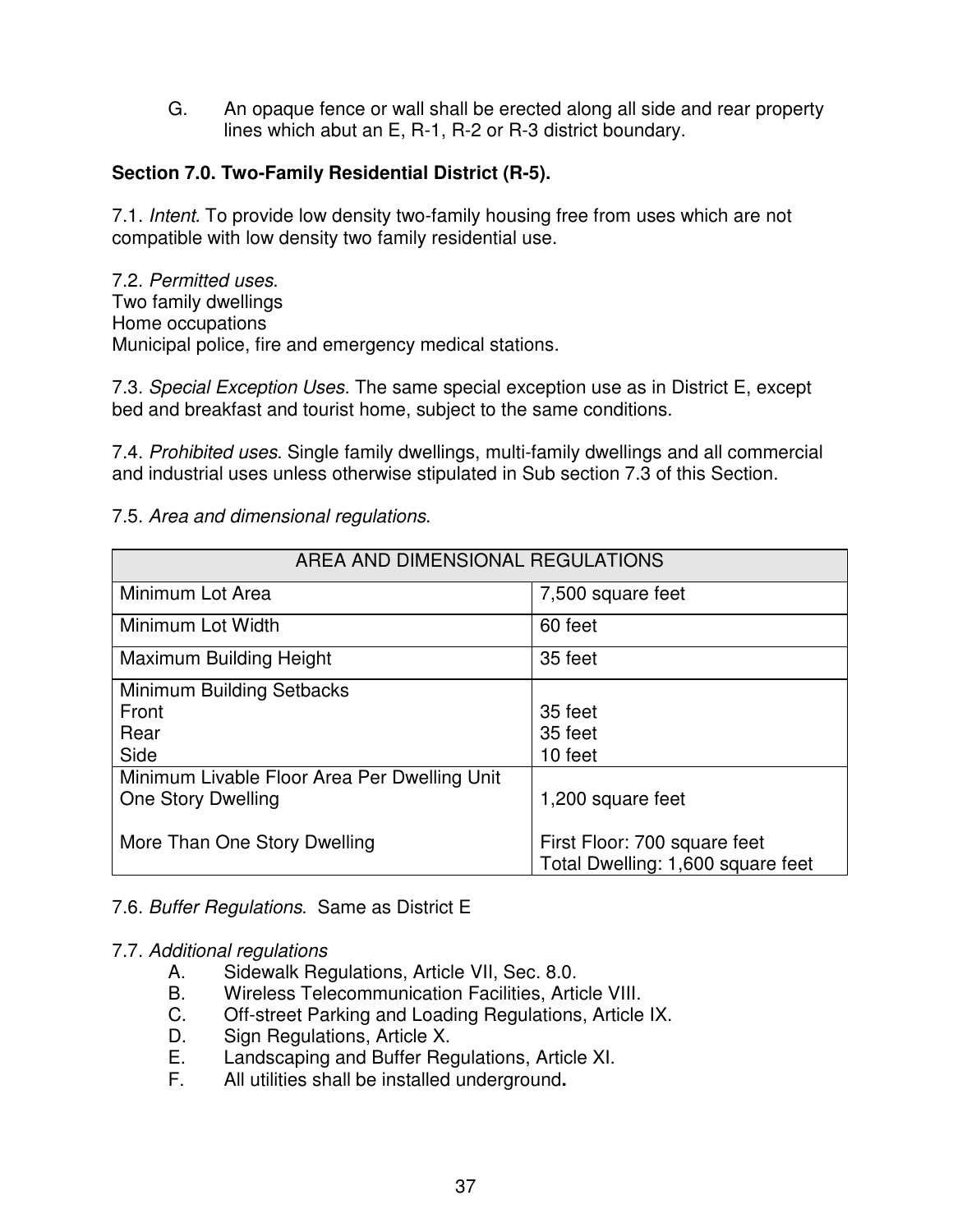# **Section 8.0. Multi-family District (R-6).**

8.1 *Intent*: To provide areas for multi-family residential uses which are free from uses which are not compatible with low density multi-family residential use.

8.2 *Permitted uses*.

Assisted living facilities

Multi-family dwellings, including apartments and condominiums

8.3 *Special Exception Uses*. The same special exception use as in District E, plus: Inn

Utility uses such as: Electric substations, water storage tanks, above-ground pumping stations

#### 8.4. *Prohibited uses*.

Single-family dwellings

All permitted uses in the Institution District

All industrial uses and all commercial uses which are not a special exception use.

### 8.5. *Area and dimensional regulations*.

| AREA AND DIMENSIONAL REGULATIONS                   |                                                                                                                                                                                                                                                                          |  |
|----------------------------------------------------|--------------------------------------------------------------------------------------------------------------------------------------------------------------------------------------------------------------------------------------------------------------------------|--|
| <b>Maximum Density</b>                             | 4,000 square feet per unit                                                                                                                                                                                                                                               |  |
| Minimum Lot Width                                  | 40 feet                                                                                                                                                                                                                                                                  |  |
| <b>Maximum Building Height</b>                     | 35 feet                                                                                                                                                                                                                                                                  |  |
| Minimum Building Setbacks<br>Front<br>Rear<br>Side | 35 feet<br>30 feet<br>25 feet, (15 feet it adjoining property is zoned multi<br>family residential or commercial). All structures shall<br>be located so as to conform to the International<br>Building Code as amended and the Southern Fire<br><b>Protection Code.</b> |  |
| Minimum Livable Floor Area                         | 800 square feet per unit                                                                                                                                                                                                                                                 |  |

8.6. *Buffer Regulations*. When any permitted or special exception use is located wholly or partially adjacent to a single-family or two-family residential district or an agriculture district, said use shall provide a buffer which is at least twenty (20) feet wide on all rear and side property lines which abut said districts.

### 8.7. *Additional regulations*

A. Sidewalk Regulations, Article VII, Sec. 8.0.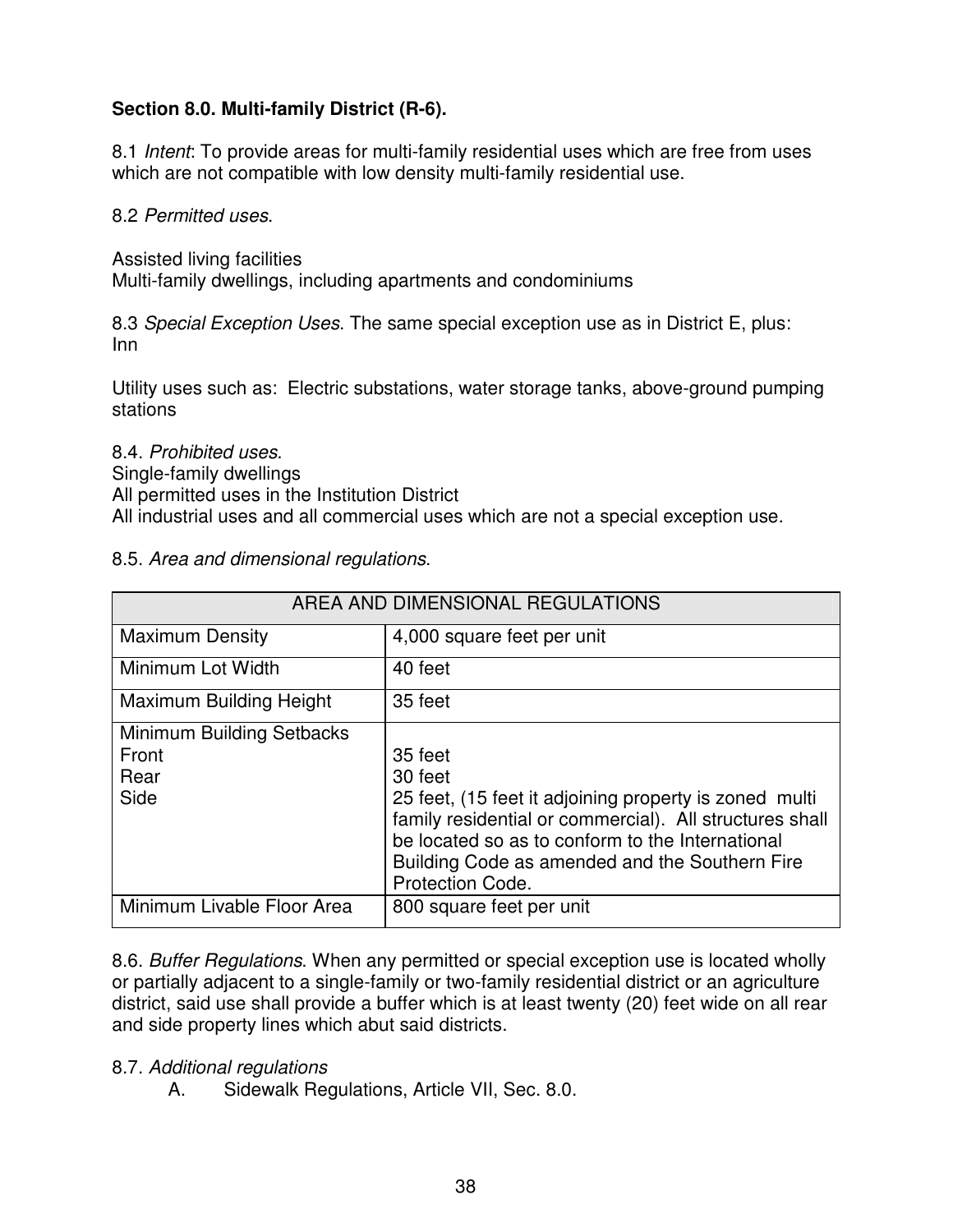- B. Wireless Telecommunication Facilities, Article VIII
- C. Off-street Parking and Loading Regulations, Article IX.
- D. Sign Regulations, Article X.<br>E. Landscaping and Buffer Req
- Landscaping and Buffer Regulations, Article XI.
- F. All utilities shall be installed underground.

# **Section 9.0. Townhouse District (R-7).**

9.1. *Intent.* To provide townhouse residential areas which are free from uses which are not compatible with townhouse residential use.

9.2. *Permitted use.* Townhouse dwellings.

9.3 Special Exception Uses. Because of the unique nature of townhouse developments and small lot sizes, no use other than townhouse dwellings is permitted.

9.4. *Prohibited uses*. Any use other than townhouse dwellings and accessory structures.

## 9.5. Area and dimensional regulations.

| AREA AND DIMENSIONAL REGULATIONS                 |                                                                                                                                                                                                                                     |  |
|--------------------------------------------------|-------------------------------------------------------------------------------------------------------------------------------------------------------------------------------------------------------------------------------------|--|
| <b>Maximum Density</b>                           | 8 dwellings per gross acre                                                                                                                                                                                                          |  |
| Minimum Lot Width                                | 18 feet                                                                                                                                                                                                                             |  |
| Minimum Building Separation                      | 20 feet                                                                                                                                                                                                                             |  |
| <b>Maximum Building Height</b>                   | 35 feet                                                                                                                                                                                                                             |  |
| Minimum Building Setbacks                        | 25 feet from a dedicated street right-of-<br>way and R-7 district boundary. All<br>dwellings shall be located so as to comply<br>with the International Building Code as<br>amended and the Standard Fire<br><b>Prevention Code</b> |  |
| Minimum Livable Floor Area<br>One Story Dwelling | 1,000 square feet                                                                                                                                                                                                                   |  |
| More Than One Story Dwelling                     | First Floor: 550 square feet<br>Total Dwelling: 1,000 square feet                                                                                                                                                                   |  |

9.6. *Buffer Regulations*. A townhouse development shall provide a buffer which is at least ten (10) feet wide along all rear and side property lines which abut a single-family or two-family residential district or agriculture district.

# 9.7. *Additional Regulations*.

- A. Sidewalk Regulations, Article VII, Sec. 8.0.
- B. Wireless Telecommunication Facilities, Article VIII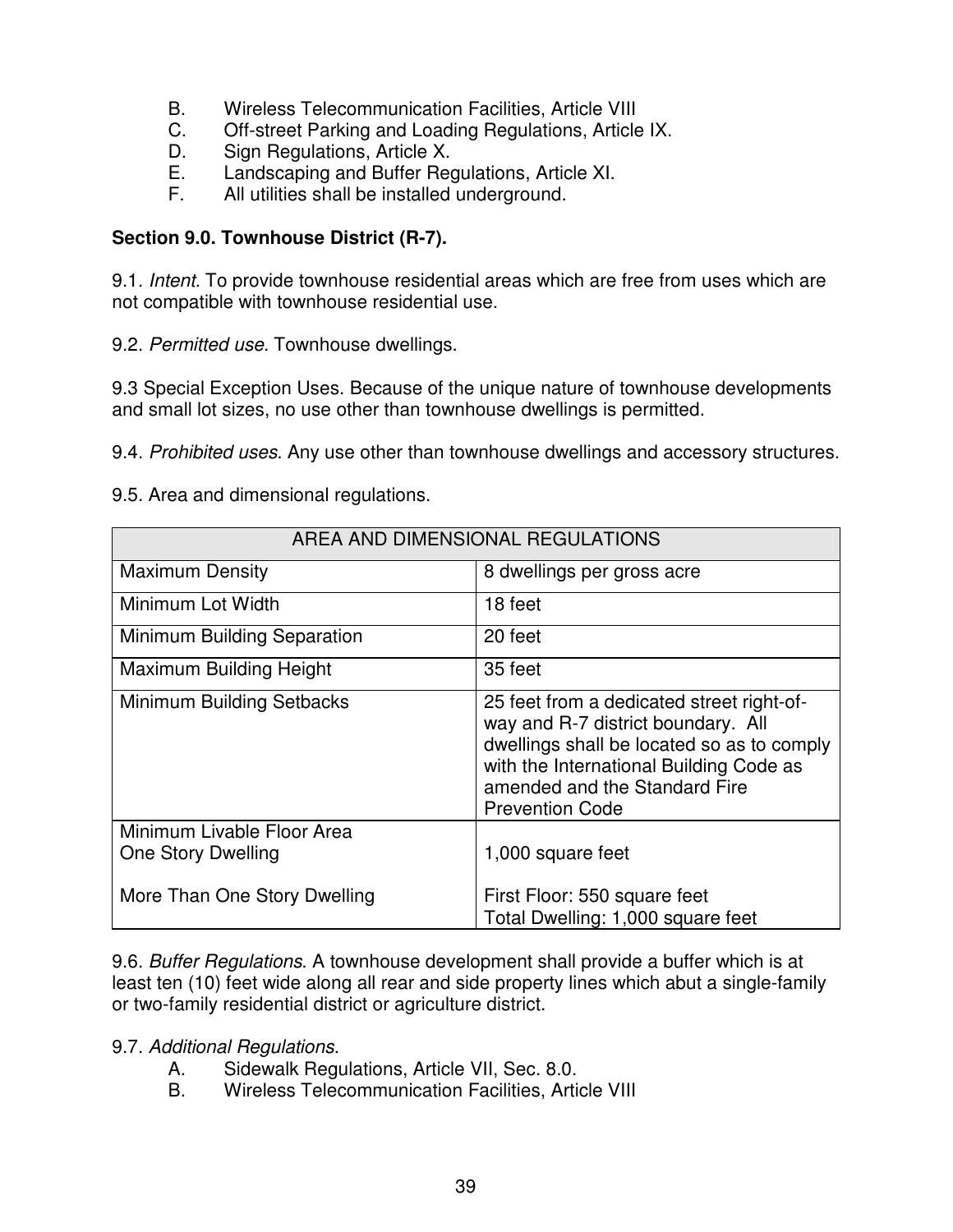- C. Off-street Parking and Loading Regulations, Article IX.
- D. Sign Regulations, Article X.
- E. Landscaping and Buffer Regulations, Article XI.
- Each townhouse shall be located on a separate lot and designed and constructed so as to enable the sale of each as a separate housing unit.
- G. All utilities shall be installed underground.

## **Section 10.0 Manufactured and Mobile Home Residential District (R-8)**

*10.1 Intent.* To establish areas for manufactured or mobile homes and single family dwellings, free from uses which are not compatible with medium density residential use.

# *10.2 Permitted Uses.*

Single family dwellings Day care home Manufactured homes Mobile homes Home occupations Municipal police, fire and emergency medical stations

# *10.3 Special Exception Uses.*

The same special exception uses as in District E, except bed and breakfast and tourist home, subject to the same conditions.

*10.4 Prohibited Uses.* The same prohibited uses as in District E, except manufactured homes and mobile homes, subject to the same conditions.

# *10.5 Area and Dimensional Regulations*

| AREA AND DIMENSIONAL REGULATIONS |                    |  |
|----------------------------------|--------------------|--|
| Minimum Lot Area                 | 10,000 square feet |  |
| Minimum Lot Width                | 80 feet            |  |
| Maximum Building Height          | 35 feet            |  |
| Minimum Building Setbacks        |                    |  |
| Front                            | 30 feet            |  |
| Rear                             | 30 feet            |  |
| Side                             | 10 feet            |  |
| Minimum Livable Floor Area       | 1,200 square feet  |  |

10.6. *Buffer Regulations*. Same as District E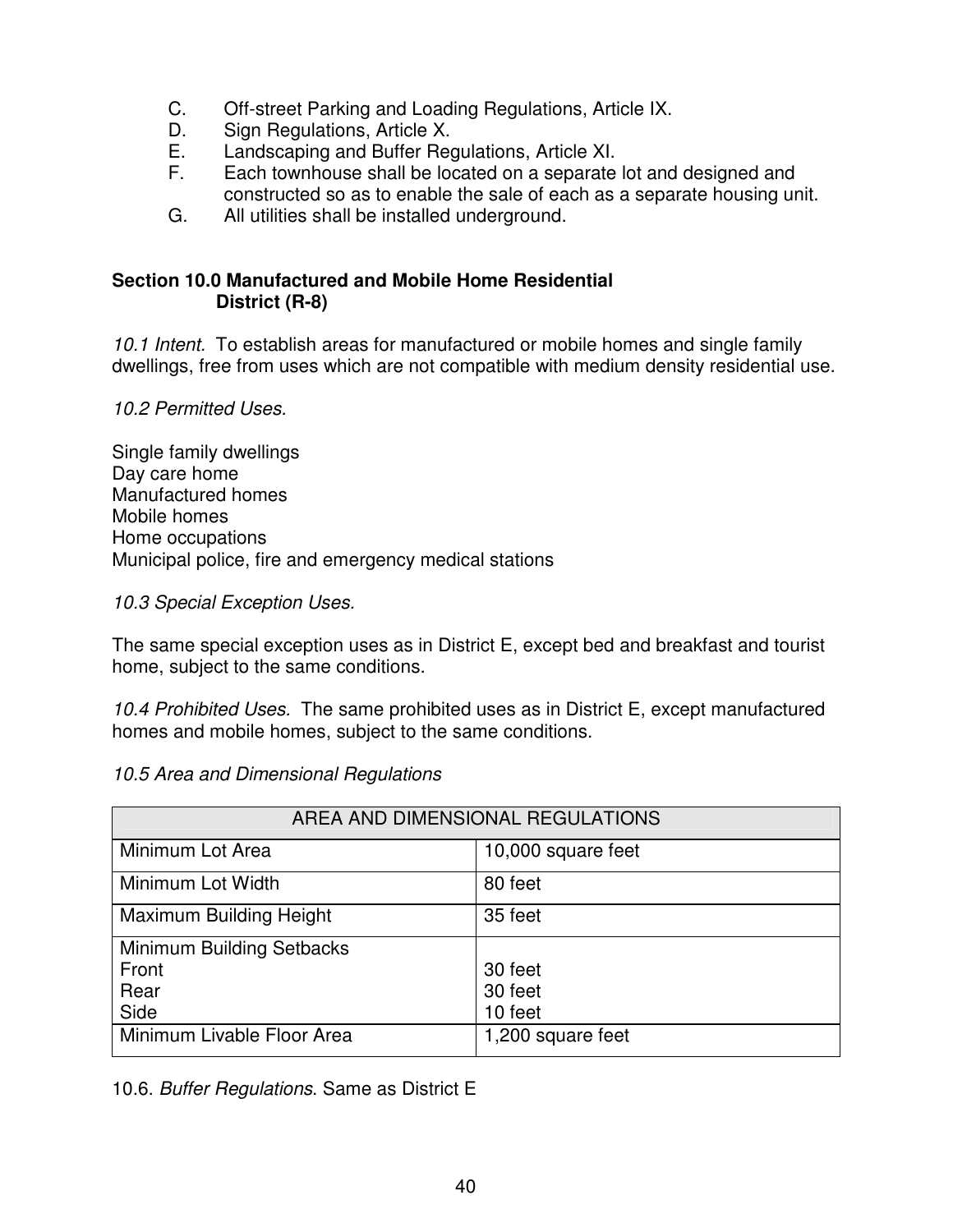## 10.7 *Supplemental Requirements for Single Family Dwellings and Manufactured and Mobile Homes:*

- A. All manufactured and mobile homes shall have underpinning which extends from the ground to the bottom of the exterior wall and surrounds the entire dwelling, the underpinning shall be material designed specifically for that use.
- B. Each manufactured or mobile home shall be blocked and anchored in compliance with applicable law, rule or regulations.
- C. Axles, trailer tongues, wheels, tires and tail lights shall be removed or hidden from view.
- D. All dwellings shall have permanent steps, porches or decks on all outside doorways, the supports for which shall be permanently anchored in the ground.
- E. The applicant shall submit proof that there are no restrictive covenants preventing the placement of a manufactured or mobile home on the subject property.
- F. Manufactured or mobile homes shall be installed as provided in the rules of the Alabama Manufactured Housing Commission Administrative Procedures Code.
- 10.8. *Additional regulations*
	- A. Wireless Telecommunication Facilities, Article VIII<br>B. Sidewalk Requiations, Article VII, Sec.8.0
	- Sidewalk Regulations, Article VII, Sec.8.0
	- C. Off street parking and loading regulations, Article IX.
	- D. Sign regulations, Article X.
	- E. Landscaping and buffer regulations Article XI.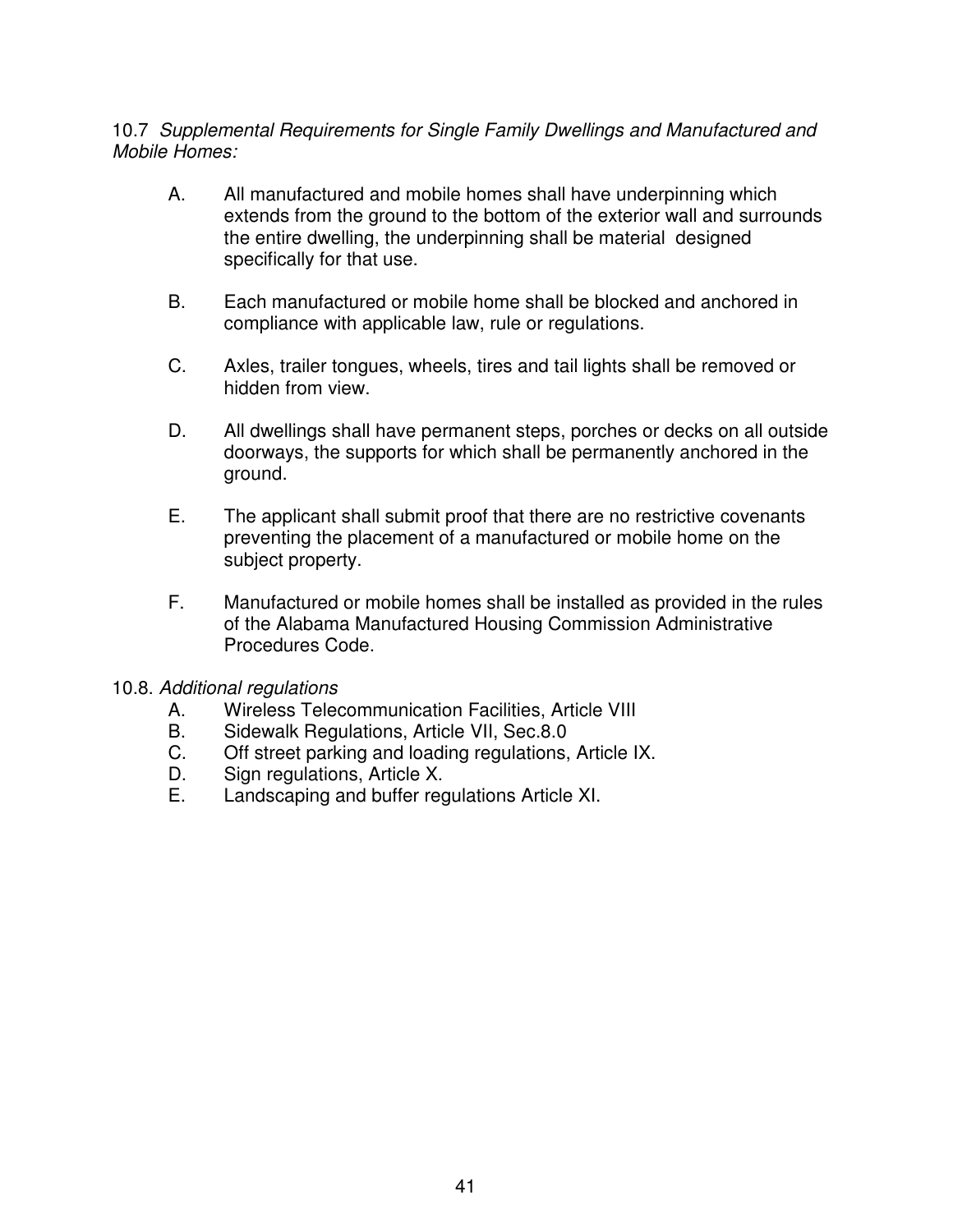# **Section 11.0 Institution District**

*11.1 Intent.* To establish areas for institution uses which are neither residential nor commercial in nature.

*11.2 Permitted Uses.*

Business college or vocational school **Cemetery** Church or other place of worship College or University **Hospital** Lodges and fraternal orders wherein alcoholic beverages are not consumed nor sold Nursing home Post Office Public buildings and facilities, except those which are listed as a permitted use in the M-1 or M-2 districts

Public park and recreation facilities Public and private schools

### *11.3 Special Exception Uses*

None Specified

### *11.4 Prohibited Uses*

Any use which is not a permitted use

### *1.5 Area and Dimensional Regulations*

| AREA AND DIMENSIONAL REGULATIONS   |                                                                                                                      |  |
|------------------------------------|----------------------------------------------------------------------------------------------------------------------|--|
| Minimum Lot Area                   | None                                                                                                                 |  |
| Minimum Lot Width                  | 40 feet                                                                                                              |  |
| Maximum Building Height            | 60 feet, (30 feet when any portion of the<br>property adjoins a single family or two<br>family residential district) |  |
| Minimum Building Setbacks<br>Front | 25 feet                                                                                                              |  |
| Rear                               | 20 feet, (15 feet if adjoining property is<br>zoned business)                                                        |  |
| Side                               | 15 feet, (10 feet if adjoining property is<br>zoned business)                                                        |  |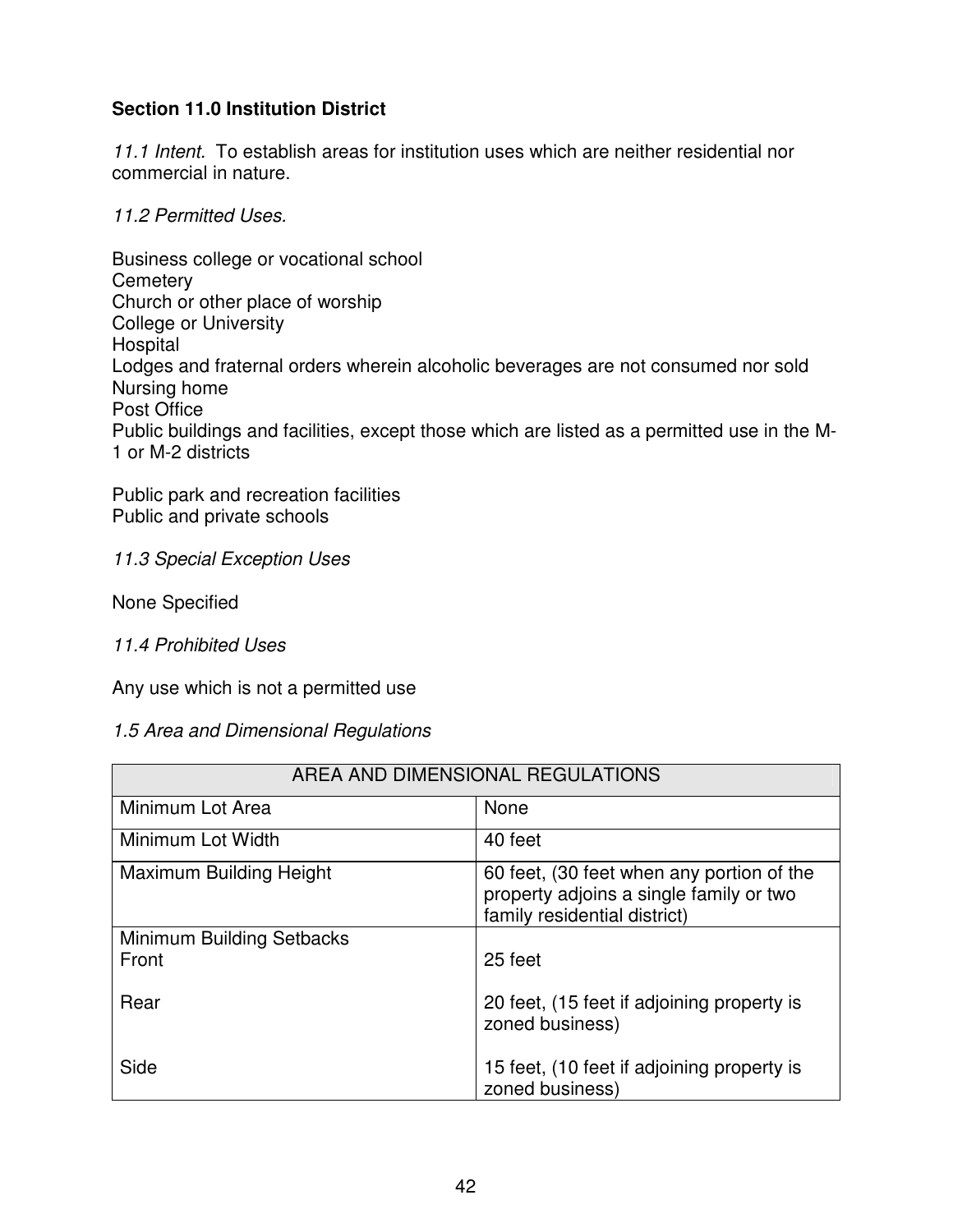11.6. *Buffer Regulations*. All uses shall provide a buffer which is at least twelve (12) feet wide on all rear and side property lines which abut a residential or agriculture district. Uses which feature outdoor activity, such as parks and playgrounds, shall provide a twenty (20) foot wide buffer along all side and rear property lines which abut said districts.

## 11.7. *Additional regulations*

- A. High Traffic Corridors, Article VII, Sec. 11.0.
- B. Wireless Telecommunication Facilities, Article VIII
- C. Off-street Parking and Loading Regulations, Article IX.
- D. Sign Regulations, Article X.
- E. Landscaping and Buffer Regulations, Article XI.
- F. Because of the unique nature of institution uses, and their need to be located in proximity to residential areas, the use of each lot or parcel in the Institution District shall be limited to those uses and configuration shown on the site development plan approved as part of the rezoning process. Amendments to the approved site development plan must be approved by the City according to the procedures set forth in Article III, Sub Section 2.1.

Because of the unique nature of institution uses, rezoning applications for the Institution District shall submit a site development plan which includes all of the information required in Article III, Sub Section 2.1, plus the location and dimensions of the following:

- 1. Buildings and structures
- 2. Exterior lighting and signs
- 3. Buffers and fences
- 4. Outside storage areas
- 5. Parking and loading areas
- G. The following regulations are applicable when an Institution District is adjacent to a residential district:
	- 1. Each principal building shall have a service yard, or yards, adequate for the handling of wastes and garbage. Such service yard shall be paved, have access to a public street or alley, be located to the side or rear of the principal building and be enclosed on four (4) sides with a permanent wall or fence, at least six (6) feet tall and adequate to conceal the service yard from visibility off the premises.
	- 2. No exterior lighting fixture including lighting for parking areas, walkways, general illumination or any other purposes, except signs, shall extend more than twelve (12) feet in height measured from the ground. All exterior lighting fixtures shall be constructed to direct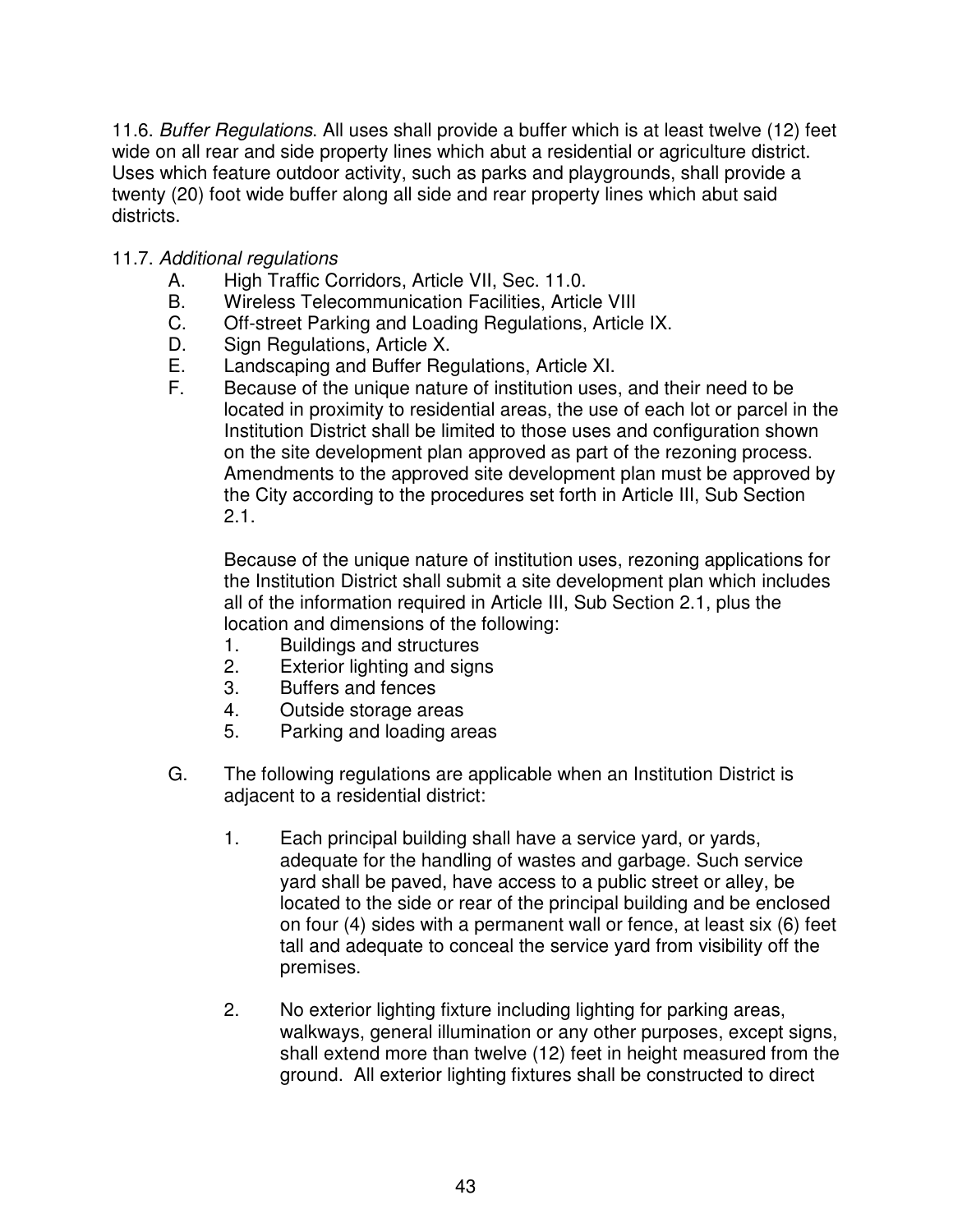the light below the horizontal plane of the fixture and shall reflect away from any adjacent residential areas.

# **Section 12.0. Office District (B-1)**

12.1. *Intent*. To establish areas for office buildings which are compatible with nearby residential areas. 12.2. *Permitted uses*.

Any use permitted in the Institution District

Business offices, professional offices, government offices and offices of public or private non-profit organizations

Medical clinic Assisted living facilities

Office uses which are similar to the above stated uses and comply with the intent of this district

12.3. *Special Exception Uses*.

Research and testing laboratories

Utility uses such as: Electric substations, water storage tanks, above-ground pumping stations

#### 12.4. *Prohibited uses*.

Residential dwellings

Except as permitted in subsections 12.2 and 12.3 of this Section, any office, business or establishment wherein retail or wholesale trade is conducted or wherein any commodities, merchandise, or products are manufactured or stored.

Any use, or any use which is similar to a use, which is a permitted use in the B-2, B-3, B-4, M-1 and M-2 districts.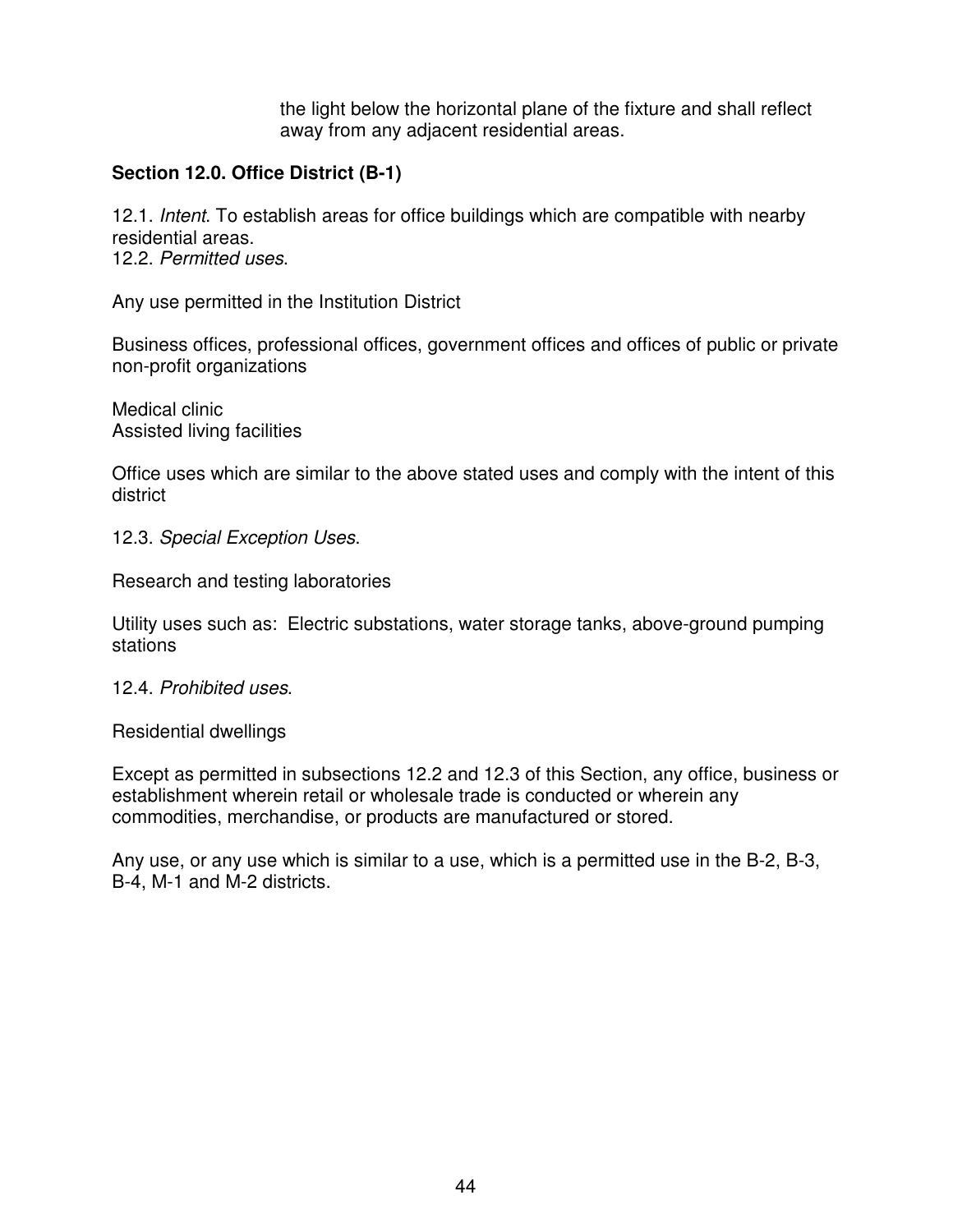## 12.5. *Area and dimensional regulations*.

| AREA AND DIMENSIONAL REGULATIONS   |                                                                                                                      |  |
|------------------------------------|----------------------------------------------------------------------------------------------------------------------|--|
| Minimum Lot Area                   | None                                                                                                                 |  |
| Minimum Lot Width                  | 40 feet                                                                                                              |  |
| <b>Maximum Building Height</b>     | 60 feet, (30 feet when any portion of the<br>property adjoins a single family or two<br>family residential district) |  |
| Minimum Building Setbacks<br>Front | 25 feet                                                                                                              |  |
| Rear                               | 20 feet, (15 feet if adjoining property is<br>zoned business)                                                        |  |
| Side                               | 15 feet, (10 feet if adjoining property is<br>zoned business)                                                        |  |

12.6. *Buffer Regulations*. All uses shall provide a buffer which is at least twelve (12) feet wide along all rear and side property lines which abut a residential or agriculture district.

## 12.7. *Additional regulations*

- A. High Traffic Corridors, Article VII, Sec. 11.0.
- B. Wireless Telecommunication Facilities, Article VIII
- C. Off-street Parking and Loading Regulations, Article IX.
- D. Sign Regulations, Article X.<br>E. Landscaping and Buffer Req
- E. Landscaping and Buffer Regulations, Article XI.<br>E. The following regulations are applicable when a
- The following regulations are applicable when a B-1 District is adjacent to a residential district:
	- 1. Each principal building shall have a service yard, or yards, adequate for the handling of wastes and garbage. Such service yard shall be paved, have access to a public street or alley, be located to the side or rear of the principal building and be enclosed on four (4) sides with a permanent wall or fence, at least six (6) feet tall and adequate to conceal the service yard from visibility off the premises.
	- 2. No exterior lighting fixture including lighting for parking areas, walkways, general illumination or any other purposes, except signs, shall extend more than twelve (12) feet in height measured from the ground. All exterior lighting fixtures shall be constructed to direct the light below the horizontal plane of the fixture and shall reflect away from any adjacent residential areas.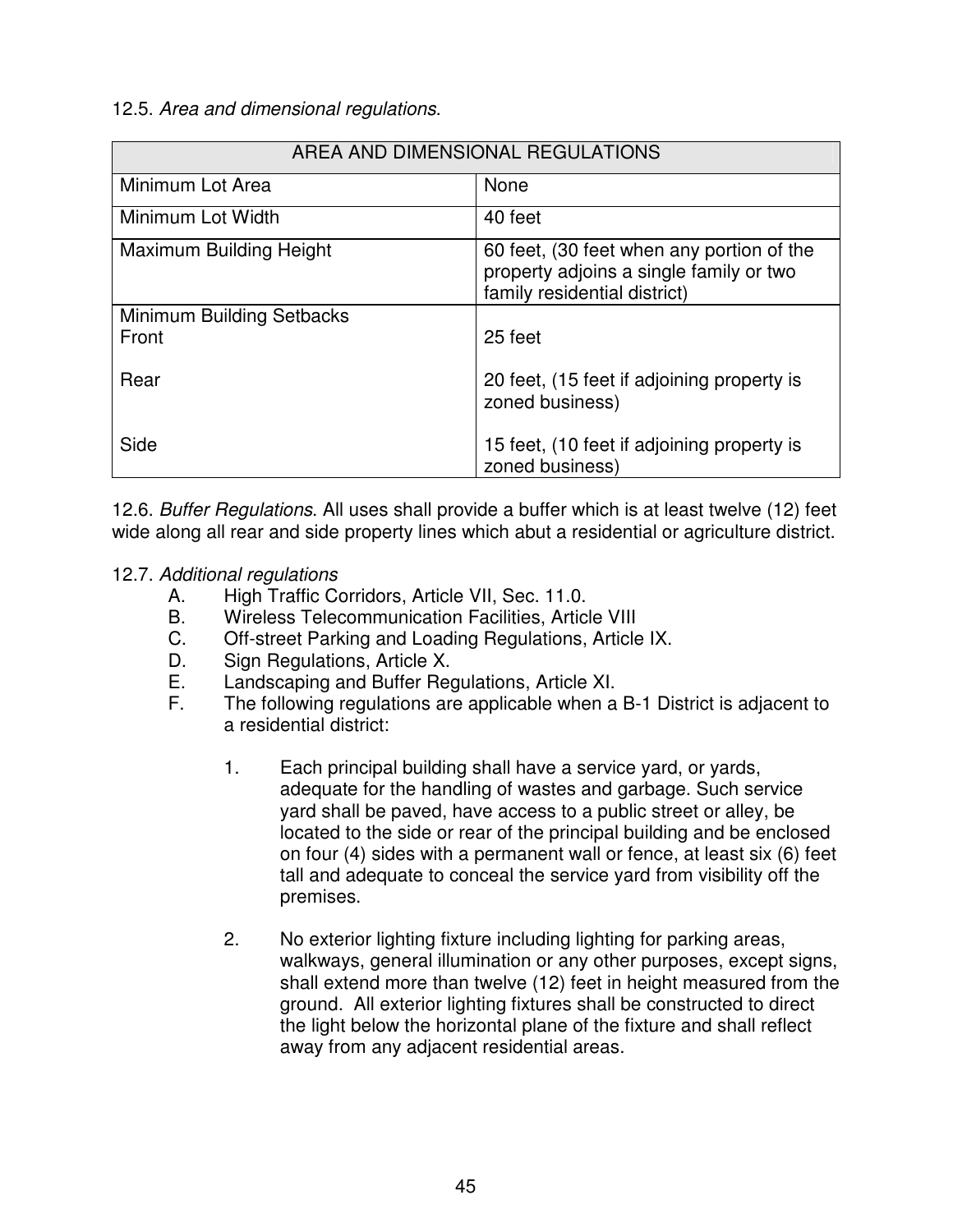# **Section 13.0. Neighborhood Business District**. **(B-2)**

13.1. *Intent*. To establish and preserve areas for neighborhood retail and service uses which serve and are compatible with surrounding residential areas.

#### 13.2. *Permitted uses*.

Establishments may display merchandise outdoor, but shall not have any outside storage of materials, merchandise, equipment or supplies. Permitted uses shall include the following:

Any use permitted in the B-1 District

Bank or lending institution Barber shop, beauty shop and similar personal service shops

Child or adult care center Coin operated laundries

Convenience store, provided that gasoline pumps shall be located at least two hundred (200)feet from a residential district boundary

Dance, gymnastics, martial arts and music schools Day Care Center Drug store Dry cleaning and laundry outlets Hardware store Inn Mail and packaging services Off-premise sale of beer and wine Photocopy center Photograph developing and processing shops

Restaurant Shopping center

Specialty shops including but not limited to: antiques, art and school supplies, art galleries and studios, books, cosmetics, stationary, camera, glassware, clothing, coins, stamps, florist, gifts, novelties, hobbies, arts and crafts, jewelry, leather, magazines, photography studios, picture framing, shoes, sporting goods, tailoring, toys, upholstery shops and variety stores

Video tape rental

Retail and service uses which are similar to the above stated uses and comply with the intent of this district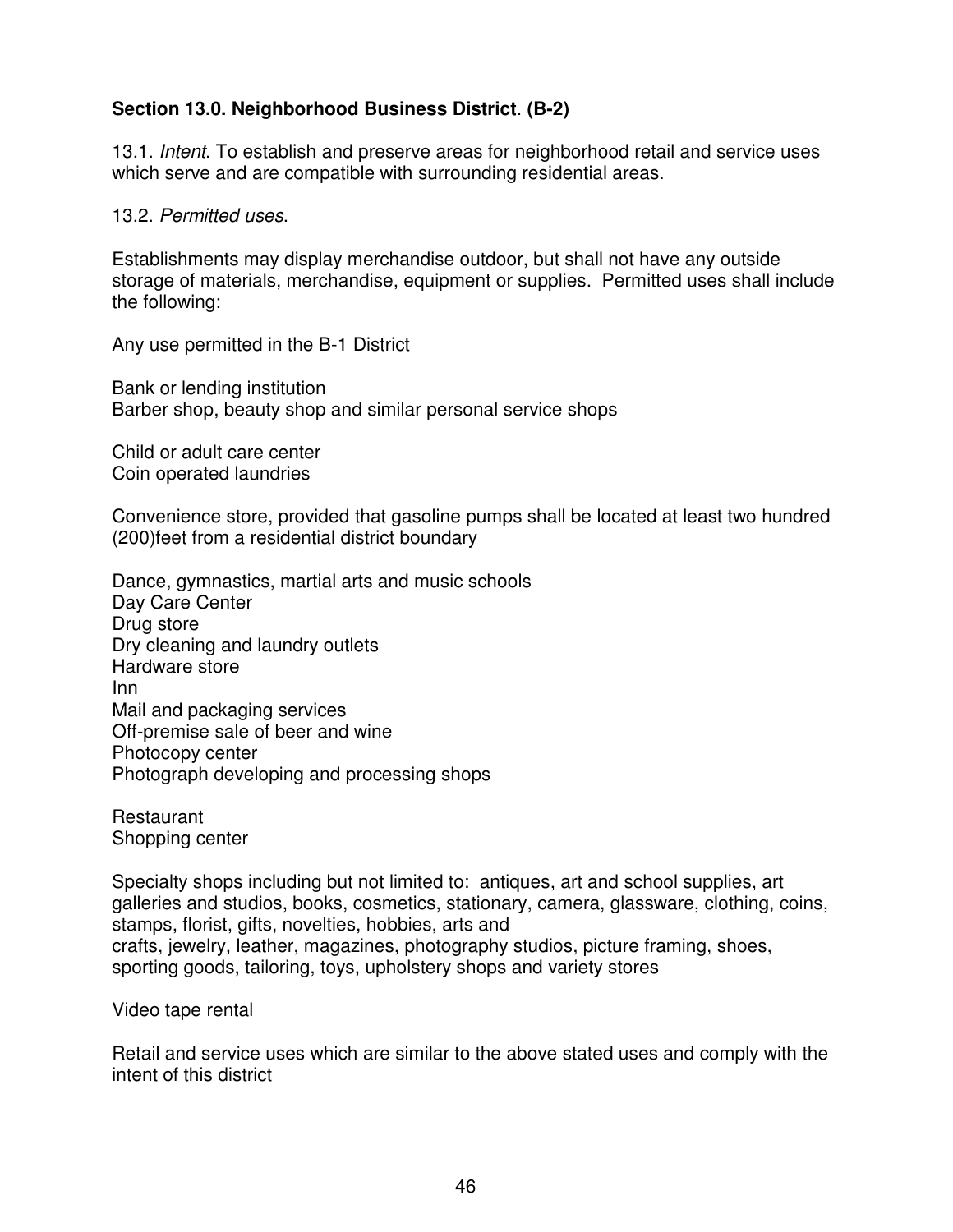## 13.3. *Special Exception Uses*.

Utility uses such as: Electric substations, water storage tanks, above-ground pumping stations

## 13.4. *Prohibited uses*.

Residential dwellings Wholesale establishment

Any retail establishment which requires outside storage of equipment, commodities or other materials

On-premise sale of alcoholic beverages Off-premise sale of liquor Live entertainment

All permitted uses in the Institution District

Any use, or any use which is similar to a use, which is a permitted use in the B-3, B-4, M-1 and M-2 districts.

13.5. *Area and dimensional regulations*.

| AREA AND DIMENSIONAL REGULATIONS |                                                                                                                      |
|----------------------------------|----------------------------------------------------------------------------------------------------------------------|
| Minimum Lot Area                 | None                                                                                                                 |
| Minimum Lot Width                | None                                                                                                                 |
| Maximum Gross Floor Area per     |                                                                                                                      |
| Establishment                    | 2,500 square feet                                                                                                    |
| Maximum Building Height          | 60 feet, (30 feet when any portion of the<br>property adjoins a single family or two<br>family residential district) |
| Minimum Building Setbacks        |                                                                                                                      |
| Front                            | 40 feet                                                                                                              |
| Rear                             | 30 feet, (15 feet if adjoining property is<br>zoned business)                                                        |
| Side                             | 20 feet, (10 feet if adjoining property is<br>zoned business)                                                        |

13.6. *Buffer Regulations*. All uses shall provide a buffer which is at least twenty (20) feet wide along all rear and side property lines which abut a residential or agriculture district.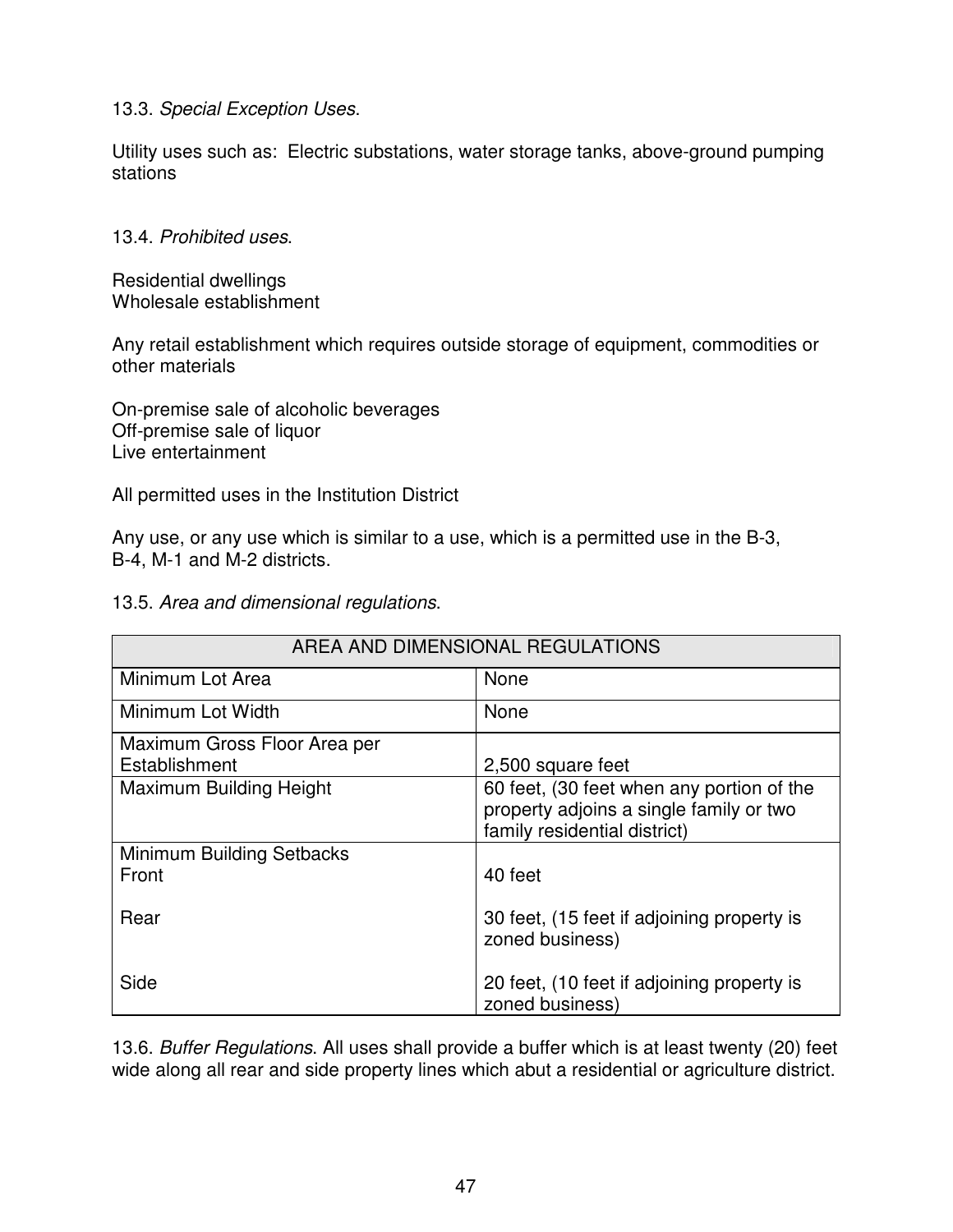## 13.7. *Additional regulations*

- A. High Traffic Corridors, Article VII, Sec. 11.0
- B. Wireless Telecommunication Facilities, Article VIII<br>C. Off-street Parking and Loading Requirements. Artic
- Off-street Parking and Loading Requirements, Article IX.
- D. Sign Regulations, Article X.
- E. Landscaping and Buffer Regulations, Article XI.
- The following regulations are applicable when a B-2 District is adjacent to a residential district.
	- 1. Each principal building shall have a service yard, adequate for the handling of wastes and garbage. Such service yard shall be paved, have access to a public street or alley, be located to the side or rear of the structure and be enclosed on four (4) sides with a permanent wall or fence, at least six (6) feet tall and adequate to conceal the service yard from visibility off the premises.
	- 2. No exterior lighting fixture including lighting for parking areas, walkways, general illumination or any other purposes, except signs, shall extend more than twelve (12) feet in height measured from the ground. All exterior lighting fixtures shall be constructed to direct the light below the horizontal plane of the fixture and shall reflect away from any adjacent residential areas.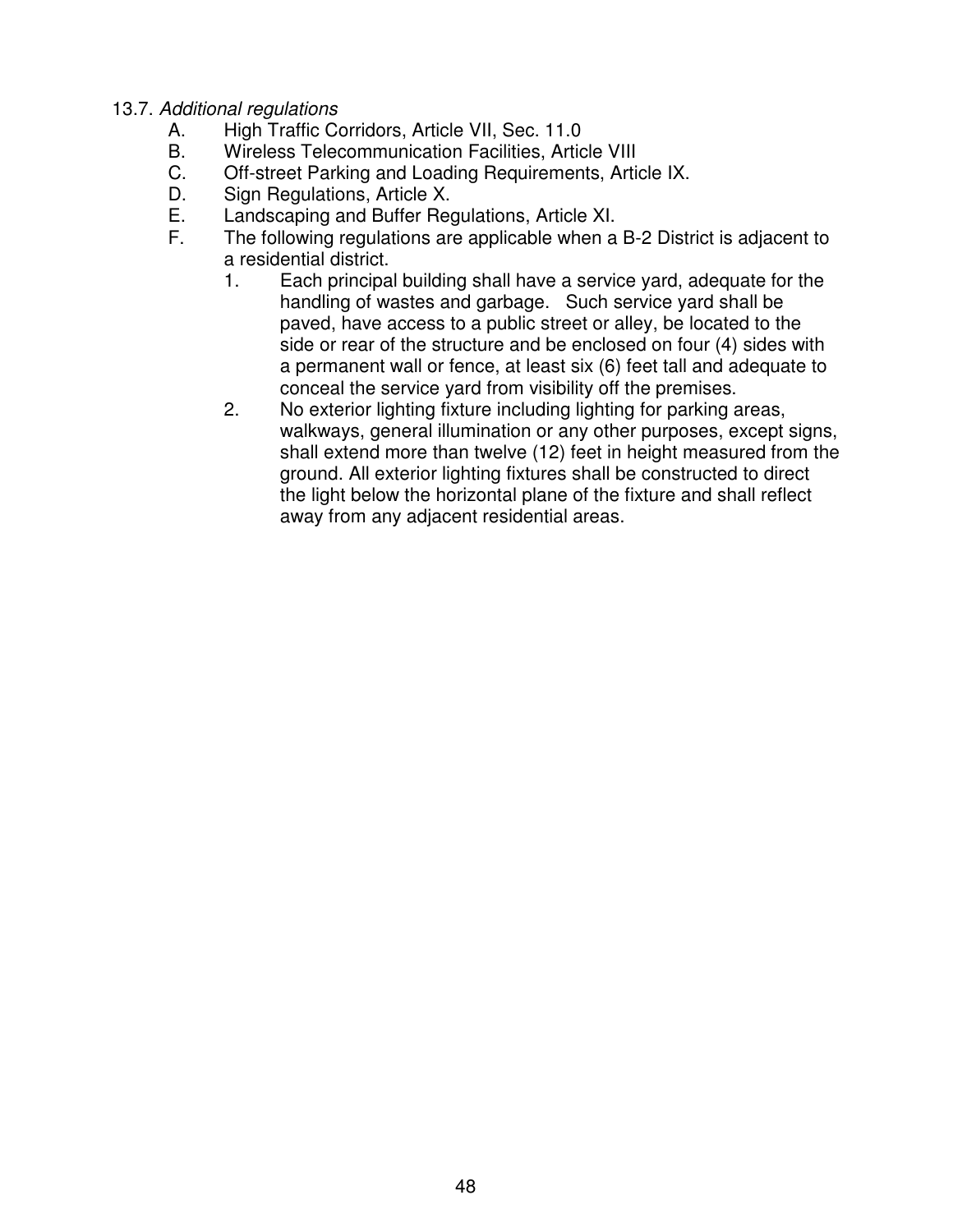# **Section 14.0. Community Business District**. **(B-3)**

14.1*. Intent*. To provide areas for retail and service businesses which serve a community-wide market and are generally not compatible in proximity to nor within residential areas.

#### 14.2. *Permitted uses*.

Any use permitted in the B-2 Business district, plus:

Automobile dealership, used car lot

Minor automobile repair, provided that all service work is done within an enclosed building, all vehicles are stored within an enclosed building or a yard which is paved with a concrete or asphalt surface and screened from view from off the premises, and no vehicle shall be stored on the premises for more than 30 days.

**Bakeries** Bowing alley Business services such as blueprinting, duplicating, and computer and copier sales and service

Car wash Catering shop Discount and department stores

Equipment and vehicle rental business, provided that all service work is done within an enclosed building and all outdoor storage is screened from view from all public rights-ofway and residential districts

Fraternal orders and lodges wherein alcoholic beverages are sold or consumed Funeral home Gasoline service station Grocery Store Home furnishing establishments including, carpet, furniture and appliances Home improvement centers and retail lumber yards Hotels and motels Indoor flea market Manufactured Home Sales and service On and off-premise sale of alcoholic beverages

Outdoor, commercial recreation uses such as miniature golf, par 3 golf, golf driving range, batting cages, go-cart tracks, paint ball courses and similar uses

Paint, wallpaper and home decorating stores Pawn shop Plant nursery, greenhouse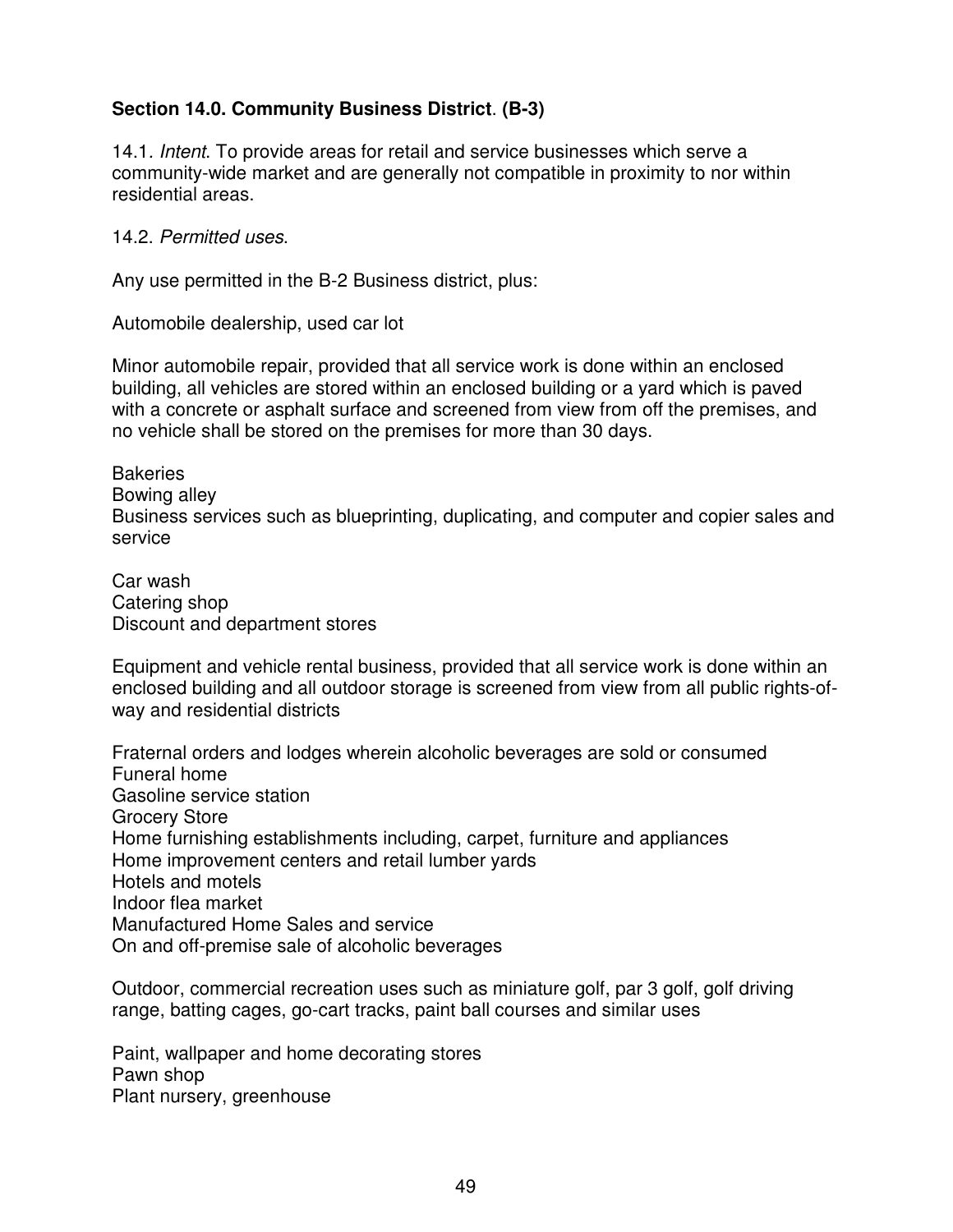Power equipment sales and service centers, provided that all service work is done within an enclosed building and all storage is screened from view from all public rightsof-way and residential districts

Radio or television broadcasting studio Repair service for such items as appliances, electronics, shoes, watches or jewelry Research and testing laboratories Restaurant, drive-up Shopping center Skating rink **Taxidermy** Theater and drive-in theater Vehicle towing service, with no vehicle storage on premises Veterinarian, with no outdoor kennels Video arcade Vision center

Retail and service uses which are similar to the above stated uses and comply with the intent of this district

14.3. *Special Exception Uses*.

Live entertainment Self service storage facilities

Utility uses such as: Electric substations, water storage tanks, above-ground pumping stations

14.4. *Prohibited uses*.

All permitted uses in the Institution District Any wholesale establishment Any residential dwelling

Any industrial, manufacturing, storage or other use not in accordance with the intent of this district, including any use, or any use which is similar to a use, which is a permitted use in the B-4, M-1 and M-2 districts.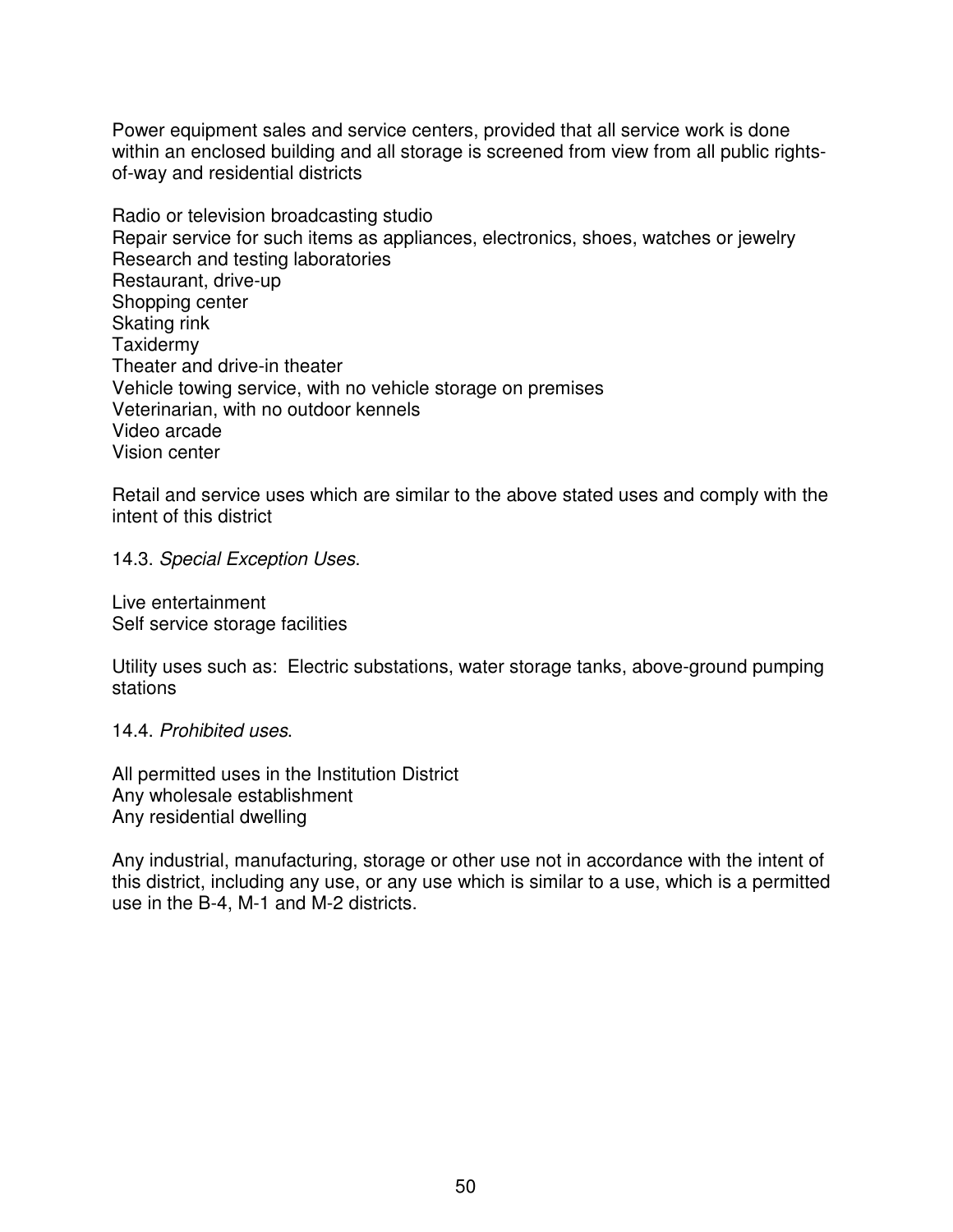## 14.5. *Area and dimensional regulations*.

| AREA AND DIMENSIONAL REGULATIONS   |                                                                                                                      |
|------------------------------------|----------------------------------------------------------------------------------------------------------------------|
| Minimum Lot Area                   | None                                                                                                                 |
| Minimum Lot Width                  | 50 feet                                                                                                              |
| <b>Maximum Building Height</b>     | 60 feet, (30 feet when any portion of the<br>property adjoins a single family or two<br>family residential district) |
| Minimum Building Setbacks<br>Front | 50 feet                                                                                                              |
| Rear                               | 60 feet, (15 feet if adjoining property is<br>zoned business)                                                        |
| Side                               | 40 feet, (5 feet if adjoining property is<br>zoned business)                                                         |

14.6. *Buffer Regulations*. All uses shall provide a buffer which is at least twenty (20) feet wide along all rear and side property lines which abut a single-family or two-family residential district or agriculture district.

### 14.7. *Additional regulations*

- A. High Traffic Corridors Regulations, Article VII, Sec. 11.0.
- B. Gasoline Service Station Regulations, Article VII, Sec. 12.0.
- C. Self Service Storage Regulations, Article VII, Sec.16.0.
- D. Off-street Parking and Loading Regulations, Article IX.
- E. Sign Regulations, Article X.<br>F. Landscaping and Buffer Reg
- Landscaping and Buffer Regulations, Article XI.
- G. Wireless Telecommunication Facilities, Article VIII<br>H. No materials, supplies nor equipment shall be store
- No materials, supplies nor equipment shall be stored in any area on a site except within an enclosed building, or behind a visual barrier screening such areas so that they are not visible from neighboring properties and public streets. Said visual barrier shall be either a planting screen of evergreen shrubs or a wall or fence constructed of material similar to and compatible with that of the principal building.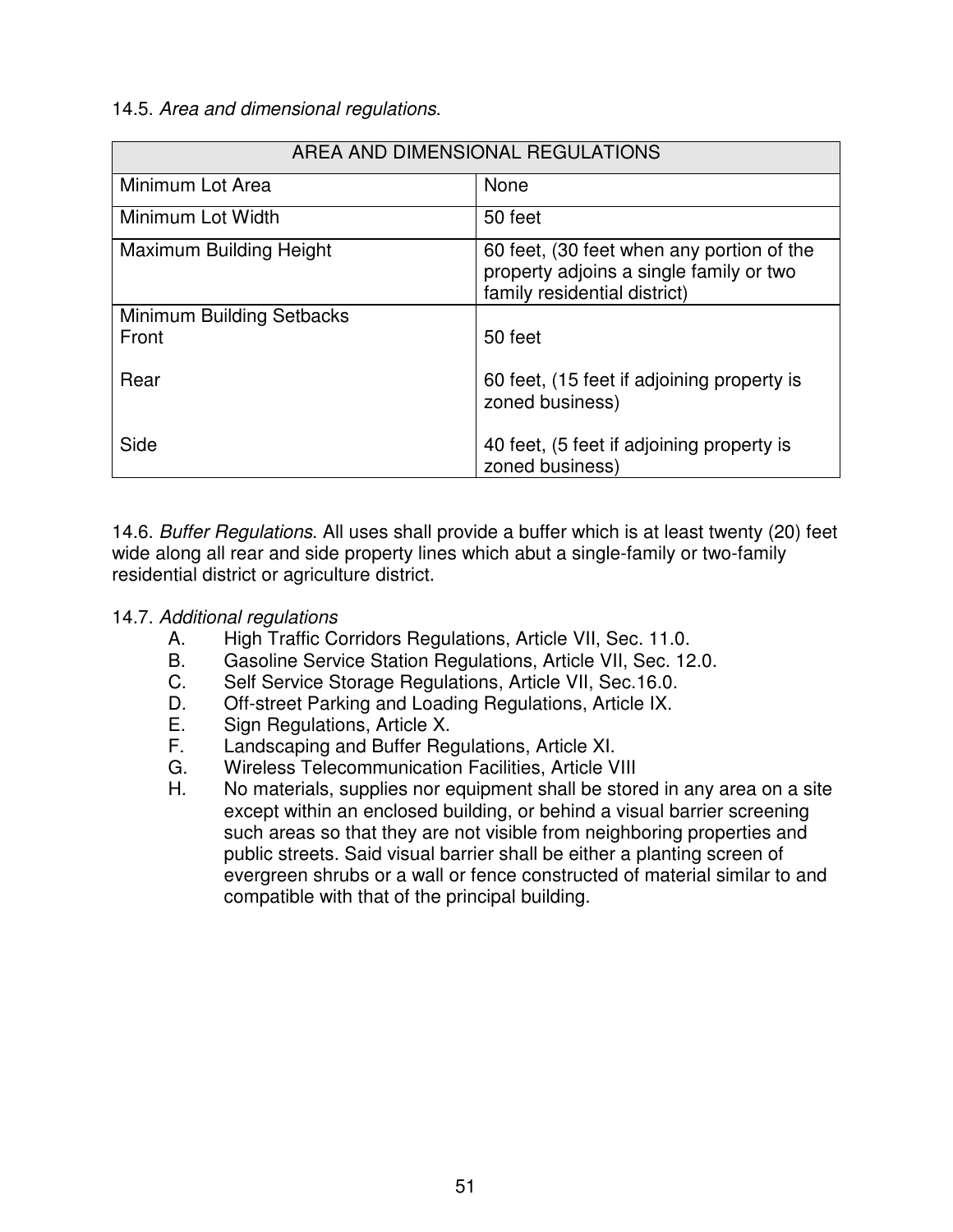# **Section 15.0. General Business District (B-4)**.

15.1. *Intent*. To establish areas for wholesale trade, warehousing and service and repair businesses which are not appropriate in a retail environment and where all business activity and storage is conducted within an enclosed building or a yard which is screened from view from off the premises.

### 15.2. *Permitted uses*.

Service and repair businesses including heating and cooling, plumbing, electrical, glass, flooring, painting and pest control

Major automobile repair Self service storage facilities **Warehouse** Office-warehouse Recycling collection point for household items Theater and drive-in theater Wholesale business and factory representatives Similar service and storage uses which comply with the intent of this district

### 15.3. *Special Exception Uses*.

Utility uses such as: Electric substations, water storage tanks, above-ground pumping stations

Veterinarian clinics and pet boarding establishments with outside kennels

#### 15.4. *Prohibited uses*. Any residential dwelling All permitted uses in the Institution District

Retail sales except in conjunction with a permitted use, any industrial, manufacturing, storage or other uses not in accordance with the intent of this district, including any use, or any use which is similar to a use, which is a permitted use in the M-1 and M-2 districts.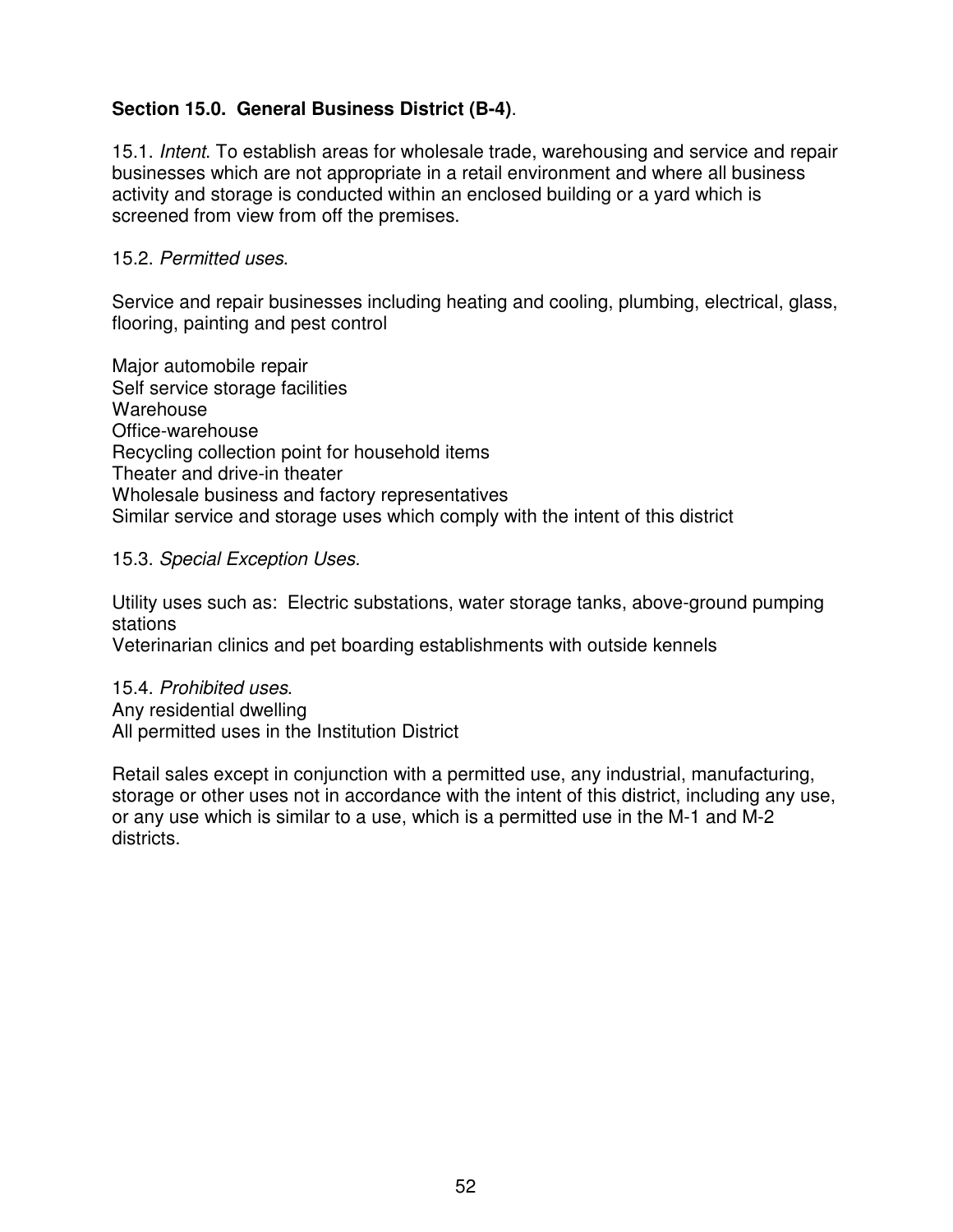## 15.5. *Area and dimensional regulations*.

| AREA AND DIMENSIONAL REGULATIONS |                                                                                       |
|----------------------------------|---------------------------------------------------------------------------------------|
| Minimum Lot Area                 | None                                                                                  |
| Minimum Lot Width                | None                                                                                  |
| Maximum Building Height          | 60 feet, (30 feet when any portion of the<br>property adjoins a residential district) |
| <b>Minimum Building Setbacks</b> |                                                                                       |
| Front                            | 50 feet                                                                               |
| Rear                             | 60 feet, (15 feet if adjoining property is<br>zoned B-4, M-1 or M-2)                  |
| Side                             | 40 feet, (5 feet if adjoining property is<br>zoned B-4, M-1 or M-2)                   |

15.6. *Buffer Regulations*. All uses shall provide a buffer which is at least thirty (30) feet wide along all rear and side property lines which abut a single-family or two-family residential district or agriculture district. All uses shall provide a buffer which is at least twelve (12) feet wide along all rear and side property lines which abut an R-6, Institution or B-1 Office district.

## 15.7. *Additional regulations*

- A. High Traffic Corridors, Article VII, Sec. 11.0.
- B. Self Service Storage Regulations, Article VII, Sec. 18.0
- C. Wireless Telecommunication Facilities, Article VIII
- D. Off-street Parking and Loading Regulations, Article IX.
- E. Sign Regulations, Article X.
- F. Landscaping and Buffer Regulations, Article XI.
- G. All business activity and storage of equipment and materials shall be within an enclosed building or a yard which is screened from view from off the premises.

# **Section 16.0 Central Business District (B-5)**

*16.1 Intent.* To protect the core of the central business district from uses which are detrimental to the retail shopping environment.

### *16.2 Permitted Uses.*

Retail and service establishments where all business activity as well as the storage of commodities, equipment, materials and supplies are within an enclosed building, such as: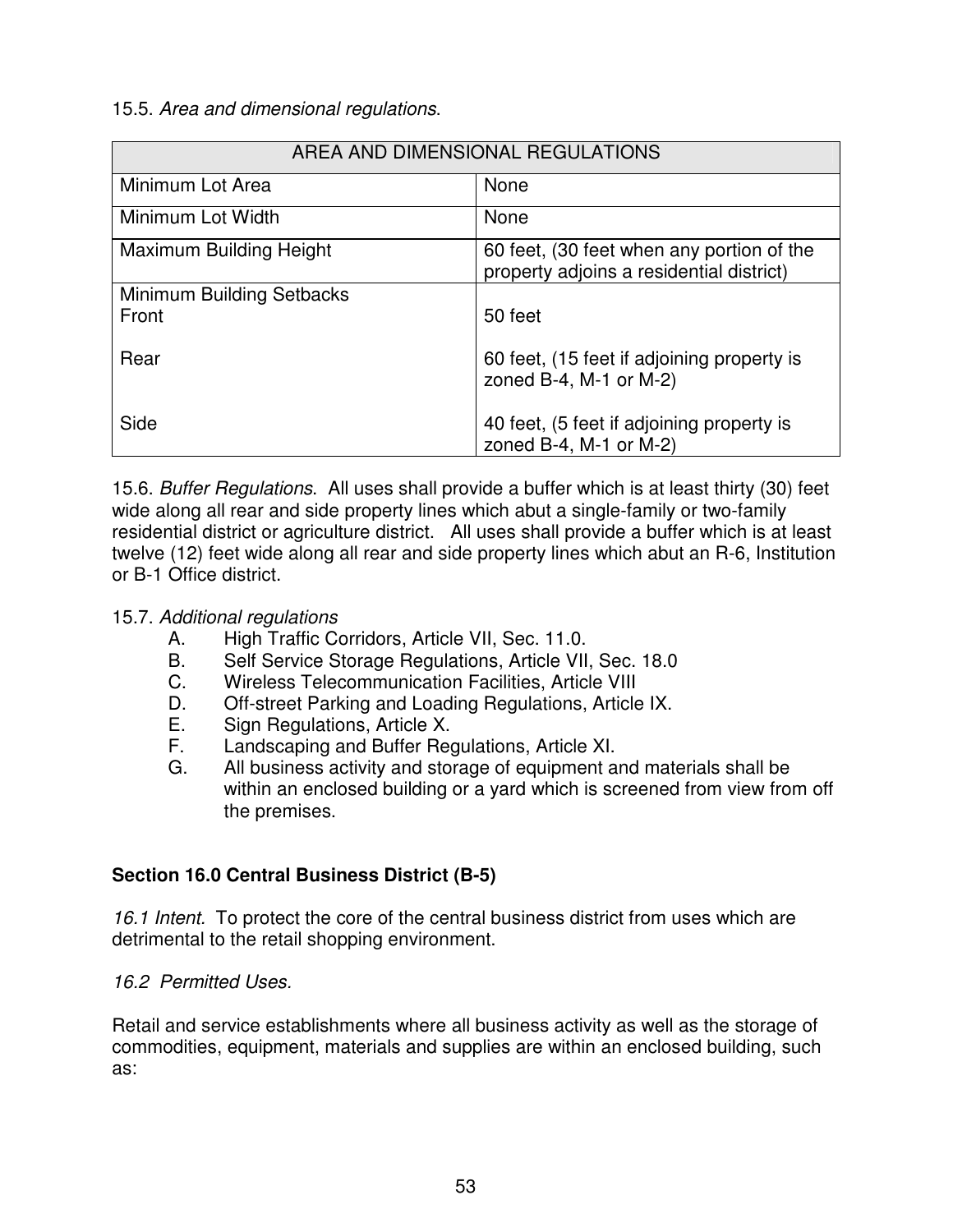Art and school supply stores Art galleries and studios **Bakeries** Bank or lending institution Barber shops and beauty shops

Business service shop such as blueprinting, accounting, duplicating or employment agency

Business, music or dancing school Catering shop Department stores Drug stores Eyeglass and vision centers Food stores Fraternal orders and lodges wherein alcoholic beverages are sold or consumed Furniture stores Hardware stores Mail and packaging services On-premise sale of alcoholic beverages **Offices** Paint, wallpaper and home decorating stores Pawn shop Photocopy center Photograph developing and processing shops Photographer or artist's studios Fraternal organizations Repair service for such items as electronics, shoes, watches or jewelry Restaurants, except drive-in restaurants

Second hand stores

Specialty shops including but not limited to: antiques, books, cosmetics, stationary, camera, glassware, clothing, coins, stamps, florist, gifts, novelties, hobbies, arts and crafts, jewelry, leather, magazines, picture framing, shoes, sporting goods, tailoring, toys, and variety stores

Video arcade Video tape rental Vision Center Other retail and service uses which comply with the intent of the B-5 District

*16.3 Special Exception Uses.*

Utility uses such as: Electric substations, water storage tanks, above ground pumping stations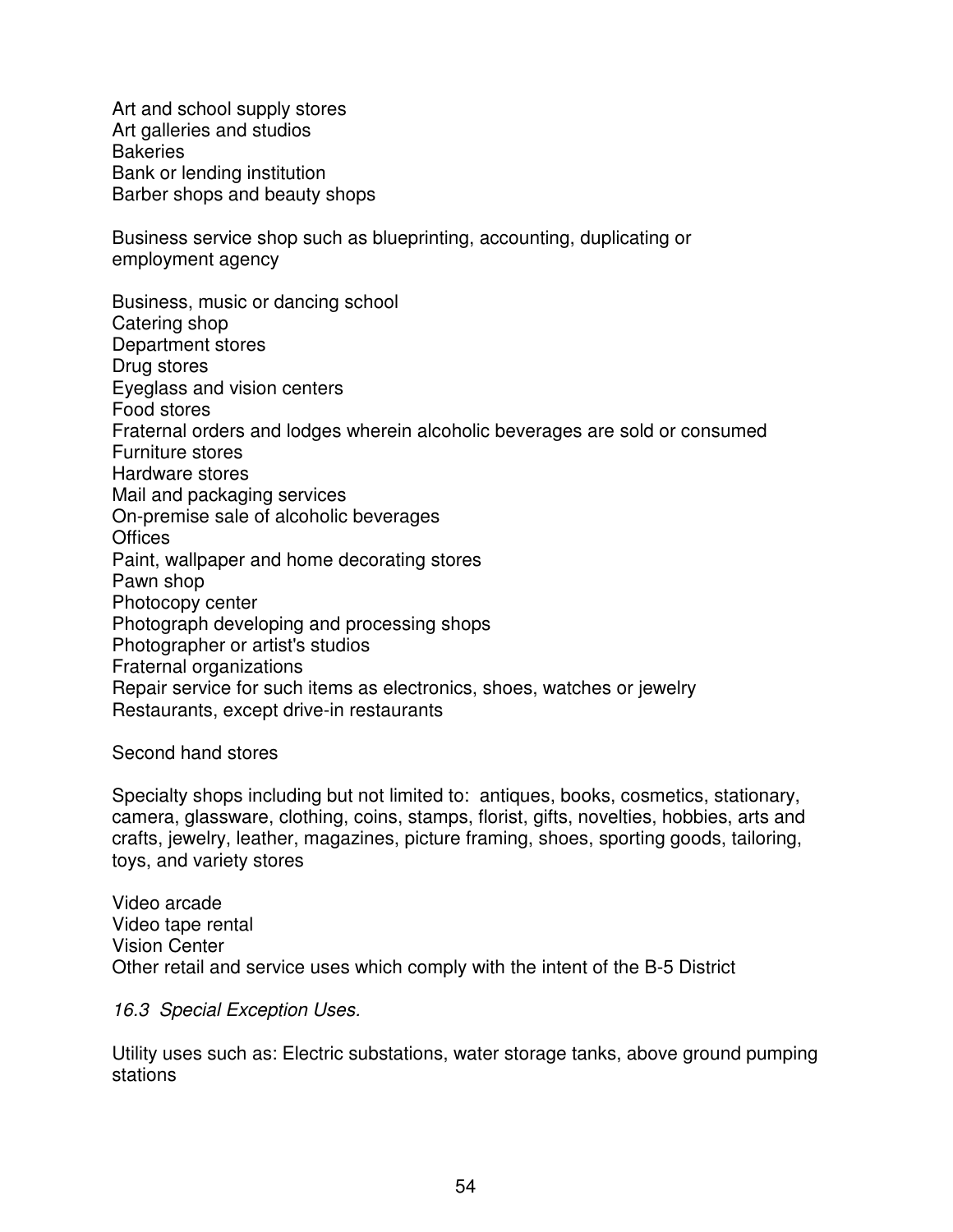# *16.4 Prohibited Uses.*

Any use that is not a permitted use

## *16.5 Area and Dimensional Regulations.*

| AREA AND DIMENSIONAL REGULATIONS |         |
|----------------------------------|---------|
| Minimum Lot Area                 | None    |
| Minimum Lot Width                | None    |
| Maximum Building Height          | 30 feet |
| Minimum Building Setbacks        |         |
| Front                            | None    |
| Rear                             | None    |
| Side                             | None    |

*16.6 Off-street Parking and Loading Regulations.*

There shall be no off-street parking and loading requirements.

# *16.7 Buffer Regulations.*

There shall be no buffer regulations

# *16.8 Additional Regulations*

- A. High Traffic Corridors, Article VII, Sec. 11.0.
- B. Sign Regulations, Article X.

# **Section 17.0 Light Industrial District (M-1)**

17.1 *Intent*: To provide areas for light manufacturing and storage uses which do not create any danger to health or safety in surrounding areas and which do not create any objectionable noise, vibration, smoke, dust, odor, heat or glare.

17.2 *Permitted Uses*:

Any use permitted in the B-4 General Business District, plus:

Above ground storage of liquid motor fuels, provided that loading platforms be set back from the closest property line a minimum of 150 feet. All above ground storage tanks shall be provided with separate containment reservoirs, each reservoir being of sufficient capacity to insure containment of the storage tank contents when completely full in event of rupture or leak. Such reservoirs shall be set back from the closest property line at least 200 feet.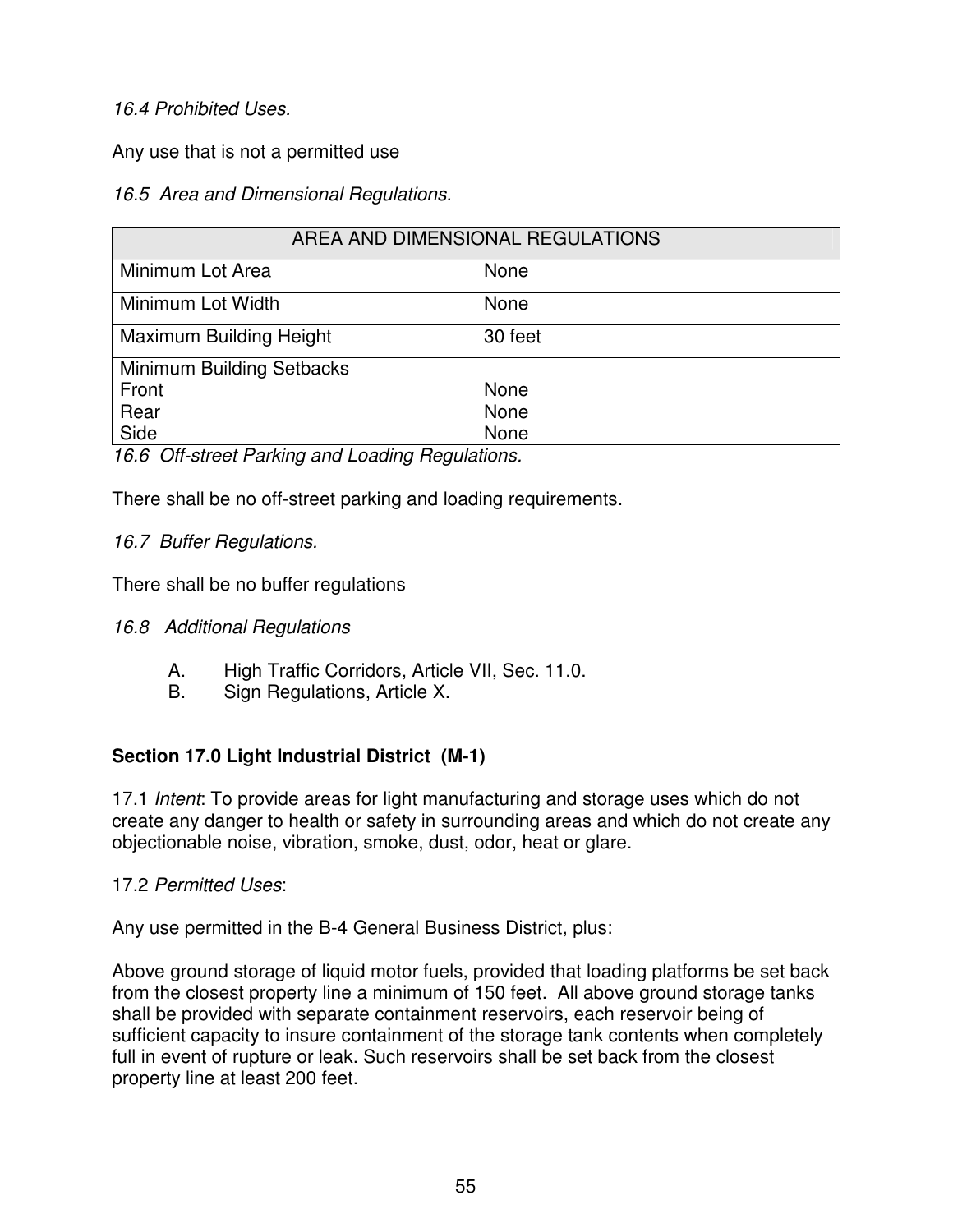Airport Major and minor automobile and truck repair Contractor or construction yard **Crematorium** Governmental public works facility Heavy equipment sales and service Manufacturing, fabricating, processing or assembling uses Truck terminal

Utility uses such as: Electric substations, water storage tanks, above-ground pumping stations

Vehicle towing service, with vehicle storage which is screened from view from off the premises

Veterinarian clinics and pet boarding establishments with outside kennels Similar light industrial uses which comply with the intent of this district

17.3 *Special Exception Uses*.

None Specified

17.4 *Prohibited Uses*.

Any residential dwelling

All permitted uses in the Institution, B-1, B-2 and B-3 districts

Retail sales except in conjunction with a permitted use, any use which is permitted, or any use which is similar to a use which is permitted in the M-2 District, and other uses which are detrimental to property or to the health and safety beyond the district by reason of the omission of odor, dust gas, fumes, smoke, noise, vibration, or waste material.

*17.5 Area and Dimensional Regulations*

| AREA AND DIMENSIONAL REGULATIONS |                                                                                       |
|----------------------------------|---------------------------------------------------------------------------------------|
| Minimum Lot Area                 | None                                                                                  |
| Minimum Lot Width                | None                                                                                  |
| Maximum Building Height          | 60 feet, (30 feet when any portion of the<br>property adjoins a residential district) |
| Minimum Building Setbacks        |                                                                                       |
| Front                            | 50 feet                                                                               |
| Rear                             | 25 feet*                                                                              |
| Side                             | 15 feet*                                                                              |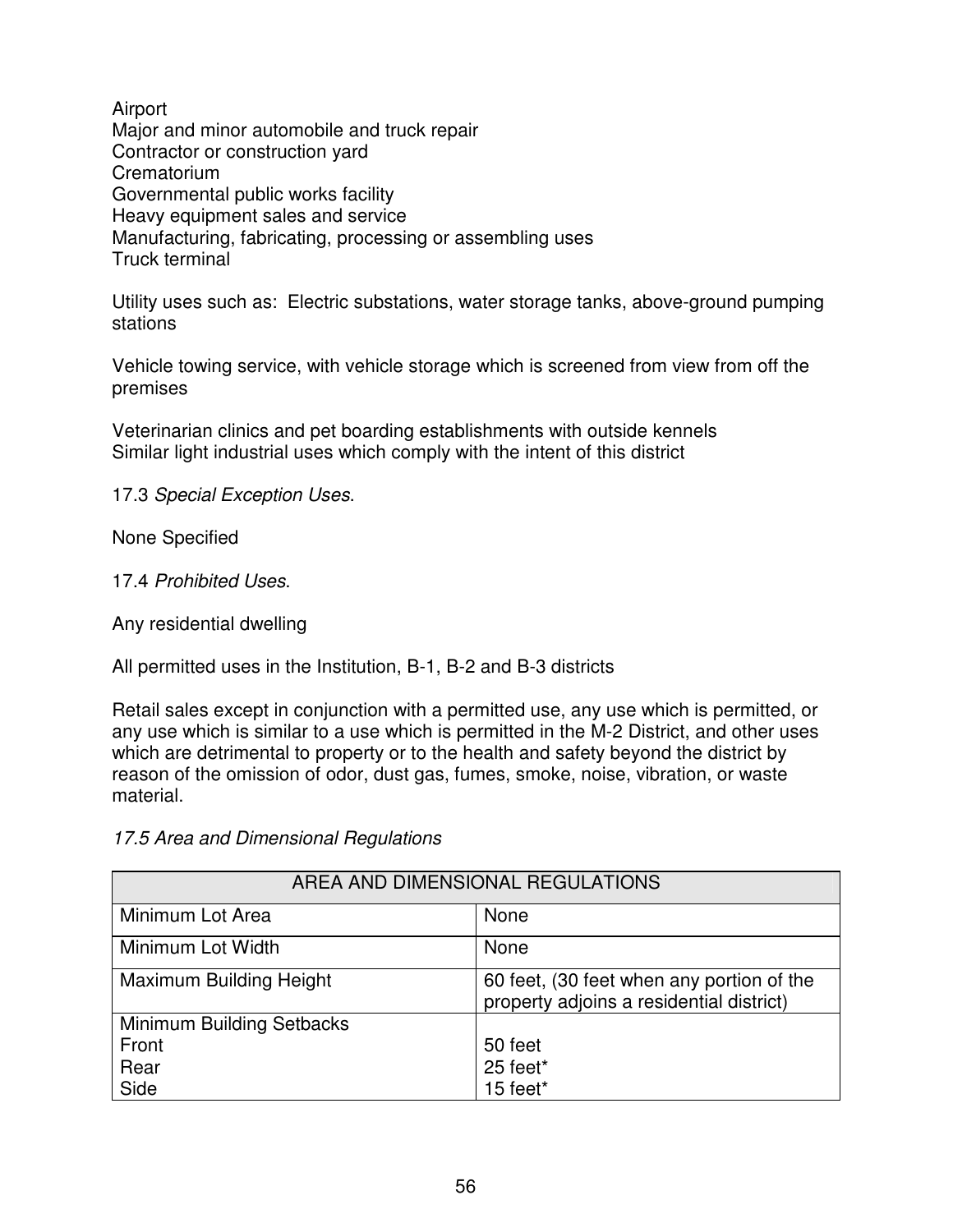**\*** 30 feet when a side or rear property line abuts a residential or agriculture district.

17.6 *Buffer Regulations.* All uses shall provide a buffer which is at least thirty (30) feet wide along all rear and side property lines which abut a residential or agriculture district. All uses shall provide a buffer which is at least twenty (20) feet wide along all rear and side property lines which abut a business district. All uses shall provide a buffer which is at least twelve (12) feet wide along all rear and side property lines which abut an Institution or B-1 Office district.

# 17.7 *Additional regulations*

- A. High Traffic Corridors Regulations, Article VII, Sec. 11.0.
- B. Self Service Storage Regulations, Article VII, Sec. 16.0.
- C. Industrial Park Regulations, Article VII, Section 17.0
- D. Wireless Telecommunication Facilities, Article VIII<br>E. Off-street Parking and Loading Regulations, Article
- Off-street Parking and Loading Regulations, Article IX.
- F. Sign Regulations, Article X.
- G. Landscaping and Buffer Regulations, Article XI.

# **Section 18.0 Heavy Industrial District (M-2)**

18.1 *Intent*: To establish and preserve areas for heavy industrial uses

### 18.2 *Permitted uses*:

Any use permitted in the M-1 Light Industrial District, plus:

Above ground storage of flammable or combustible liquids provided that loading platforms shall be set back at least 150 feet from all property lines. All above ground storage tanks shall be provided with separate containment reservoirs, each reservoir being of sufficient capacity to insure containment of the storage tank contents when completely full in event of rupture or leak. Such reservoirs shall be set back at least 200 feet from all property lines and 1,000 feet from any residential district boundary.

Automobile salvage and dismantling Cement plant Central mixing plant for cement, mortar, plaster or paving materials Fixed plants for processing stone, chert, gravel and clay Foundry Manufacture of brick, tile and concrete blocks Railroad yard Salvage yard and processing of recycled materials Saw mill Vehicle towing service with vehicle storage Wastewater Treatment Plant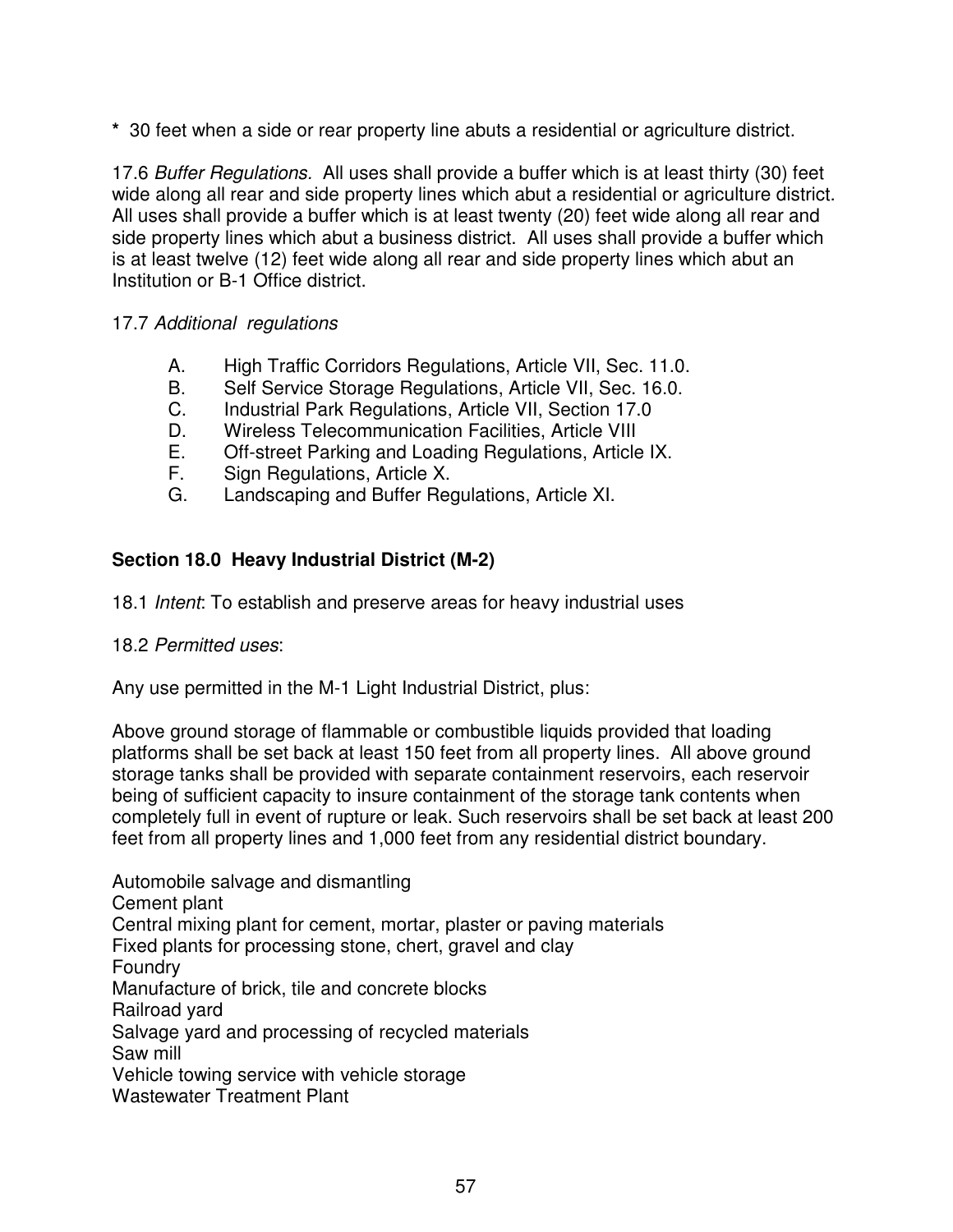Similar heavy industrial manufacturing uses which comply with the intent of this district

## *18.3 Special Exception Uses.*

Except as otherwise permitted in Sub-section 18.2 Permitted uses, any use or process which involves volatile materials or which emits obnoxious odors, including but bot limited to sanitary land fill and solid waste transfer station

## *18.4 Prohibited Uses.*

### Any residential dwelling

Permitted uses in the Institution, B-1, B-2, and B-3 districts Retail sales except in conjunction with a permitted use Uses which are detrimental to property or to the health and safety beyond the district by reason of the omission of odor, dust gas, fumes, smoke, noise, vibration, or waste material.

## 18. 5 *Area and dimensional regulations*:

| AREA AND DIMENSIONAL REGULATIONS |                                                                                       |
|----------------------------------|---------------------------------------------------------------------------------------|
| Minimum Lot Area                 | None                                                                                  |
| Minimum Lot Width                | None                                                                                  |
| Maximum Building Height          | 60 feet, (30 feet when any portion of the<br>property adjoins a residential district) |
| <b>Minimum Building Setbacks</b> |                                                                                       |
| Front                            | 50 feet                                                                               |
| Rear                             | 25 feet                                                                               |
| Side                             | 15 feet                                                                               |

### 18.6 *Buffer Regulations*. Same as District M-1

### 18.7 *Other regulations*

- A. Self Service Storage Regulations, Article VII, Sec. 16.0.
- B. Industrial Park Regulations, Article VII, Section 17.0
- C. Wireless Telecommunication Facilities, Article VIII
- D. Off-street Parking and Loading Regulations, Article IX.
- E. Sign Regulations, Article X.<br>E. Landscaping and Buffer Reg
- Landscaping and Buffer Regulations, Article XI.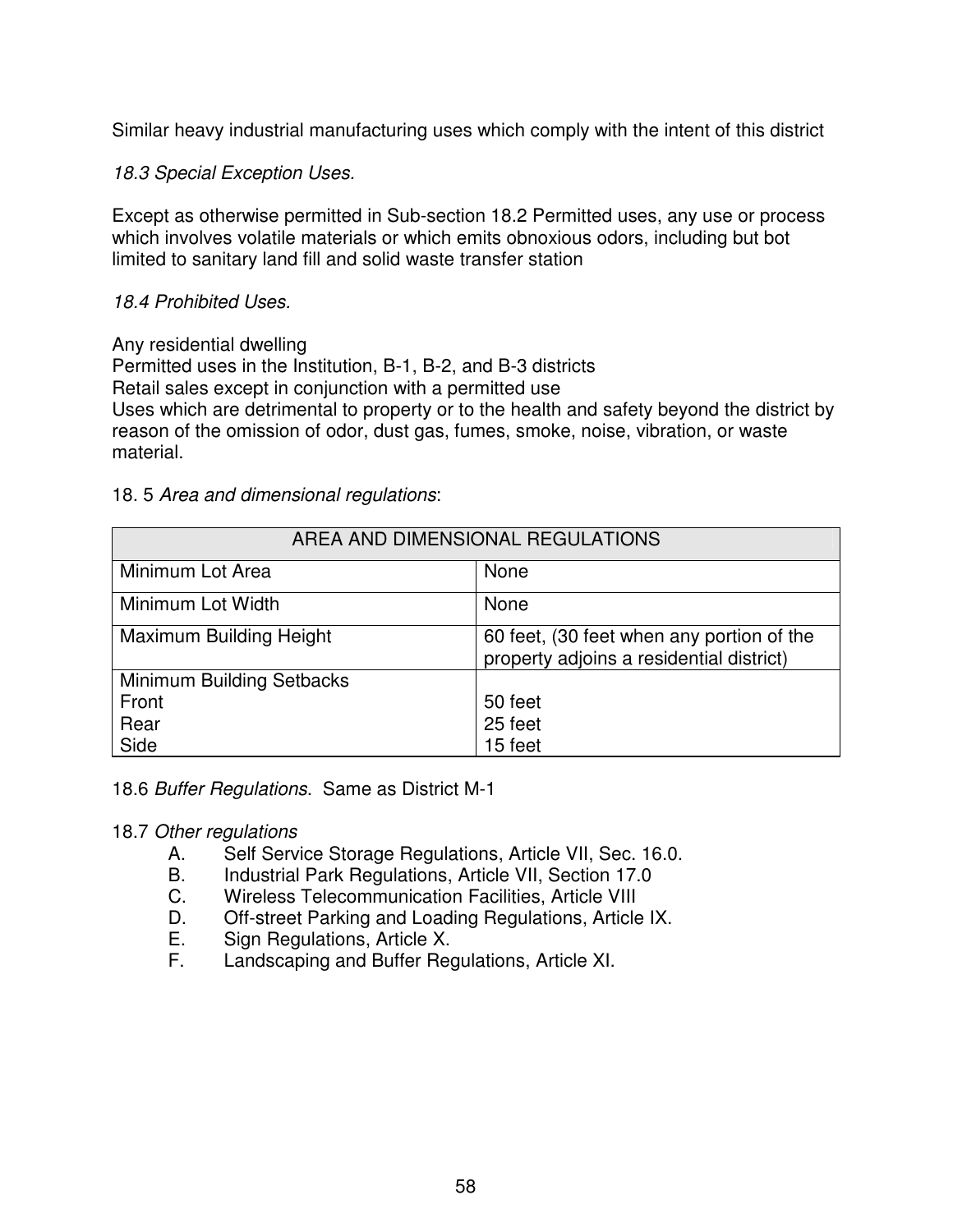# **Section 19.0 Planned Development District (PDD)**

19.1 *Intent*. Planned development is a method of development which permits more than one use to be developed on a tract of land according to an approved master development plan; the intent of which is to:

- A. Create a community which features a variety of residential densities and land uses in a manner which connects those neighborhoods and uses by a coordinated system of commonly owned open space, pedestrian ways and public streets.
- B. Permit flexibility and consequently more creative and imaginative design to accommodate planned associations of uses developed as integral land use units
- C. Promote the efficient use of land to facilitate a more economic arrangement of uses, buildings, pedestrian and vehicular circulation systems and utilities.
- D. Combine and coordinate uses, building forms, building relationships, architectural styles and circulations systems within the PDD
- E. Preserve and enhance the significant natural features of the site

## *19.2 PDD Standards*

- A. Except when an existing approved PDD is amended to include additional area, any tract of land to be zoned PDD shall have a minimum of fifty (50) acres.
- B. Twenty (20) percent of the gross tract acreage of a PDD shall be devoted to commonly owned open space. At least one half of that amount shall be comprised of tree save and natural areas. All commonly owned open space shall be incorporated throughout the PDD to form a continuous network of open space which enhances scenic quality and pedestrian circulation within the PDD.
- C. The PDD shall have an architecturally unified design theme which runs throughout the community. The design theme shall be accomplished by unified design of the following elements: entrance features, landscaping, lighting, color, architecture, right-of-way treatments, signs, and similar elements that are common throughout the community.
- D. The average maximum residential density of a PDD shall be three (3) dwelling units per gross tract acre of property zoned for residential use. Although some areas may exceed this density, the average density of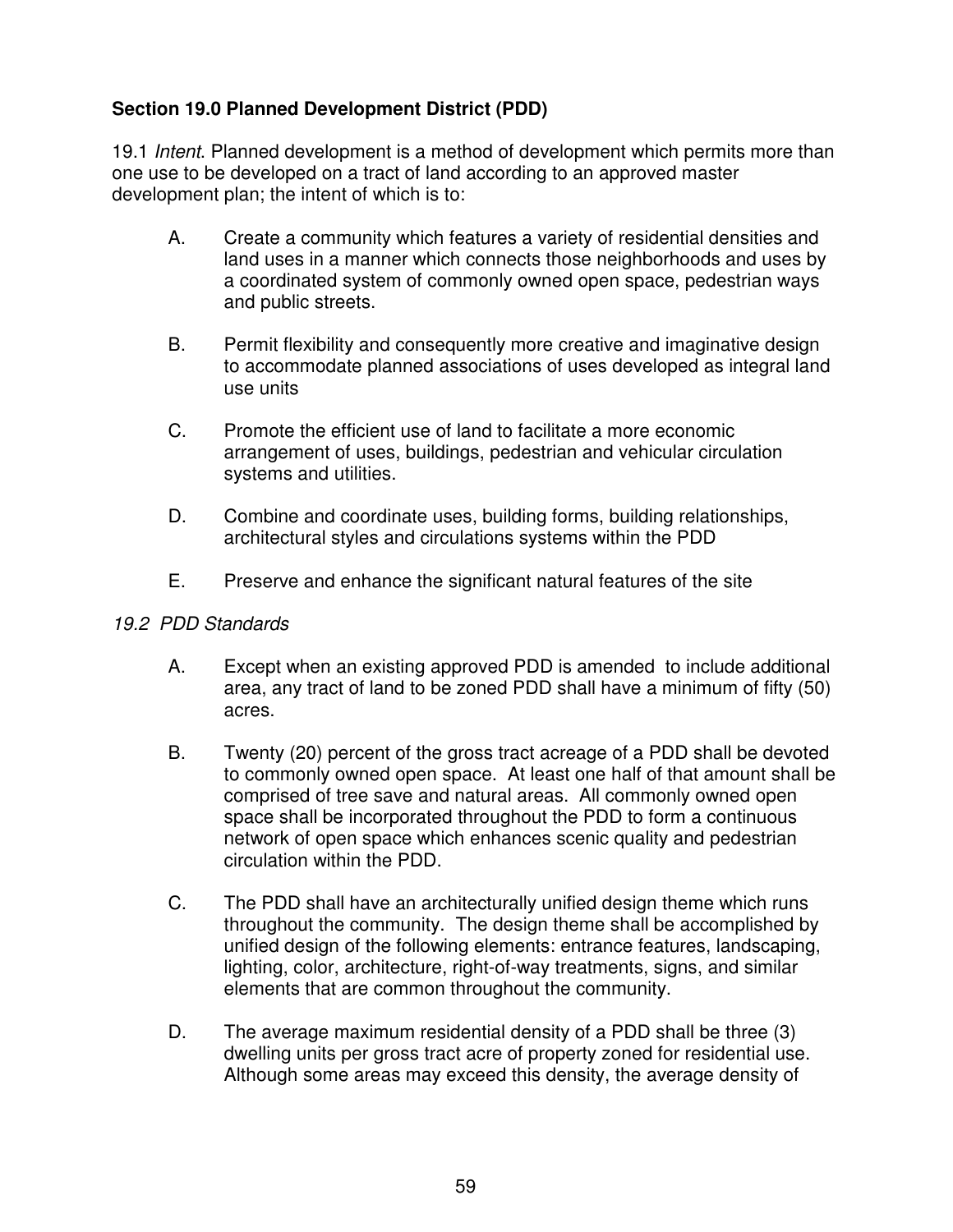property zoned for residential use in the PDD shall be three (3) dwelling units per acre.

- E. Each lot and parcel of land in the PDD, which is devoted to uses other than detached single family residential use, shall not exceed 80 percent impervious surfaces. Impervious surfaces include, but are not limited to: buildings, parking areas, paved drainage structures, walkways and other surfaces which are impervious to water.
- F. Every PDD shall feature a variety of land uses. If it is not appropriate to have commercial or industrial land uses in a PDD, land use variety shall be accomplished by providing a variety of residential densities. Every PDD shall feature a variety of residential densities.
- G. All of the property within the PDD shall be allocated to one or more of the following zoning districts:
	- 1. PRD-1 Planned Single Family Residential District
	- 2. PRD-2 Planned Attached Residential District
	- 3. POD Planned Office and Institution District
	- 4. PCD-1 Planned Neighborhood Commercial District
	- 5. PCD-2 Planned Commercial District
	- 6. PID Planned Industrial District
- H. Each PDD shall establish an entity which owns and is responsible for the perpetual maintenance of all commonly owned property and improvements.
- I. Every lot or parcel in a PDD shall front a public street and all public improvements shall comply with the Alabaster Subdivision Regulations.
- J. All structures shall be located so as to conform to the International Building Code, the National Fire Code and Standard Fire Prevention Code.
- K. The following standards shall apply to all property in the PDD, except PRD-1 zoning districts:
	- 1. Service and loading areas, outdoor storage areas, trash receptacles, utility equipment, mechanical units and similar appurtenances shall be located so as to minimize visibility from public property and shall be visually screened from view from public property. Trash receptacles shall be located within a four sided structure which completely conceals the trash receptacle. The color and architecture of the structure shall be compatible with that of the building which it serves.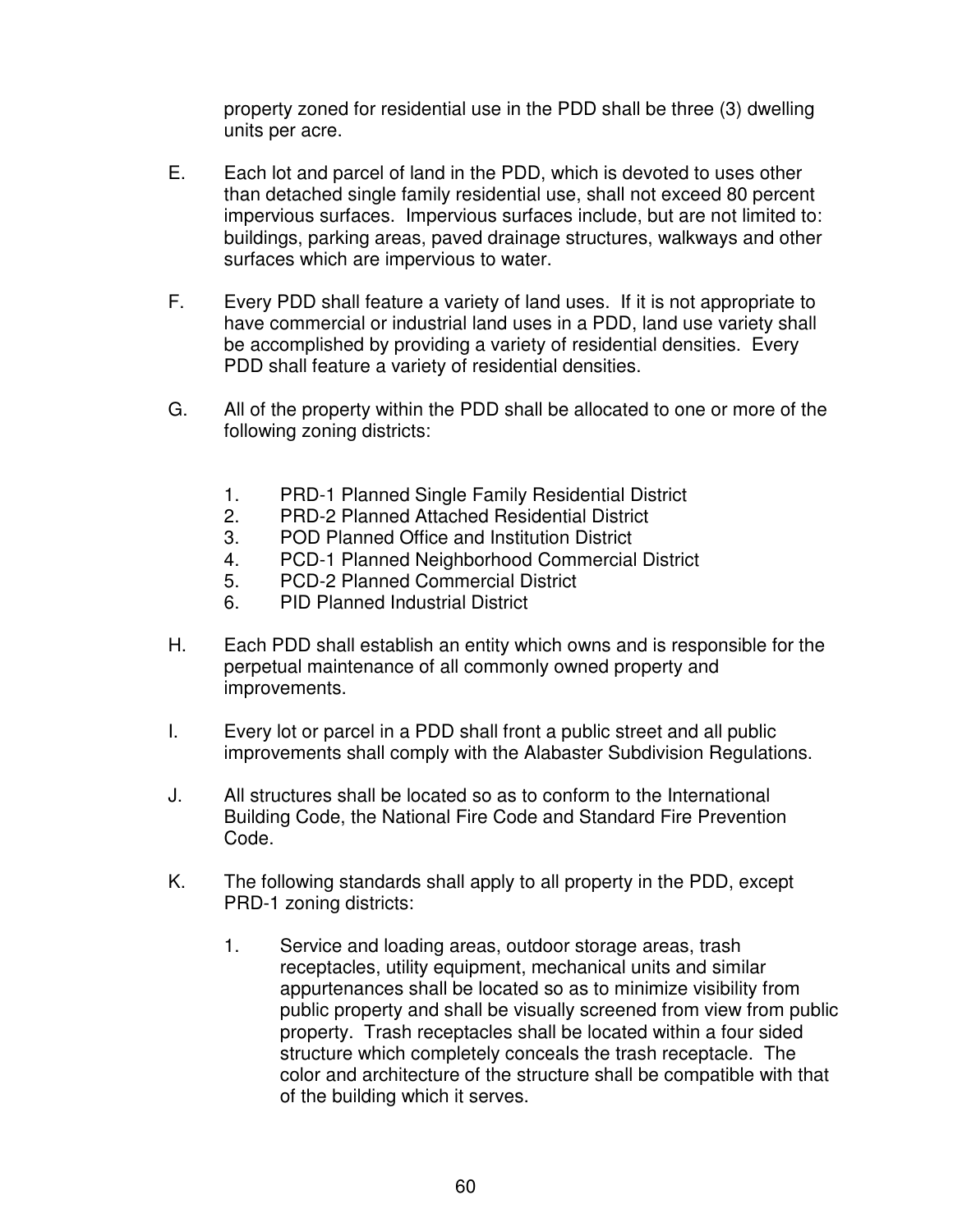- 2. The intensity, location and design of exterior lighting shall be such that light is not cast upon adjacent property or the public right-ofway. Light fixtures shall be designed to cast light downward. Where necessary, cut-off devices shall be used to minimize glare off premises. Exterior lights shall not exceed 24 feet in height and the fixtures and poles shall be compatible with the architecture of the buildings on the premises.
- 3. Article X, Sign Regulations shall apply to all PDD's, except that free standing signs shall not exceed 12 feet in height or the maximum height permitted in Article X for the subject sign, whichever height is less.

## *19.3 PDD Zoning Application Requirements*

PDD zoning applications shall be reviewed in compliance with the procedures set forth in Article III, Section 2.1. PDD zoning applications shall also include the following information:

- A. A development plan, drawn to a scale of not more than one inch equals one hundred feet, which shows the following:
	- 1. Boundary of the PDD in relation to surrounding property, and public streets and highways.
	- 2. Boundary of each PDD zoning district.
	- 3. Conceptual public street plan and pedestrian circulation plan for the PDD and the manner in which the proposed streets will connect to the existing street system of the surrounding area.
	- 4. Proposed lot layout for the PDD
	- 5. The location of all existing and proposed: bodies of water, easements and rights-of-way, rivers, streams, railroads, tree save areas, commonly owned open space, proposed public use sites, pedestrian ways, buffers intended to separate the PDD from surround land uses and similar features and improvements.
- B. A topography map of the PDD in not less than ten (10) foot contour intervals.
- C. Development Criteria: Each application for a PDD shall include a written text which addresses the following planning issues: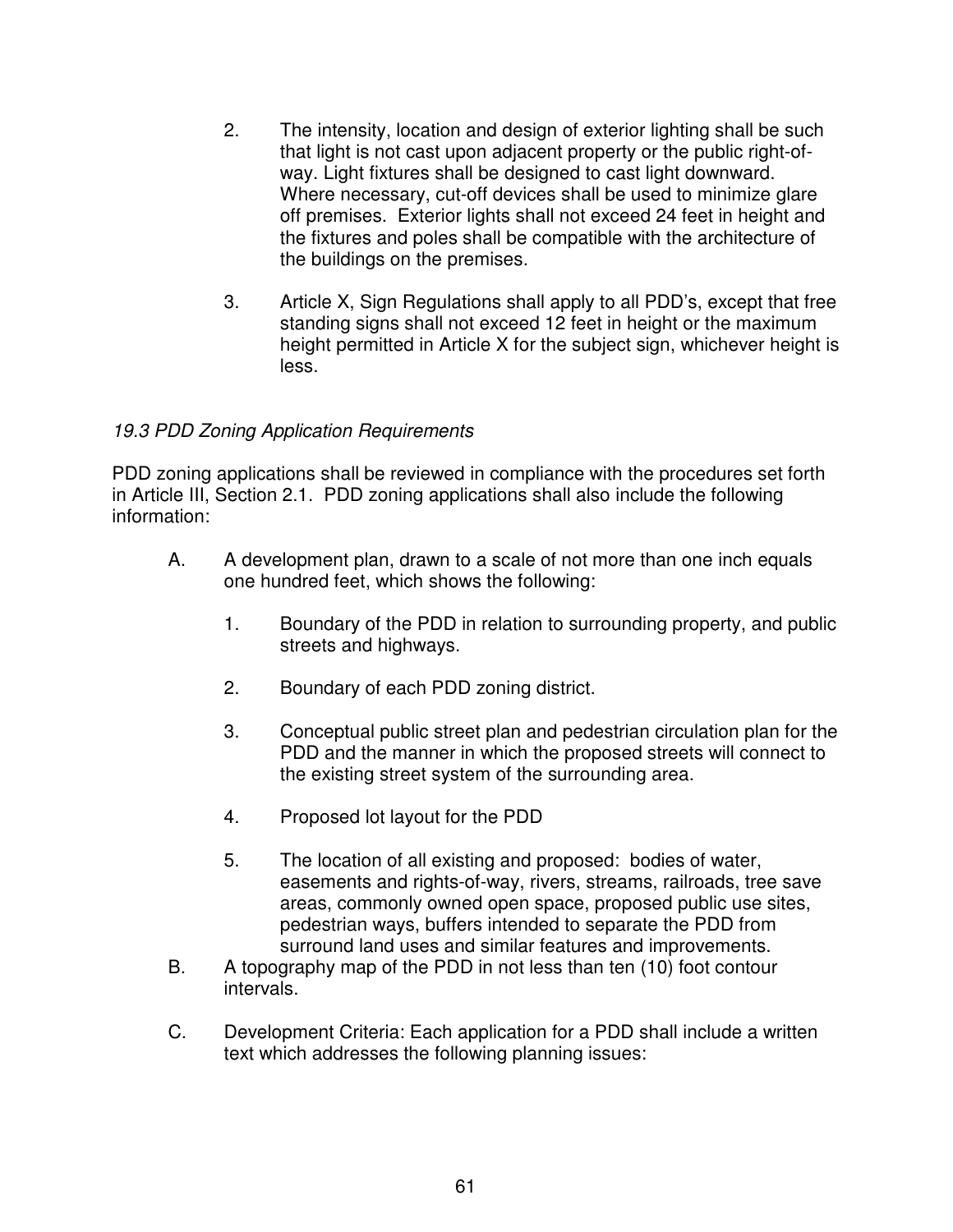- 1. A legal description of the total site proposed for the PDD and a legal description of each PDD zoning district.
- 2. A general description of the surrounding area, including current zoning and/or land uses.
- 3. A statement of planning objectives to be achieved by the PDD, and a description of the character of the proposed development.
- 4. A development schedule indicating the estimated date when construction of the PDD or stages of the PDD can be expected to begin.
- 5. Provisions and/or plans for providing necessary utilities to and within the PDD
- 6. Protective and/or restrictive covenants which shall encumber the property and establish standards pursuant to Subsection 19.2(c) of this Section.
- 7. A comprehensive traffic study, prepared by a registered professional engineer, which estimates the projected traffic to be generated by each component of the PDD, and the effect of the projected traffic attributed to the PDD upon the City of Alabaster.
- 8. Total acreage of the PDD and for each PDD zoning district.
- 9. Average density of development expressed in units per acre for residential property and gross floor area per acre for other land uses.
- 10. The amount of commonly owned open space and the percent distribution of open space within each PDD zoning district.

# *19.4 PRD-1 Planned Single Family Residential District*

- A. *Intent.* To provide areas for detached single family residential dwellings which are connected to all other parts of the planned community by a network of commonly owned open space, pedestrian ways and public streets.
- B. *Permitted uses*: The same permitted uses as in District E, subject to the same conditions
- C. *Special Exception Uses*: The same special exception uses as in District E, subject to the same conditions.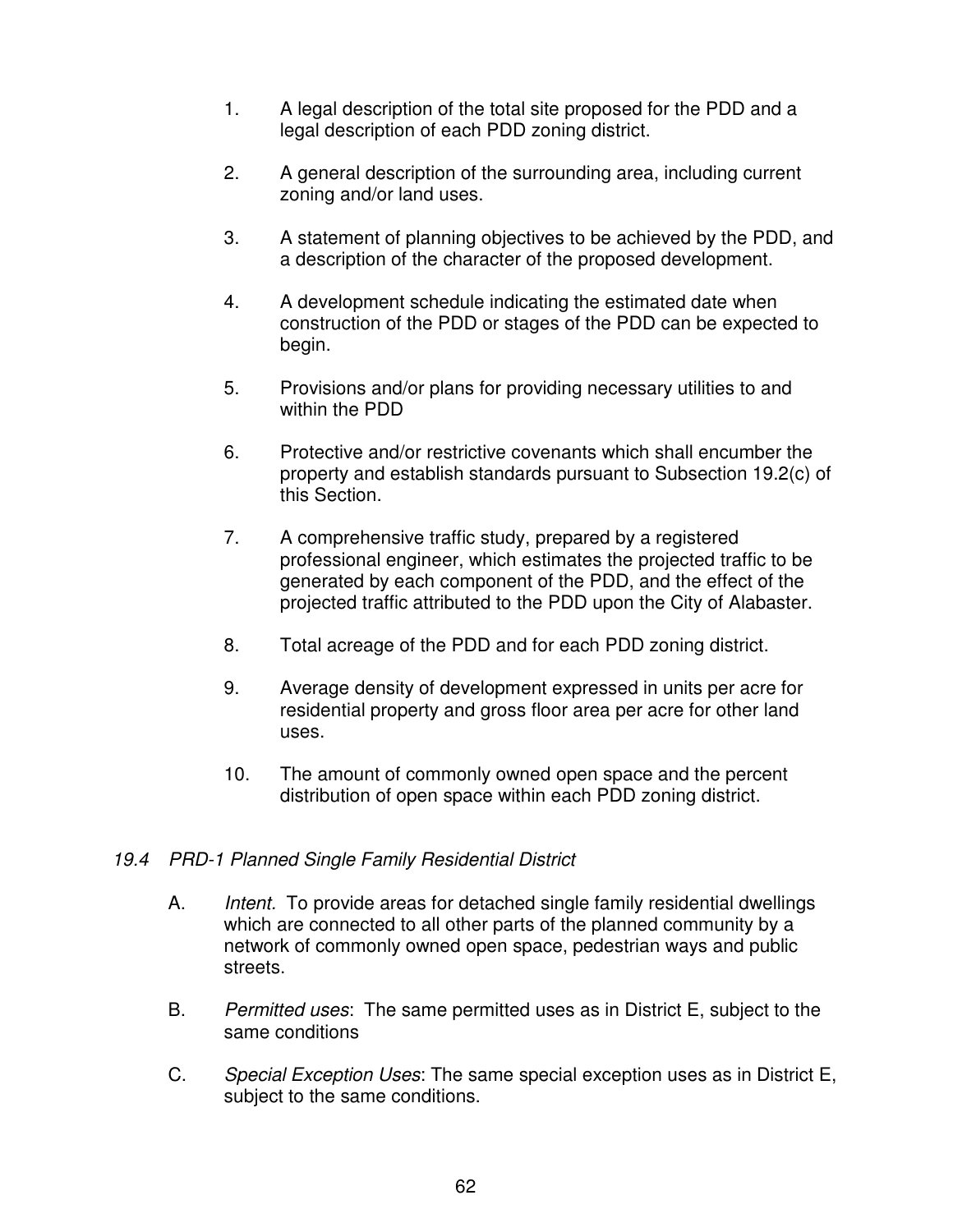- D. *Prohibited uses*: The same prohibited uses as in District E, subject to the same conditions.
- E. *Area and Dimensional Regulations:*

| AREA AND DIMENSIONAL REGULATIONS                 |                                                                                                                                                     |
|--------------------------------------------------|-----------------------------------------------------------------------------------------------------------------------------------------------------|
| <b>Maximum Density</b>                           | The average density of all residential<br>districts in the PDD shall not exceed 3<br>dwelling units per acre                                        |
| Minimum Lot Area                                 | None                                                                                                                                                |
| Minimum Lot Width                                | <b>None</b>                                                                                                                                         |
| Maximum Building Height                          | 35 feet                                                                                                                                             |
| Minimum Building Setbacks                        | All dwellings shall be located so as to<br>conform to the International Building<br>Code as amended and the Standard Fire<br><b>Prevention Code</b> |
| Minimum Livable Floor Area<br>One Story Dwelling | 1,400 square feet, except that<br>20% of the dwellings in a<br>PRD-1 may be 1,200 square feet                                                       |
| More Than One Story Dwelling                     | First Floor: 1,000 square feet<br>Total Dwelling: 1,800 square feet                                                                                 |

- F. *Buffer Regulations*. Same as District E
- G. *Additional Regulations:* Same as District E

*19.5 PRD-2 Planned Attached Residential District*

- A. Intent. To provide areas for attached dwellings which are connected to all other parts of the planned community by a network of commonly owned open space, pedestrian ways and public streets.
- B. *Permitted Uses:* The same permitted uses as in the R-5, R-6 and R-7 districts, subject to the same conditions
- C. *Special Exception Uses*. The same special exception uses as in the R-5, R-6 and R-7 districts, subject to the same conditions
- D. *Prohibited uses*. The same prohibited uses as in the R-5, R-6 and R-7 districts, subject to the same conditions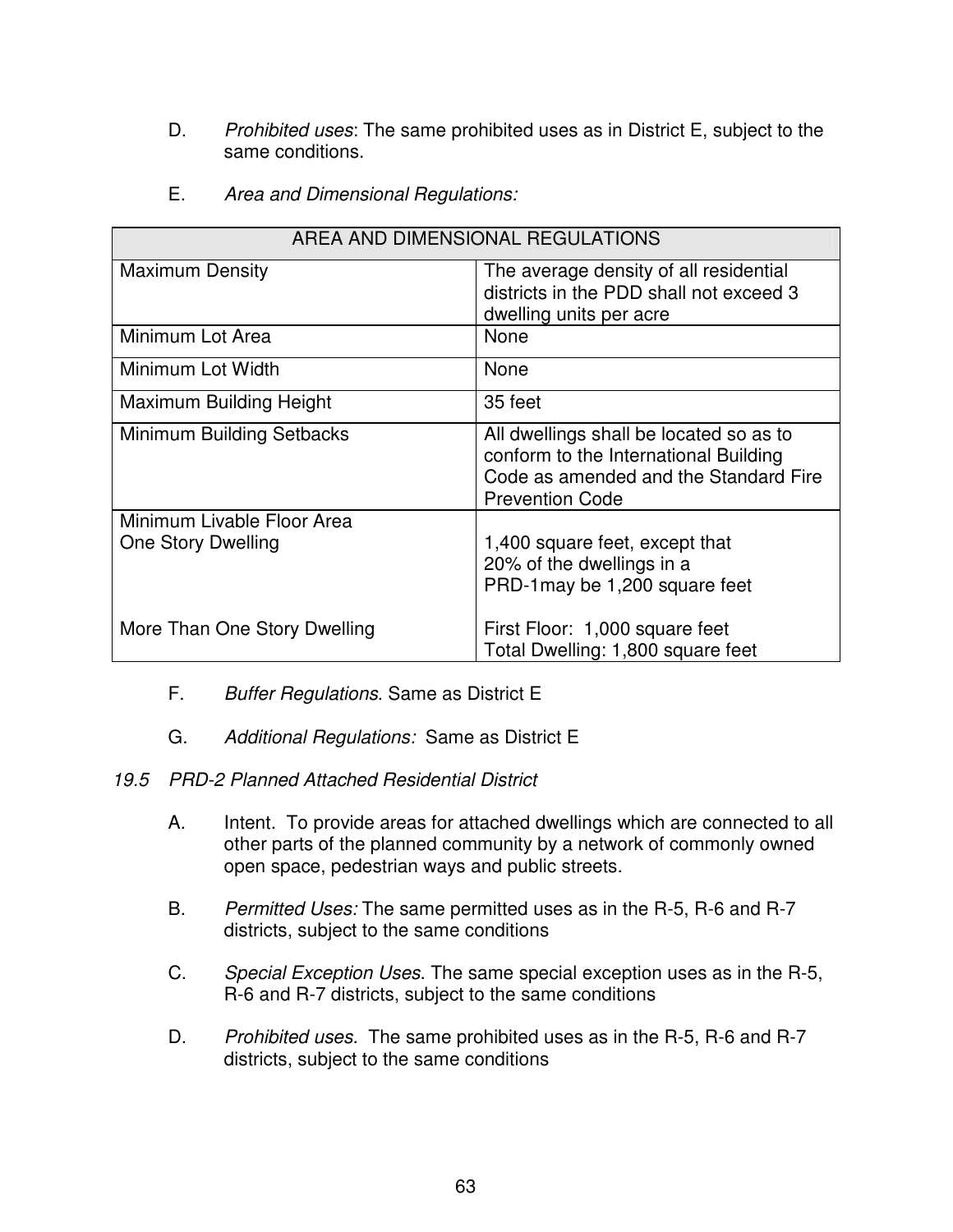## E. *Area and Dimensional Regulations:*

| AREA AND DIMENSIONAL REGULATIONS                                                                                     |                                                                                                                                                                                                                                                                            |
|----------------------------------------------------------------------------------------------------------------------|----------------------------------------------------------------------------------------------------------------------------------------------------------------------------------------------------------------------------------------------------------------------------|
| <b>Maximum Density</b>                                                                                               | A maximum of 80 percent impervious<br>surfaces. The average density of all<br>residential districts in the PDD shall not<br>exceed 3 dwelling units per acre                                                                                                               |
| Minimum Lot Area                                                                                                     | <b>None</b>                                                                                                                                                                                                                                                                |
| Minimum Lot Width                                                                                                    | None                                                                                                                                                                                                                                                                       |
| Maximum Building Height                                                                                              | 35 feet                                                                                                                                                                                                                                                                    |
| Minimum Building Setbacks                                                                                            | All buildings shall be located at least 25<br>feet from a public street right-of-way and<br>the PRD-2 boundary. All dwellings shall<br>be located so as to conform to the<br>Southern Standard Building Code as<br>amended and the Standard Fire<br><b>Prevention Code</b> |
| Minimum Livable Floor Area<br><b>Two Family Dwellings</b><br><b>Townhouse Dwellings</b><br><b>Multiple Dwellings</b> | Same as District R-5<br>Same as District R-7<br>Same as District R-6                                                                                                                                                                                                       |

## F. *Buffer Regulations*

- 1. Two-family dwellings: Same as in District R-5.
- 2. Townhouse dwellings: Same as in District R-7
- 3. Multiple dwellings: Same as in District R-6
- G. *Additional Regulations:* Same as the R-6 District

### 19.6 *POD Planned Office and Institution District*

- A. *Intent.* To provide areas for office and institution uses which are connected to all other parts of the planned community by a network of commonly owned open space, pedestrian ways and public streets.
- B. *Permitted uses*. The same permitted uses as in the Institution (I) District and District B-1, subject to the same conditions
- C. *Special Exception Uses*. The same special exception uses as in the Institution (I) District and District B-1, subject to the same conditions
- D. *Prohibited uses*. The same prohibited uses as in the Institution (I) District and District B-1, subject to the same conditions
- E. *Area and Dimensional Regulations:*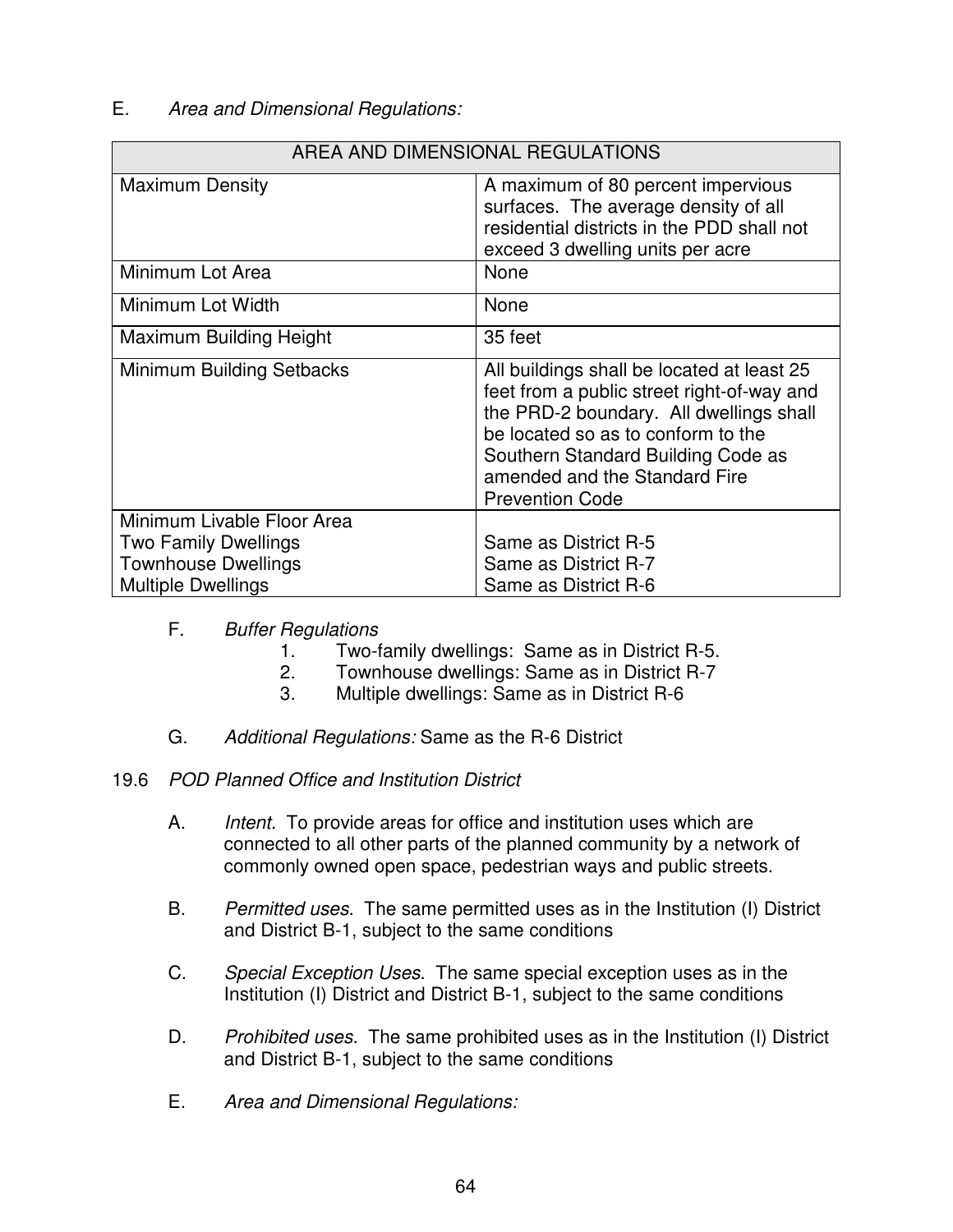| AREA AND DIMENSIONAL REGULATIONS |                                                                                                               |
|----------------------------------|---------------------------------------------------------------------------------------------------------------|
| <b>Maximum Density</b>           | A maximum of 80 percent impervious<br>surfaces                                                                |
| Minimum Lot Area                 | None                                                                                                          |
| Minimum Lot Width                | None                                                                                                          |
| Maximum Building Height          | Four stories                                                                                                  |
| Minimum Building Setbacks        | All buildings shall be located at least 25<br>feet from a public street right-of-way and<br>the POD boundary. |

- F. *Buffer Regulations*: Same as District B-1
- G. *Additional Regulations:* Same as District B-1

*19.7 Planned Neighborhood Commercial District (PCD-1)*

- *A. Intent*. To establish and preserve areas for neighborhood commercial facilities which serve and are compatible with surrounding residential areas and are connected to all other parts of the planned community by a network of commonly owned open space, pedestrian ways and public streets.
- B. *Permitted uses*. The same permitted uses as in District B-2, subject to the same conditions
- C. *Special Exception Uses*. The same special exception use as in District B-2, subject to the same conditions
- D. *Prohibited uses*. The same prohibited uses as in District B-2, subject to the same conditions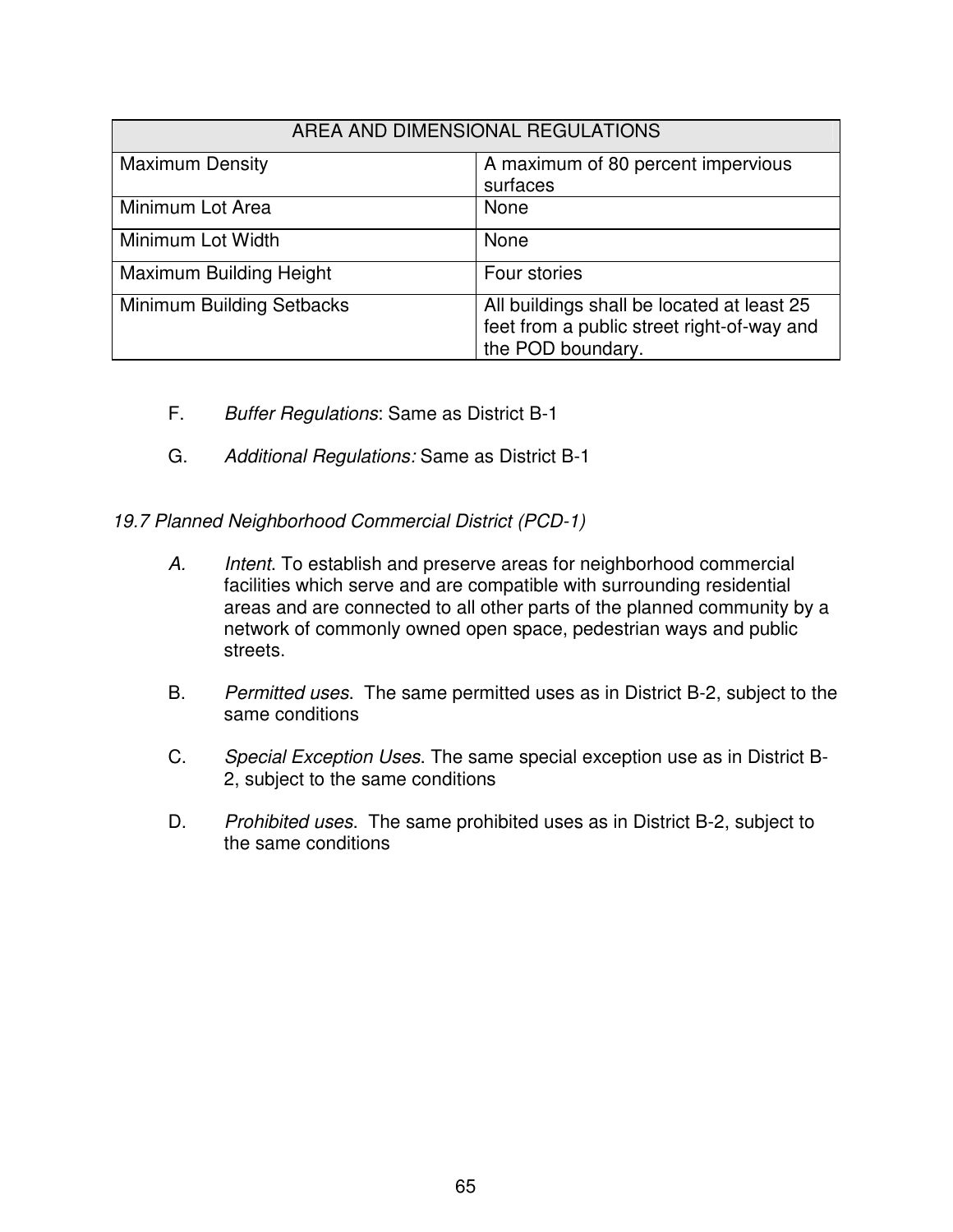## E. *Area and dimensional regulations*.

| AREA AND DIMENSIONAL REGULATIONS |                                                                                                                    |
|----------------------------------|--------------------------------------------------------------------------------------------------------------------|
| <b>Maximum Density</b>           | Maximum of 80 percent impervious<br>surfaces                                                                       |
| Maximum Gross Floor Area of each |                                                                                                                    |
| establishment                    | 2,500 square feet                                                                                                  |
| Minimum Lot Area                 | None                                                                                                               |
| Minimum Lot Width                | None                                                                                                               |
| Maximum Building Height          | 35 feet                                                                                                            |
| Minimum Building Setbacks        | All buildings shall be located at least 25<br>feet from the PCD-1 boundary which<br>adjoins a residential district |

- F. *Buffer Regulations*. Same as District B-2
- G. *Additional regulations:* Same as District B-2
- *19.8 Planned Commercial District (PCD-2)*
	- A. *Intent*. To provide areas for retail and service businesses which serve a community-wide market and are generally not compatible within residential neighborhoods, but are connected to all other parts of the planned community by a network of commonly owned open space, pedestrian ways and public streets.
	- B. *Permitted uses*. The same permitted uses as in District B-3, subject to the same conditions
	- C. *Special Exception Uses*. The same special exception use as in District B-3, subject to the same conditions
	- D. *Prohibited uses*. The same prohibited uses as in District B-3, subject to the same conditions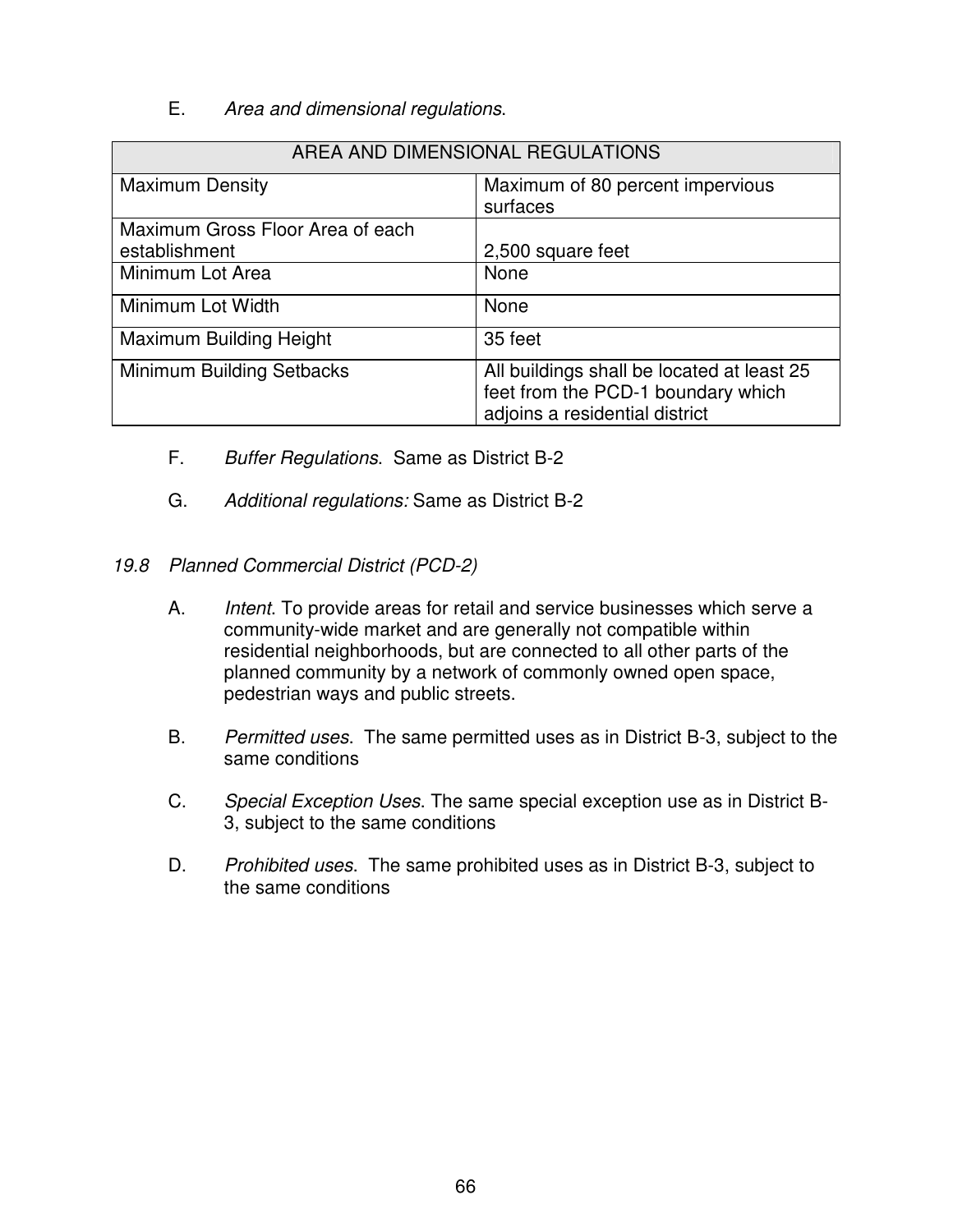# E. *Area and dimensional regulations*.

| AREA AND DIMENSIONAL REGULATIONS |                                                                                                                  |
|----------------------------------|------------------------------------------------------------------------------------------------------------------|
| <b>Maximum Density</b>           | Maximum of 80 percent impervious<br>surfaces                                                                     |
| Minimum Lot Area                 | None                                                                                                             |
| Minimum Lot Width                | None                                                                                                             |
| Maximum Building Height          | 35 feet                                                                                                          |
| Minimum Building Setbacks        | All buildings shall be located at least 25<br>feet from a PCD-2 boundary which<br>adjoins a residential district |

- F. *Buffer Regulations*. Same as District B-3
- G. *Additional regulations:* Same as District B-3
- *19.9 Planned Industrial District (PID)*
	- A. *Intent*: To provide areas for manufacturing and storage which do not create any danger to health or safety in surrounding areas and which do not create any objectionable noise, vibration, smoke, dust, odor, heat or glare; and which may be connected to all other parts of the planned community by a network of commonly owned open space, pedestrian ways and public streets.
	- B. *Permitted Uses*:

Any use permitted in the B-4 General Business District, plus:

Manufacturing, fabricating, processing or assembling uses

Utility uses such as: Electric substations, water storage tanks, aboveground pumping stations

Vehicle towing service, with vehicle storage which is screened from view from off the premises

Veterinarian clinics and pet boarding establishments with outside kennels

Similar light industrial uses which comply with the intent of this district

- C. *Special Exception Uses*. None specified
- D. *Prohibited Uses*.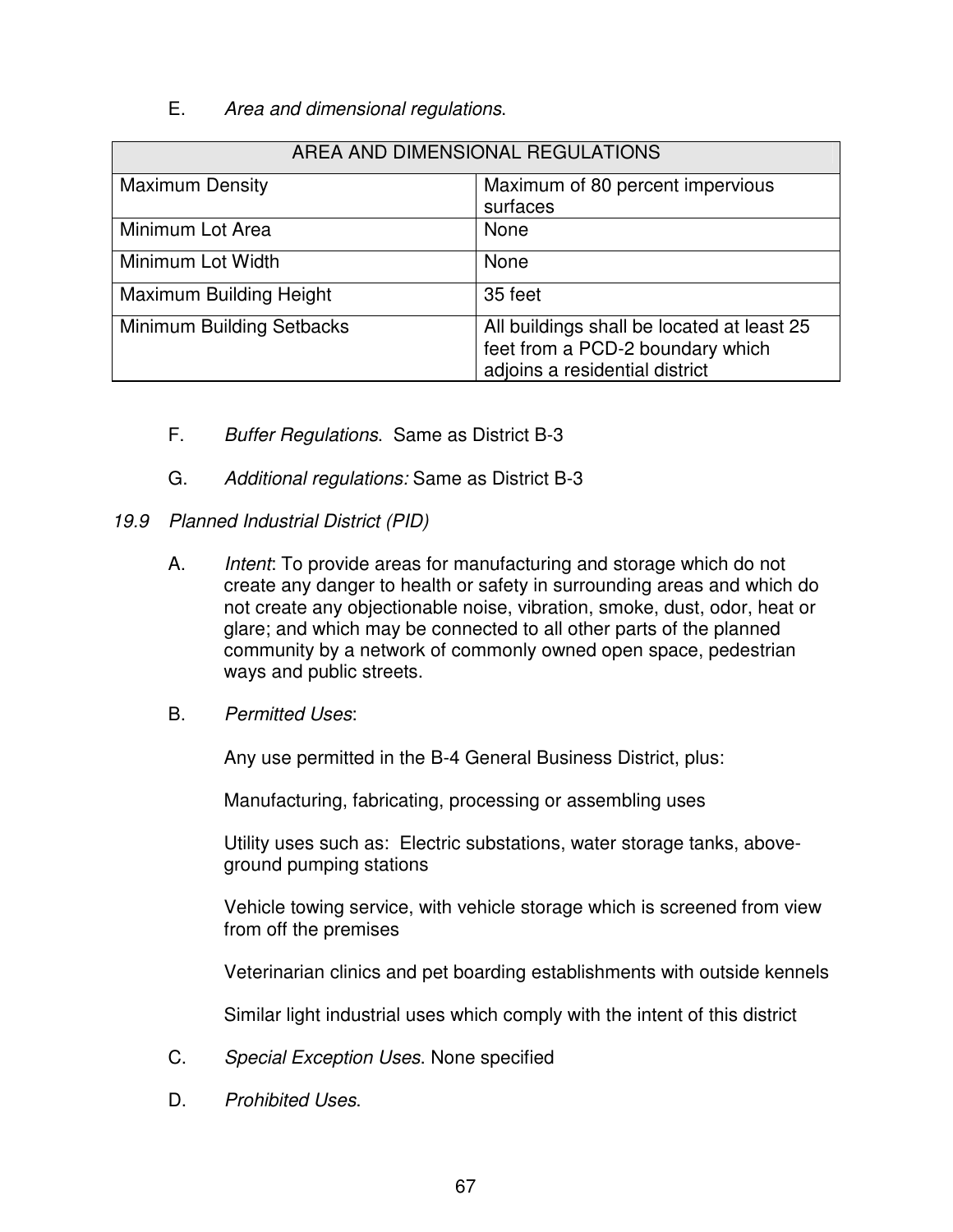Any residential dwelling All permitted uses in the Institution District

Retail sales except that associated with a permitted or special exception use

Any use which is permitted, or any use which is similar to a use which is permitted in the M-2 District

Other uses which are detrimental to property or to the health and safety beyond the district by reason of the omission of odor, dust gas, fumes, smoke, noise, vibration, or waste material.

E. *Area and Dimensional regulations*

| AREA AND DIMENSIONAL REGULATIONS |                                                                         |  |  |
|----------------------------------|-------------------------------------------------------------------------|--|--|
| <b>Maximum Density</b>           | Maximum of 80 percent impervious<br>surfaces                            |  |  |
|                                  |                                                                         |  |  |
| Minimum Lot Area                 | None                                                                    |  |  |
| Minimum Lot Width                | None                                                                    |  |  |
| Maximum Building Height          | 35 feet                                                                 |  |  |
| Minimum Building Setbacks        | All buildings shall be located at least 25<br>feet from a PID boundary. |  |  |

- F. *Buffer Regulations.* Same as District M-1
- G. *Additional regulations*: Same as District M-1

*19.10. Mixed Uses*. In the PCD-1 and PCD-2 districts, residential uses may be located on building floors above commercial uses. Such mixed uses shall be designated on the approved PDD Development Plan and described in Planning Criteria. All such dwellings shall count toward the maximum permitted residential density of three (3) dwelling units per acre.

*19.11 PDD Amendments*. The following changes to the Development Criteria or approved Development Plan, shall require approval by the Planning Commission and City Council pursuant the procedures set forth in Article III, Subsection 2.1:

- A. Any change in PDD zoning district boundaries
- B. Any change to the conceptual street plan which would:
	- 1. Change a cul-de-sac street to a through street
	- 2. Change a through street to a cul-de-sac or dead end street
	- 3. Change the intent or function of the pedestrian circulation system or commonly owned open space network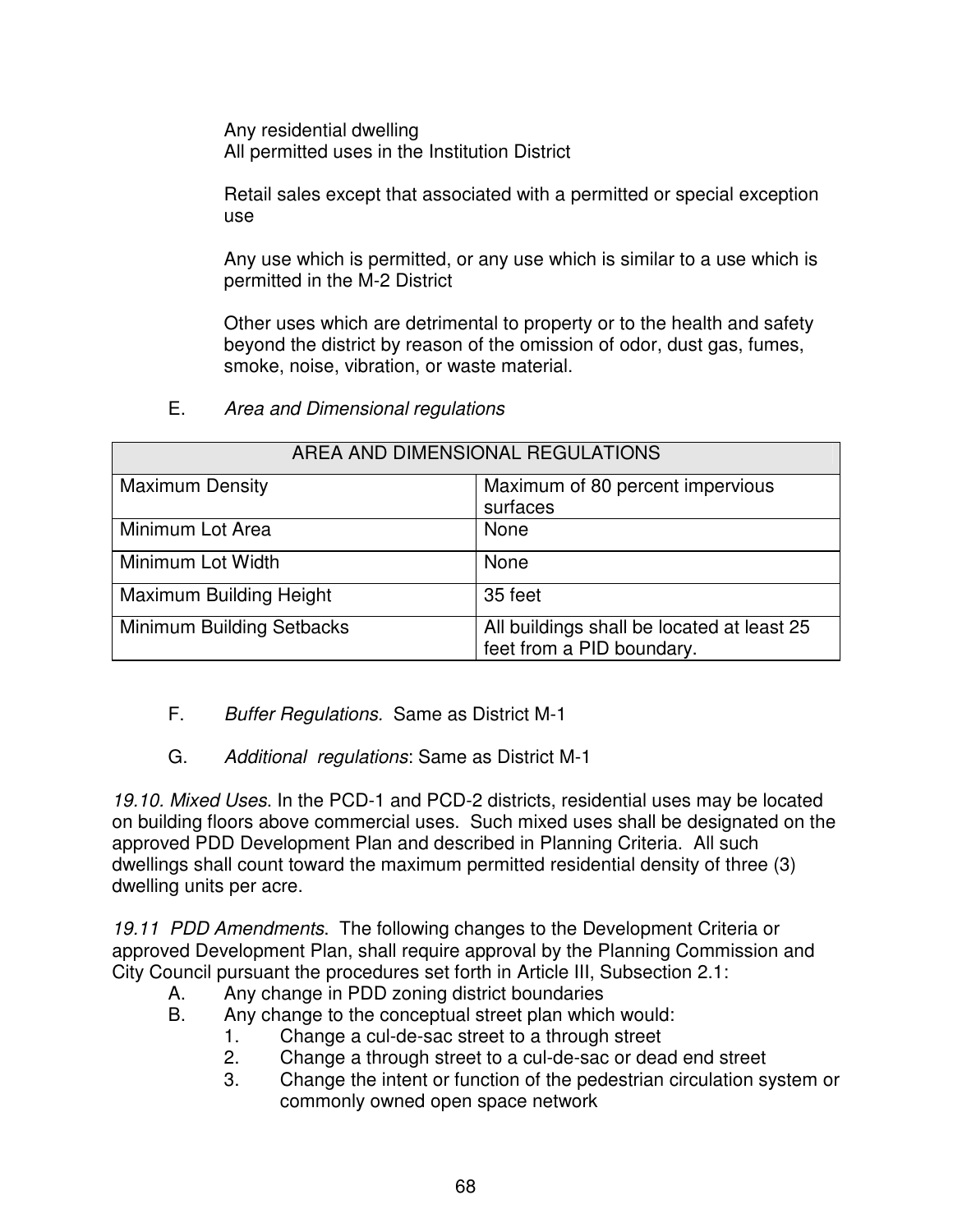- C. Any change in the Development Criteria approved as part of the PDD.
- D. Any variances to zoning ordinance provisions which apply to a PDD and are not part of this Section 16.0, must be approved by the Board of Zoning Adjustment.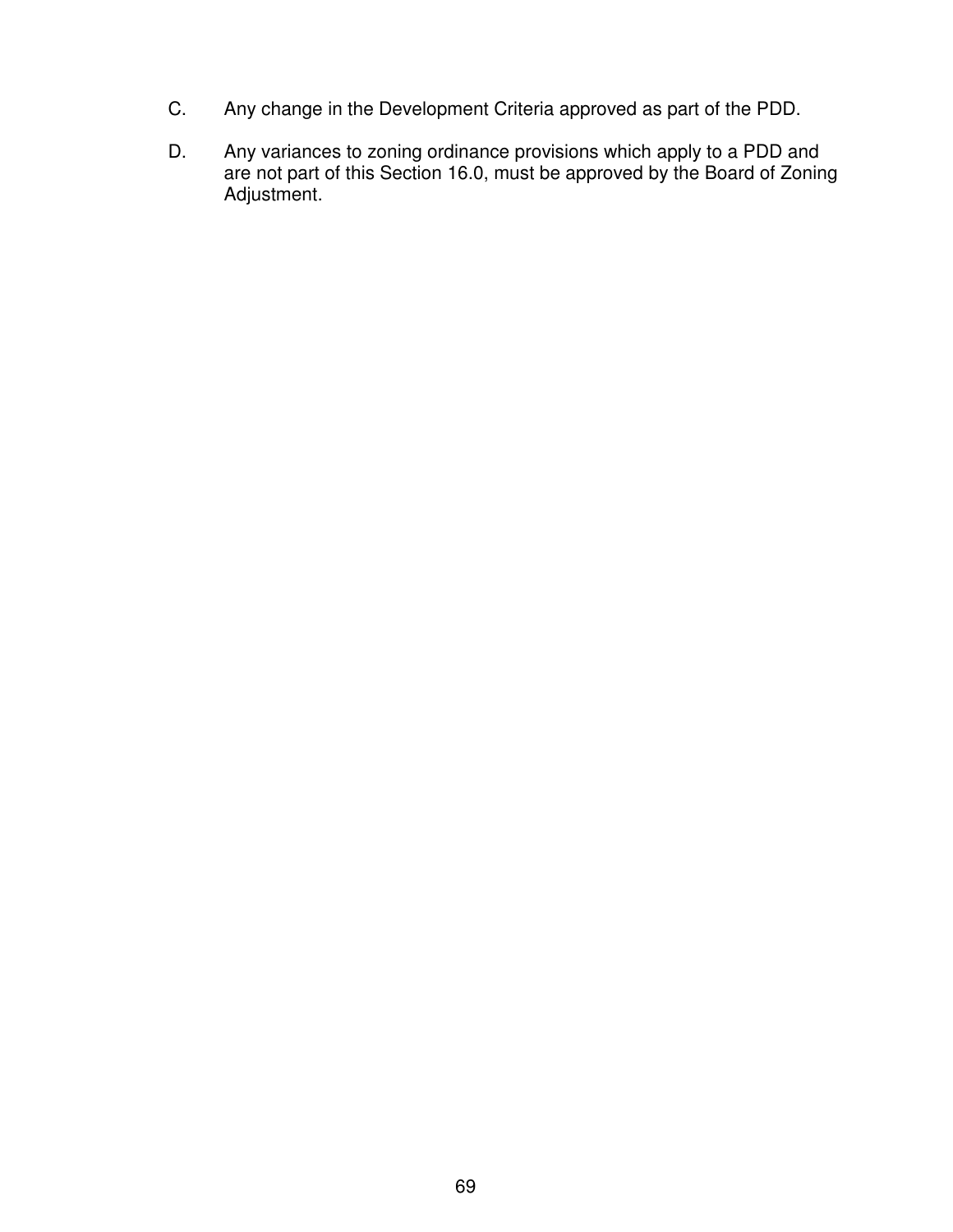# **Section 20.0 Manufactured and Mobile Home Park and Subdivision District (MHD)**

*20.1 Intent.* To provide areas for mobile home parks and subdivisions which are free from incompatible land uses and meet the minimum requirements set forth herein. All manufactured or mobile home parks and subdivisions created or established after the effective date of this Ordinance shall conform to the specifications and requirements as set forth herein. Any additions or alterations to existing manufactured home parks or subdivisions hereinafter established shall be in conformity with the provisions of this Ordinance.

### *20.2 Permitted Uses.*

### Manufactured homes

Mobile homes

Uses which are accessory to each dwelling and uses which are accessory to the manufactured or mobile home community such as recreation facilities for the common use of residents and owners, laundromat, business office, resident manager dwelling and similar accessory uses.

### *20.3 Special Exception Uses*

None Specified

*20.4 Prohibited Uses*

Any use which is not a Permitted Use

# *20.5 Manufactured or Mobile Home Subdivision Regulations*

- A. Minimum land area of six (6) acres shall be required in order to establish a manufactured or mobile home subdivision.
- B. All manufactured or mobile homes shall be located on a separate lot and each lot shall front and have direct vehicular access to a public street.
- C. The subdivision shall comply with the Alabaster Subdivision Regulations.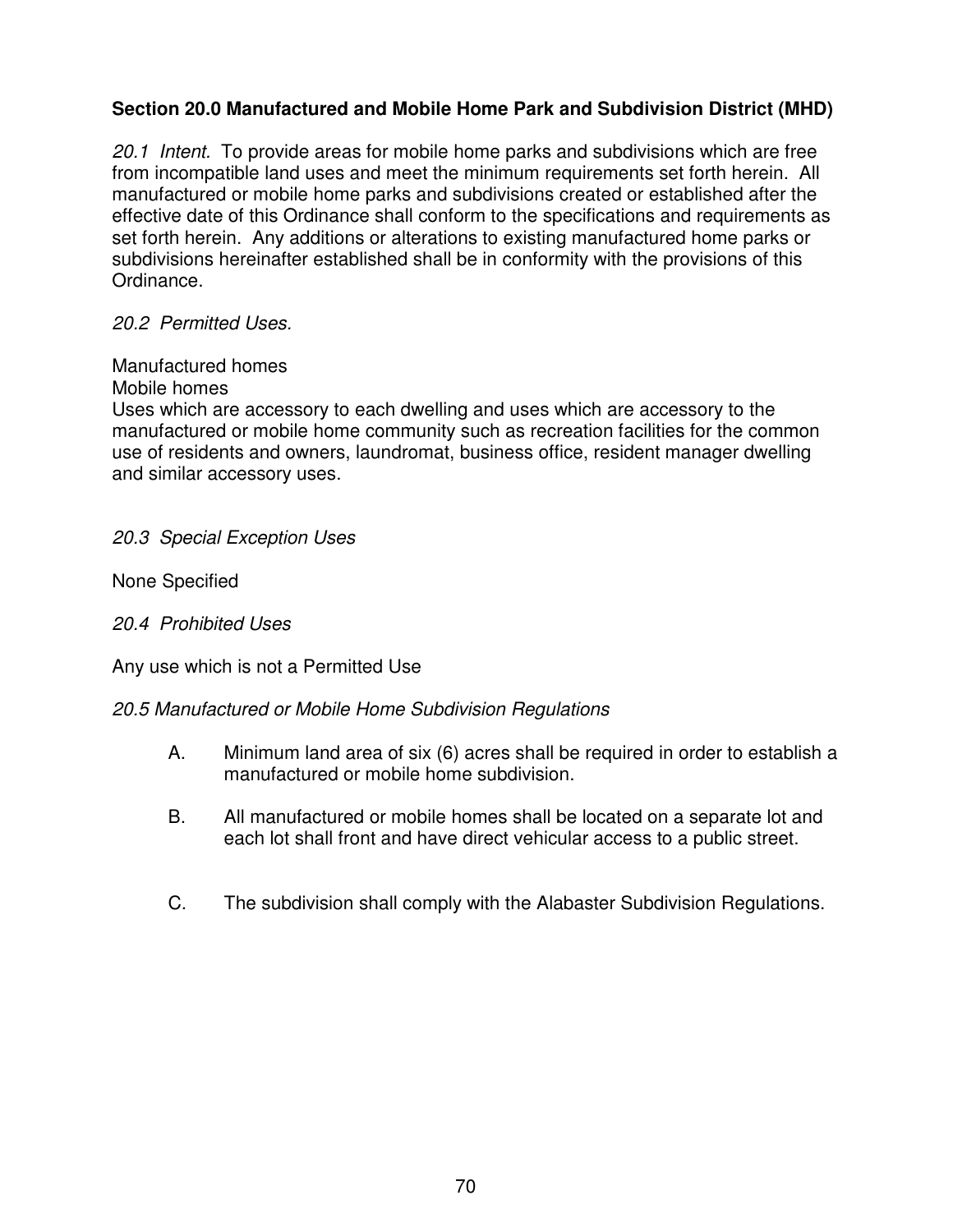# D. Area and Dimensional Regulations

| AREA AND DIMENSIONAL REGULATIONS |                   |  |  |
|----------------------------------|-------------------|--|--|
| Minimum Lot Area                 | 7,500 square feet |  |  |
| Minimum Lot Width                | 50 feet           |  |  |
| Maximum Building Height          | 20 feet           |  |  |
| Minimum Building Setbacks        |                   |  |  |
| Front                            | 25 feet           |  |  |
| Rear                             | 25 feet           |  |  |
| Side                             | 10 feet           |  |  |
| Minimum Livable Floor Area       | None              |  |  |

*20.6 Manufactured or Mobile Home Park Regulations*

- A. Minimum land area of ten (10) acres shall be required to establish a Manufactured or Mobile Home Park.
- B. The boundary of each manufactured or mobile home space shall be clearly delineated on the ground by the use of corner posts
- C. Each space shall front and have direct vehicular access to the manufactured or mobile home park access drive.
- D. The location, width and configuration of the access drive shall be approved by the City and the Fire Chief as part of the zoning approval process in order to ensure public safety access to each space.
- E. The access drive shall be paved with either concrete or bituminous pavement at least 28 feet wide, in order to accommodate on-drive parking for visitors.
- F. Each space shall have two parking spaces which meet the minimum standards of this Ordinance. Such spaces shall be configured such that vehicular parking does not interfere with vehicular traffic on the access drive.
- G. A resident manager shall be on duty at all times to keep the manufactured or mobile home park, its facilities and equipment in a clean, orderly, sanitary condition.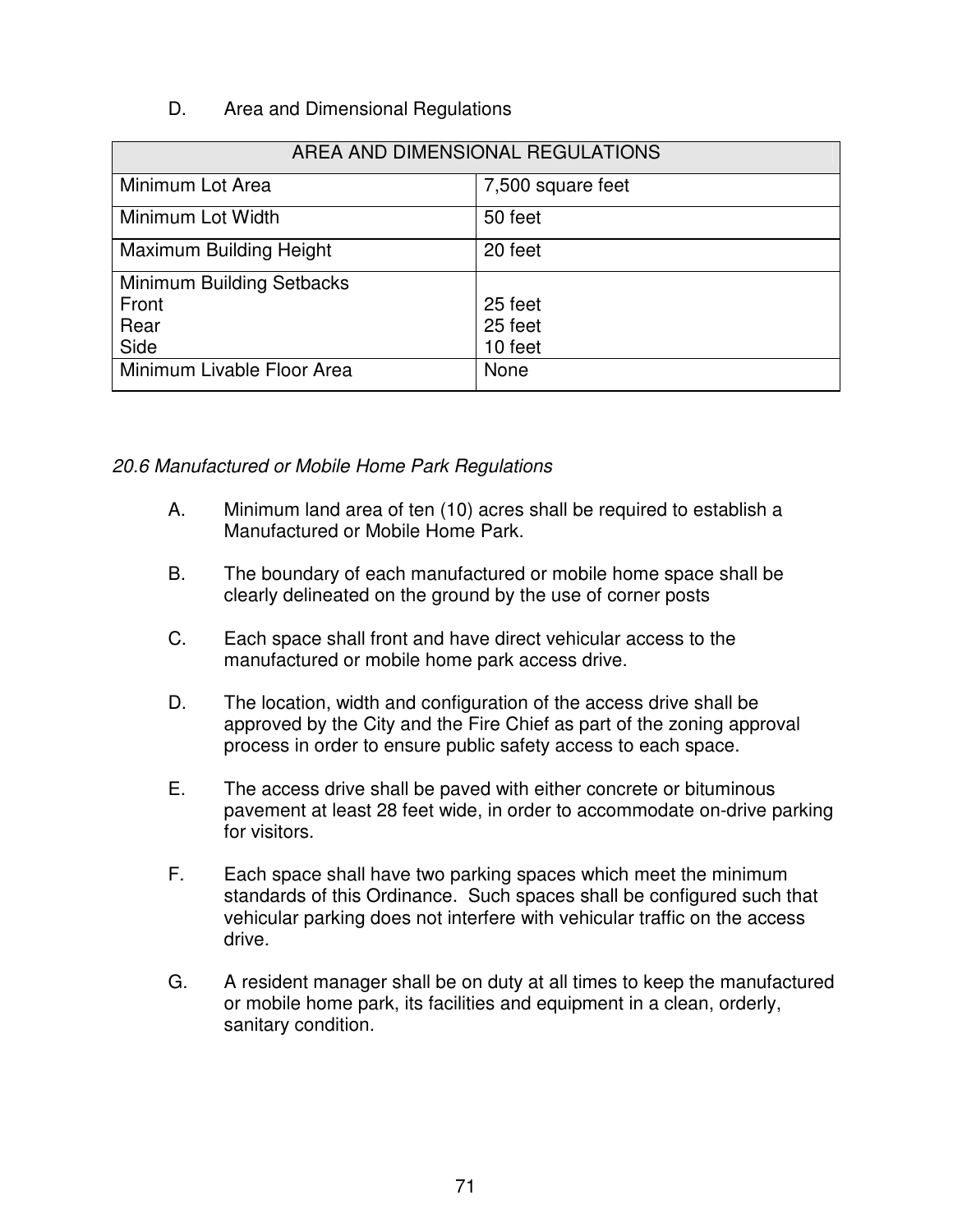# H. Area and Dimensional Regulations

| AREA AND DIMENSIONAL REGULATIONS |                   |  |  |
|----------------------------------|-------------------|--|--|
| Minimum Lot Area                 | 7,500 square feet |  |  |
| Minimum Lot Width                | 50 feet           |  |  |
| Maximum Building Height          | 20 feet           |  |  |
| Minimum Building Setbacks        |                   |  |  |
| Front                            | 25 feet           |  |  |
| Rear                             | 25 feet           |  |  |
| Side                             | 10 feet           |  |  |
| Minimum Livable Floor Area       | None              |  |  |

*20.7 Regulations which pertain to both Manufactured and Mobile Home Parks and Subdivisions.*

- *A.* The City Engineer must approve all storm water drainage plans for the facility including any storm water retention or detention ponds.
- B. Maximum height of any structure shall be twenty (20) feet
- C. Each manufactured or mobile home shall have permanent stairs or porches which are constructed in compliance with the International Building Code and each lot or space shall have an accessory storage building.
- D. Each manufactured or mobile home shall be installed upon a pad which contains a minimum of four (4) inches of compacted gravel, or other suitable pavement material.
- E. All manufactured or mobile homes shall have permanent underpinning which extends from the ground to the bottom of the exterior wall and surrounds the entire dwelling, the underpinning material shall be the same color as the exterior walls of the manufactured or mobile home.
- F. Manufactured or mobile homes shall be installed as provided in the rules of the Alabama Manufactured Housing Commission Administrative Procedures Code.
- G. Manufactured or mobile homes shall be blocked and anchored in compliance with the applicable law, rule or regulation.
- H. A thirty five (35) foot wide buffer shall be installed along the MHD boundary which abuts a single family residential district, and a ten foot wide buffer shall be installed along all other MHD boundaries.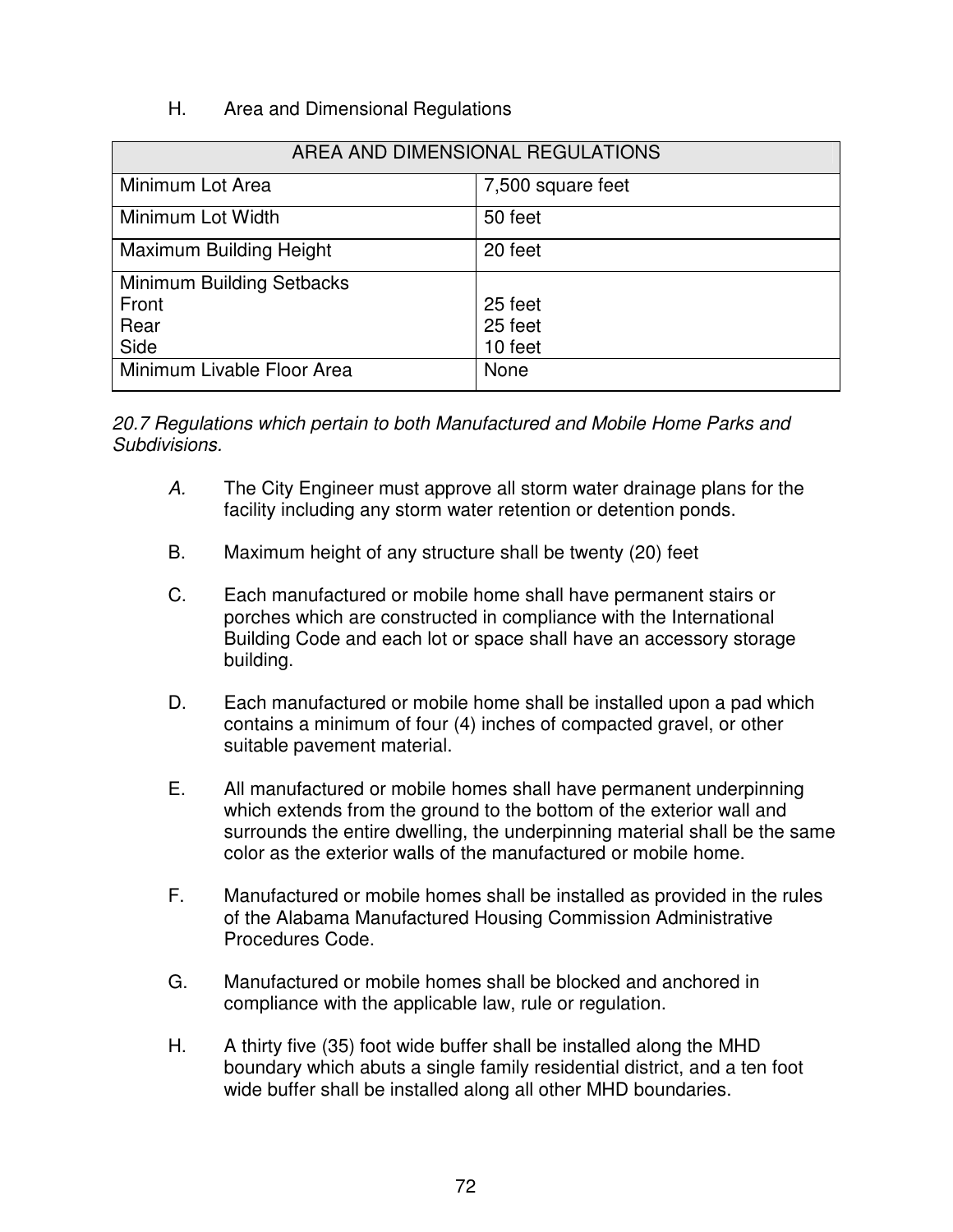- I. Each manufactured or mobile home shall be provided with a connection to a sanitary sewer line or to a sewer system approved by the Health Department.
- J. An adequate, safe, and potable supply of water approved by the Health Officer shall be provided to each manufactured or mobile home.
- K. Refuse storage, collection and disposal shall be in conformity with the laws and regulations prescribed by the Health Department.
- L. Recreation areas that equal or exceed an area having a minimum of one hundred and fifty (150) square feet of area for each manufactured or mobile home lot or space shall be provided. Such areas shall be consolidated into usable areas convenient to all residents of the park or subdivision.
- M. Only factory prefabricated portable attachments or awnings may be attached to or become a part of any manufactured or mobile home. No permanent addition of any kind shall be built onto, nor become a part of any manufactured or mobile home.

*20.8 Zoning application requirements.* An MHD zoning application shall consist of the information required in Article III, Section 2.1, and the following information:

- A. Proposed use of buildings shown on the site.
- B. The location and dimensions of all manufactured or mobile home lots and spaces
- C. An internal traffic circulation plan and the location of all points of ingress and egress to surrounding public streets.
- D. The location of all required buffers
- E. The location of all exterior light poles and fixtures
- F. The location, dimensions and materials of all walls and fences
- G. The location of all off-street parking spaces and vehicle maneuvering areas
- H. A time schedule for development which shall demonstrate the applicant's readiness and ability to implement the proposed plan.
- I. Storm drainage plan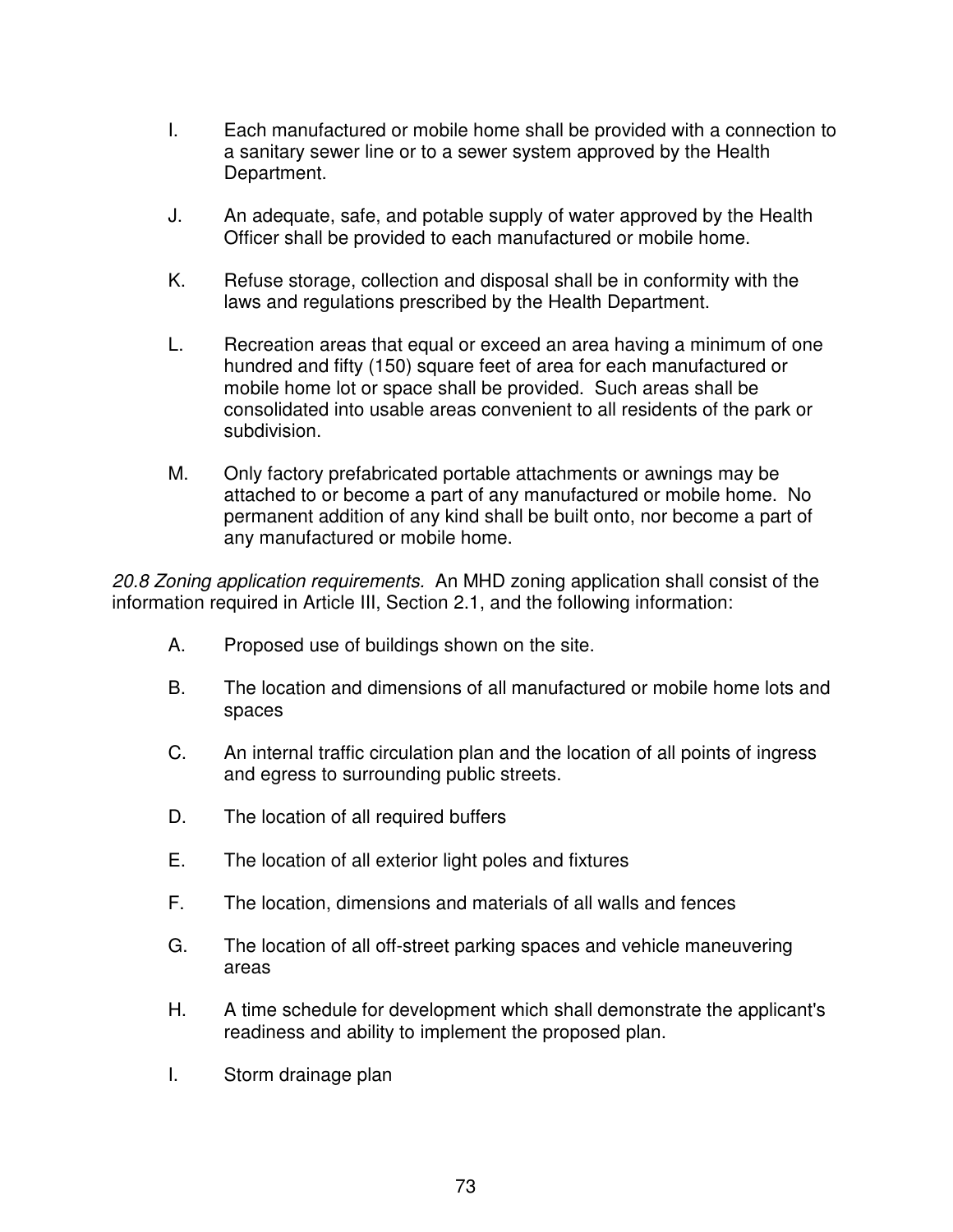J. Other information that may be necessary to determine compliance with this Section

# **Section 21.0 Municipal Reserve District (MR)**

21.1 *Intent:* To maintain the current use of property that has been recently annexed. All uses in existence at the time of annexation may lawfully continue.

21.2 *Permitted Uses*:

Any use that existed on the premises at the time of annexation

- 21.3 *Special Exception Uses*. None
- 21.4 *Prohibited Uses*. Any use other than the use that existed at the time of annexation
- 21.5 *Additional regulations*: New construction shall not be permitted in the Municipal Reserve District. Prior to issuance of a building permit for property which was annexed into the City of Alabaster, the City shall zone the property in accordance with Article III, Section 2.1 of this Ordinance.

# **Section 22.0 MXD Mixed Use District (MXD)**

*22.1 Intent.* The Mixed Use District is intended to combine commercial, institution, public and residential uses within a unified development concept that is diverse, compact and pedestrian oriented; with attributes sufficient to justify the application of a land use and development plan that may not comply in certain respects with other requirements of this Zoning Ordinance

# *22.2 Permitted uses:*

Any use permitted in the B-2 District, except the sale of gasoline, plus the following uses:

**Bakery** Catering shop Discount and department stores

Dwelling, except that no dwelling may be located in the basement or the first floor of a building

Fraternal orders and lodges wherein alcoholic beverages are sold or consumed Grocery Store Home furnishing establishments including, carpet, furniture and appliances Hotels and motels On and off-premise sale of alcoholic beverages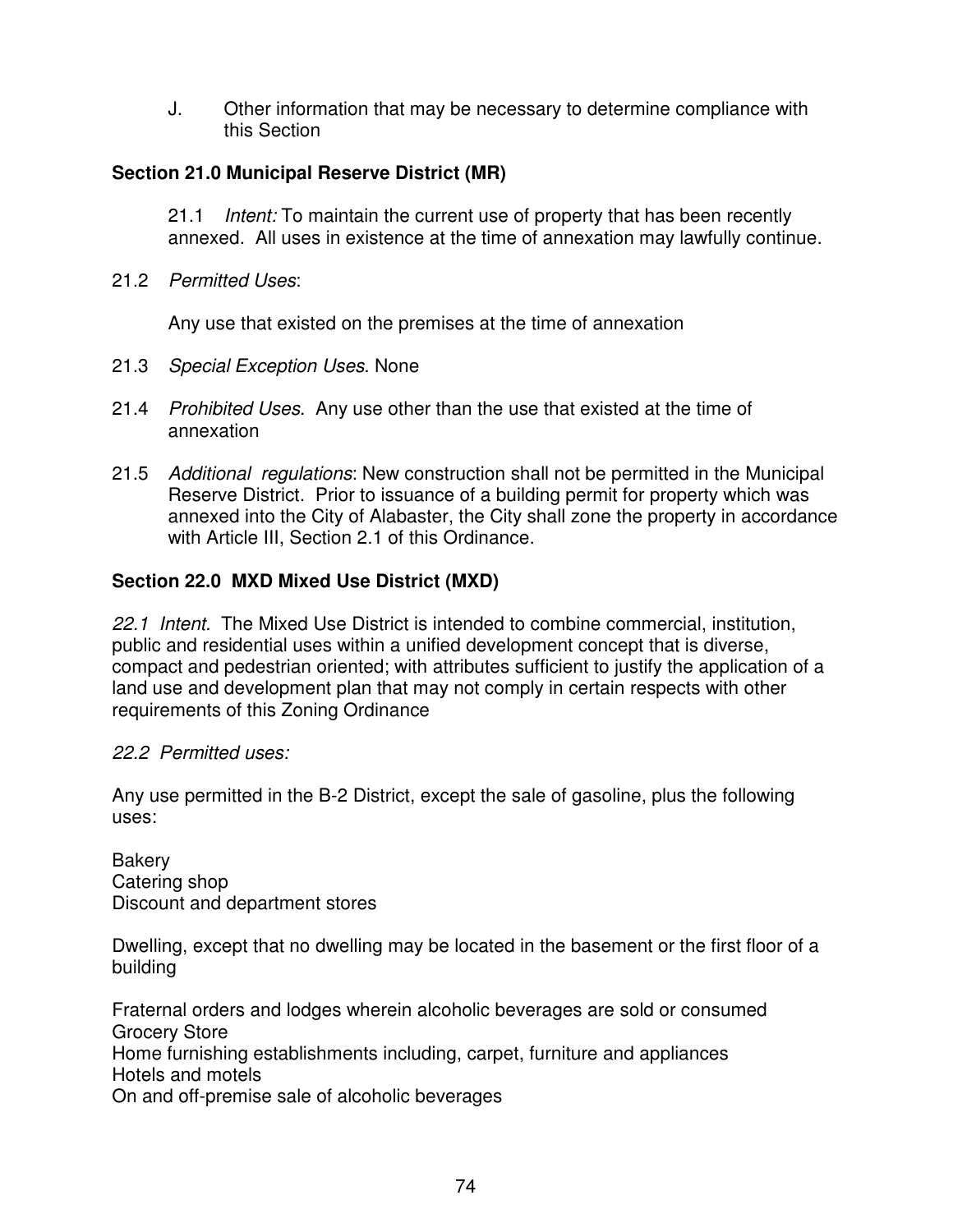Paint, wallpaper and home decorating stores Repair service for such items as appliances, electronics, shoes, watches or jewelry **Theater** Video arcade Vision center

Retail and service uses which are similar to the above stated uses and comply with the intent of this district

Accessory uses, buildings and structures customarily incidental to the uses specifically permitted in this section.

*22.3 Special Exception Uses.* Utility uses such as: Electric substations, water storage tanks, above ground pumping stations

*22.4 Prohibited Uses:* Any use that is not a permitted use.

#### *22.5 Area and Dimensional Regulations:*

Because of the unique nature of mixed use development, area and dimensional regulations shall be established for each mixed use development as part of the development plan review process as required in Subsection 22.8.

#### *22.6 Buffer Regulations:*

Because of the unique nature of mixed use development, area and dimensional regulations shall be established for each mixed use development as part of the development plan review process as required in Subsection 22.8.

#### *22.7 Additional Regulations:*

- A. Wireless Telecommunication Regulations, Article VIII.
- B. Because of the unique nature of mixed use development, Article IX Off Street Parking and Loading Requirements, Article X Sign Regulations, and Article XI Landscaping and Buffers shall not apply to a Mixed Use District. Requirements for parking and loading, signs and landscaping and buffers shall be established for each mixed use development as part of the development plan review process as required in Subsection 22.8.
- C. Refuse and garbage service yards. Each service yard shall be located so as to be conveniently accessible by vehicles collecting such refuse and to occupants of the building or buildings served by such yard. Each service yard shall be paved with asphalt or concrete and shall be enclosed with an opaque wall or fence of permanent construction least six (6) feet in height, and designed and constructed so as to conceal such storage area from visibility from outside such wall or fence. Each entrance to the service yard shall be screened with a gate constructed of an opaque material,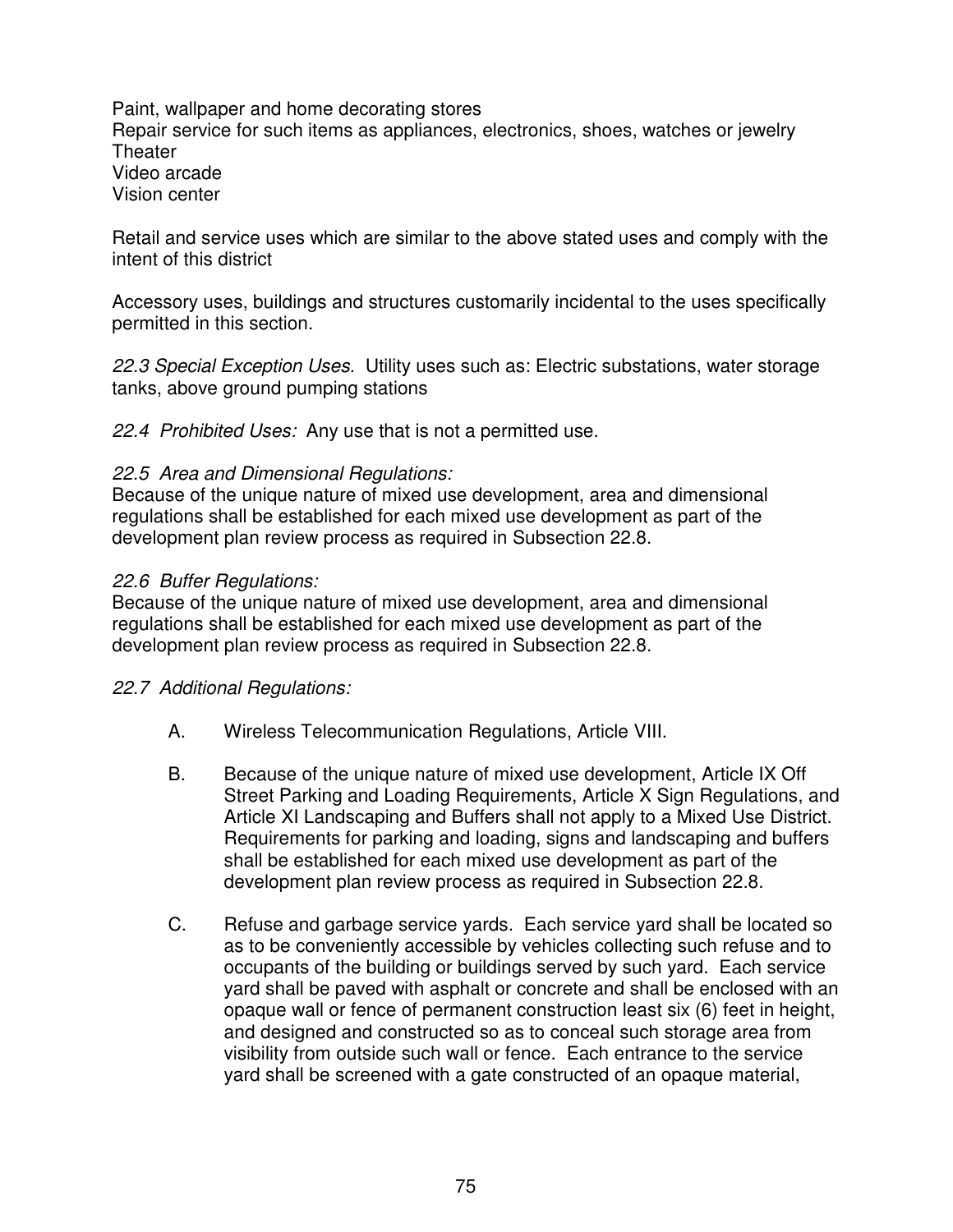which gate must be at least six (6) feet, but not more than eight (8) feet in height.

- D. Exterior lighting. Exterior lighting shall be arranged so as to shine and reflect away from any adjacent residential areas and away from any adjacent streets. No light fixtures used for any parking area shall be elevated more than fourteen (14) feet above the ground. Each light fixture shall be designed and installed so as to direct its beam of light below the horizontal plane of such lighting fixture.
- E. At least twenty (20) percent of the gross land area of the Mixed Use District shall be devoted to functional open space which may include landscaping; sidewalks; courtyards, plazas and other congregation areas; and open space that is part of the pedestrian network.

*22.8 Zoning Application:* A development plan, containing the following information and the following additional items and information shall be filed with each application for a Mixed Use District. The following requirements are in addition to, and not in lieu of, the requirements of Article III, Section 2.1.

- A. Development Plan.
	- 1. Size, area, boundary lines, dimensions and street frontage of the subject property;
	- 2. Location of proposed land uses
	- 3. Location of parking areas and means of vehicular ingress and egress
	- 4. The location, size and dimensions of functional open space and buffers;
	- 5. Location and dimensions of service yards;
	- 6. Location, height, other dimensions and floor area of buildings;
	- 7. Pedestrian circulation network;
	- 8. Exterior lighting, fire hydrants and storm water retention and detention facilities;
	- 9. Outside appearance and exterior finishes of buildings;
	- 10. The distance between each building, and the front, rear and side building setbacks;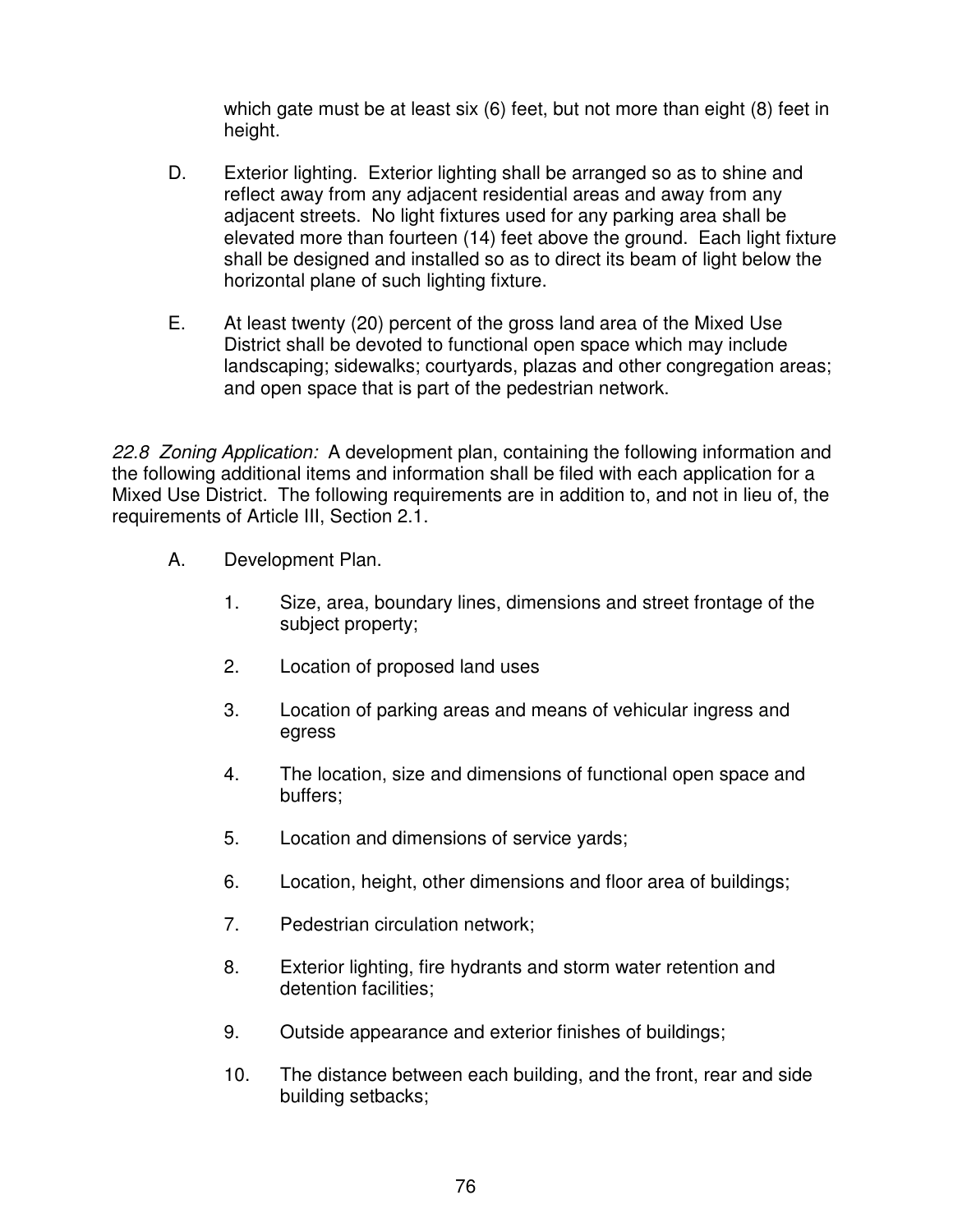- 11. The percentage of the parcel devoted to each proposed use, including functional open space;
- 12. Building height and number of floors in each building;
- 13. The number of parking spaces and dimensions of all parking areas
- 14. Parking, driveway and sidewalk paving materials

The above information shall be shown on the development plan, except that where necessary for a clear explanation of such information, the site plan may be accompanied by supplemental material.

- B. Additional items and information.
	- 1. A current survey and legal description of the subject property;
	- 2. The proposed density of land use for the subject property with tabulations by acreage and the percentage of the property to be occupied by each use, including functional open space;
	- 3. A copy of any covenants or restrictions to which the property is subject;
	- 4. A copy of any proposed covenants or restrictions which will be imposed upon the property or any improvements thereon;
	- 5. A development schedule indicating the approximate commencement and completion dates of the development, and any phases thereof if the development is to be developed in phases;
	- 6. A landscaping and buffer plan that shows the location and dimensions of all buffers and landscaping areas, as well as the type and size of plant material proposed for those areas.
	- 7. Proposed sign regulations and a signage plan that shows the type, size and location of all building wall and free standing signs proposed for the mixed use development.
	- 8. A comprehensive traffic analysis indicating the probable effect of the proposed development on traffic patterns and capacities of adjacent streets in the immediate area, prepared by a registered professional engineer. (When required by the City);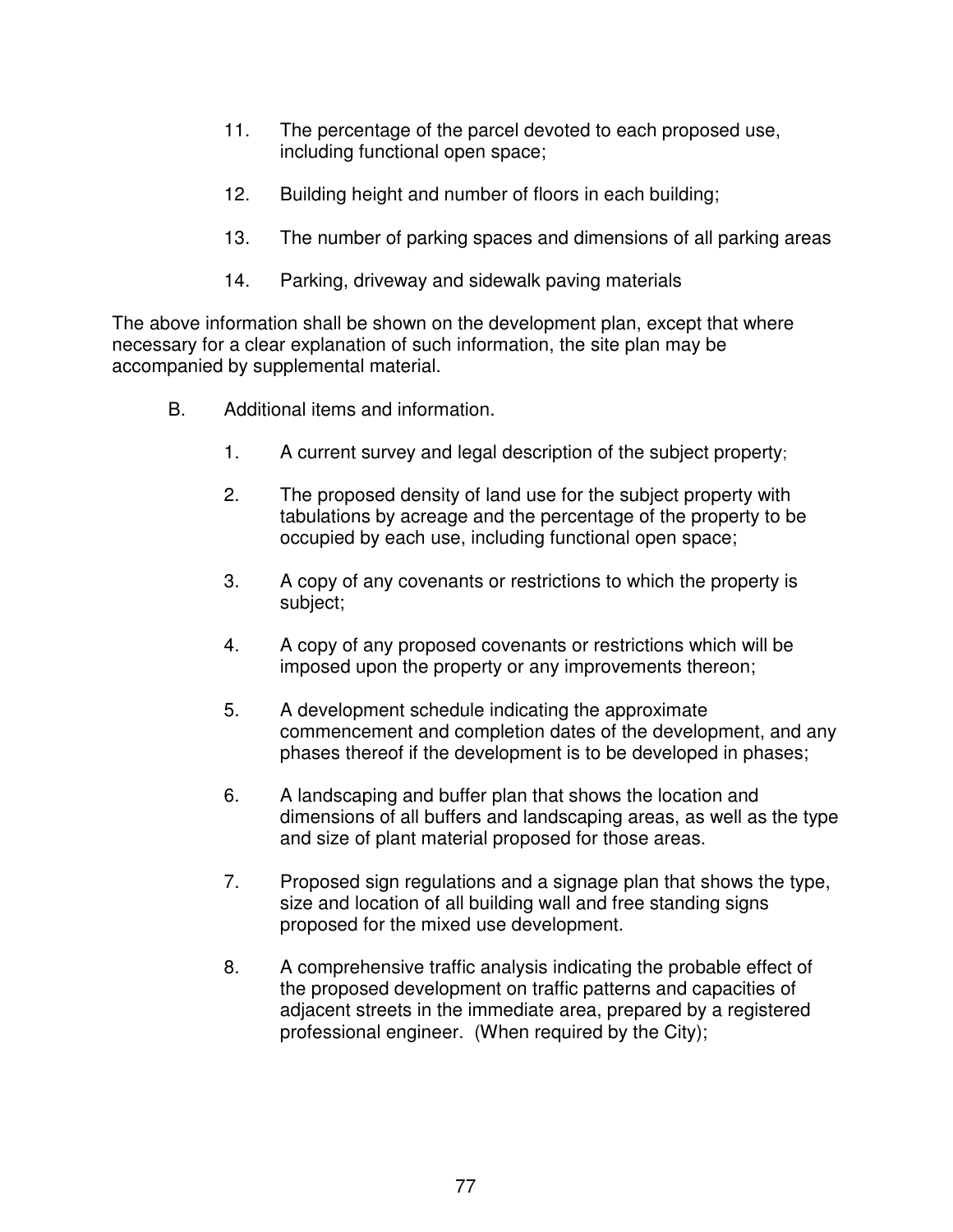- 9. A fire protection plan, showing the location of all proposed fire hydrants and fire access lanes, as well as a description of all fire protection measures and devices for structures.
- 10. Text and drawings that describe the unified development concept for the Mixed Use District, including the design and appearance of the streetscape, buildings, outdoor lighting, outdoor seating and congregation areas, pedestrian oriented open space, and signs.
- 11. Designation of the Architectural Review Committee and review process that shall govern the construction of all improvements in the Mixed Use District.

*22.9 Zoning Approval Procedures.* For the purposes of this sub section the term development plan shall include the development plan and all accompanying information that comprises the Mixed Use District zoning application. The city council may: (a) Approve the development plan; (b) Disapprove the development plan; (c) Make suggestions for revisions to the development plan and, with the approval of the applicant, continue its consideration of the development plan to a future meeting of the city council; or (d) Approve the development plan subject to the applicant making certain specified minor revisions, which revisions would be subject to the approval of the Building Official.

Property which is the subject of an approved Mixed Use District zoning application shall be developed in compliance with the development plan and additional items and information approved by the city as part of the Mixed Use District zoning process.

An approved development plan may be amended by the City, provided the procedure specified in Subsection (3) of this Section for Mixed Use District zoning is followed.

Minor changes in the location, siting, elevation, or character of buildings and structures shown on the final development plan may be authorized by the zoning administrator. No change authorized by the Building Official under this section may increase the size of any building or structure by more than ten (10) percent, nor change the location of any building, or structure by more than ten (10) feet in any direction; provided, notwithstanding anything in the foregoing, the Building Official may not permit changes beyond the minimum or maximum requirements set forth in the Mixed Use District zoning approval.

Prior to issue of a building permit for improvements and/or structures in the Mixed Use District, the plans and specifications for the improvements and/or structures shall be submitted to and approved by the Architectural Review Committee identified for the Mixed Use District in the zoning application.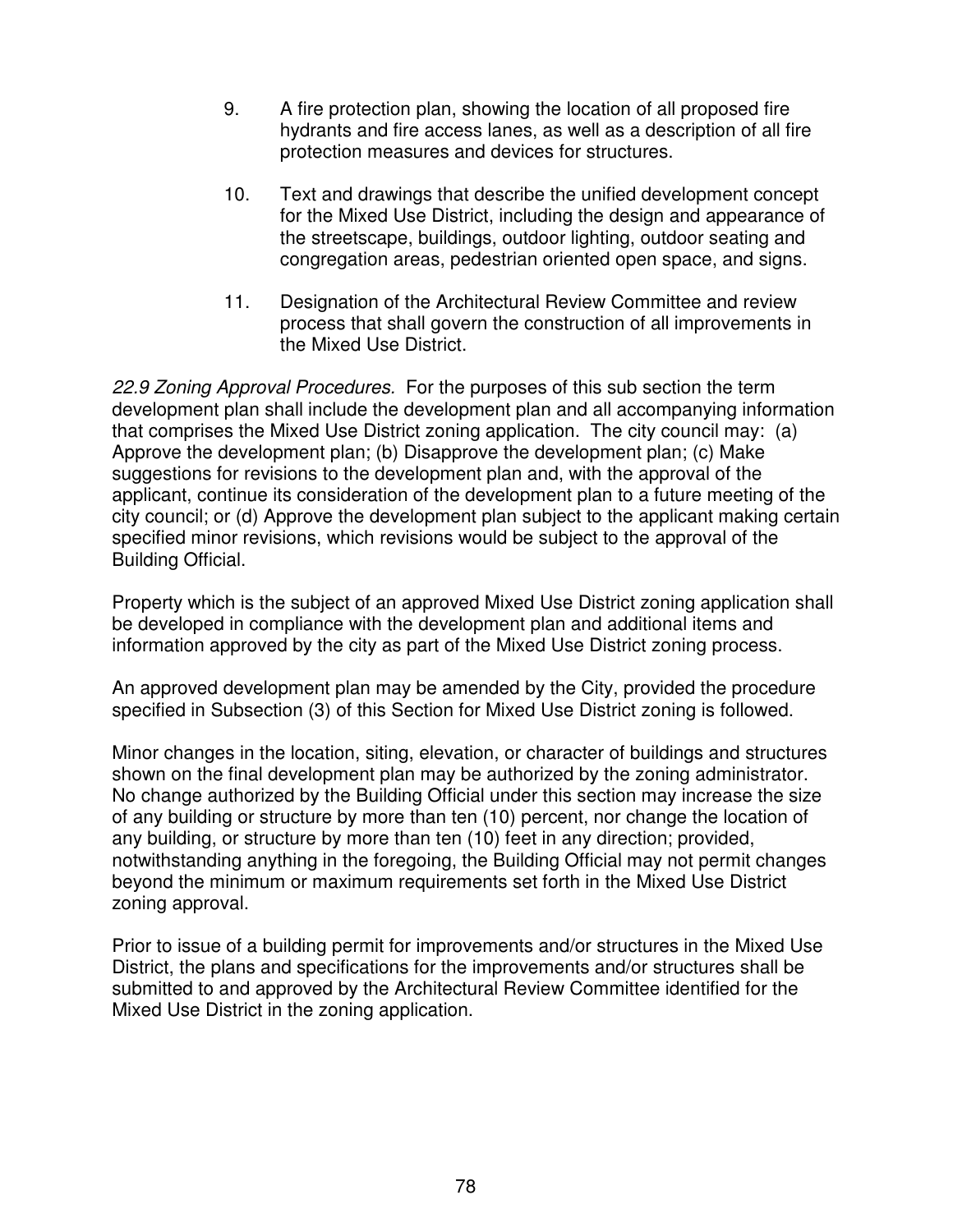# **ARTICLE VII SUPPLEMENTAL REGULATIONS**

### **Section 1.0. Fences and walls**.

- A. Except as permitted in Paragraph C of this Section, only the following walls and fences are permitted in the front yard(s) of a residential district:
	- 1. Retaining wall
	- 2. Split rail type fence, which features vertical wood posts connected with horizontal, wooden rails or boards which are spaced at least eight (8) inches apart. Said fence shall not exceed four (4) feet in height. Vinyl or plastic fencing components which are designed to appear as wood may also be used.
	- 3. A picket fence which does not exceed forty (40) inches in height.
- B. In the Institution, office, business and manufacturing districts all privacy walls and fences located within the front yard(s) and parallel, or approximately parallel to a public right-of-way shall be separated from said right(s)-of-way by a landscaped strip at least ten (10) feet wide that meets the requirements of Article XI, Section 4.3.
- C. Privacy walls and fences shall not exceed a height of six and one-half (6 1/2) feet, except as required for a retaining wall or tennis court.
- D. Privacy walls and fences shall not be located between the front of a dwelling and a public street. However, privacy walls and fences may be located within that portion of a front yard that is located between the rear or side of a dwelling and a public street, subject to the following restrictions:
	- 1. All such privacy walls shall be constructed of masonry, with a masonry or brick surface.
	- 2. All such privacy fences shall have a finished surface facing the public street and shall have a landscaped strip at least four feet wide, located between the fence and public street right-of-way. The landscaped strip shall located within the aforementioned common easement and shall be planted with a combination of shrubs and shade trees. The shrubs shall be at least thirty (30) inches tall at installation and planted on thirty six (36) inch centers. The shade trees shall be at least two and one half (2 1/2) inch caliper in size at installation and planted on 30 foot centers. All plant material shall be drought resistant or irrigated, and shall be maintained in perpetuity by the owners in common.
- E. No fence, structure, or planting shall obstruct visibility of persons driving vehicles in the public right of way.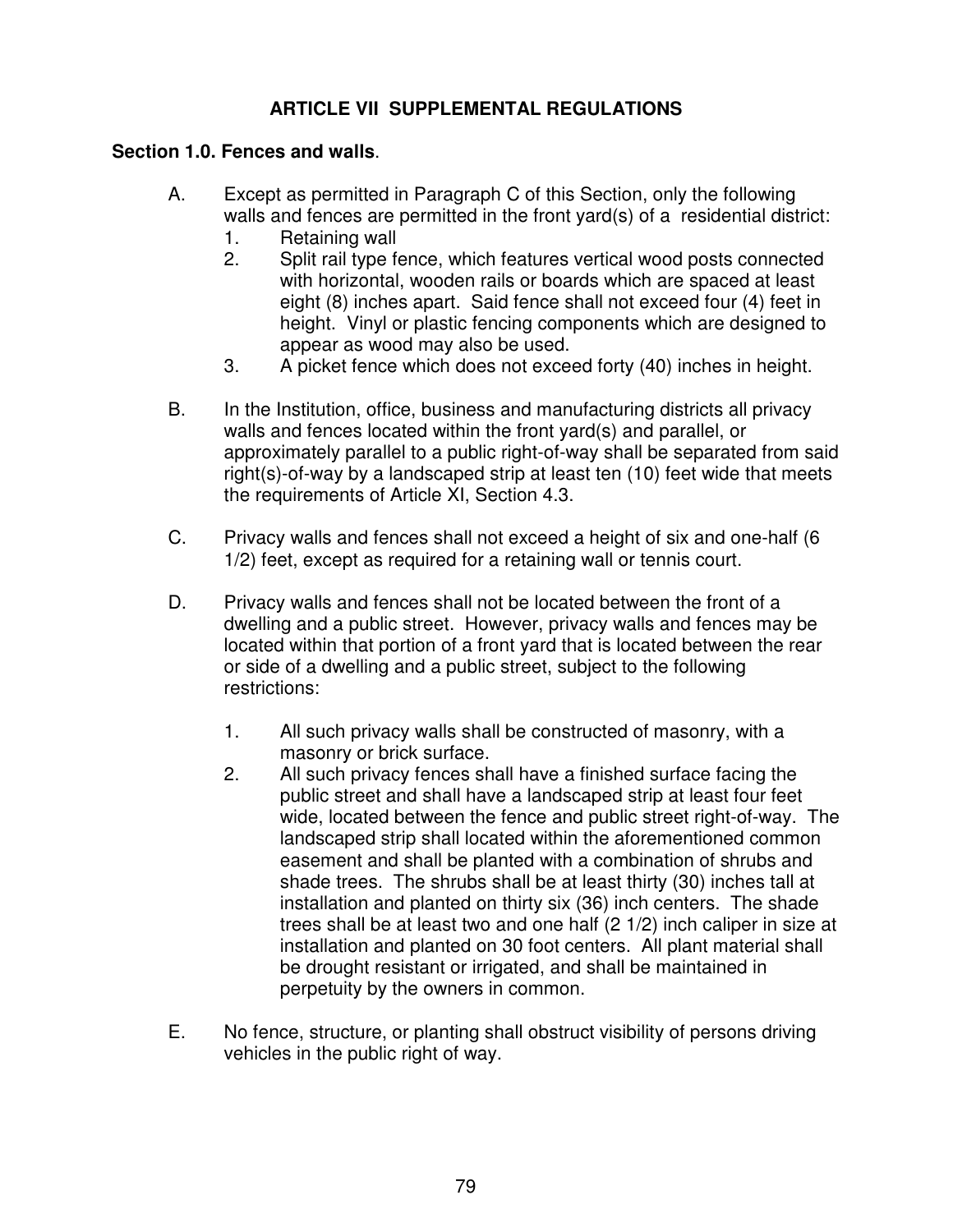#### **Section 2.0. Temporary structures, building material storage and disposal of waste.**

- A. Building materials, temporary structures or construction debris or trash, shall not be placed or stored on any lot or parcel before appropriate building permits have been approved and issued for the premises, by the Building Official.
- B. All construction debris and/or waste materials shall be removed from the premises prior to issue of a Certificate of Occupancy. Said debris and/or waste materials shall be handled in accordance with all Federal, State and local laws and ordinances. No garbage, paint cans, or similar debris shall be buried on the property. Burning of appropriate materials is allowed in accordance with all applicable laws.
- C. All waste associated with construction of a building or structure shall be contained. Burning of waste or burying of waste in other than a landfill which is permitted by the Alabama Department of Environmental Management, is prohibited. Portable toilet, licensed by the Shelby County Health Department, shall be provided for all workers involved in the clearing or grading of land or the construction or demolition of a building or structure.
- D. All public streets and storm drainage structures shall be kept free from dirt, mud, trash and other debris associated with clearing, grading and the construction of any building or structure.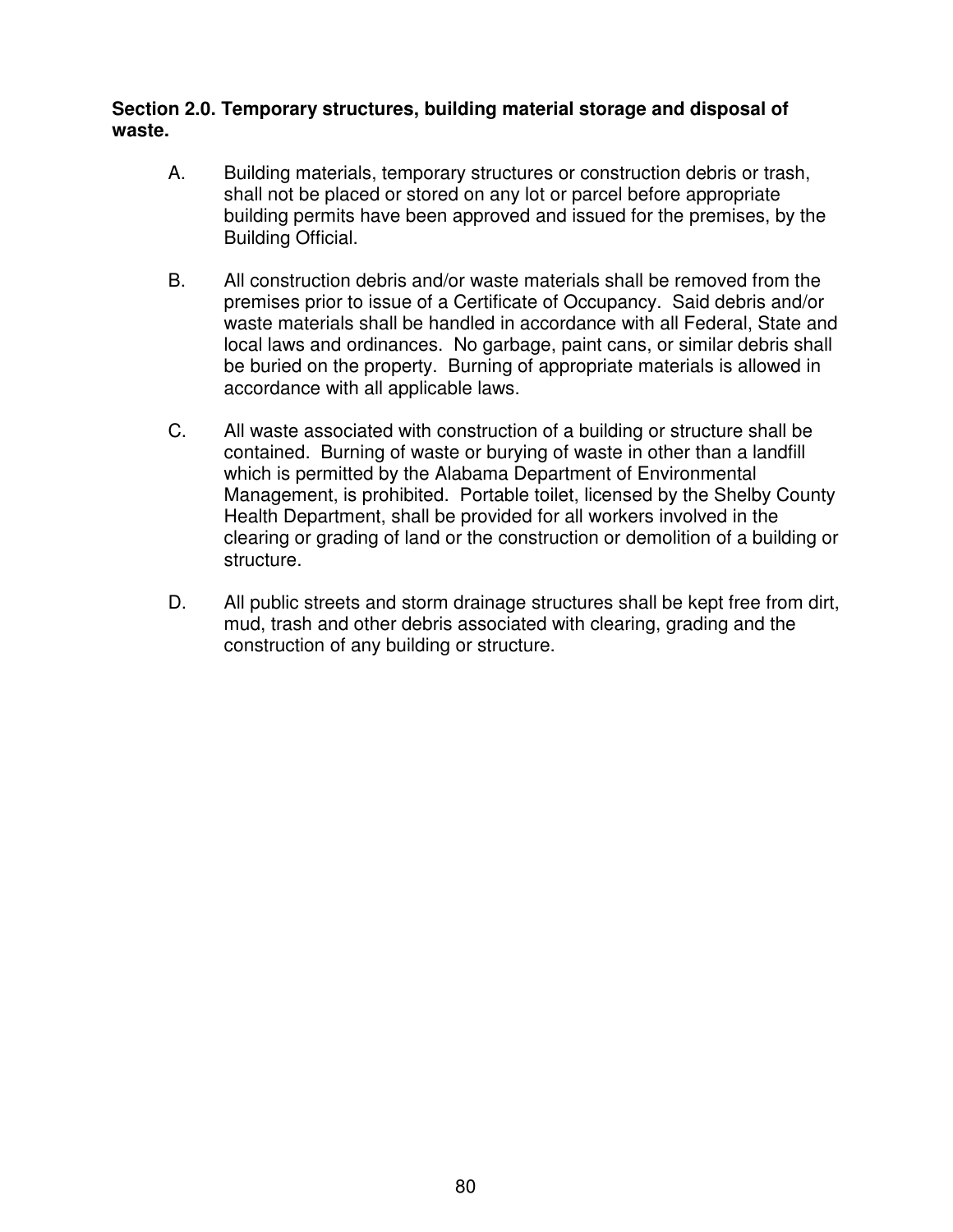### **Section 3.0. Outdoor storage of recreation vehicles, tractor trailer trucks and buses.**

The outdoor storage or parking of any airplane, truck tractor or truck trailers, buses, and similar large vehicles shall be prohibited for a period greater than seventy two (72) hours in all residential districts, except where expressly permitted by other provisions of this Ordinance unless the following minimum conditions are met:

- A. All such vehicles or equipment shall be placed within a completely enclosed building or located behind the front building line or lines in the case of a corner lot or through lot, but no closer than ten (10) feet to any property line.
- B. Storage or parking shall be limited to a lot or parcel of land which is improved with an inhabited dwelling and the vehicle or equipment is owned by the occupant.
- C. In the case of multifamily structures, all such vehicles shall be stored at one location designated for such use and shall be screened from view by a fence or vegetation adequate to conceal the vehicles from view from off the premises.
- D. Trailer coaches and other vehicles or equipment intended or adaptable for sleeping purposes shall remain unoccupied and shall not be used as a dwelling.

# **Section 4.0 Storage of inoperable motor vehicles.**

It shall be unlawful for any person to park, leave or store upon any lot, place or premises within the City of Alabaster any inoperable motor vehicle for a period greater than thirty (30) days, unless such vehicle is in an enclosed building or screened from view by a visually impervious barrier such as a privacy fence or landscaping. Such privacy fencing shall comply with the provisions of Section 4.0 of this Article. For the purpose of this Ordinance, a vehicle shall be deemed inoperable if it cannot be started or driven under its own power and/or does not have a current and valid State Vehicle Registration. Provided, however, that this subsection shall not apply to a properly zoned and licensed business if such parking, leaving or storing of such motor vehicles is a reasonably necessary incident in the operation of said business.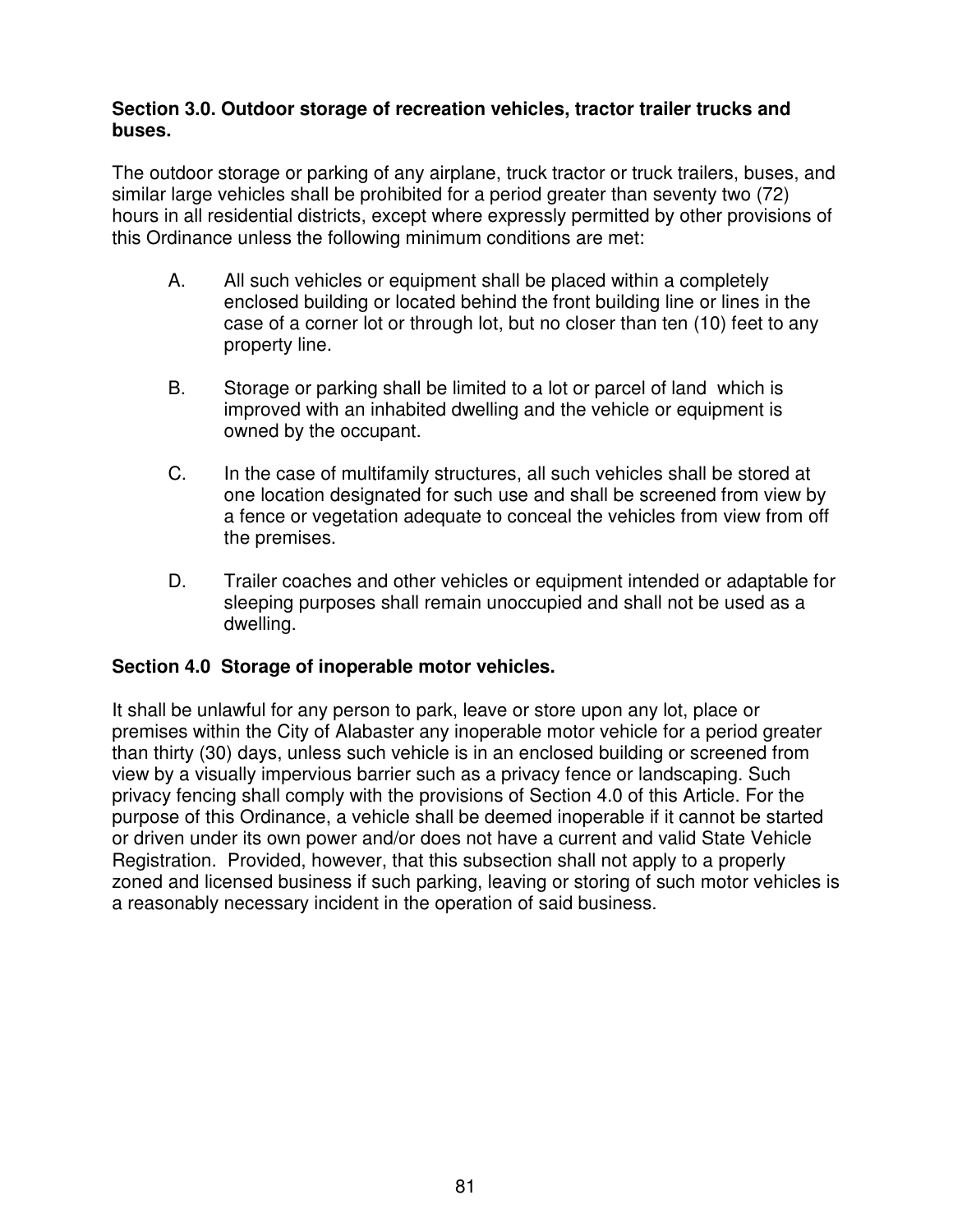# **Section 5.0 Keeping of animals**

- A. No horse, mule, donkey, pony, cow, goat, sheep, swine, fowl or other farm animal or livestock shall be kept in any residential district except as specifically provided in Article VI.
- B. No animal listed in Sub section A shall be kept within 100 feet of any dwelling other than that occupied by the owner of the animal, or within 100 feet of any hotel, motel, restaurant, retail food store, school, church or hospital.
- C. No animal listed in Sub section A which is permitted in a residential district may be kept unless a special permit therefore is issued by the Building Official after an inspection of the premises and a finding that no nuisance will be created and that all ordinances and regulations have been complied with. A permit shall be for a term of one year, and no renewal shall be issued without reinspection.

### **Section 6.0. Swimming pools.**

- A. All swimming pools, except those with inflatable sides, shall only be permitted in the rear yard when located in a single family or two family residential district and shall be located at least five (5) feet from any property line.
- B. All permanent swimming pools shall be located within a fenced in yard or enclosed by a fence with a childproof gate. The fence and gate shall be at least four (4) feet in height and constructed in compliance with the requirements of Section 1.0 of this Article. The owner of any existing pool shall be allowed a period of 45 days from the effective date of this ordinance in which to provide a fence for such pool as herein required.
- C. All exterior lighting fixtures shall be constructed to direct the beam below the horizontal plane of the fixture and shall reflect away from any adjacent property. Maximum height of the fixtures shall be ten (10) feet.
- D. Swimming pools shall not be located within a Regulated Flood Hazard Area as depicted on the City's Flood Hazard Boundary Map.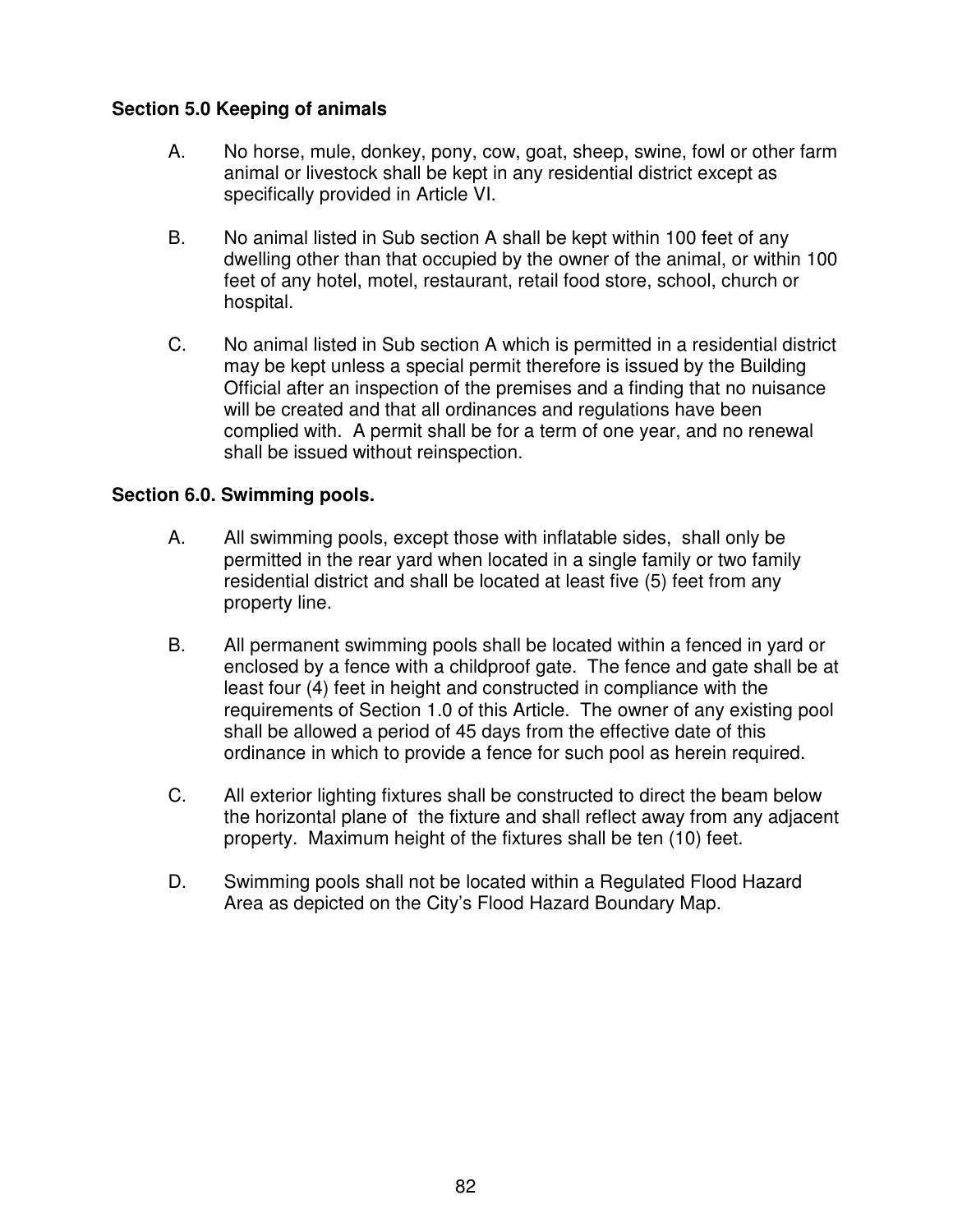# **Section 7.0. Private tennis courts**.

- A. Tennis courts constructed in a single-family or two-family residential district shall be located in the rear yard.
- B. Tennis courts shall be located at least twenty-five (25) feet from any property line and residential structure.
- C. All fences must meet the requirements of Section 4.0 of this Article.
- D. All exterior lighting fixtures shall be constructed to direct the beam below the horizontal plane of the fixture and shall reflect away from any adjacent property.

# **Section 8.0 Sidewalks**

- A. In order to provide a safe pedestrian environment, sidewalks shall be provided in all subdivisions located in the R-3, R-4, R-5, R-7 and R-8 residential districts and in all residential communities in the R-6 District. The City may also require sidewalks in other districts, where the location and type of development warrants pedestrian circulation. Sidewalks in subdivisions shall be located in the public street right-of-way and constructed to City standards. Sidewalks and pedestrian ways on private property shall be at least four (4) feet wide.
- B. All sidewalks in the public right-of-way shall be a minimum of forty-eight inches wide, four inches thick, and shall have a 1/4 to 1/2 inch per foot crossfall. Additional sidewalk requirements may be addressed in the Subdivision Regulations.

# **Section 9.0. Storage and dispensing of combustible and flammable liquids, other than for sale.**

9.1. *Above ground storage*. The above ground storage of gasoline, diesel fuel, kerosene and other hazardous liquids is prohibited within the City, except that protected above ground storage tanks at commercial, industrial, governmental or manufacturing facilities, intended for fueling vehicles used in connection with those facilities, may be allowed when approved by the Building Official of the Department of Building Safety.

Temporary use of movable tanks in conjunction with the dispensing of such liquids into the fuel tanks of motorized equipment on premises not normally accessible to the public is permitted only after written approval for such use has been obtained from the Building Official of the Department of Building Safety.

9.2. *Below ground storage*. The below ground storage and/or dispensing of gasoline, diesel fuel, kerosene and other hazardous liquids is prohibited in residential zones, except at governmental facilities when approved by the Building Official of the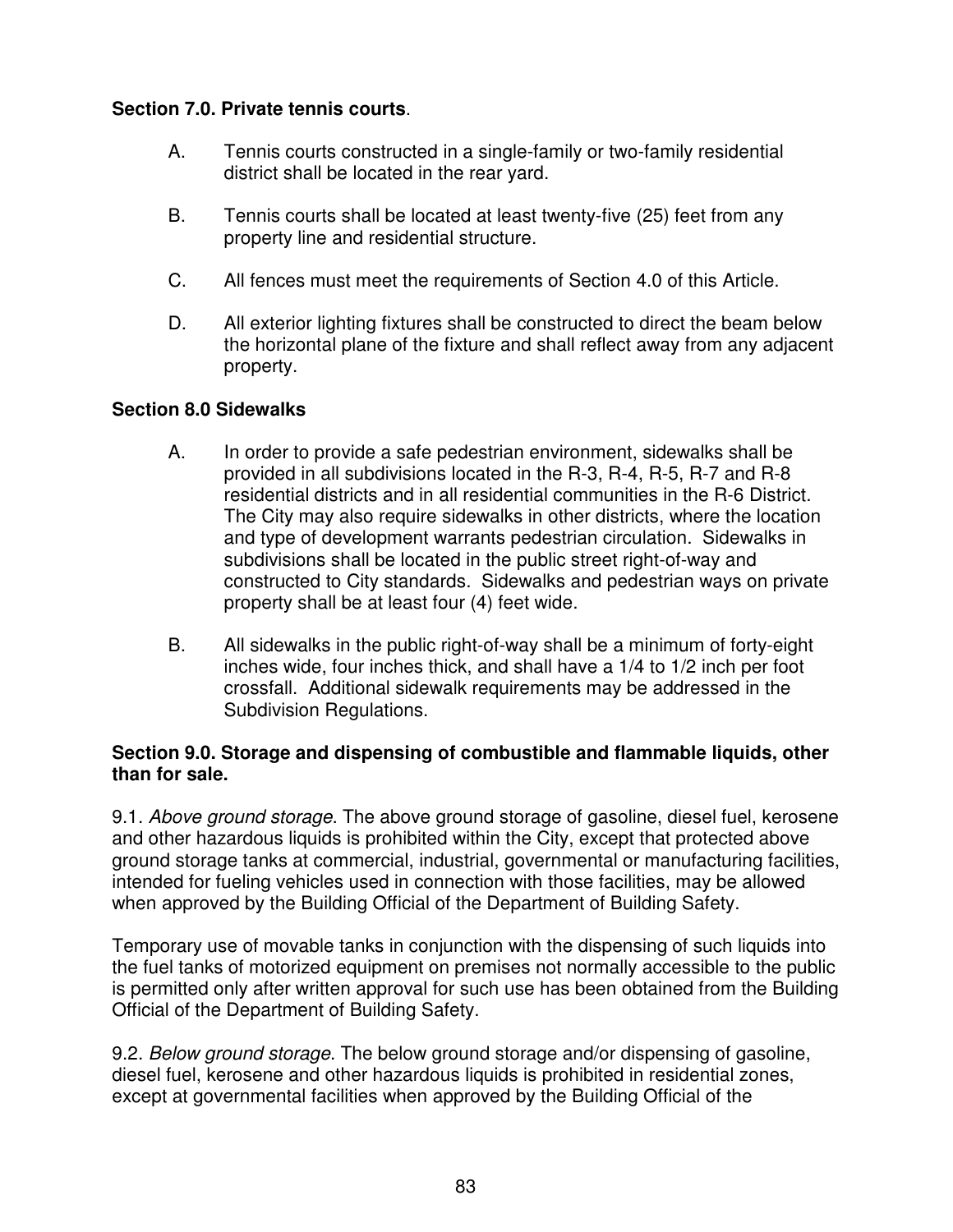Inspection Services Department. Such storage of hazardous liquids, other than for sale, is permitted in non-residential zones, upon written approval of the Building Official of the Department of Building Safety.

# **Section 10.0. Each business to be located in permanent building.**

Except as otherwise permitted in this Article, the main building of a permanent or temporary business shall be a permanent building which has a roof supported by columns or walls, with walls constructed of wood, metal, glass, brick or masonry materials, which completely enclose the main building area. The permanent building and premises shall conform in all respects to the applicable land and building development codes and ordinances of the City. The main building of any permanent or temporary business shall not be a tent, shelter, mobile building or other structure which does not comply with the intent of this Section.

# **Section 11.0 High Traffic Corridors**

A "High Traffic Corridor " is defined as land adjoining a public street or highway with a traffic volume equal to or exceeding 10,000 vehicles per day. Any commercial building abutting or visible from a thoroughfare defined as a high traffic corridor must meet the following requirements in addition to other provisions of this Ordinance:

- A. Buildings shall be constructed so that, all exterior building walls that are visible from a public right-of-way are surfaced with a masonry material. Acceptable materials include brick, stone, drivit, or decorative block.
- B. Parking lots must include curbing and/or gutters and be landscaped in accordance with Article XI.

# **Section 12.0 Gasoline service stations**

- A. No gasoline service station shall be located within a radius of three hundred (300) feet from a place of public assembly.
- B. All permanent storage of material, merchandise and equipment shall be within the principal building or within the setback lines, with the exception of garbage and trash, which shall be located in an area enclosed on four (4) sides by an opaque fence at least six (6) feet high and located within the setback lines.
- C. The principal building and three (3) islands of triple pumps shall require a minimum lot area of twelve thousand (12,000) square feet with one hundred and twenty (120) feet of continuous public road frontage.
	- 1. All driveways shall be set back at least twenty (20) feet from property corners, shall not exceed thirty-five (35) feet in width and shall be thirty (30) feet apart.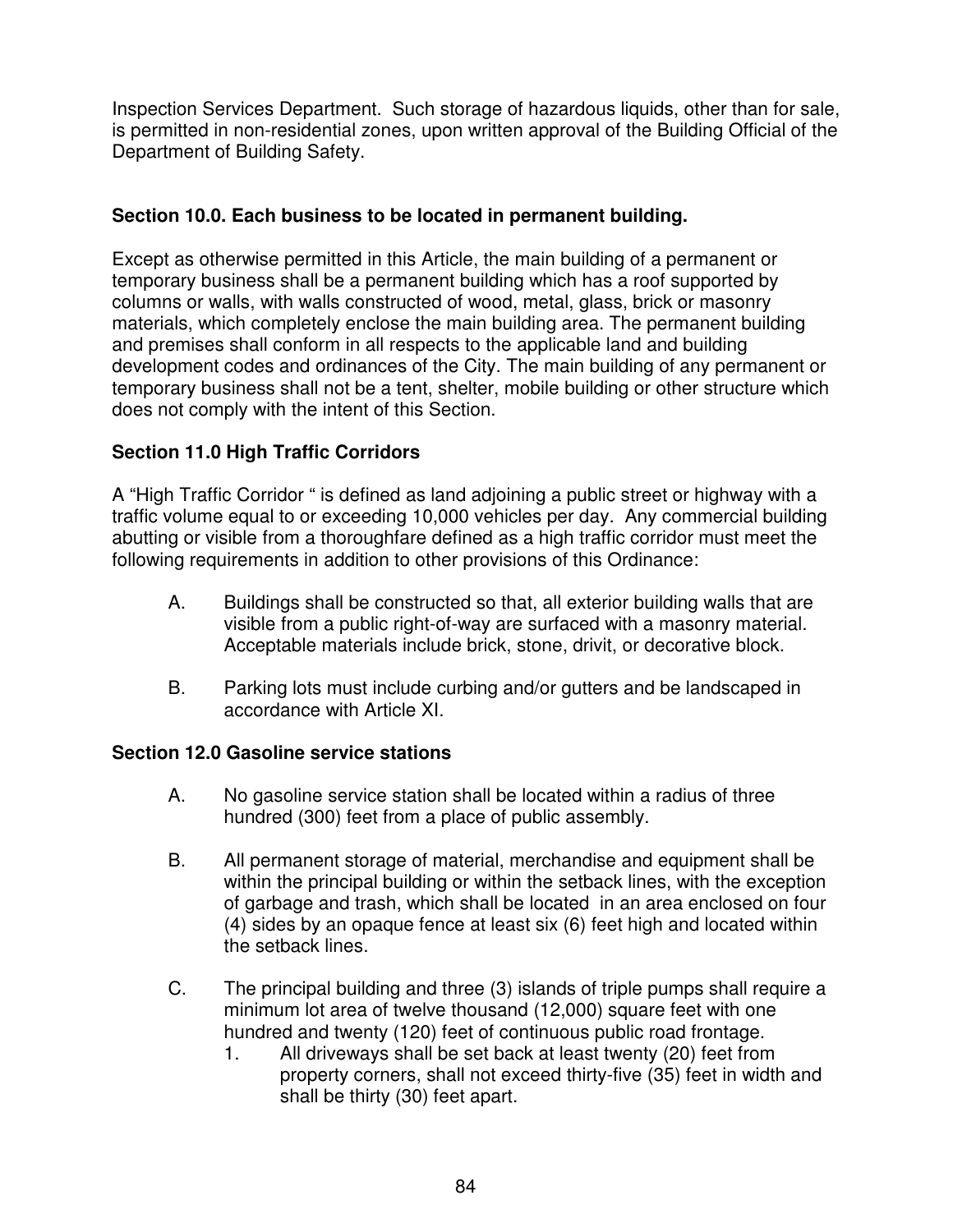- 2. A minimum of one thousand six hundred (1,600) square feet of lot area is required for each additional triple pump island.
- 3. A minimum of one thousand two hundred (1,200) square feet of lot area shall be provided for each service bay or car wash
- 4. No pumps shall be located within fifty feet of a residential district boundary.
- D. Applicable only to construction of gasoline pumps and facilities to existing establishments. The following minimum standards shall apply to the gasoline dispensing area including pump islands and approach drives:
	- 1. One triple pump island shall require two thousand seven hundred (2,700) square feet of lot area.
	- 2. One pay station and one triple pump island shall require five thousand two hundred (5,200) square feet of lot area.
	- 3. A minimum of one thousand six hundred (1,600) square feet of lot area shall be provided for each additional triple pump island and a minimum of one thousand two hundred (1,200) square feet of lot area shall be provided for each service bay and car wash.
- E. The following are prohibited uses in gasoline service stations located in any district other than M-1 and M-2:
	- 1. Storage of vehicles on premises for purposes other than periodic maintenance or repair.
	- 2. Major automobile repair
	- 3. The sale of new or used motor vehicles
	- 4. Any use performed inside the building which is offensive or dangerous or which constitutes a nuisance to the occupants of adjacent properties, by reason of the emission of smoke, fumes, dust, odor, vibration, noise or unsightliness.

# **Section 13.0 Exterior Lighting**

These regulations apply to all premises except detached single family dwellings. All outdoor lighting on private or public property shall be aimed, located, designed, fitted and maintained so as not to present a hazard to drivers or pedestrians by impairing their ability to safely traverse and so as not to create a nuisance by projecting or reflecting objectionable light onto a neighboring use or property. All outdoor light fixtures shall be shielded in such a manner that no light is emitted above a horizontal plane passing through the lowest point of the light emitting element, so that direct light emitted above the horizontal plane is eliminated.

A. All outdoor fixtures that light the area under outdoor canopies shall be shielded in such a manner that no light is emitted above a horizontal plane passing through the lowest point of the light emitting element, so that direct light emitted above the horizontal plane is eliminated.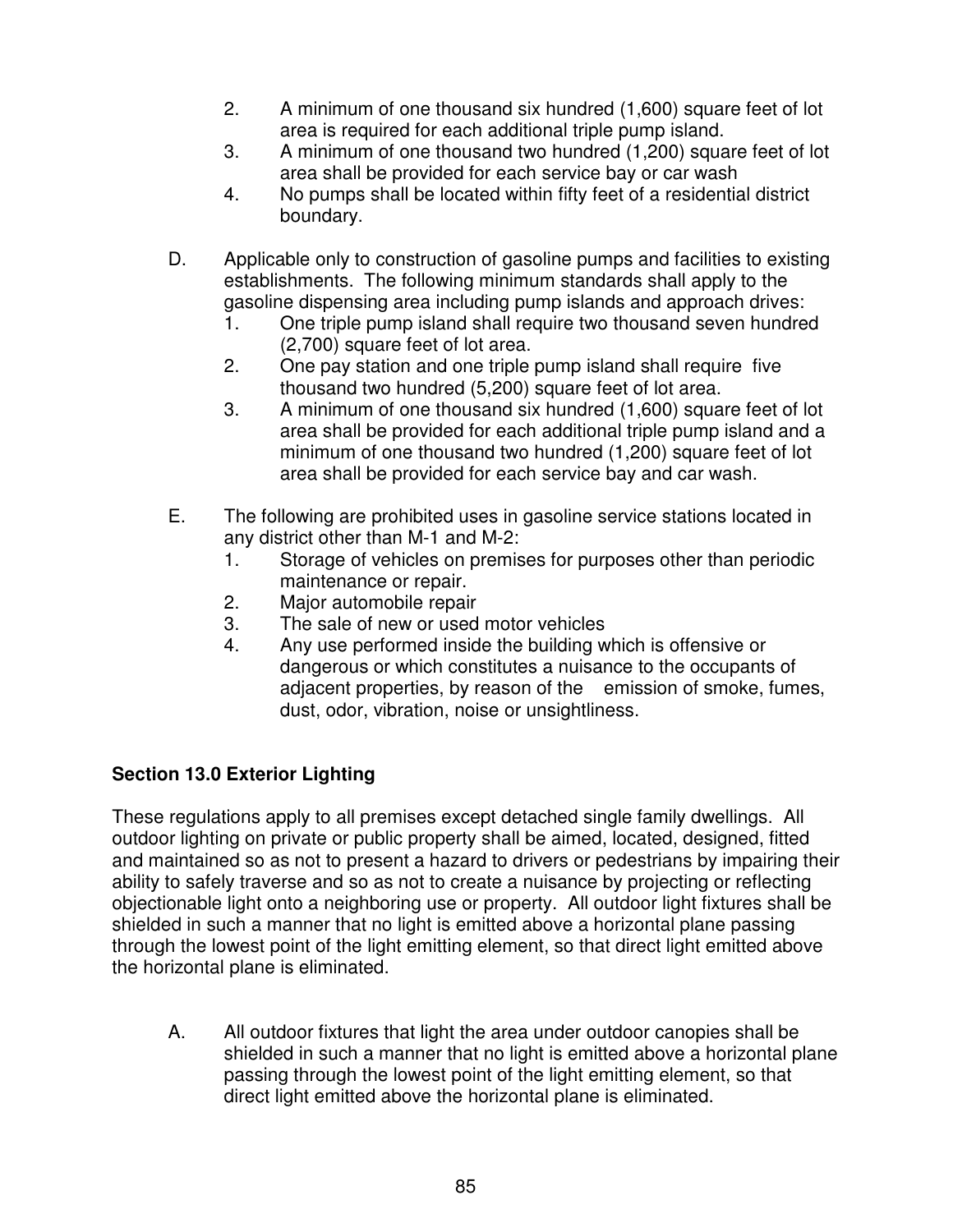- B. Floodlights and spotlights shall be so installed or aimed that they do not project their output into the windows of neighboring dwellings, adjacent uses, skyward or onto a public roadway or pedestrian way.
- C. Security and night operation lighting for commercial, industrial, public recreational and institutional applications shall be controlled by automatic switching devices to permit extinguishing the outdoor lighting fixtures between 11p.m. and sunrise.
- D. Lighting proposed for use after 11 p.m., or after normal hours of operation of a business, which ever is earlier, for commercial, industrial, institutional or municipal applications, shall be reduced by at least 50 percent from then until dawn, unless supporting a specific purpose and approved by the Building Official.
- E. All illumination for advertising signs, building and/or surrounding landscapes for decorative, advertising or esthetic purposes is prohibited between 11 p.m. and sunrise, except that such lighting situated on the premises of a commercial establishment may remain illuminated while the establishment is open for business and until one hour after closing.
- F. In no case shall the illumination cast by a source or sources onto an adjacent residential property exceed 0.1 vertical footcandle measured lineof-site, from any point on the adjacent residential property.
- G. Externally illuminated signs shall be lighted by fixtures mounted at the top of the sign and aimed downward. All such fixtures shall be designed or fitted to concentrate the light output onto and not beyond the sign. All such lighting shall be extinguished between the hours of 11 p.m. and dawn except as specifically permitted by the Building Official.
- H. Except for athletic facilities, light fixtures shall not be mounted in excess of twenty (20) feet above grade.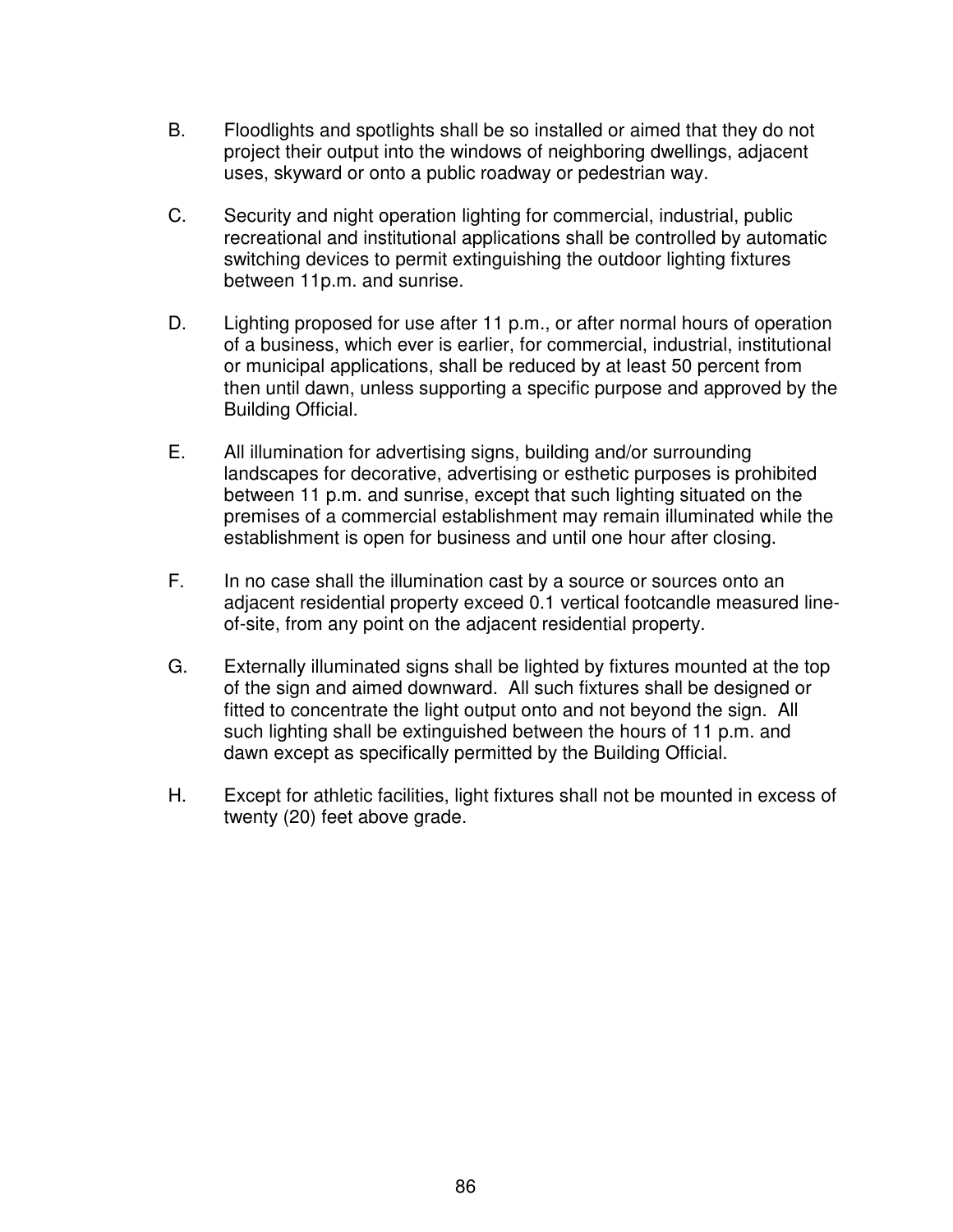# **Section 14.0 Garbage and Trash Containers**

Except for single family residential dwellings, all garbage and trash containers shall be located within a three sided enclosure, which completely conceals the containers.

# **Section 15.0 Mobile Buildings and Modular Homes**

- A. A mobile building may be used for sales offices for manufactured homes and camping trailers. Mobile buildings may be used for storage and office purposes, for a period not to exceed six (6) months, on the premises of a construction site for which all required permits have been issued.
- B. The Building Official of the Inspection Services Department shall enforce the following standards to the placement of a manufactured or mobile or modular home in a residential district, except the R-8 and MHD districts:
	- 1. The dwelling shall be constructed with the same or similar materials which are used in the construction of the majority of the other homes within the immediate area.
	- 2. All foundations, electrical, plumbing, and heating systems shall be substantially the same as other homes in the area.
	- 3. The dimensions, roof pitch and general appearance shall be essentially the same as other homes in the area.

# **Section 16.0 Self-Service Storage Facilities**

- *16.1 Requirements for Self-Service Storage Facilities*
	- A. Submission of a site development plan
	- B. Self-service storage facilities shall be limited to the rental of storage units and the pick-up and deposit of goods or property in dead storage.
	- C. Vehicle and trailer rental may be permitted on the premises as an accessory use, subject to review and approval as a special exception use. Rental vehicles shall not be parked in required parking spaces, drives or parking lanes.
	- D. Storage units shall not be used to manufacture, fabricate or process goods; conduct servicing or repair; conduct garage sales or retail sales of any kind; or conduct any other commercial or industrial activity.
	- E. Individual storage units shall not have electrical outlets except ceiling light fixtures and necessary switches.
	- F. The maximum gross floor area of an individual storage unit shall be 340 square feet.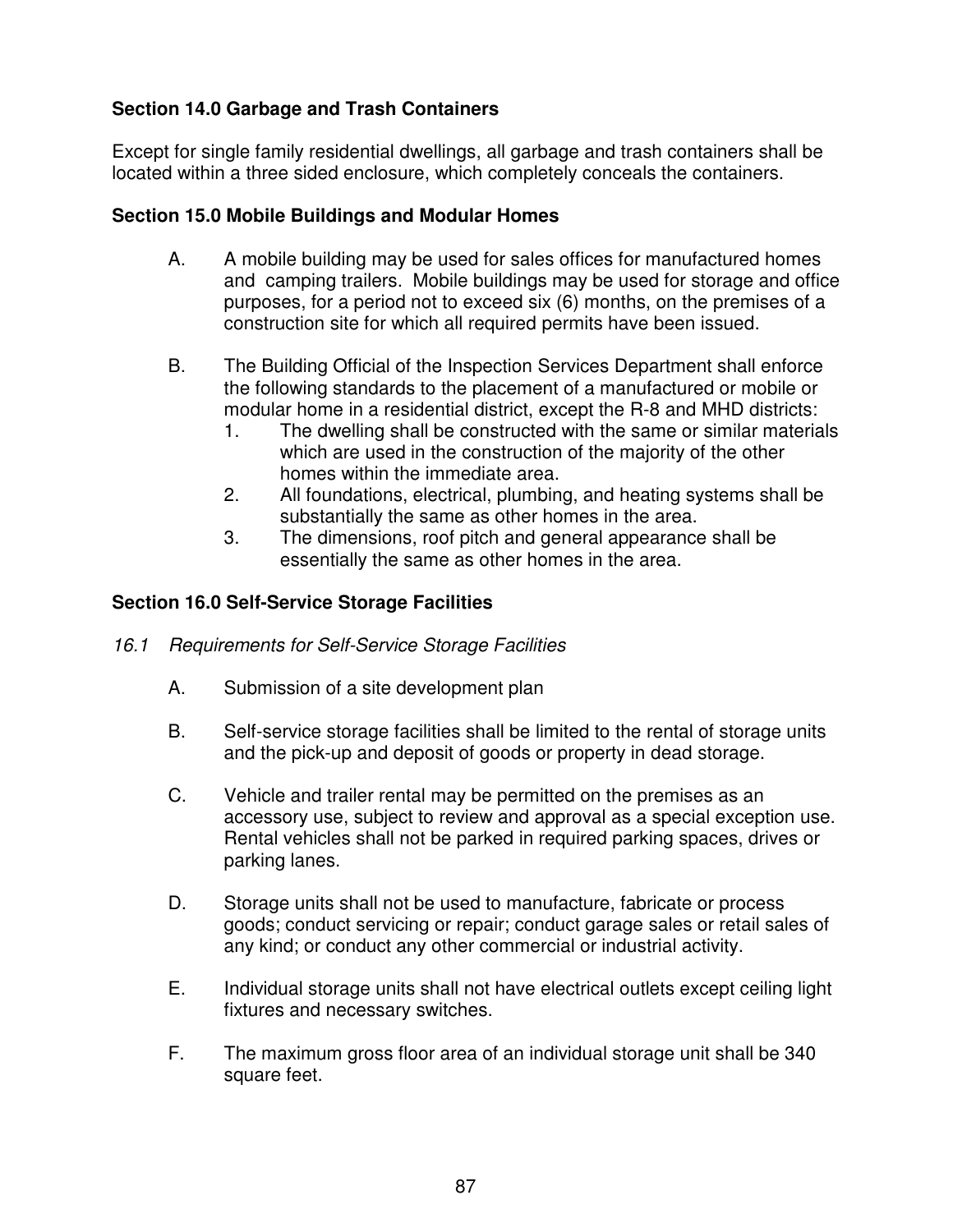- G. Individual storage units or private postal boxes within a self-service storage facility shall not be considered premises for the purpose of assigning a legal address in order to obtain a business license or other governmental permit or license to do business; nor as a legal address for residential purposes.
- H. The following materials shall not be stored in any self-service storage unit. Each lessee shall be required to sign a written statement certifying that none of the following will be stored in the unit leased by that individual or corporation:
	- 1. Hazardous materials
	- 2. Flammable and combustible liquids
	- 3. Explosives
	- 4. Black powder and smokeless powder
- I. Except as provided herein, all property stored on the premises shall be entirely within an enclosed building. Open storage of recreation vehicles and boats is permitted, subject to the following:
	- 1. Storage shall occur only in a designated area which is clearly delineated for open storage.
	- 2. Such areas shall not exceed 10 percent of the lot or parcel area.
	- 3. Such areas shall be screened from view from property zoned for detached single family residential use and public property, including the public right-of-way.
	- 4. Storage shall not occur in required parking spaces, drives, parking lanes nor within required building setback areas.
	- 5. No vehicle maintenance, washing or repair shall be permitted.
- J. Exterior light fixtures shall be designed and installed so that the light is focused down upon the premises and so that a minimum amount of light shines on adjacent property or the public right-of-way. If a facility abuts a residential district, exterior light fixtures shall not exceed 16 feet in height.
- K. A caretaker or security guard dwelling is permitted on the premises.
- L. Required parking spaces shall be located adjacent to the building or use which they serve. Floor area within the rental or leasing office, which is devoted to uses other than the rental of storage units, shall be provided with additional parking spaces, at a ratio of one space per 200 square feet of gross floor area.
- M. Self-service storage facilities which feature both multi-access and limited access storage facilities shall comply with all of the requirements pertaining to both types of storage units.
- *16.2 Supplemental Regulations Pertaining Only to Multi-Access Facilities*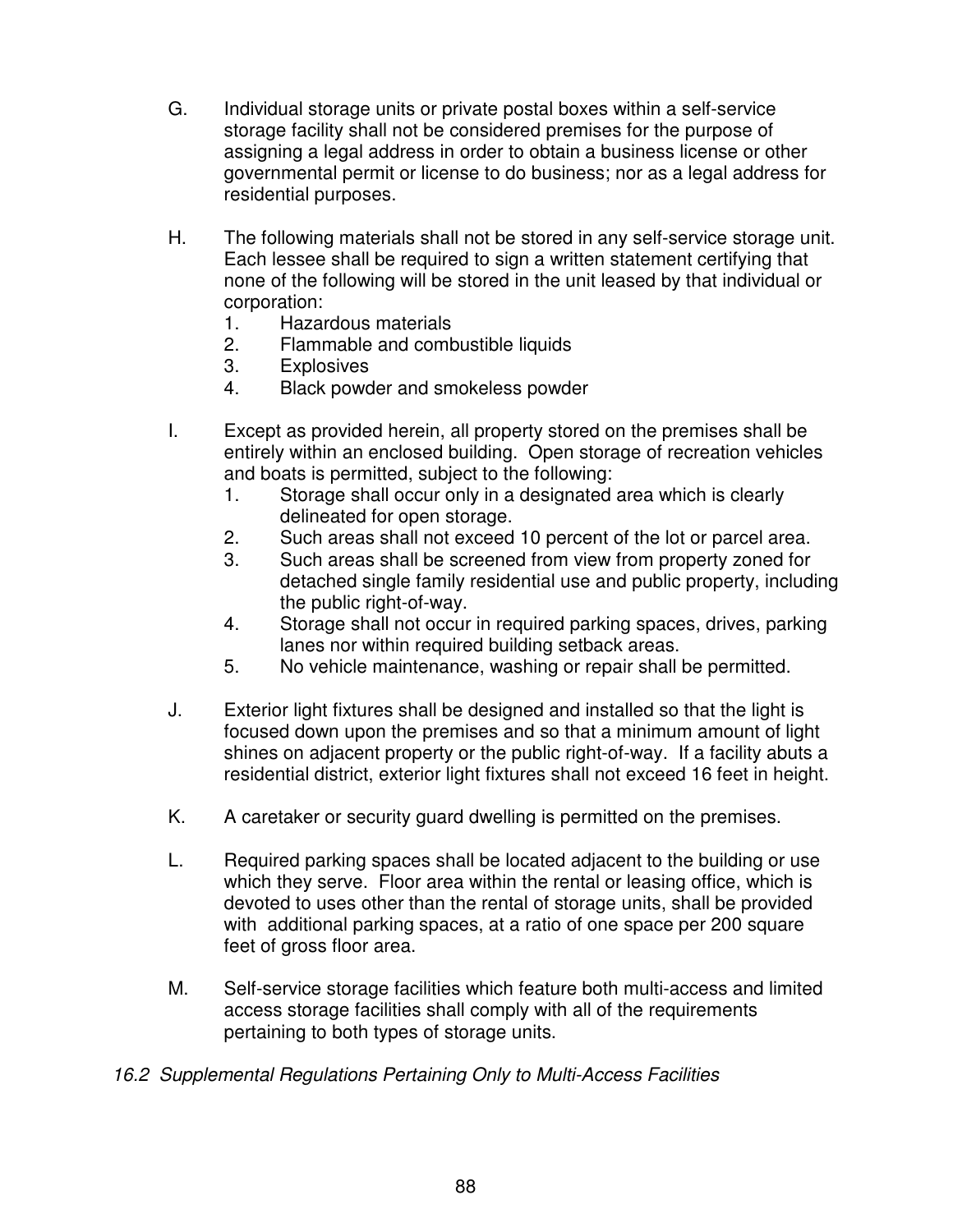- A. Minimum lot area shall be three acres.
- B. All drives which provide direct access to storage units shall have an adjacent parking lane which extends the full length of the access drive, and is located between the access drive and the storage units. Access drives with direct access to storage units on only one side of the drive shall be at least 20 feet wide, plus one parking lane at least 10 feet wide, for a total width of 30 feet. Access drives with direct access to storage units on both sides of the drive shall be at least 20 feet wide, plus one parking lane at least 8 feet wide on each side of the drive, for a total width of 36 feet.
- C. Storage unit doors shall be screened from view from property zoned for detached single family residential use. The building, including storage unit doors, shall be a color which blends with the surrounding built and natural environment and shall not be a color which attracts attention to the premises.
- D. The facility shall feature appropriate access and circulation by vehicles and emergency equipment.

# *16.3 Supplemental Regulations Pertaining Only to Limited Access Facilities*

- A. Multi-story facilities located in the B-3 or B-4 zoning districts shall feature building materials and architectural design which reduces the scale and mass of the structure, so that the building appears to be an office building, not a storage facility.
- B. Each entry point to the building used to access hallways leading to the storage units shall accommodate a minimum of two loading berths and related maneuvering areas. The loading and maneuvering areas shall not interfere with the traffic circulation system of the premises.

### **Section 17.0 Industrial Park Requirements**

- A. Access by way of a major thoroughfare adequate and suitable for the accommodation of truck traffic.
- B. All streets or roadways within an industrial park shall have a minimum right-of-way width of seventy (70) feet, a maximum gradient of five (5) percent and shall conform to the City standards for commercial streets.
- C. Cul-de-sac streets shall be permitted in industrial parks when they are less than five hundred (500) feet long as measured from the terminal point of the cul de sac street to the closest intersection, and when such terminal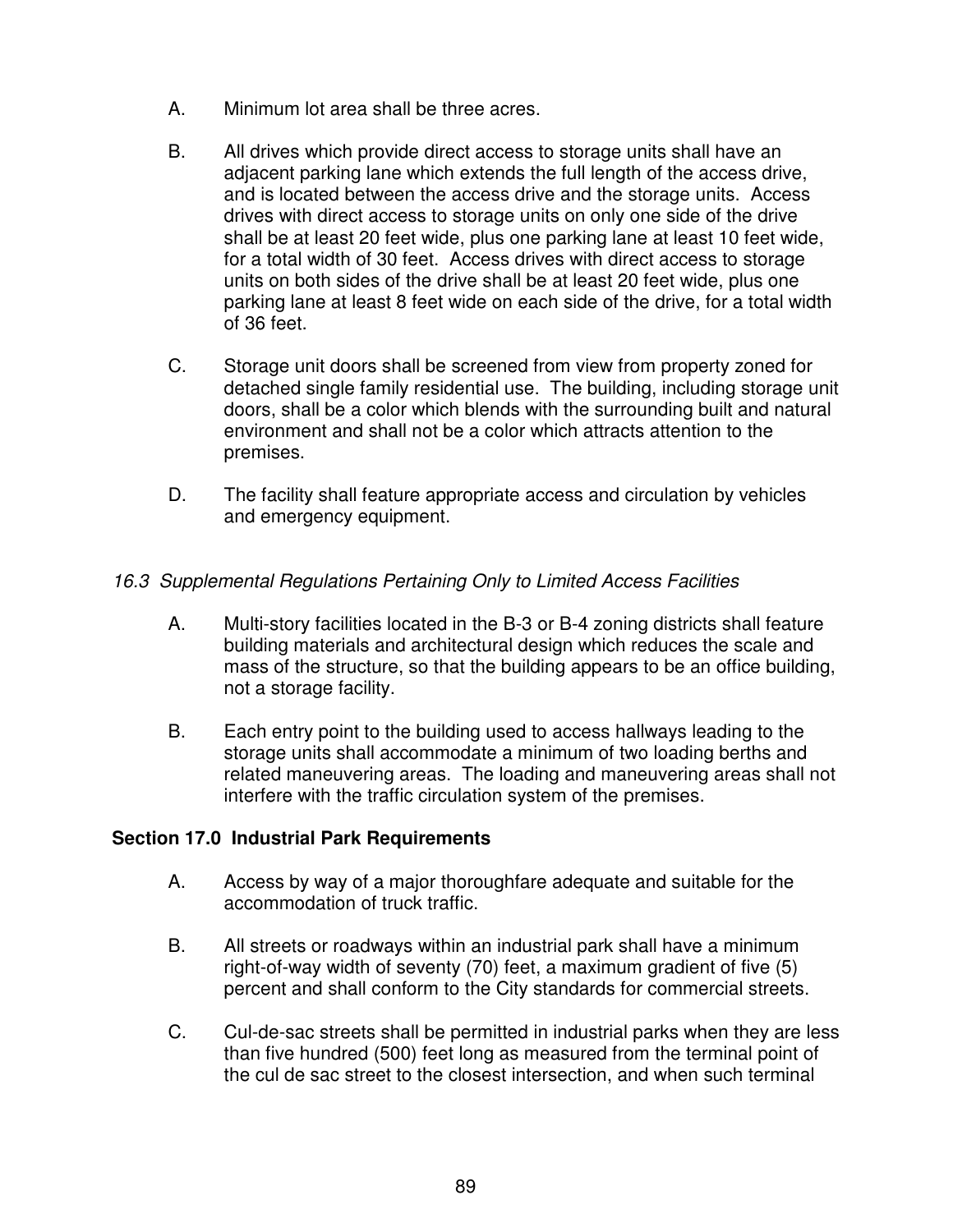point is provided with a paved vehicle turnaround area having a minimum radius of seventy (70) feet.

D. Sight distances at all points of ingress and egress to public thoroughfares or highways shall not be less than five hundred (500) feet, except where a traffic signal light is installed.

### **Section 18.0 Home Occupations**

Home occupations are a permitted use in certain districts. In order to qualify as a home occupation, a business or activity must comply with the following standards:

- A. The business must be conducted entirely within an owner occupied dwelling and, except for group day care homes, employs only the inhabitants thereof.
- B. The business shall not occupy more than twenty five (25) percent of the gross floor area of the dwelling.
- C. The business shall not involve wholesale or retail sales wherein merchandise is delivered or distributed from the premises, except for art work, crafts and similar items which are made on the premises.
- D. The business shall not involve outdoor storage of merchandise, equipment or supplies nor large truck deliveries other than routine parcel delivery.
- E. The residential appearance of the premises shall be maintained and all off-street parking, other than those spaces located on the residential driveway, shall be located in the rear or side yard of the premises.
- F. The business shall not create any noise which is audible from off the premises and shall not emit any smoke, vibration, fumes or dust which effect nearby properties.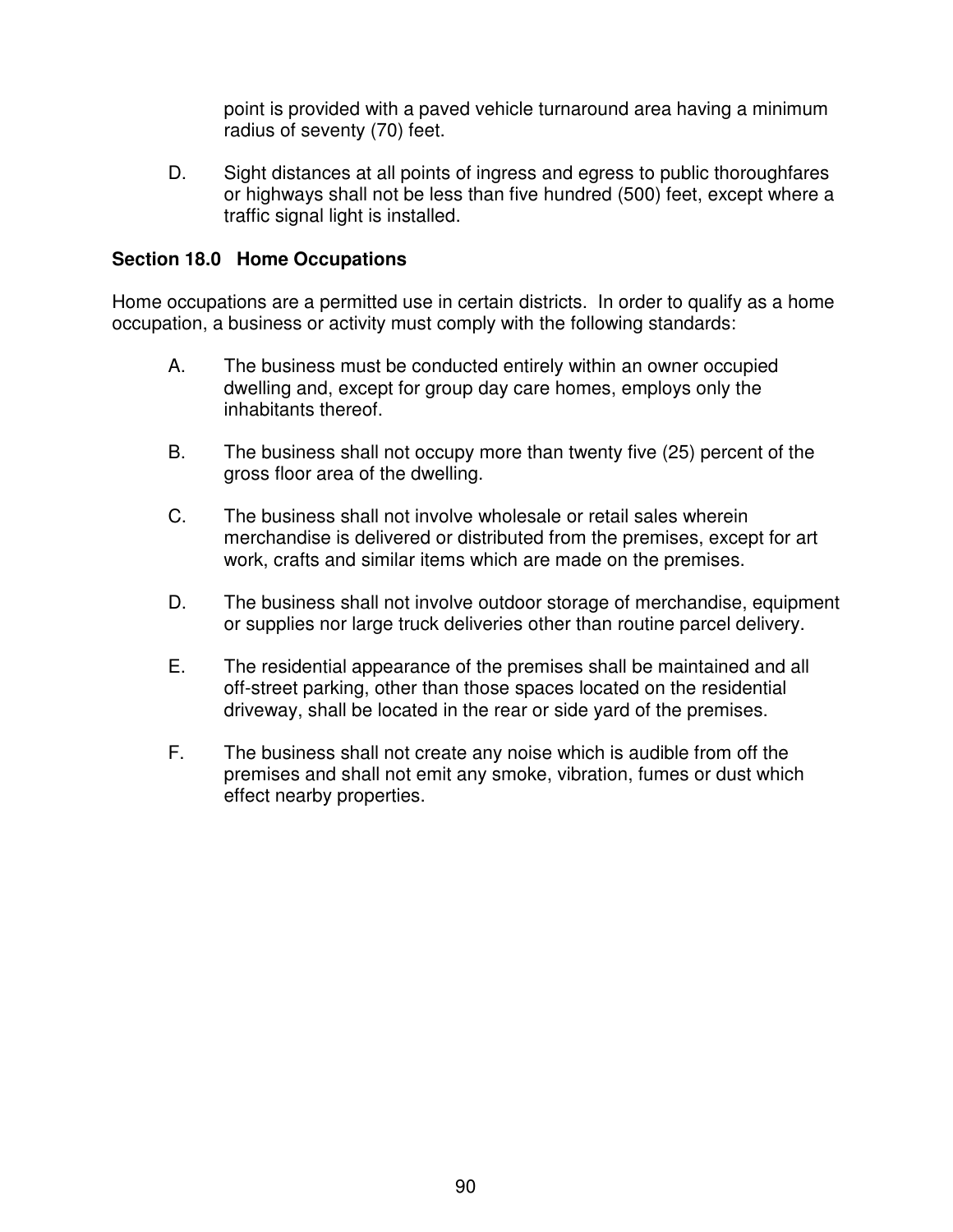### **ARTICLE VIII WIRELESS TELECOMMUNICATION FACILITIES**

### **Section 1.0 Intent.**

The intent of this Article is to establish minimum standards for wireless telecommunications facilities. The underlying principles of these standards are to: (1) achieve a balance among the number, height, and density of wireless telecommunications facilities that is appropriate for the City; (2)encourage and maximize the use of existing towers, buildings and other structures to accommodate new wireless telecommunications facilities; (3) ensure the compatibility of towers with, and avoid adverse impacts to, nearby properties; and (4) discourage the proliferation of towers throughout the City.

# **Section 2.0 Definitions**

*Accessory structure compound*: A fenced, secured, enclosure in which a wireless telecommunications facility and its equipment, buildings, parking area and other accessory devices and auxiliary structures are located.

*Alternative support structure*: Any structure other than a wireless telecommunications tower, which may include, but is not limited to, buildings, water towers, light poles, power poles, and similar structures.

*Antenna*: An electromagnetic device which conducts radio signals, through an attached cable or waveguide, to or from a radio transmitter or receiver. Typically this includes "whips," "cornucopia horns," "panels" and parabolic "dishes."

*Antenna support structure*: Any structure on which telecommunications antennas and cabling can be attached. Typically this includes steel towers with guy-wires, wooden, steel or concrete monopoles, self-supporting steel towers, and other alternative support structures.

*Co-location:* The placement of more than one wireless communications antenna on a single existing or new antenna support structure.

*Concealment Techniques*: A wireless telecommunications facility, including any antennas thereon, designed to unobtrusively blend into the existing surroundings and be disguised so as not to have the appearance of a wireless telecommunications facility.

*FAA*: Federal Aviation Administration.

*FCC*: Federal Communications Commission.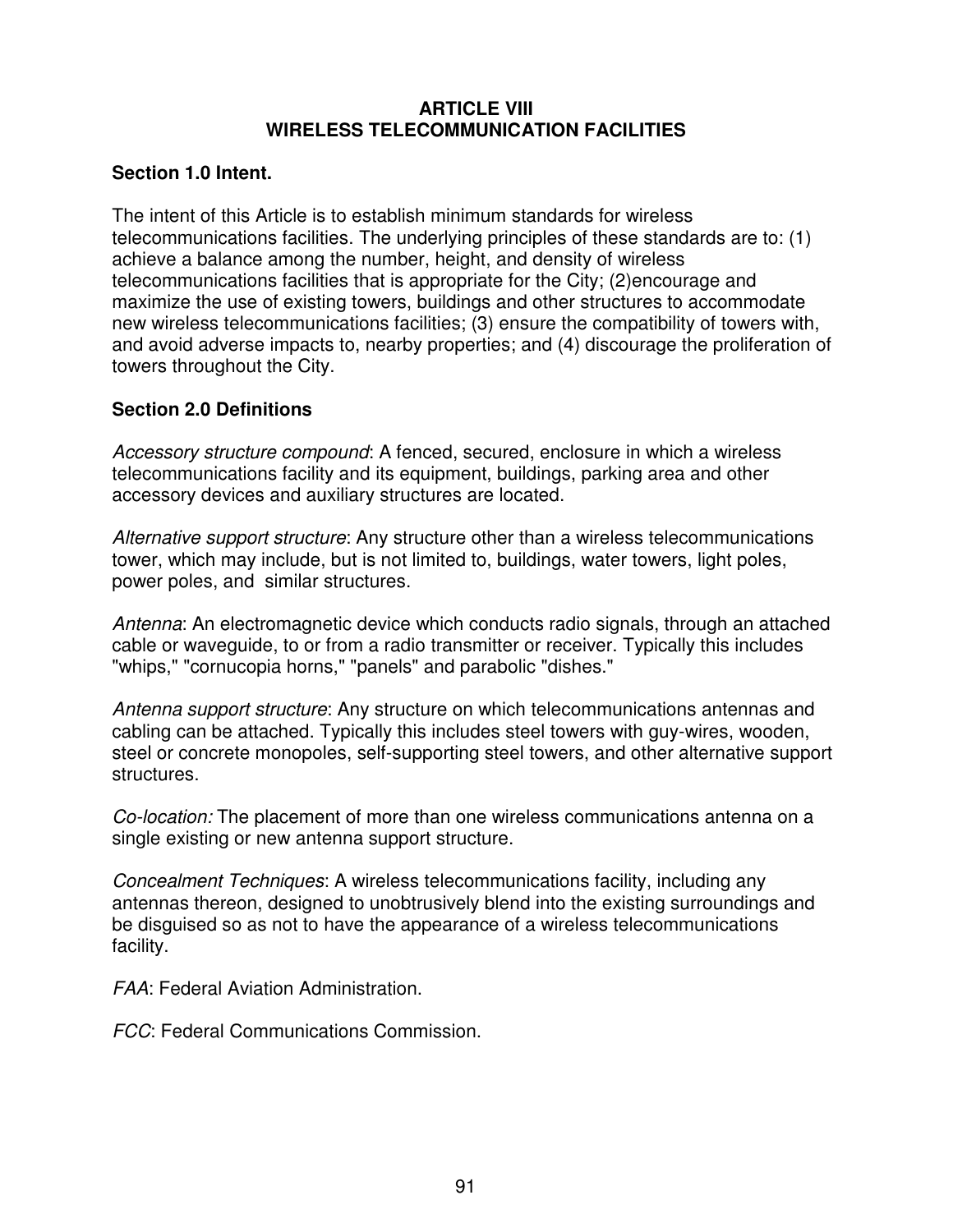*Height*: When referring to a tower or other structure, the distance measured from the ground level at the base of the tower to the highest point on the tower or other structure, including if said highest point is an antenna placed on a structure or tower.

*Temporary telecommunications facility*: A mobile wireless telecommunications facility, mounted on a trailer or other vehicle, used or designed to be used on a temporary basis.

*Tower*: Any structure that is designed and constructed primarily for the purpose of supporting one or more antenna, including self supporting lattice towers, guyed towers, or monopole towers. The term includes radio and television transmission towers, microwave towers, common carrier towers, cellular telephone towers, and similar structures. See also definition of Antenna support structure.

*Wireless telecommunications facility*: A facility that transmits and/or receives electromagnetic signals. Including antennas, microwave dishes, horns, and other types of equipment for the transmission or receipt of such signals; telecommunications towers, broadcasting towers, radio towers, television towers, telephone transmission towers and similar structures supporting said equipment; equipment buildings, access roads, parking area, access roads and other accessory structures.

### **Section 3.0 Permit Requirements.**

All wireless telecommunications facilities defined herein are subject to the requirements of this Article and shall require issue of a building permit prior to erection or construction.

### **Section 4.0 Zoning Use Requirements**

The following table sets forth the zoning use requirements for Wireless Telecommunication Facilities

|                                                                    | <b>ZONING DISTRICTS</b> |                                                                    |                                                                    |                                   |            |           |            |
|--------------------------------------------------------------------|-------------------------|--------------------------------------------------------------------|--------------------------------------------------------------------|-----------------------------------|------------|-----------|------------|
| <b>TYPE OF WIRELESS</b><br><b>COMMUNICATION</b><br><b>FACILITY</b> | $\mathsf{A}$            | $E, R-1, R-2,$<br>R-3, R-4, R-5,<br>R-6, R-7, R-8,<br>PRD-1, PRD-2 | Institution,<br>B-1, B-2, B-3,<br><b>B-5, POD,</b><br>PCD-1, PCD-2 | $B-4$<br>$M-1$ ,<br>$M-2$ , $PID$ | <b>MHD</b> | <b>MR</b> | <b>MXD</b> |
| <b>Alternative Support</b><br><b>Structure</b>                     | P                       | P                                                                  | P                                                                  | P                                 | X          | X         | <b>SE</b>  |
| <b>Co-Location Antenna</b>                                         | P                       | P                                                                  | P                                                                  | P                                 | X          | X         | <b>SE</b>  |
| Concealment<br>Technique, Any Height                               | P                       | <b>SE</b>                                                          | P                                                                  | P                                 | X          | Χ         | <b>SE</b>  |
| Antenna Support<br>Structure 59 Feet or<br>Less in Height          | P                       | <b>SE</b>                                                          | P                                                                  | P                                 | X          | X         | <b>SE</b>  |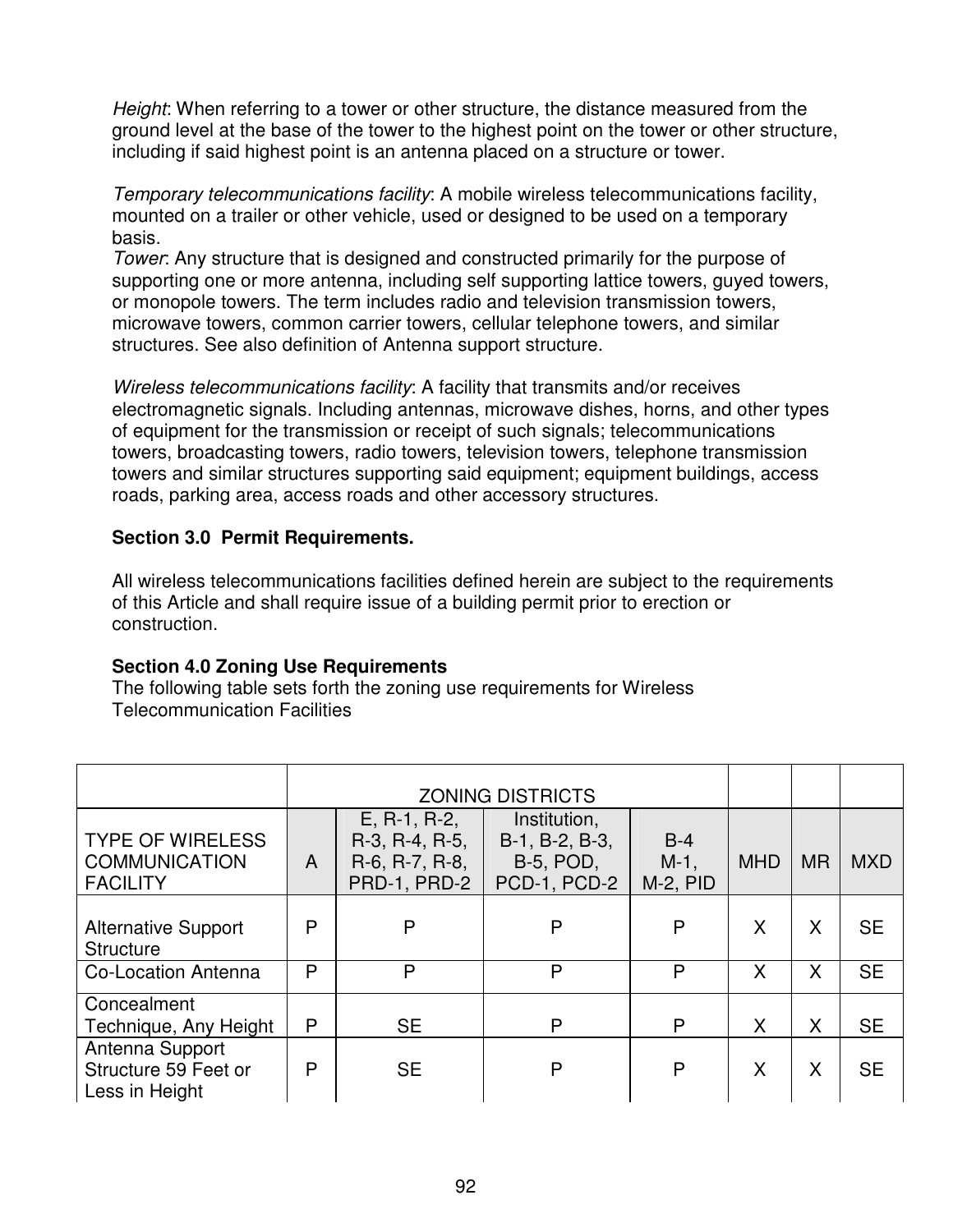| Antenna Support<br>Structure 60 to 200<br>Feet in Height                          | <b>SE</b> | <b>SE</b> |     | P | $\checkmark$ | <b>SE</b> |
|-----------------------------------------------------------------------------------|-----------|-----------|-----|---|--------------|-----------|
| Antenna Support<br><b>Structure More Than</b><br>200 Feet in Height               | <b>SE</b> |           | SE. | P |              | <b>SE</b> |
| Note to Table: $P = P$ ermitted, $SE = S$ pecial Exception Use, $X = P$ rohibited |           |           |     |   |              |           |

- A. The height limitations applicable to buildings and structures in each zoning district shall not apply to Wireless Telecommunications Facilities
- B. Towers and/or antennas utilizing alternative support structures shall not extend more than 15 feet above the existing structure on which they are placed.
- C. "Whips," "panels," cornucopia horns, and parabolic "dishes" placed on alternative support structures shall not exceed 100 square feet in area.
- D. Placement of temporary telecommunications facilities must be approved by the Board of Zoning Adjustment and in no case may the temporary facility be permitted for longer than one year. Temporary facilities may only be approved by the Board, for sites that have been approved for a permanent tower structure.

Application for a temporary facility may be made simultaneously with an application for a permanent tower. All portions of the temporary facility shall fall within the compound boundaries that are approved specifically for the permanent Wireless Telecommunications Facility. A temporary facility shall not exceed the height of the permanent facility approved for the site. These regulations shall not apply to portable mobile emergency or test tower facilities.

- E. Area and Dimensional Regulations.
	- 1. Minimum Lot Size.
		- a. Lot size must conform to the minimum lot size required for the underlying zoning district.
		- b. The minimum lot size for any new Wireless Telecommunications Facility shall be large enough to accommodate the antenna support structure and any ground-mounted accessory structures of the applicant and the ground-mounted accessory structures at least one additional co-locating service provider.
		- c. If only a portion of a parcel is being leased for a Wireless Telecommunications Facility, the leased parcel must be situated within the parent parcel so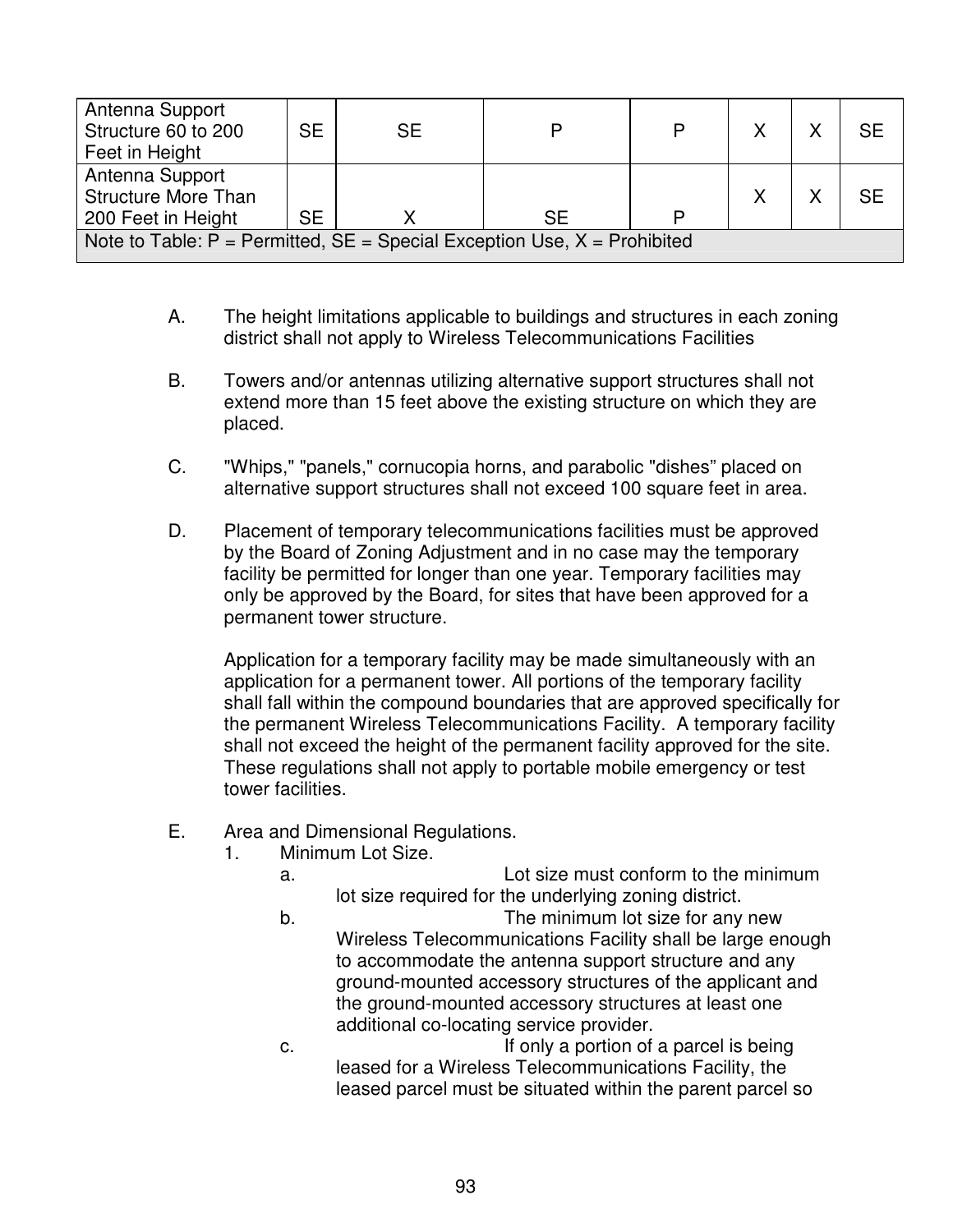that the Wireless Telecommunications Facility complies with the applicable antenna support structure setback requirements.

- 2. Setbacks.
	- a. Wireless telecommunications towers, guys, and accessory facilities must satisfy the minimum yard requirements of the zoning district in which they are located. The use of concealment techniques does not exempt a Wireless Telecommunications Facility from any minimum yard requirements.
	- b. Towers (but not guys and accessory facilities) must adhere to additional setbacks indicated in the following table. Tower setbacks do not apply to alternative support structures.

| <b>TOWER SETBACKS</b>                                                     |                                                                        |  |  |
|---------------------------------------------------------------------------|------------------------------------------------------------------------|--|--|
| When property on which the                                                |                                                                        |  |  |
| tower is located is zoned:                                                | The minimum setback from the property line<br>shall be:                |  |  |
| A                                                                         | 50 Feet for towers of any height, except as<br>stipulated in (c) below |  |  |
| E, R-1, R-2, R-3, R-4, R-5,<br>R-6, R-7, R-8, PRD-1, PRD-2,<br><b>MHD</b> | A distance equal to the height of the tower                            |  |  |
| Institution,<br>B-1, B-2, B-3, B-5, POD, PCD-<br>1, PCD-2, MXD            | 50 Feet for towers of any height, except as<br>stipulated in (c) below |  |  |
| B-4, M-1, M-2, PID                                                        | 30 Feet for towers of any height, except as<br>stipulated in (c) below |  |  |

c. Towers shall be no closer than a distance equal to the height of the wireless telecommunications facility from any residential structure on adjacent property.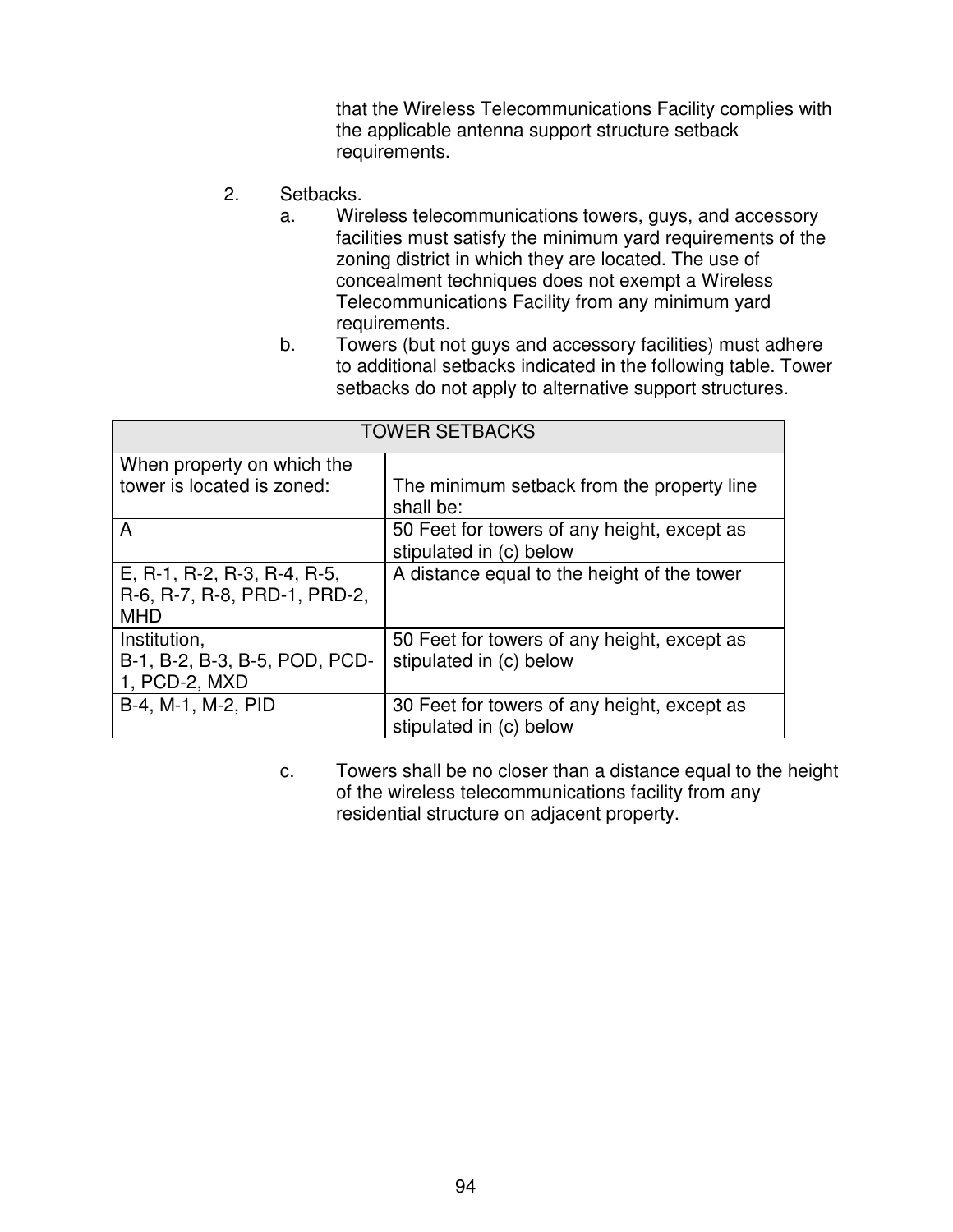### **Section 5.0 Co-location**

- A. New antenna support structures shall only be permitted when the applicant demonstrates that no existing antenna support structure or other structure can accommodate the applicant's needs.
- B. Documentation that all efforts have been made to achieve co-location shall be submitted along with all applications for a new antenna support structure. Such applications shall include an affidavit from the applicant verifying that no existing sites are available for co-location. If the owner of an approved antenna support structure refuses to allow a co-location, an affidavit shall be required that states the reason for the refusal.
- C. Antenna support structures less than or equal to 200 feet in height shall have the ability to accommodate at least one additional antenna, unless the co-location would cause the height of the antenna support structure to be increased. Antenna support structures greater than 200 feet in height shall have the ability to accommodate at least two additional antennas.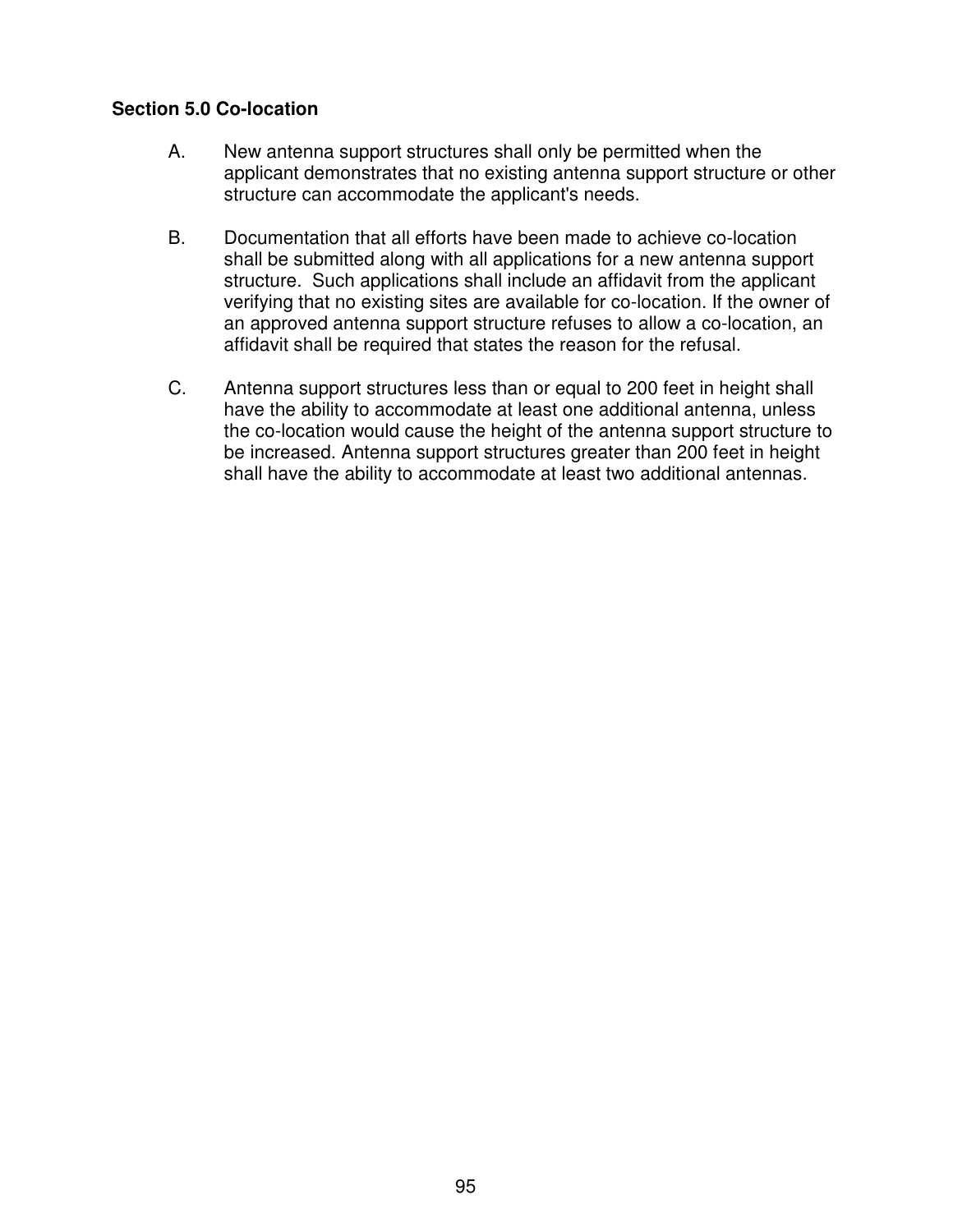# **Section 6.0 Appearance**.

The design of the tower shall be of a type that has the least visual impact on the surrounding area.

- A. Towers and antennas shall be painted a neutral or blending color so as to reduce visual obtrusiveness, except as may be required by the FAA standards. If an antenna is installed on a structure other than a tower, the antenna and supporting telecommunications facilities must be the same color as the supporting structure.
- B. Signs, symbols, or advertisements shall not be attached to any Wireless Telecommunications Facility.

# **Section 7.0 Accessory Structures**

- A. The design of the Wireless Telecommunication Facility shall, to the extent possible, blend with the surrounding natural setting and built environment.
- B. In or adjacent to developed properties, accessory structures must be architecturally compatible with the surrounding built environment.

# **Section 8.0 Non vegetative Screening**

- A. Non vegetative screening shall be required when it is necessary to reduce the visual impact of a wireless telecommunications compound upon adjacent public rights-of-ways, properties or private property. Within or adjacent to developed properties, non vegetative screening shall be provided in a manner which is compatible with the surrounding development, buildings, natural vegetation, and landscaping. Such screening, shall consist of one or more of the following: brick or masonry walls, solid wood fencing and berms. All non vegetative screening shall be properly maintained in perpetuity by the property owner or lessor.
- B. In certain locations where the visual impact of the tower would be minimal, such as remote, agricultural or rural locations or developed heavy industrial areas, the non vegetative screening requirement may be reduced or waived.
- C. Wireless Telecommunications Facilities utilizing underground vaults rather than aboveground equipment buildings may be exempted from any buffer and screening requirements.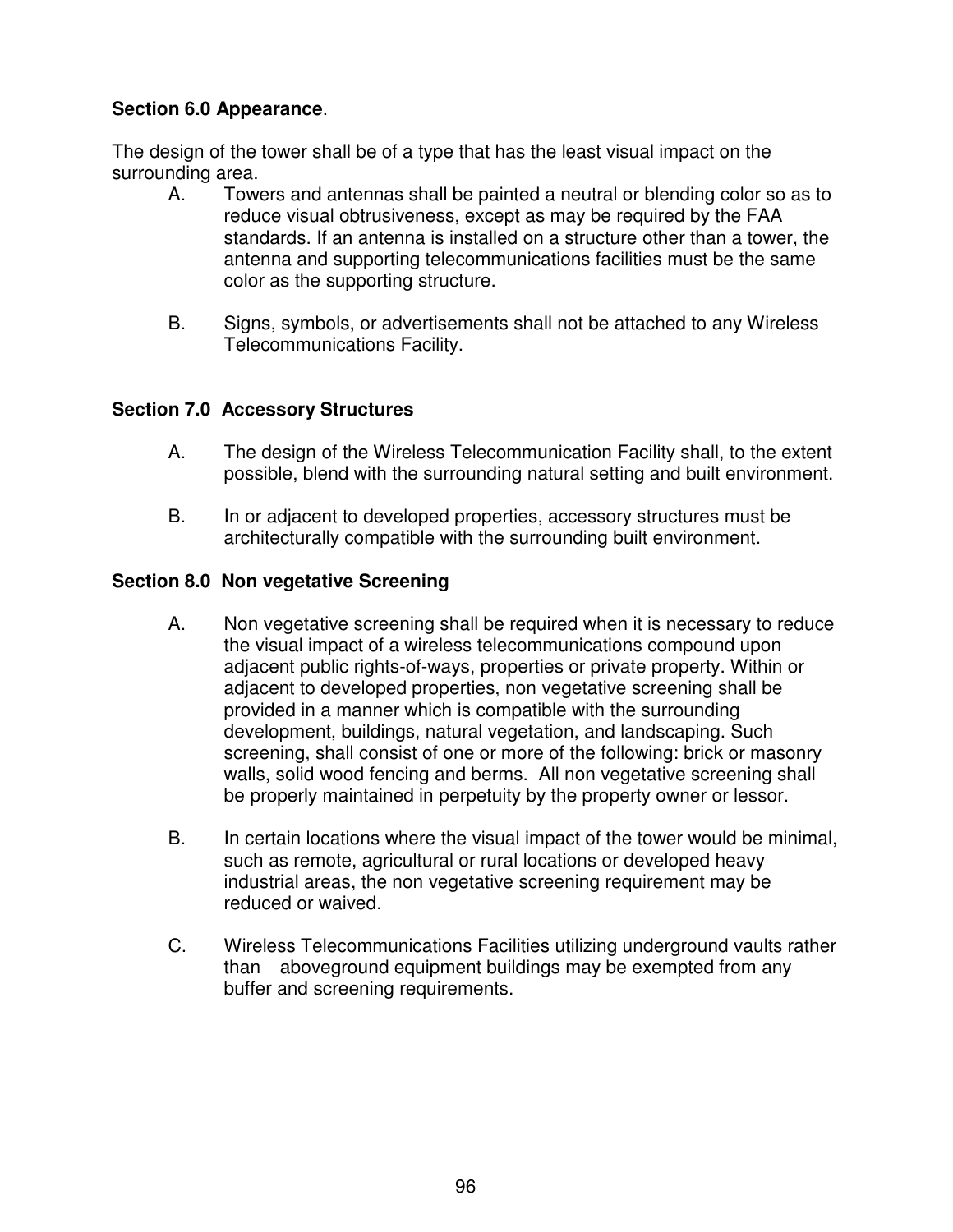# **Section 9.0 Buffers**

- A. Landscaping shall be required along the perimeter or all Wireless Telecommunications Facilities, unless the facility is surrounded by natural vegetation which completely screens the compound from view from off the premises.
- B. The perimeter of the compound shall be landscaped with a buffer of plant materials that screens the view of the compound from adjacent property and public rights-of-way. The buffer shall consist of a landscaped strip of at least 4 feet wide outside the perimeter of the compound.
- C. A double staggered row of evergreen trees at least eight feet tall, planted on ten foot centers shall be installed around the perimeter of the compound fence.
- D. Plant material shall be drought tolerant. All plant material required herein shall be maintained in perpetuity by the property owner or lessor.

# **Section 10.0 Lighting**

- A. Towers shall not be artificially lighted unless required by the FAA or other authority for safety purposes. If lighting is required, "dual lighting" (red at night/strobe during day) shall be preferred unless restricted by the FAA. Lighting must be shielded or directed inward to the greatest extent possible so as to minimize the amount of light that falls onto nearby properties.
- B. Security lighting in the compound may be permitted, but shall not include light fixtures which are more than 20 feet in height. Lighting shall be focused within the compound and shall be directed away from any adjacent property.

# **Section 11.0 Access**

Access to each Wireless Telecommunications Facility shall be approved by the City and by the Fire Chief to ensure adequate public safety access.

# **Section 12.0 Environmental Impact.**

All Wireless Telecommunications Facilities shall comply with the National Environmental Policy Act. If an environmental assessment is required by the Federal Communications Commission (FCC), a copy of the assessment, as well as documentation of the FCC's subsequent approval thereof, shall be submitted at the time of application.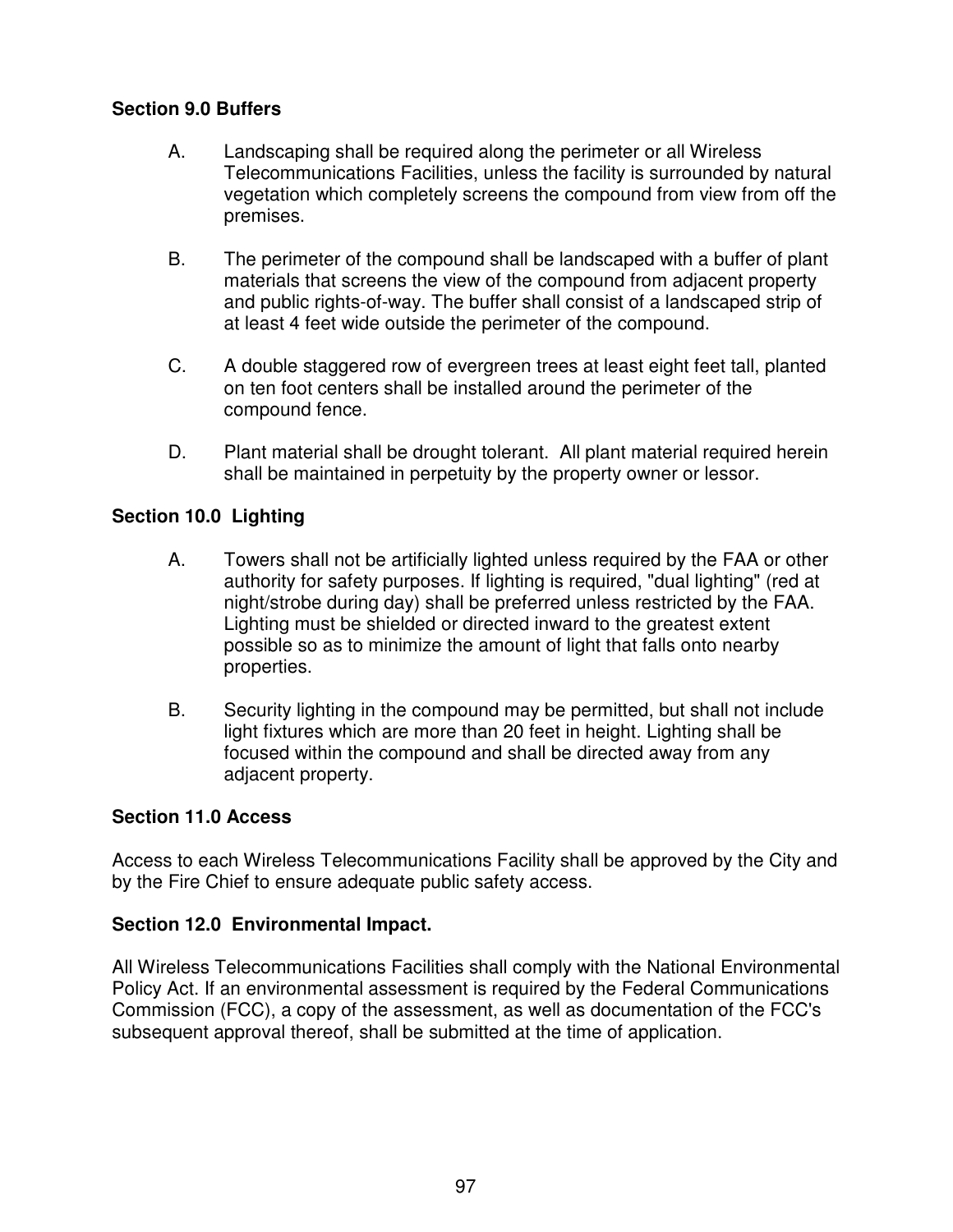# **Section 13.0 Safety**

- A. The applicant shall submit documentation that the proposed Wireless Telecommunications Facility complies with FCC standards for radio frequency emissions, as adopted by the FCC on August 1, 1996.
- B. A Professional Engineer shall certify that all antenna support structure and wireless telecommunications equipment are erected and/or installed so as to comply with wind loading and other structural standards contained in the International Building Code and the applicable technical codes established by the Electronic Industries Association (EWTIA 222-E "Structural Standards for Steel Antenna towers and Antenna Supporting Structures) or the Telecommunications Industry Association. This shall apply to new and modified structures and facilities.
- C. Fencing shall be required to ensure that antenna support structures and their accessory buildings are fully secured. Anti-climbing measures shall be incorporated into each facility, to reduce potential for trespass and injury. A sign, not to exceed one square foot in area, shall be placed at the entrance of the compound fence, which indicates the name and telephone number of the person responsible for the safety and maintenance of the facility.

# **Section 14.0 Removal of Abandoned Towers.**

In the event the use of any wireless telecommunications facility has been discontinued for the period of 180 consecutive days, the Wireless Telecommunications Facility shall be deemed to be abandoned. Determination of the date of the abandonment shall be made by the Building Official who shall have the right to request documentation and/or affidavits from the Wireless Telecommunications Facility owner regarding the issue of telecommunications facility usage. Upon such abandonment, the owner/operator of the wireless telecommunications facility shall have an additional 180 days within which to reactivate the use of the Wireless Telecommunications Facility or transfer the Wireless Telecommunications Facility to another owner/operator who makes actual use of the Wireless Telecommunications Facility, or dismantle and remove the Wireless Telecommunications Facility. At the earlier of 180 days from the date of abandonment with reactivation or upon completion of dismantling and removal, any variance approval for the Wireless Telecommunications Facility shall automatically expire. The applicant shall sign an affidavit to this effect, to be placed on file with the City of Alabaster.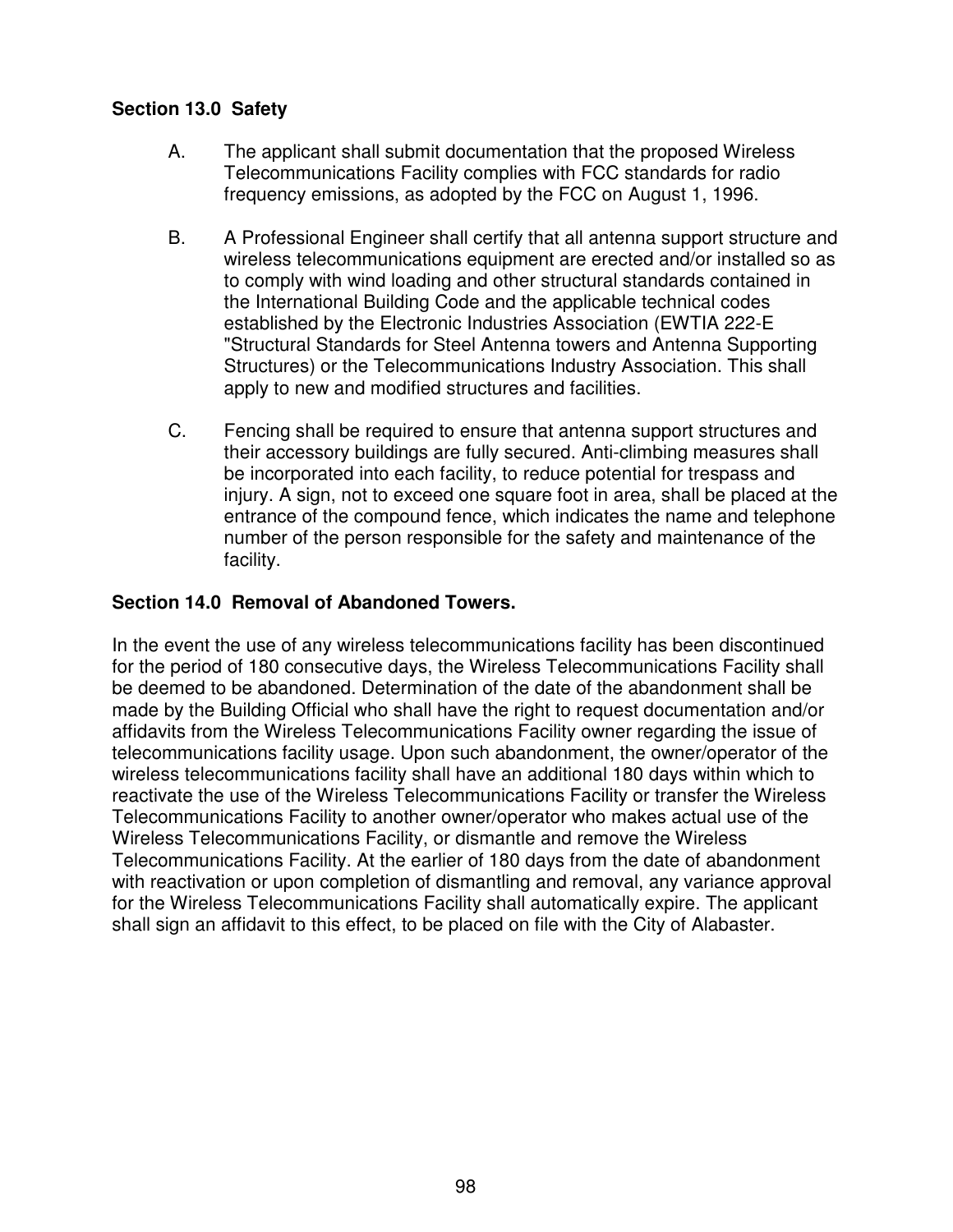### **ARTICLE IX. OFF-STREET PARKING AND LOADING REQUIREMENTS**

# **Section l.0 Parking requirements for specific uses**.

|     | 1.1. Residential and Accessory Uses                                                            |                                                                                                    |
|-----|------------------------------------------------------------------------------------------------|----------------------------------------------------------------------------------------------------|
| 1.  | Single-family dwelling                                                                         | 2 spaces                                                                                           |
| 2.  | Manufactured or Mobile Home                                                                    | 2 spaces                                                                                           |
| 3.  | Two-family dwelling                                                                            | 1.5 spaces per dwelling unit                                                                       |
| 4.  | Multifamily and<br>townhouse dwelling                                                          | 1.5 spaces per dwelling unit                                                                       |
| 5.  | Tourist home, bed<br>and breakfast                                                             | 5 spaces plus one space per bedroom                                                                |
| 6.  | <b>Independent Living Facility</b>                                                             | 1 space per dwelling unit                                                                          |
| 7.  | Inn                                                                                            | 5 spaces plus 1 space per bedroom                                                                  |
| 8.  | Group home                                                                                     | 2 spaces                                                                                           |
| 9.  | <b>Assisted Living Facility</b>                                                                | 0.65 spaces per dwelling unit                                                                      |
| 10. | Private swim and<br>tennis clubs                                                               | 1 space per 75 square feet of swimming<br>pool water surface area and 2 spaces<br>per tennis court |
|     | 1.2. Public and Institutional Uses                                                             |                                                                                                    |
| 1.  | Auditorium, arena, stadium,<br>theater, church, concert<br>hall and other spectator facilities | 0.35 X the seating capacity                                                                        |
| 2.  | College, university,<br>vocational school                                                      | 1 space per 50 square feet of classroom<br>floor area                                              |
| 3.  | Hospital                                                                                       | 1 space per 3 beds plus 1 space per 2                                                              |

employees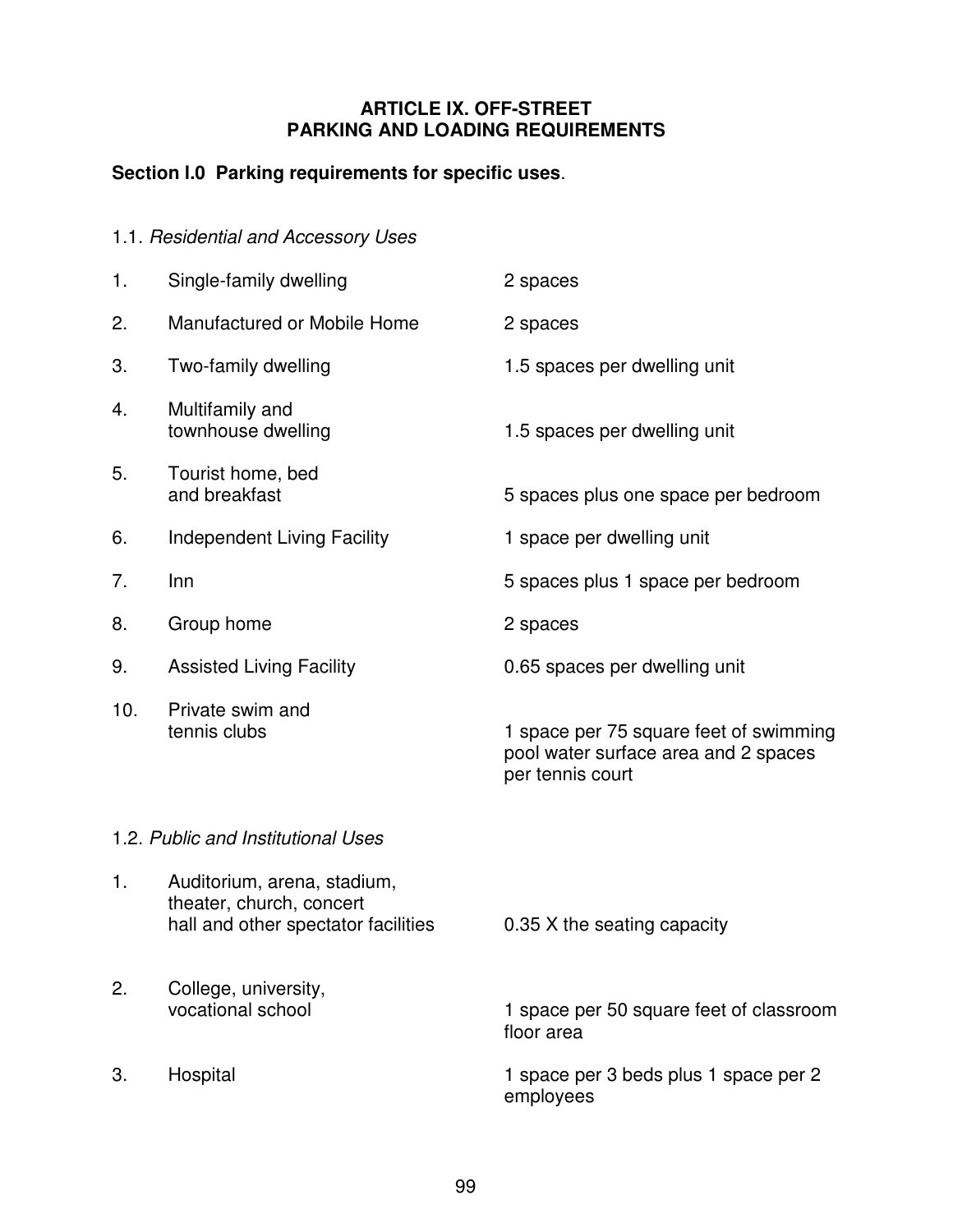| 4.  | Library                                    | 1 space per 800 square feet of floor<br>area plus one space per 2 employees                                                                                                                                                                                                           |
|-----|--------------------------------------------|---------------------------------------------------------------------------------------------------------------------------------------------------------------------------------------------------------------------------------------------------------------------------------------|
| 5.  | Post Office                                | 1 space per 300 square feet of floor<br>area                                                                                                                                                                                                                                          |
| 6.  | Public and private schools                 |                                                                                                                                                                                                                                                                                       |
|     | Elementary and middle schools              | 1 space per 8 auditorium seats or 2<br>spaces per classroom, whichever is<br>greater                                                                                                                                                                                                  |
|     | High school                                | 1 space per 6 students and one space<br>per 3 employees                                                                                                                                                                                                                               |
|     | 1.3. Commercial and Industrial Facilities. |                                                                                                                                                                                                                                                                                       |
| 1.  | Auto dealership                            | 1 space per 1, 000 sq ft of floor area                                                                                                                                                                                                                                                |
| 2.  | Auto repair and service                    | 2 spaces per repair bay                                                                                                                                                                                                                                                               |
| 3.  | Auto parts sales                           | 1 space per 150 sq ft of retail sales floor<br>area                                                                                                                                                                                                                                   |
| 4.  | <b>Bank</b>                                | 1 space per 150 sq ft of floor area                                                                                                                                                                                                                                                   |
| 5.  | Barber and beauty shops                    | 2.5 spaces per chair                                                                                                                                                                                                                                                                  |
| 6.  | Bowling alley                              | 4 spaces per alley                                                                                                                                                                                                                                                                    |
| 7.  | Manual Car wash                            | 1 space per 200 square feet of floor<br>area                                                                                                                                                                                                                                          |
| 8.  | Convenience store                          | 1 space per 155 sq ft of floor area                                                                                                                                                                                                                                                   |
| 9.  | Dance or music studio                      | 1 space per 100 sq ft of floor area                                                                                                                                                                                                                                                   |
| 10. | Day care or nursery                        | One space designed for the safe and<br>convenient loading and unloading of<br>children per 10 children enrolled, based<br>upon the maximum licensed capacity of<br>the center, with a minimum of four<br>spaces; plus one space for each<br>employee on the maximum working<br>shift. |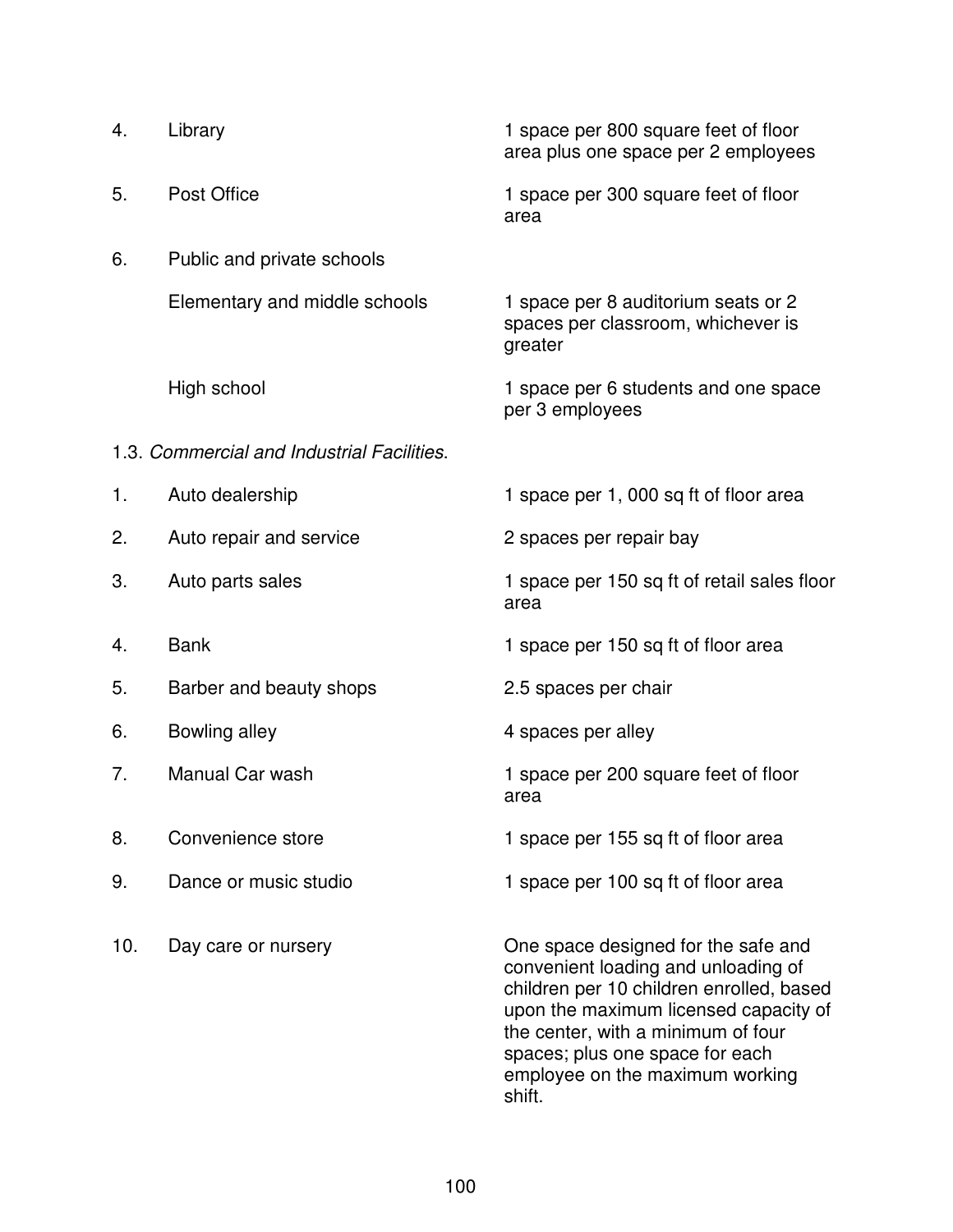| 11. | Doctor-dentist office                                                                                                    | 1 space per 250 square feet of floor<br>area                                                                     |
|-----|--------------------------------------------------------------------------------------------------------------------------|------------------------------------------------------------------------------------------------------------------|
| 12. | <b>Funeral home</b>                                                                                                      | 1 space per 50 sq ft of floor area                                                                               |
| 13. | Gasoline service station                                                                                                 | 1 space per pump and 2 spaces per<br>repair bay                                                                  |
| 14. | Golf course                                                                                                              | 7 spaces per golf hole                                                                                           |
| 15. | Golf, carpet                                                                                                             | 1 space per golf hole                                                                                            |
| 16. | Laundromat                                                                                                               | 0.5 spaces per machine                                                                                           |
| 17. | Industry                                                                                                                 | 1 space per 3 employees on the<br>maximum working shift.                                                         |
| 18. | Lumber yard and<br>home improvement center                                                                               | 1 space per 200 sq ft of floor area and 1<br>space per 1,000 sq ft of outdoor storage<br>area                    |
| 19. | Motel or hotel                                                                                                           | 1 space per unit plus 1 space per 200<br>sq ft of office floor area.                                             |
| 20. | Nursing home                                                                                                             | 1 space per 4 beds                                                                                               |
| 21. | Office building                                                                                                          | 1 space per 250 square feet of floor<br>area                                                                     |
| 22. | Office/Warehouse                                                                                                         | 1 space per 250 square feet of office<br>floor area and 1 space per 1,000 square<br>feet of warehouse floor area |
| 23. | Restaurant, lounge<br>bar, night club                                                                                    | 1 space per 100 square feet of floor<br>area                                                                     |
| 24. | Restaurant, drive-up                                                                                                     | 1 space per 100 square feet of floor<br>area                                                                     |
| 25. | Retail establishments which<br>require an unusually large<br>showroom such as furniture,<br>carpet, and large appliances | One space per 800 sq ft of floor area                                                                            |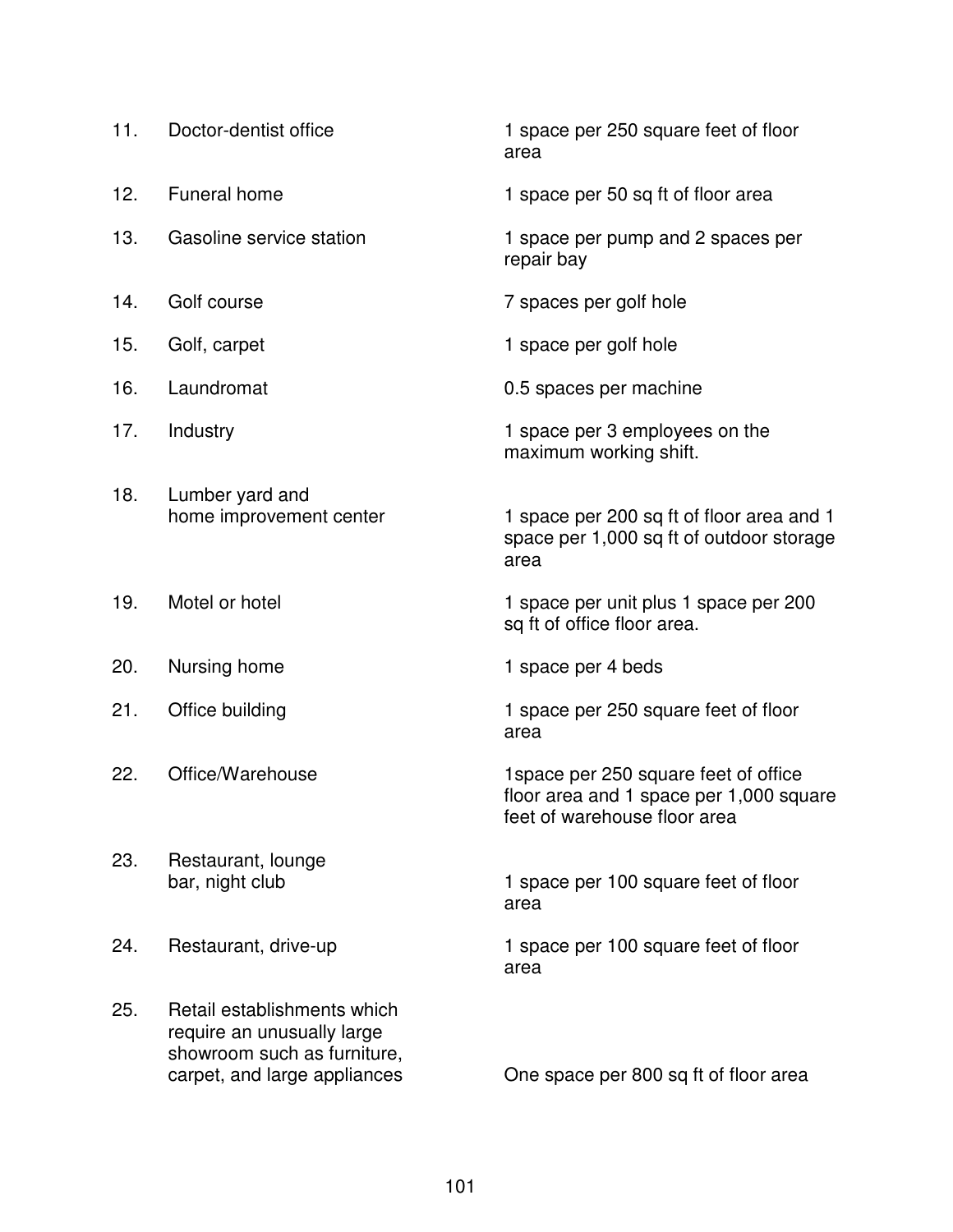| 25. | Self-Storage Facility,<br><b>Limited Access</b> | One space per 30 storage units plus five<br>spaces for the storage unit rental office,<br>plus one space per 200 square feet of<br>gross floor area devoted to sales or<br>rental of other services or materials                                       |
|-----|-------------------------------------------------|--------------------------------------------------------------------------------------------------------------------------------------------------------------------------------------------------------------------------------------------------------|
| 26. | Self-Storage Facility,<br>Multi-Access          | Parking lanes as required in Article VIII,<br>Section $10.2(N)(2)$ , plus five spaces for<br>the storage unit rental office, plus one<br>space per 200 square feet of gross floor<br>area devoted to sales or rental of other<br>services or materials |
| 27. | Wholesale establishments                        | 1.5 spaces per 2 employees                                                                                                                                                                                                                             |
| 28. | Veterinarian                                    | 1 space per 1,000 square feet of floor<br>and kennel area                                                                                                                                                                                              |
| 29. | All other retail and<br>service establishments  | 1 space per 200 square feet of floor<br>area and 1 space per 500 square feet of<br>permanent outdoor sales                                                                                                                                             |

# **Section 2.0**. **Rules in applying off-street parking standards**.

In applying the standards of Section l.0 of this Article the following rules shall apply:

- A. A parking space shall be at least nine (9) feet wide and twenty (20) feet long except for the following situations:
	- 1. A parking space in a parking structure, which does not serve a retail or service use, may be a minimum of eight and one-half (8.5) feet wide and eighteen (18) feet long.
	- 2. A maximum of ten (10) percent of all parking spaces in a parking structure which serve a retail or service use may be a minimum of eight and one-half (8'1/2) feet wide and eighteen (18) feet long.
- B. The parking space requirement for a use not specifically mentioned herein shall be the same as required for a use of a similar nature.
- C. In the case of mixed or joint uses, the parking spaces required shall equal the sum of the requirements of the various uses computed separately.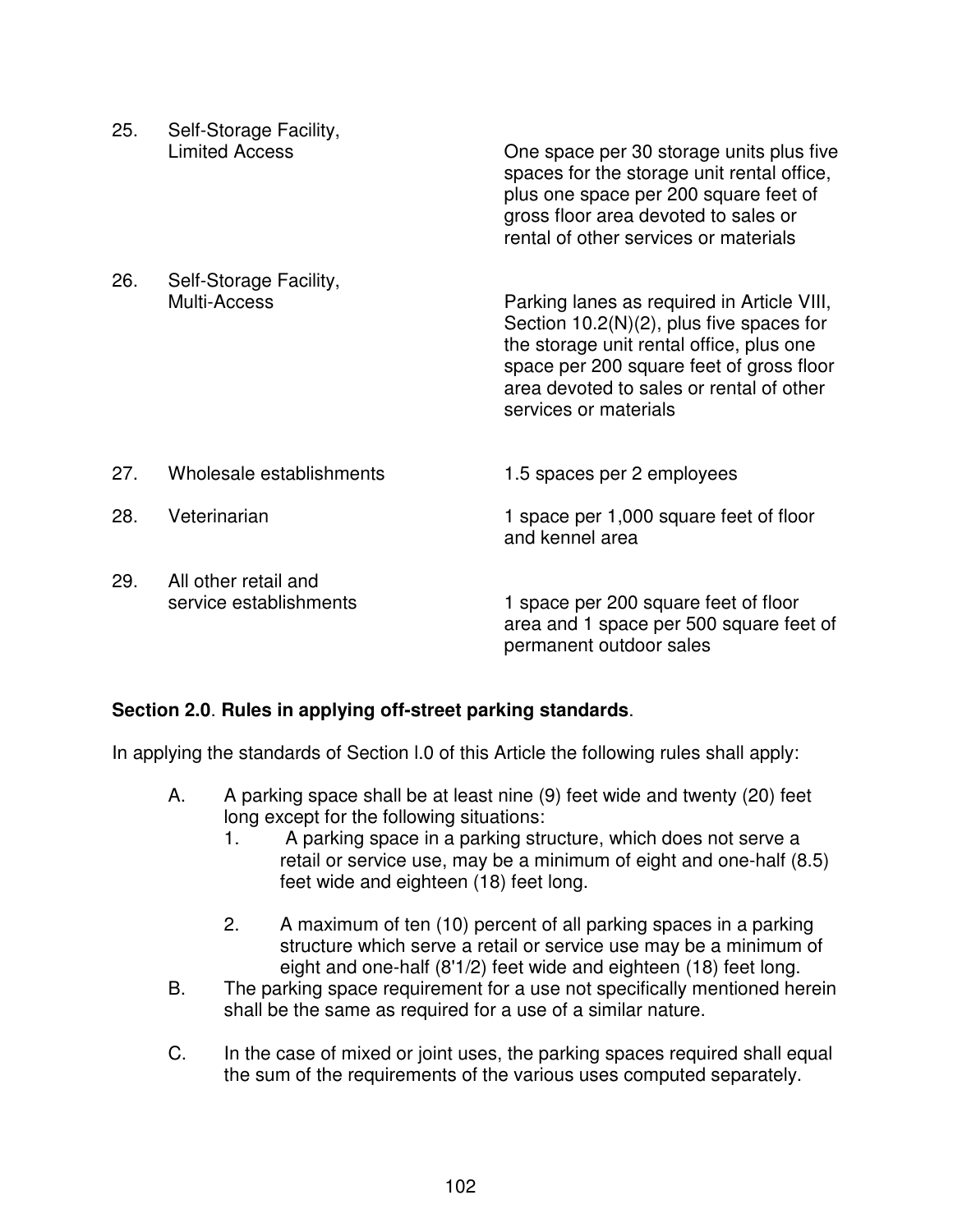- D. These standards shall apply fully to all uses and buildings established after the effective date of this Ordinance.
- E. These standards shall apply to all additions, expansions, enlargements or reconstruction on the basis of the addition, expansion, enlargement or reconstruction only.
- F. Off-street parking areas and spaces servicing publicly owned recreation facilities, may have a surface other than bituminous pavement or concrete, subject to the approval of the City Engineer.
- G. Parallel parking spaces shall contain a minimum rectangular area of nine (9) feet wide by twenty two (22) feet long.
- H. Because of the unique nature of mixed use development, Article IX Off Street Parking and Loading Requirements shall not apply to a Mixed Use District. Requirements for parking and loading shall be established for each mixed use development as part of the development plan review process as required in Article VI, Subsection 22.8 of this Ordinance.
- 2.1. *Location and design of off-street parking areas*.
	- A. In districts A, E, R-1, R-2, R-3, R-4 , R-5, R-6, R-7 and R-8 required offstreet parking shall be provided on the same lot as the use to which the parking pertains. In other districts such parking may be provided either on the same lot or an adjacent lot, not in one of the above districts, when an increase in the number of spaces is required by a change of use or enlargement of the building served, or where such spaces are provided collectively or used jointly by two (2) or more buildings or establishments
	- B. In any case where the required parking spaces are not located on the same lot with the building or use served, or where such spaces are collectively or jointly provided and used, a written agreement thereby assuring their retention for such purposes shall be properly drawn and executed by the parties concerned, approved as to form by the City Attorney and shall be filed with the application for a building permit, and shall be in full force and effect until released by a resolution of the city council.
	- C. All parking areas shall be provided with safe entrance to and exit from the public thoroughfare.
	- D. No off-street parking spaces, except for detached single family residential uses shall be entered or exited directly from a public street or alley.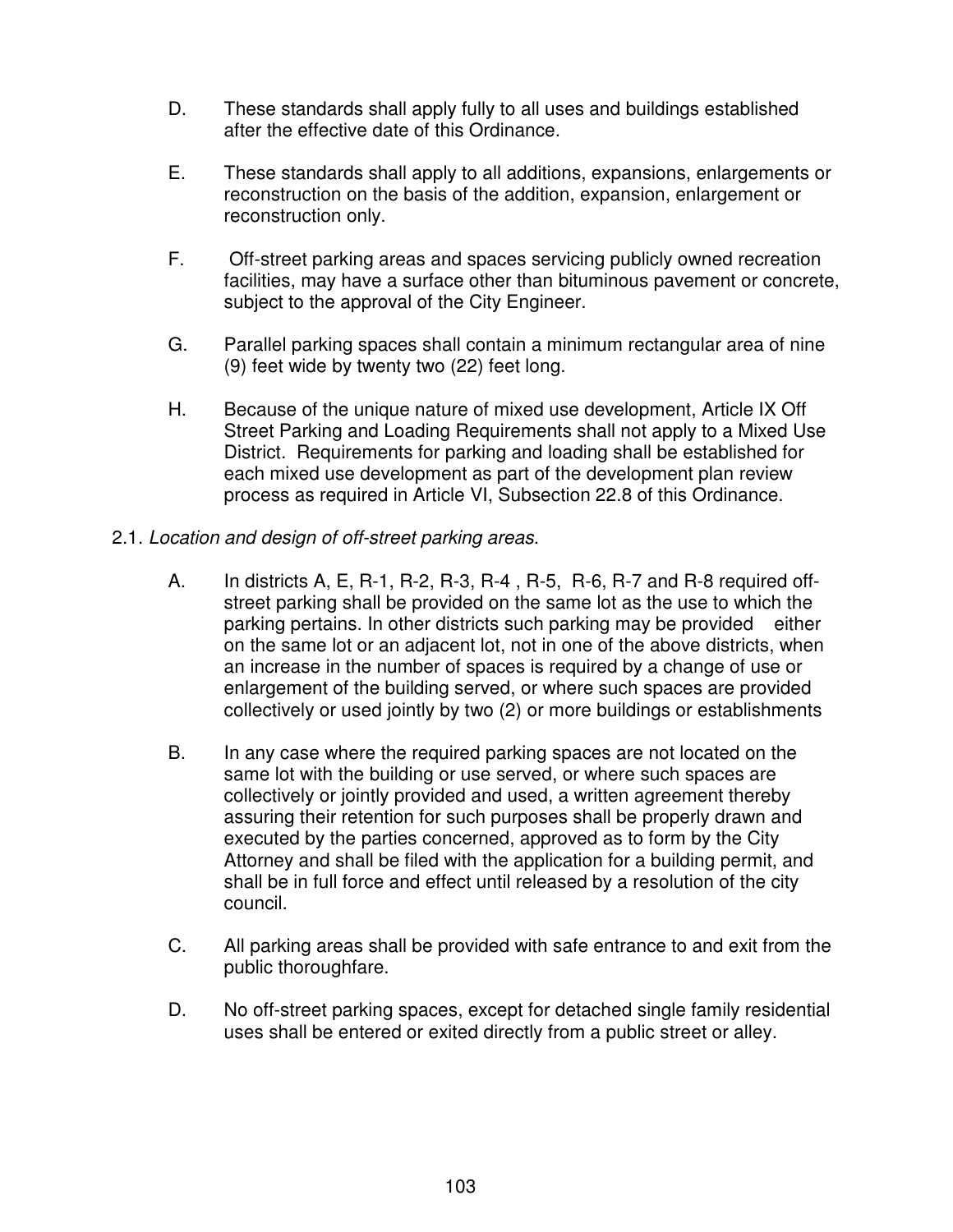E. The use of any required parking space for the storage of any motor vehicle for sale, rent or repair or any other purpose other than the temporary parking of motor vehicles by patrons, is prohibited.

### **Section 3.0. Loading area requirements**.

3.1. *Required loading space*. On the same premises with every building or structure involving the receipt or dispatch of vehicles as a necessity for, or incidental to, the operation, or use of the building, there shall be provided and maintained adequate space for standing, loading and unloading services, in order to avoid interference with public use of streets or alleys, maintain necessary fire access lanes and to maintain vehicular circulation through the parking lot and ensure access to all required off-street parking spaces.

3.2. *Loading area site arrangement*. All loading areas shall be provided with safe entrance to and exit from the public thoroughfare. The entire loading area shall be paved and graded to properly drain.

### *3.3 Applicability*

- A. These requirements shall apply fully to all buildings erected after the effective date of this Ordinance and all enlargements, expansions, or reconstruction thereof.
- B. No building or part thereof in the B Districts, heretofore erected, shall hereafter be enlarged or expanded to the extent of fifty percent or more in floor area or ground area used unless off-street loading space is provided in accordance with the requirements of this Section.
- C. No building or part thereof in the M Districts heretofore erected shall hereafter be enlarged or extended to provided an additional floor area of twenty-five thousand square feet or more, or to provide a total gross floor area of forty thousand square feet or more, unless off-street loading space is provided in accordance with the requirements of this Section.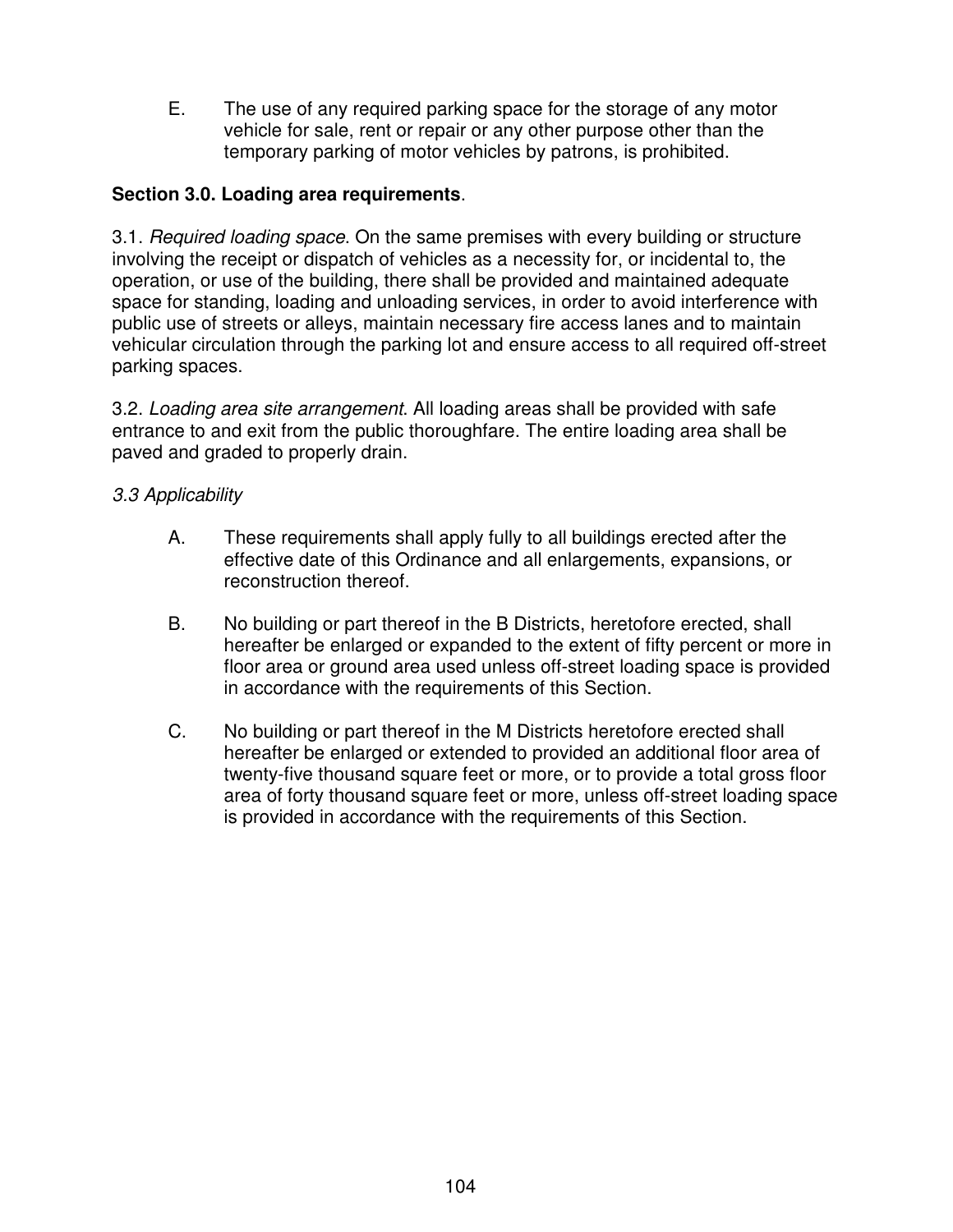# **ARTICLE X SIGN REGULATIONS**

### **Section 1.0. Purposes**

The purposes of these sign regulations are to encourage the effective use of signs as a means of communication for businesses, organizations and individuals in Alabaster;

- 1. to provide a means of way-finding in the community, thus reducing traffic confusion and congestion;
- 2. to provide a means for businesses located in Alabaster to identify their respective locations and businesses and to advertise products and services available at that location;
- 3. to reduce the proliferation of signs and the resulting clutter by restricting most new commercial signs to the premises of the business, allowing off-premise signs only along already commercial sections of major roads through the City;
- 4. to maintain and enhance the pleasing look of the City of Alabaster and to preserve Alabaster as a city that is attractive to business;
- 5. to improve pedestrian and traffic safety;
- 6. to differentiate among those signs that, because of their location, may distract drivers on public streets and those that may provide information to them while they remain in their cars but out of active traffic;
- 7. to minimize the possible adverse effects of signs on nearby public and private property;
- 8. to ensure that residents of the community continue to have the opportunity to express their views on public issues through signs located at their residences;
- 9. to ensure that persons seeking housing in Alabaster can easily find available housing by allowing commercial real estate signs in locations and circumstances where other commercial signs are not allowed; and
- 10. to implement the comprehensive plan of the City as updated from time to time.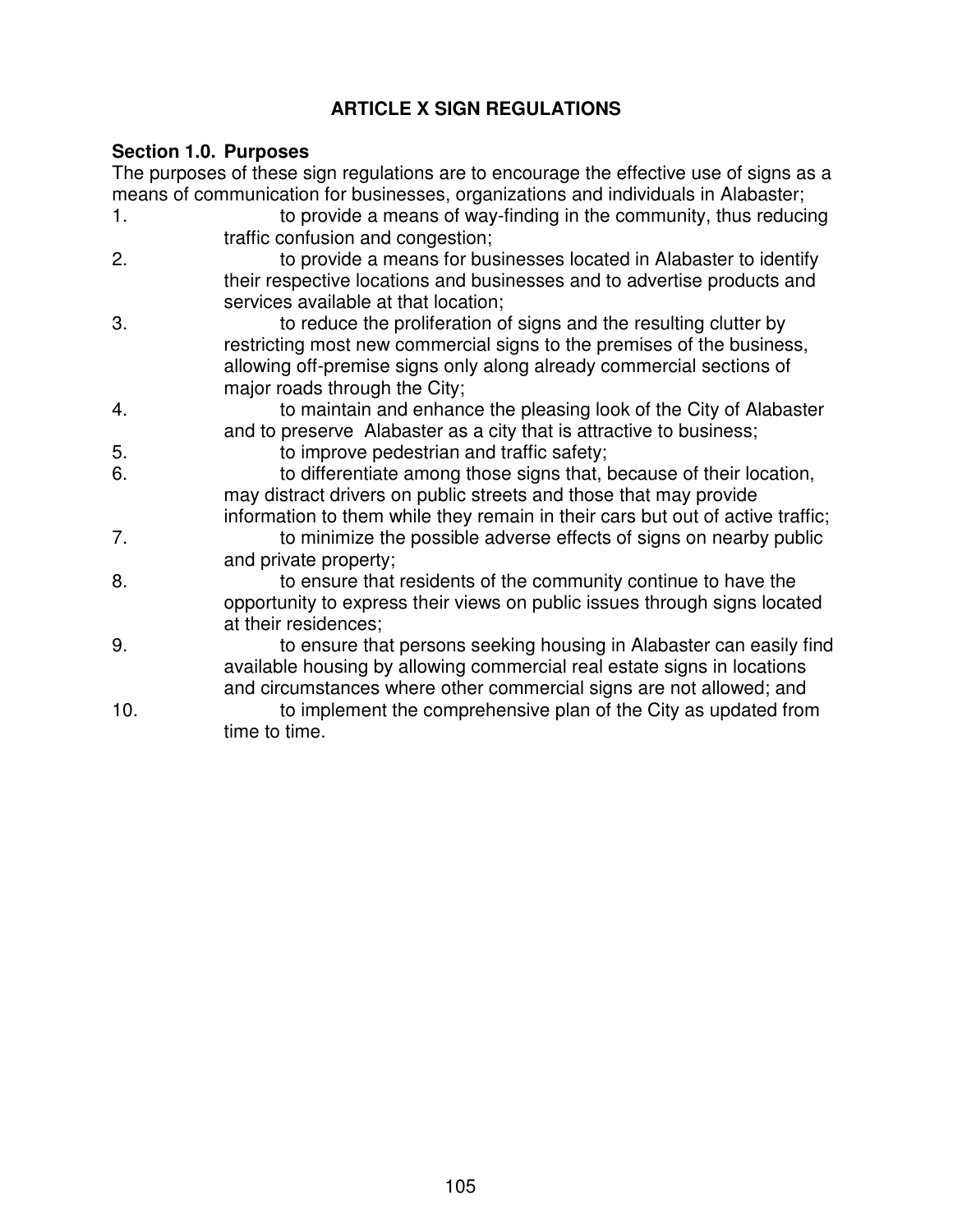# **Section 2.0. Permits, fees, and inspections.**

*2.1 Permits required*. Except as otherwise provided in this Article it shall be unlawful for any person to erect, construct, enlarge, move, alter or convert any sign in the City or cause the same to be done, without first obtaining a building permit for each sign from the Building Official as required by this Ordinance. Permits are not required for routine sign maintenance. Any business, firm, or corporation engaged in the business of altering or erecting signs governed by the provisions of this Article shall first obtain a business license from the City.

*2.2 Application for permit*. Application for a permit to erect a permanent sign or to erect a temporary sign as stipulated in Sub Section 12.3 of this Article, shall be made to the Building Official upon a form provided by the Building Official and shall be accompanied by such information as may be required to assure compliance with all appropriate laws and regulations of the City, including:

- A. Name and address of owner of the sign.
- B. Name and address of owner or the person in possession of the premises where the sign is located or to be located.
- C. Clear and legible drawings showing the location of the sign which is subject to the permit and all other existing signs on the premises.
- D. Drawings showing the dimensions, construction supports, size, electrical wiring and component materials of the sign and method of attachment.
- E. In the case of a temporary sign, the date on which the sign will be erected and the date when the sign shall be removed.

2.3 *Time Limits.* Within five business days of receiving an application for a sign permit, the Building Official shall review it for completeness. If the Building Official finds that it is complete, the application shall then be processed. If the Building Official finds that it is incomplete, the Building Official shall within such five-day period, send to the applicant a notice of the specific ways in which the application is deficient, with appropriate references to the applicable subsections of this Ordinance. Within seven days of the submission of a complete application for a sign permit, the Building Official shall either:

- A. Issue the sign permit, if the sign(s) that is or are the subject of the application conform in every respect with the requirements of this Ordinance and other provisions of the City ordinances; or
- B. Deny the sign permit if the sign(s) that is or are the subject of the application fail(s) in any way to conform to the requirements of this Ordinance or other provisions of the City ordinances. In case of a denial, the Building Official shall specify in the rejection the subsection of this Ordinance or other applicable ordinance with which the sign(s) is or are inconsistent. Said statement shall be attached to the permit application.

*2.4 Appeals of permit denial*. Appeal may be taken to the Board of Adjustment upon denial of a building permit by the Building Official.

*2.5 Permit fees*. Application for permits shall be filed with the Building Official, together with a permit fee, as specified by the Building Official for each sign in accordance with this Ordinance. Building permit fees for signs shall be determined in the same manner as other building permits issued by the City.

*2.6 Inspection of signs*. The person erecting, altering, relocating, enlarging or converting any sign shall notify the Building Official upon completion of the work for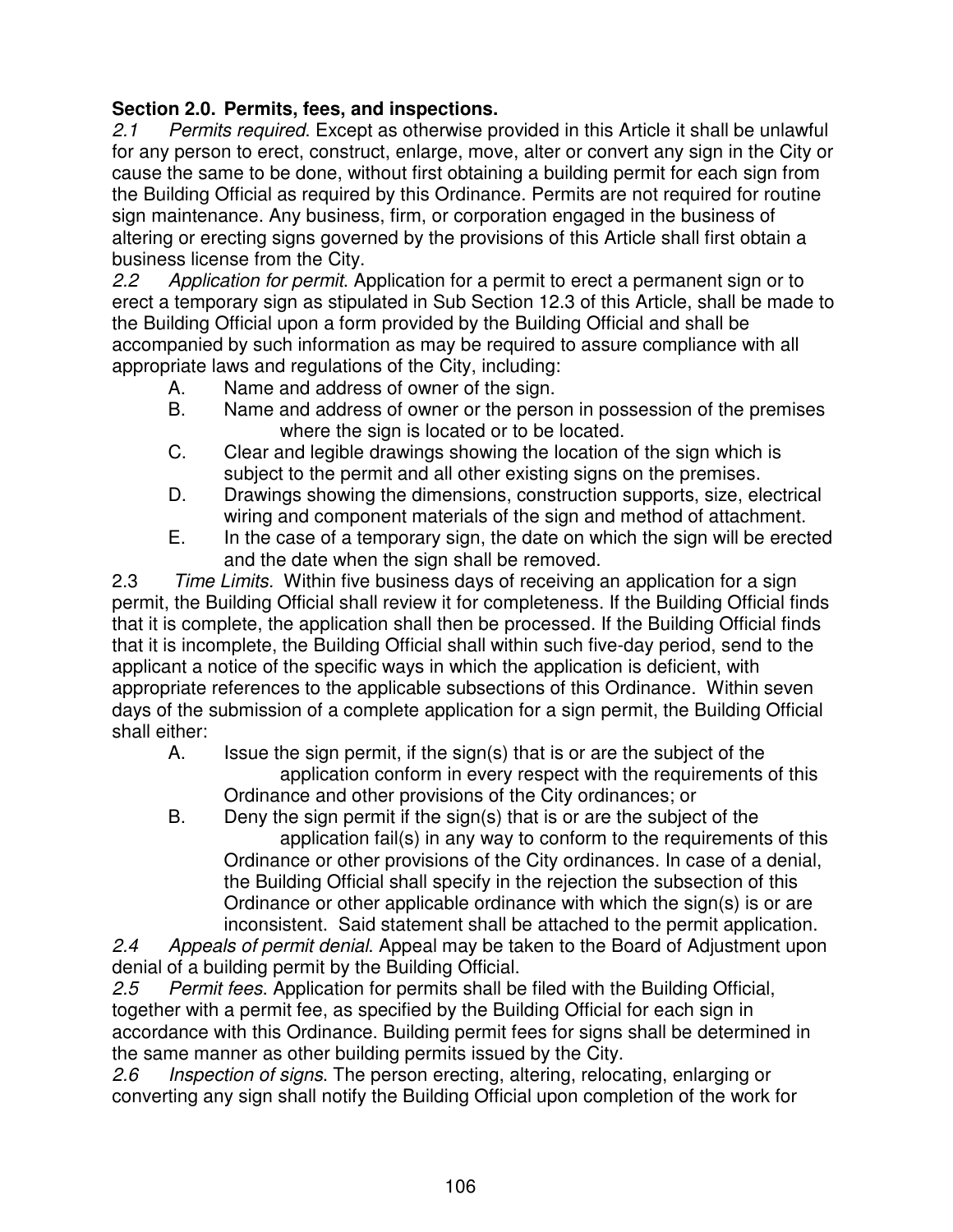which permits are required and issued. All free standing signs shall be subject to a footing inspection and all signs to an electrical inspection by the Building Official. *2.7 Unlawful signs*. Every sign in the City shall be maintained in sound structural condition. The Building Official may inspect any sign and shall have the authority to order the painting, repair, alteration or removal of any sign which does not comply with the Building Code, is abandoned for a period of thirty (30) days or more, or advertises a business, place or event which has moved from the premises or no longer exists. Sign removal shall be at the sign owner's expense. The owner of any such sign or the premises on which it is located may appeal such an order to the Board of Adjustment, and enforcement of the order shall be suspended pending a ruling from that Board.

### **Section 3.0. Signs permitted in the A, E, R-1, R-2, R-3, R-4, R-5, R-7 and R-8 districts.**

- A. A maximum of one indirectly illuminated sign on each side of a public street entrance to a single family residential subdivision or one sign in a landscaped median of the public street entrance, is permitted. Each sign shall not exceed thirty two (32) square feet of sign face area nor six (6) feet in height and shall be located so as not to cause a safety hazard. Signs located in a landscaped median of a public street shall only be permitted when shown on a subdivision plat or street plan approved by the Planning Commission as part of the subdivision or street approval process.
- B. Special exception uses in the above stated districts are permitted one freestanding sign or one building wall sign, which does not exceed thirtytwo (32) square feet of sign face area. Freestanding signs shall not exceed ten (10) feet in height.
- C. Garage and yard sales may have one, non-illuminated, temporary sign on the premises, which does not exceed four square feet of sign face area.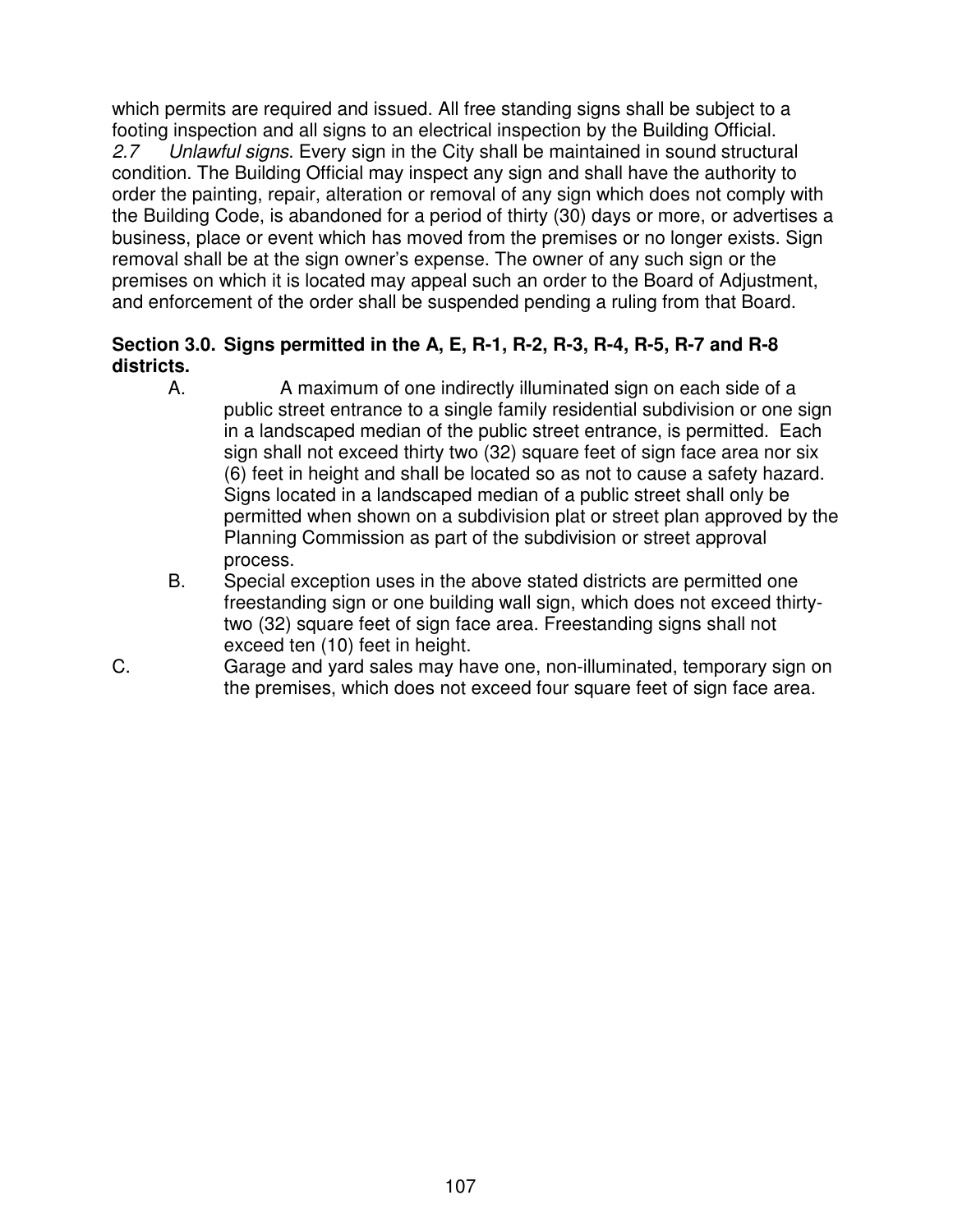# **Section 4.0. Signs permitted in the R-6 and MHD districts.**

Permitted and special exception uses in the R-6 district may have one free standing, indirectly illuminated sign, which does not exceed thirty-two (32) square feet of sign face area nor eight (8) feet in height, per public street entrance. Said sign(s) may be erected in the landscaped median of a public street when shown on a subdivision plat or street plan approved by the Planning Commission as part of the subdivision or street approval process.

## **Section 5.0. Signs permitted in the Institution, B-1, B-4, M-1 and M-2 districts**

- A. Signs Permitted for Individual Buildings
	- 1. Buildings with less than twenty thousand (20,000) square feet of floor area are permitted one indirectly illuminated, freestanding sign not to exceed four (4) feet in height nor thirty two (32) square feet of sign face area; or one building wall sign or one canopy sign not to exceed a maximum of twenty (20) square feet of sign face area.
	- 2. Buildings with more than twenty thousand (20,000), but less than one hundred thousand (100,000) square feet of floor area, are permitted one indirectly illuminated, free-standing sign not to exceed four (4) feet in height nor thirty two (32) square feet of sign face area, and one building wall sign or one canopy sign not to exceed a maximum of twenty (20) square feet of sign face area.
	- 3. Buildings with more than one hundred thousand (100,000) square feet of floor area permitted one indirectly illuminated free-standing sign not to exceed four (4) feet in height nor eighty (80) square feet of sign face area, and one building wall sign or one canopy sign not to exceed a maximum of sixty (60) square feet of sign face area.
	- 4. An office building with a retail tenant(s) shall incorporate signs for the retail tenant(s) into the type of sign and sign face area permitted for the office building.
- B. Each office park, industrial park and institution campus which contains more than five (5) buildings, other than accessory buildings, may have one free-standing sign per public street entrance, which identifies the name of the park or campus.
	- 1. Maximum height of the sign shall be four (4) feet.
	- 2. The maximum sign face area of an internally illuminated sign shall be 32 square feet; 100 square feet for developments with buildings which contain a total of more than 500,000 square feet of gross floor area.
	- 3. The maximum sign face area of a non-illuminated or indirectly illuminated sign shall be 60 square feet; 120 square feet for developments with buildings which contain a total of more than 500,000 square feet of gross floor area.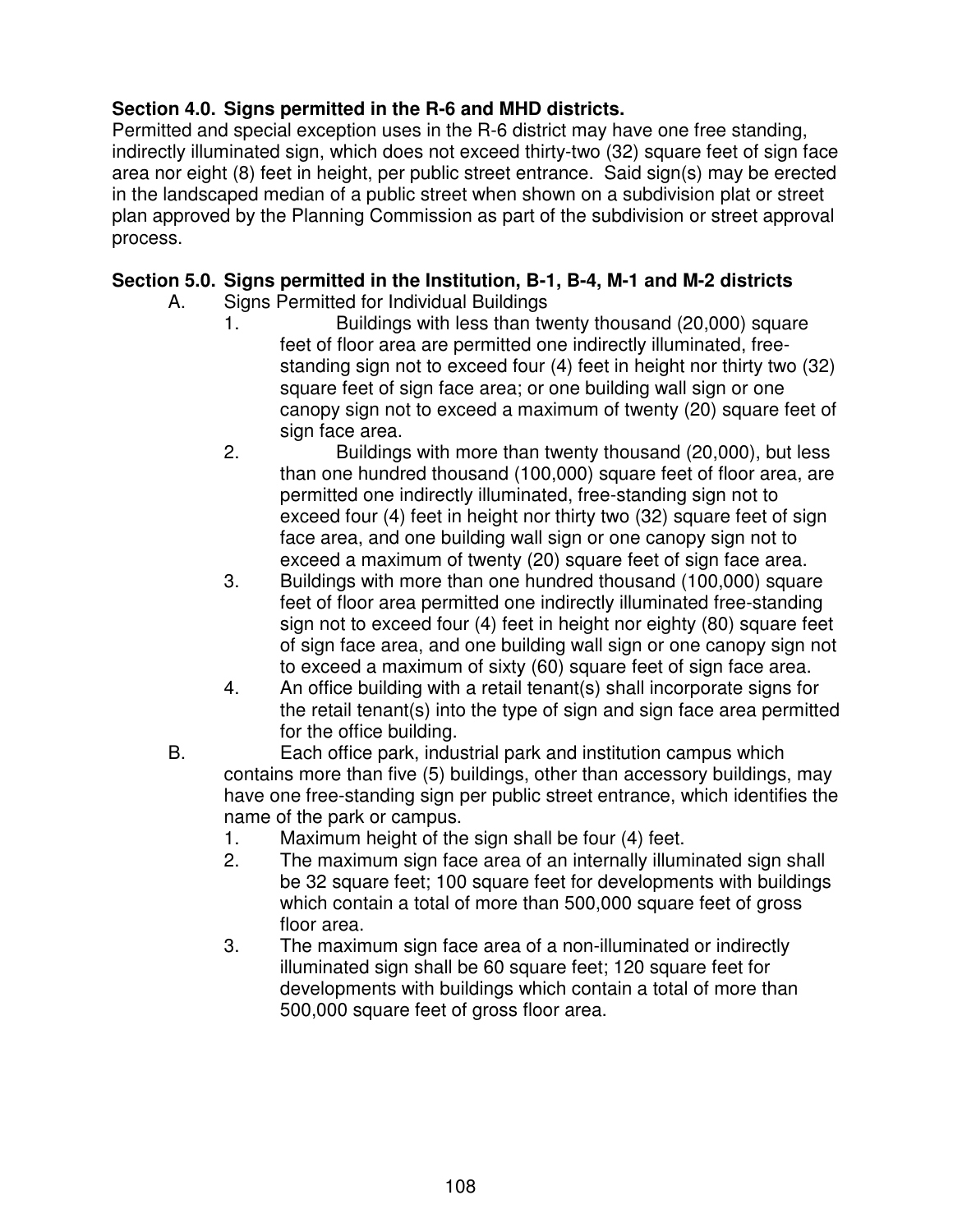## **Section 6.0. Signs permitted in the B-2 District**

- C. Non-retail uses which are permitted or special exception uses in the residential districts, the Institution District or the B-1 District are permitted signs as stipulated for that use in the applicable Section of this Article.
- D. Non-retail establishments which are not a permitted or special exception use in the residential districts, the Institution District or the B-1 District, are permitted one (1) building wall sign or one canopy sign not to exceed twenty (20) square feet of sign face area.
	- E. Individual retail buildings may have one free standing sign which does not exceed twenty four (24) feet in height nor one hundred twenty (120) square feet of sign face area; and one building wall sign or one canopy sign per facing street.
	- F. Each retail establishment located in a shopping center may have one building wall sign per facing street.
	- G. Each shopping center may have one shopping center identification sign which does not exceed thirty five (35) feet in height nor one hundred twenty (120) square feet of sign face area.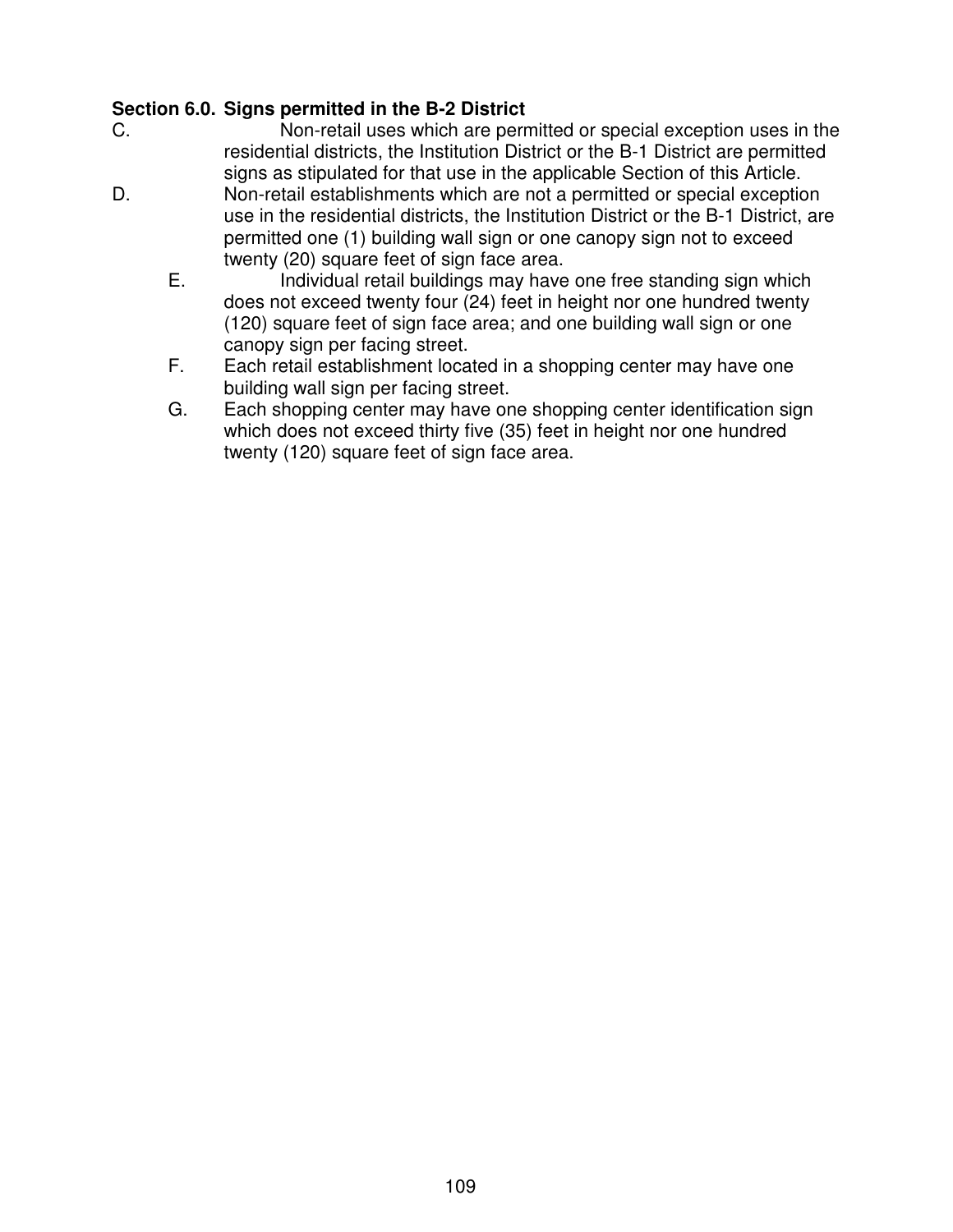## **Section 7.0. Signs permitted in the B-3 District**

- A. Non-retail uses which are permitted or special exception uses in the residential districts, the Institution District or the B-1 District are permitted signs as stipulated for that use in the applicable Section of this Article.
- B. Non-retail establishments which are not a permitted or special exception use in the residential districts, the Institution District or the B-1 District, are permitted one (1) building wall sign or one canopy sign not to exceed twenty (20) square feet of sign face area.
- C. Individual retail buildings may have one free standing sign which does not exceed thirty five (35) feet in height nor one hundred twenty (120) square feet of sign face area; and one building wall sign or one canopy sign per facing street.
- D. Each establishment located in a shopping center may have one building wall sign or one canopy sign per facing street.
- E. Each shopping center may have one free standing, shopping center identification sign which does not exceed thirty five (35) feet in height nor one hundred twenty (120) square feet of sign face area.
- F. Gasoline service stations, in addition to other permitted signs, are permitted:
	- 1. Two (2) signs advertising the price of gasoline, credit cards accepted, or oil, not to exceed twelve (12) square feet of sign face area.
	- 2. A total of seventy-six (76) square feet of sign face area is permitted on the canopy and spandrels of a gasoline service station with not more than six (6) pumps or multiple dispensing units. Permitted sign face area may be increased by not more than twenty-eight (28) square feet for each additional island of two (2) or more pumps or multiple dispensing units. All such copy shall be limited to the brand name and logo of the oil company. The signs shall be constructed as an integral part of the canopy and spandrel structures and shall not extend above the roof-line of the canopy. Sign face area on the canopy and spandrels shall be the smallest geometric figure which describes the area enclosed by the actual copy of the signs, not the entire area of the canopy face or spandrel.
	- 3. Each car wash may have one building wall sign not to exceed twenty-four (24) square feet of sign face area, which identifies the car wash.
- G. Because of the number of automobile dealerships located in the City of Alabaster and their unique sign requirements, sign regulations for automobile dealerships with one franchise on the premises are as follows: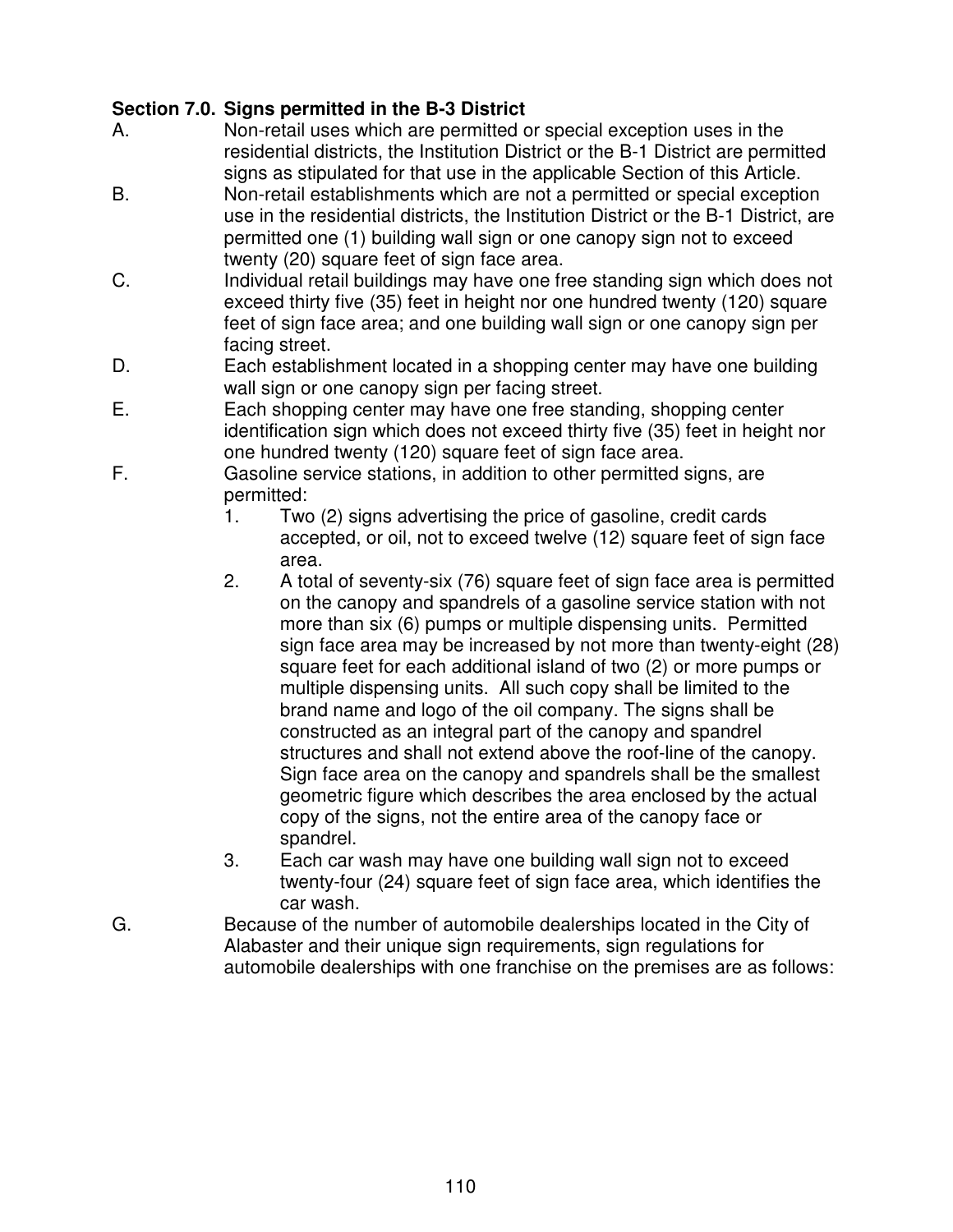### **Signs Permitted for Automobile Dealerships in the B-3 District**

|                | Auto Dealership With Less<br>Than 30,000 Square Feet of |                      | Auto Dealership With More than<br>30,000 Square Feet of Floor |               |
|----------------|---------------------------------------------------------|----------------------|---------------------------------------------------------------|---------------|
|                | <b>Floor Area</b>                                       |                      | Area                                                          |               |
|                | <b>Building Wall</b>                                    |                      | <b>Building Wall or</b>                                       |               |
| Type Sign      | or Canopy                                               | <b>Free Standing</b> | Canopy Sign                                                   | Free standing |
| Permitted      | Sign                                                    | Sign                 |                                                               | Sign          |
| Sign Face Area |                                                         |                      |                                                               |               |
| (Square Feet)  | 100                                                     | $220*$               | 100                                                           | $380*$        |
| Maximum        | Top of                                                  |                      | Top of Building                                               |               |
| Height         | <b>Building Wall</b>                                    | 40 Feet              | Wall                                                          | 45 Feet       |
| Maximum        |                                                         |                      |                                                               |               |
| Number         | N/A                                                     | Three                | N/A                                                           | Three         |

\*Permitted free-standing sign sign face area may be applied to permitted building wall sign or canopy sign face area. The maximum sign face area of a free-standing sign shall be two hundred sixty (260) square feet.

Automobile dealerships with more than one automobile franchise may increase the permitted sign face area for building wall and free-standing signs by thirty-three (33) per cent and the maximum number of free-standing signs by two (2), for each additional automobile franchise on the premises; except that no automobile dealership with floor area less than thirty thousand (30,000) square feet may have more than five hundred forty (540) square feet of total sign face area and no dealership with floor area greater than thirty thousand (30,000) square feet may have more than eight hundred (800) square feet of total sign face area.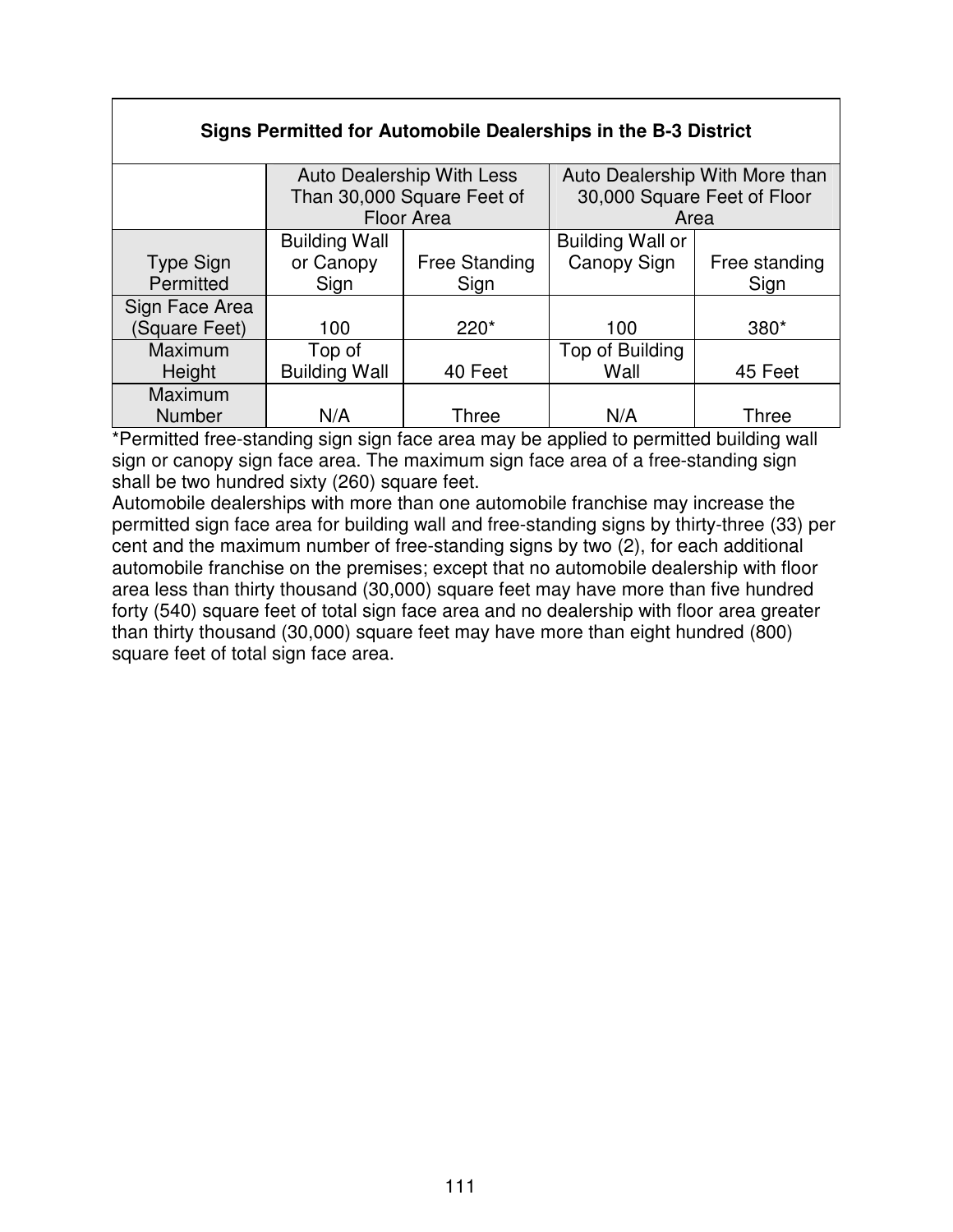### **Section 8.0. Signs permitted in the B-5 District**

- A. Each business or other use may have one building wall sign or one canopy sign or one projecting sign per facing street. Maximum sign face area for a canopy sign or for a projecting sign shall be thirty-two (32) square feet. Maximum sign area of each building wall sign shall be ten (10) percent of the front building wall area or portion thereof, which encloses the business or other use.
- B. A movie theater may have any of the above signs or one marquee sign. Maximum sign face area of the marquee sign shall be twenty (20) percent of the front building wall area or portion thereof, which encloses the theater.

### **Section 9.0. Signs permitted in the Planned Development District (PDD)**

Minimum standards for signs in each PDD shall be set forth in the development criteria of the PDD, as approved by the City during the review and approval process. The standards shall not be less restrictive than the applicable regulations of this Article. Offpremise signs are prohibited in a PDD.

#### **Section 10.0 Signs permitted in the Mixed Use District (MXD)**

Because of the unique nature of mixed use development, Article X Sign Regulations, shall not apply to a Mixed Use District. Requirements for signs shall be established for each mixed use development as part of the development plan review process as required in Article VI, Subsection 22.8 of this Ordinance.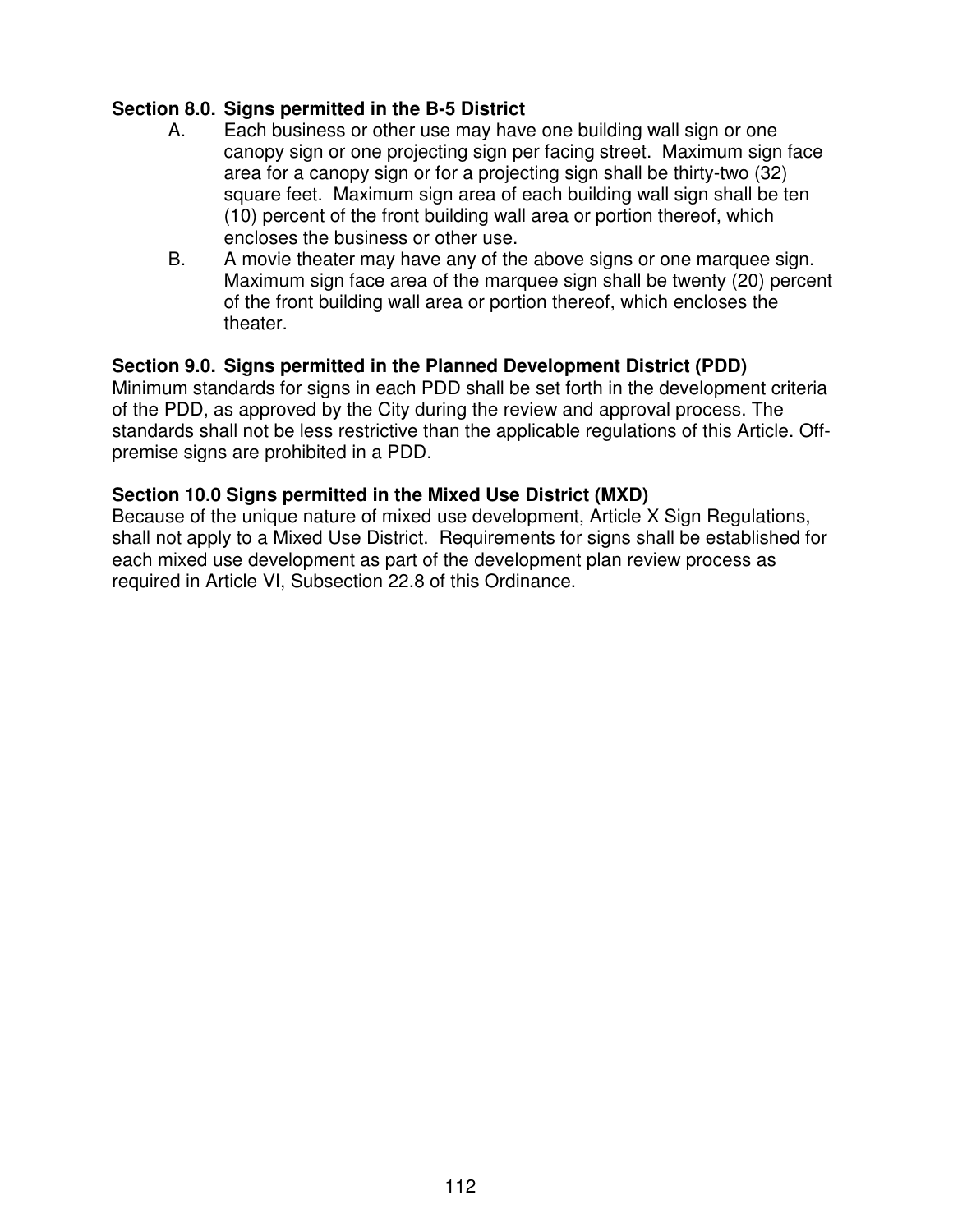# **Section 11.0. Free-standing signs, generally.**

- A. No sign shall cause a public hazard, obstruct or impair motorists' vision, diminish safe ingress and egress to any property or impede flow of pedestrian or vehicular circulation in parking areas, sidewalks, or public roads.
- B. The height of a free standing sign shall be measured from the average elevation of the ground at the base of the sign to the highest point of the sign structure. Berms or fill material which raise the base of the sign above the average elevation of the surrounding ground, shall not be used to increase the height of a free standing sign.

# **Section 12.0 Off Premise Signs**

- A. Off-premise signs, except as provided herein, are prohibited.
- B. Off-premise signs are only permitted in the B-3, B-4, M-1 and M-2districts, on parcels which abut the Interstate Highway 65 right-of-way, and oriented so as to be viewed from the main traveling lanes of interstate Highway 65.
- C. No off-premise sign shall be erected closer than 500 feet from a residential district boundary, measured from nearest edge of the sign.
- D. Any illumination for an off-premise sign shall be focused upon the sign face and shall not be directed toward a residential district
- E. No portion of an off-premise sign shall encroach or project over any public property or right-of-way.
- F. There shall be at least fifteen hundred (1,500) feet between off-premise sign structures on the same side of the highway.
- G. Maximum sign face area for an off-premise sign shall be 800 square feet. Maximum height of the sign shall be 30 feet for signs located on an elevated grade and 40 feet in all other locations.
- H. Each off-premise sign shall be set back at least thirty (30) feet from any public right-of-way and property line.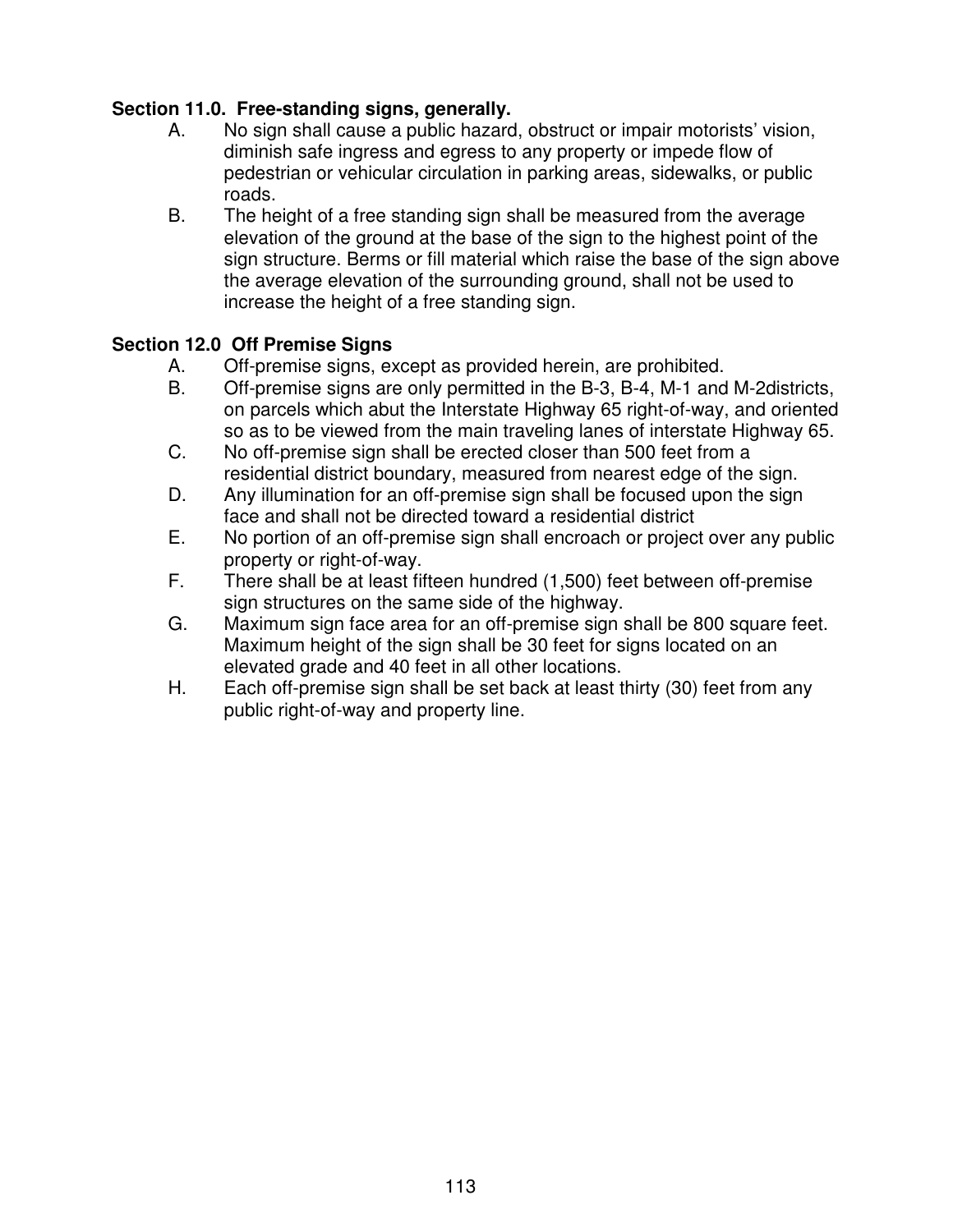# **Section 13.0. Substitution of Messages**

Any sign allowed under this Ordinance may contain, in lieu of any other message or copy, any lawful noncommercial message that does not direct attention to a business operated for profit, or to a product, commodity or service for sale or lease, or to any other commercial interest or activity, so long as said sign complies with the size, height, area and other requirements of this Ordinance.

## **Section 14.0. Signs Permitted in Public Right-of-Way**

The following signs, and only the following signs, may be placed or erected in the public right-of-way. Such signs, if erected by or at the request of any entity other than an agency of the State of Alabama, Shelby County, or the City of Alabaster, shall be allowed under a license, which may be revoked by the City at any time, with or without cause, with or without notice, and without compensation to the entity placing or using the sign. The signs permitted under this section are:

- A. Signs erected by the Alabama Department of Transportation along a state highway or other state road;
- B. Traffic signs erected by the City and, when erected, conforming to the standards set forth in the Uniform Manual of Traffic Control Devices;
- C. Public notices placed by a public agency acting under lawful court order or in accordance with mandatory provisions of Alabama state law;
- D. Signs erected by a public or regulated mass transit service along its routes, identifying the location of bus or transit stops and providing schedule information, provided that no such sign shall exceed two square feet in area;
- E Signs erected by a public utility company on its poles, above its underground facilities, or on its other facilities in the right-of-way, and providing safety or other information about the facility, provided that no such sign shall exceed two square feet in area;
- F. Signs erected by the City at the request of a non-profit organization, subject to the following conditions:
	- 1. Such signs shall be available only to organizations approved for deductions under Section 501(c)(3) of the Internal Revenue Code;
	- 2. Such signs shall provide directions to a permanent facility of the non-profit organization, which facility is located in the City of Alabaster and is open to and serves the public; and
	- 3. No such sign shall be larger than two square feet in area.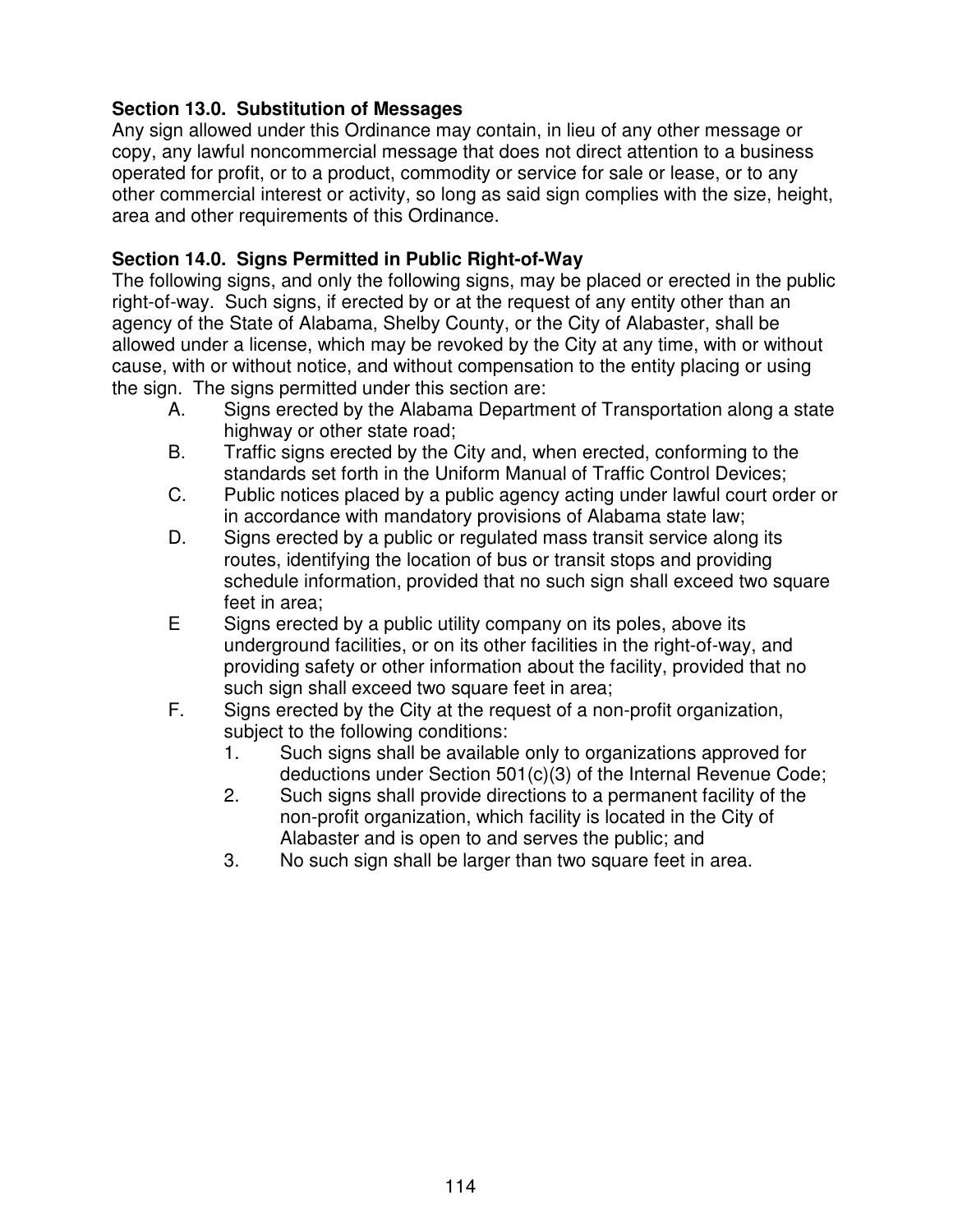# **Section 15.0. Signs Prohibited**

The following signs are prohibited, unless otherwise exempted or permitted by this Article.

- A. Signs which do not comply with the adopted building, electrical or fire codes;
- B. Any sign which constitutes a safety hazard, including signs which obstruct visibility at intersections.
- C. Portable signs and any other signs which are not permanently attached to the ground or a building, except for those expressly permitted as "temporary signs" under Section 16.3;
- D. Signs located in the public right-of-way, except those signs permitted in accordance with Section 14;
- E. Signs attached to trees, utility poles, or other structures located in the public right-of-way, except for instructional signs posted by the owner of a pole or other structure;
- F. Animated signs, including signs which move, revolve, rotate, or appear to be animated by mechanical, electronic or other means;
- G. Signs with flashing, blinking, moving or intermittent light or with light which varies in intensity or color, except time and temperature signs;
- H. Strings of light bulbs, inflatable signs, and signs which emit noise, odor or visible matter such as smoke or steam;
- I. Banners, except as permitted in Section 16.3(C) of this Article.
- J. Wind driven signs including pennants, ribbons, spinners, streamers, captive balloons and similar devices; this restriction does not apply to flags permitted in accordance with Section 16.2(G);
- K. Roof signs; and
- L. Off premise signs, except as permitted in Section 12.0 of this Article.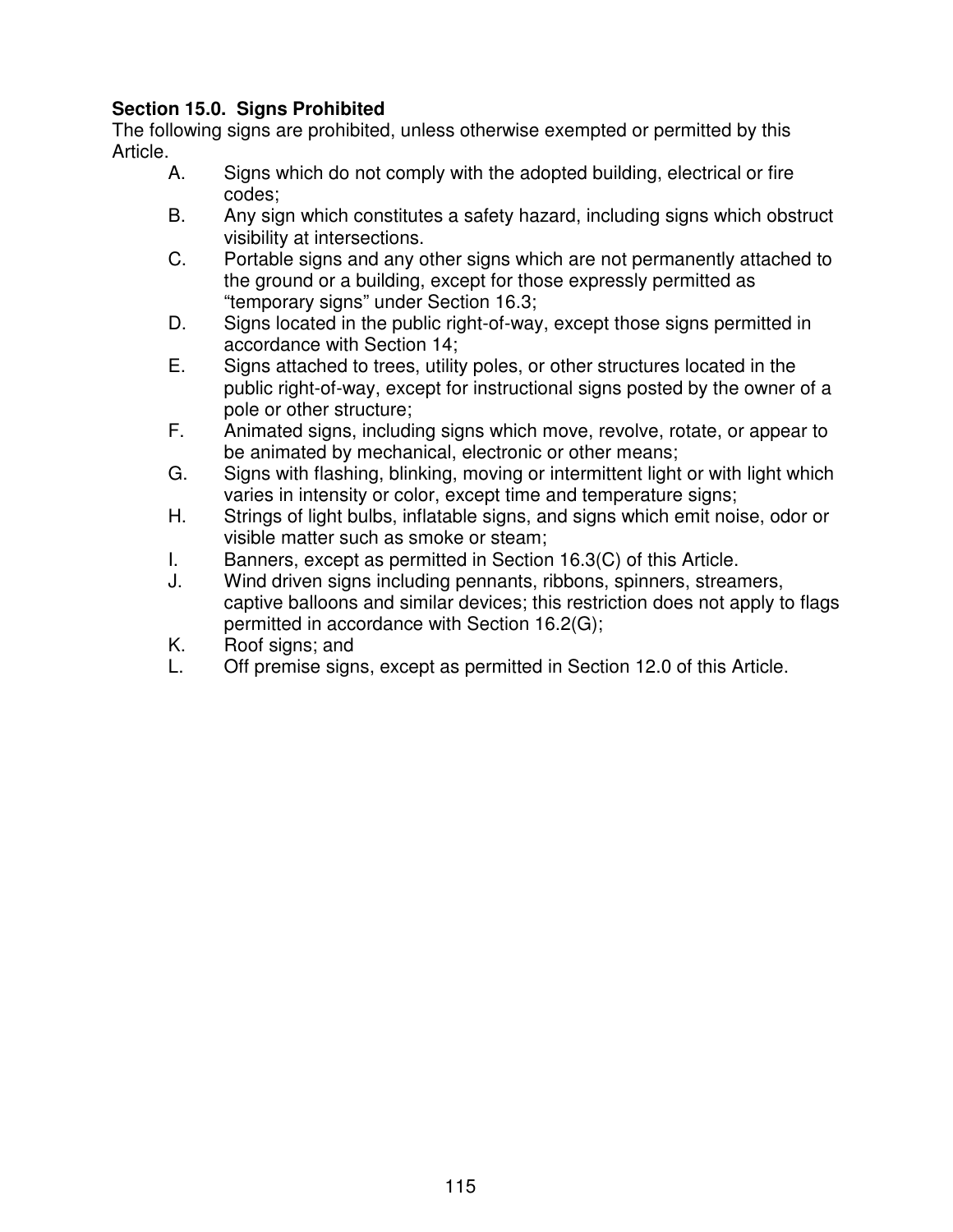### **Section 16.0. Permit exceptions, signs allowed without a permit and temporary signs.**

16.1 Permit exceptions.

No permit shall be required for the following work on signs which otherwise require a permit:

- A. Changing of the advertising copy of message on an existing approved sign or marquee which is specifically designed for the use of replaceable copy.
- B. Painting, cleaning or other normal maintenance and repair of a sign not involving structural changes.
- 16.2 Signs allowed without a permit.

The following signs shall be allowed, subject to the following conditions, but no sign permit shall be required for such signs:

- A. Signs posted by a public agency, acting in accordance with an adopted law or ordinance,;
- B. Directional signs which do not exceed four (4) square feet of sign face area nor three (3) feet in height, located in a parking area or private drive, which are intended to direct traffic through the area and do not contain any commercial message.
- C. Signs which are incorporated into vending machines by a manufacturer or distributor which identify or advertise only the product or service dispensed by the machine and which are not legible from the public rightof-way or other site not part of the lot on which the vending machine is located.
- D. A sign indicating that the property on which the sign is located has received a property-related award from a non-profit organization holding tax exempt status under Sect. 501(c)(3) of the Internal Revenue Code and with an office or other principal location in Alabaster.
- E. Political campaign signs, subject to the following:
	- 1. Political signs shall only be located in a residential zoning district on property which is improved with a dwelling or in commercial zoning districts, subject to the conditions of Section 13.0 and 15.3(G).
	- 2. Political signs shall not exceed ten (10) feet in height nor thirty-two (32) square feet in sign face area.
	- 3. Political signs shall not be separately illuminated.
	- 4. Owners of residential property may place or grant permission for the placement of political signs in their respective yards, provided that no sign shall be placed in a public right-of-way.
	- 5. Political signs shall not be placed in a public right-of-way or on any utility pole or tree, whether on public or private property.
	- 6. Political signs related to an election or other particular event shall be removed within ten (10) days following the election or other event. If a sign related to an election or a particular event is not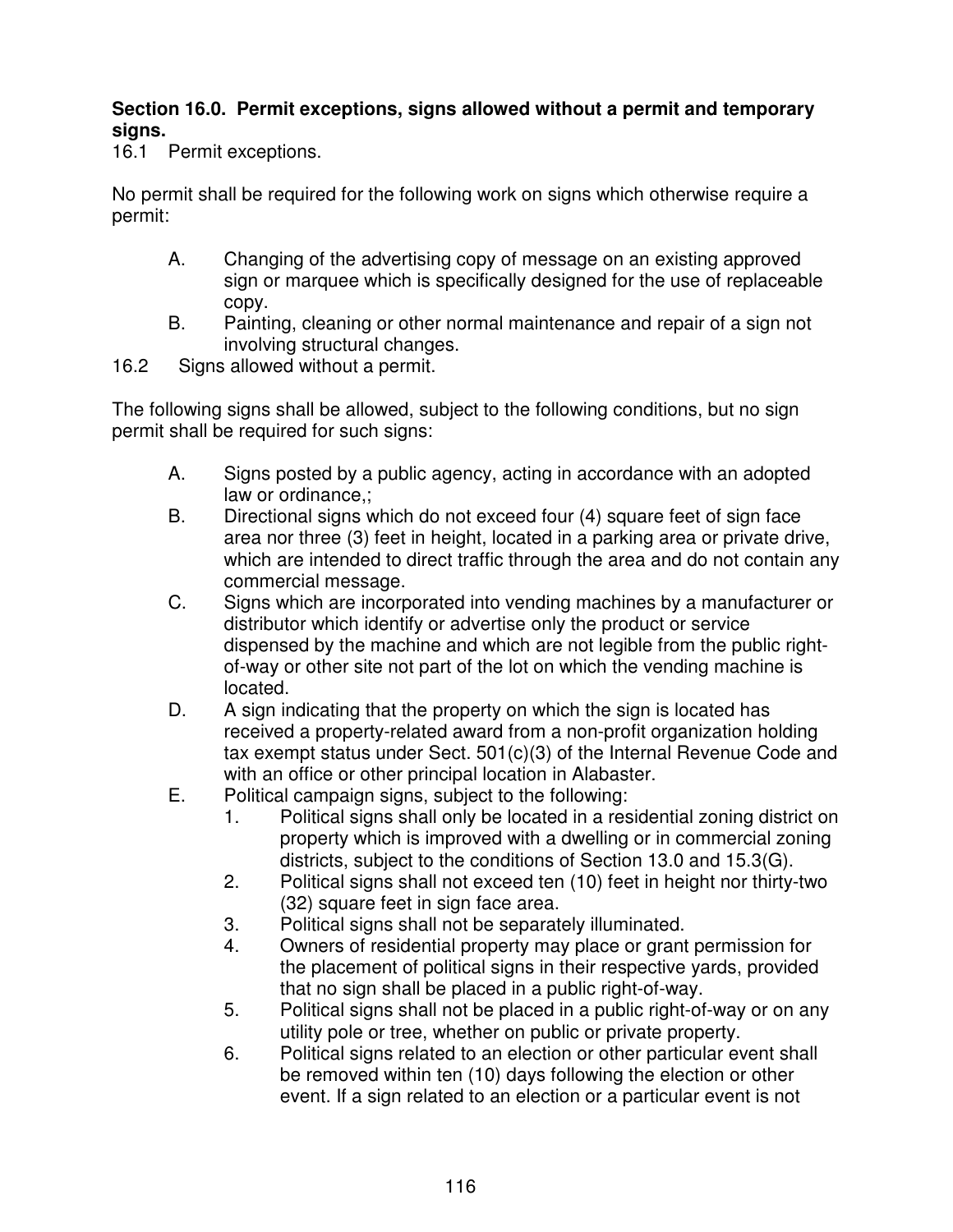removed by such time, the City may remove the signs at the expense of the named candidate, other sponsor or the owner of the property on which the sign is located.

- F. Building marker signs shall be permitted, subject to the following conditions:
	- 1. Such signs shall not exceed three (3) square feet in area,
	- 2. Such signs shall contain no logo or commercial message,
	- 3. Such signs shall be made of permanent material, such as bronze or masonry, and shall be permanently affixed to or made part of the building, and
	- 4. There shall be only one such sign on any building.
- G. The display of flags shall be subject to the following limitations:
	- 1. There shall be no more than one flagpole per principal building on any development site;
	- 2. Each flagpole must be within thirty (30) feet of the principal entrance to the building to which it is oriented,
	- 3. There shall be no more than one flag per pole,
	- 4. No flag shall be larger than five (5) feet by eight (8) feet,
	- 5. No flag may contain a commercial message,
	- 6. No flagpole in a residential district shall exceed twenty (20) feet in height; no flagpole in a nonresidential district shall exceed thirty (30) feet in height, and
	- 7. A flagpole shall be have a setback of at least 5 feet from any property line,
	- 8. No rooftop flagpoles shall be permitted in any zoning district.
- H. Instructional signs may be displayed, subject to the following. Such signs shall not be larger than 4 square feet and, if freestanding, shall not exceed 3 feet in height. Instructional signs may carry any type of information except a commercial message. Typical instructional signs include, but are not limited to, "restroom," "phone," "no parking," "entrance," "exit," and generic directions such as "office," "atm," or "stores." No such sign shall carry any commercial message whatsoever.
- I. Holiday Decorations may be displayed for a period of not more than fortyfive (45) consecutive days nor more than sixty (60) days in any one (1) year. Holiday decorations shall not contain a commercial message.
- 16.3 Temporary signs.
	- A. Temporary signs shall not be located in the public right-of-way.
	- B. A non-profit organization recognized by the Internal Revenue Service under Sect. 501(c)(3) of the Internal Revenue Code, may have a maximum of four (4) temporary signs, for a period of not more than thirty (30) days during any calendar year, which announce events or meetings of that organization.
	- C. Each new business may have one temporary sign, not to exceed thirty-two (32) square feet of sign face area. The sign is permitted for a period not to exceed sixty (60) days, or until a permanent sign is erected, whichever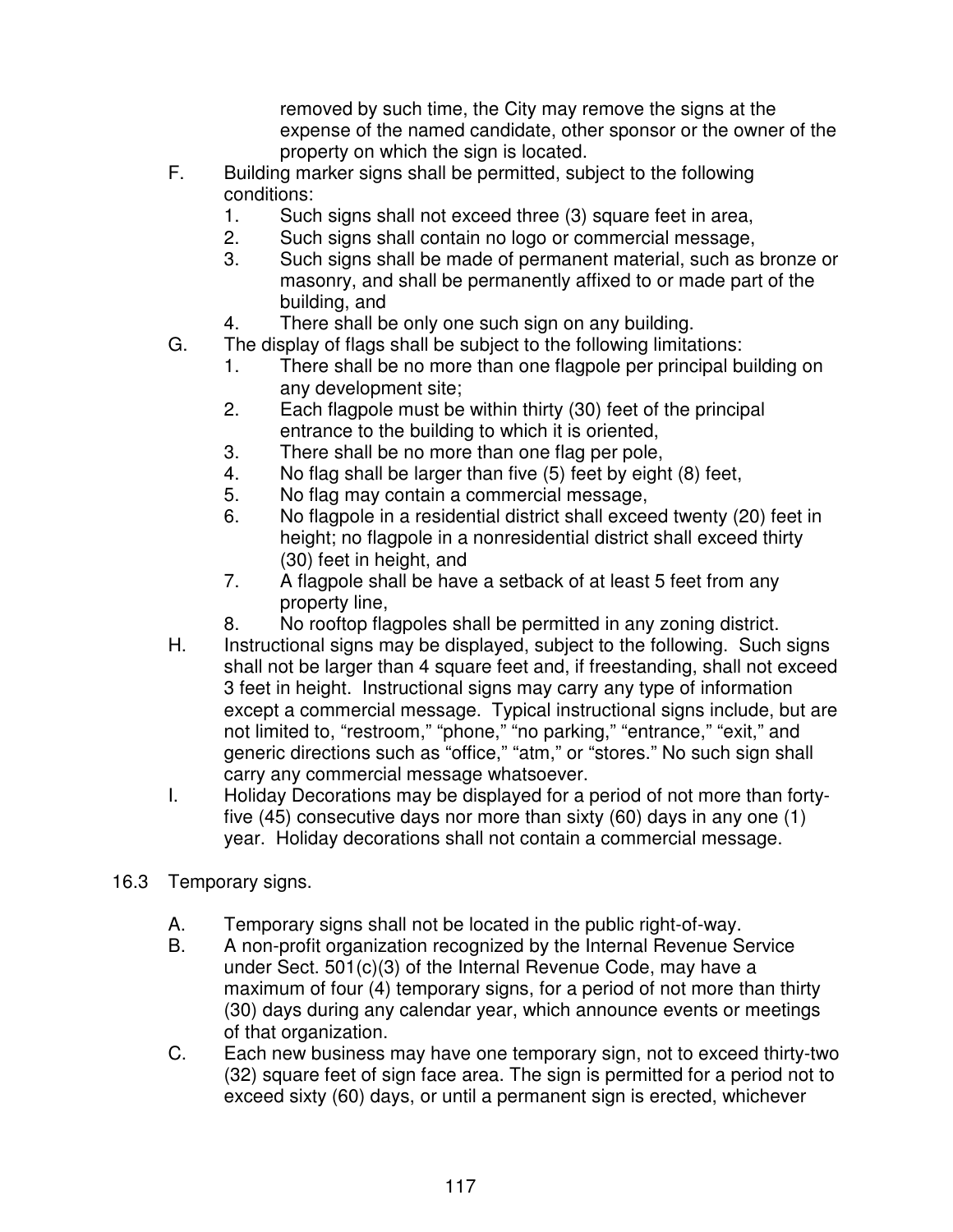time period is shorter. Each new business may also have not more than two (2) banners advertising the grand opening of the business. The banners are permitted for a period not to exceed fourteen (14) days.

- D. Commercial property may have one, non-illuminated, free standing, temporary identification sign per facing street, while the property is being developed, which shall not exceed 48 square feet of sign face area nor 10 feet in height. For a single tenant project, the sign shall be removed when the project is complete, or the permanent sign has been erected, whichever occurs first. For multi-tenant projects, the sign shall be removed when 75 percent of the tenant spaces have been leased, or the permanent sign has been erected, whichever occurs first.
- E. As an accessory commercial use to a temporary sales office or model home located in a new residential subdivision with five (5) or more lots, there may be one temporary identification sign while the subdivision is being developed, which shall not exceed thirty-two (32) square feet nor ten (10) feet in height. The sign shall not be illuminated and shall be removed when seventy-five (75) percent of the homes in subdivision have been constructed or the permanent subdivision identification sign is erected, whichever occurs first.
- F. Real estate signs:
	- 1. Each residential lot may have one "for sale" or "for rent" sign for residential property, provided such sign is located on the lot and does not exceed four (4) square feet of sign face area. The sign shall be removed when the property is sold or rented.
	- 2. Any person attempting to sell or rent a residential unit in a residential district, or such person's agent, may install off-premise signs advertising the sale or rental of such property, subject to the following conditions:
		- a. Each such sign shall be have a sign face of two square feet or less;
		- b. No such sign shall be installed on the public right-of-way;
		- c. Such sign may be installed only on private property, with the express permission of the property owner; and
		- d. Such sign(s) shall be displayed only between 3 p.m. on a Friday afternoon and 5 p.m. on the following Sunday evening. Any such sign not removed by 5 p.m. on Sunday shall be deemed abandoned and may be removed and discarded by the City, in addition to the imposition of penalties or other enforcement actions under this Ordinance.
	- 3. Each commercial lot, building or tenant space may have one real estate "for sale" or "for rent" sign, provided such sign is located on the subject lot or premises and does not exceed thirty-two (32) square feet of sign face area. The sign shall be removed when the property or premises is sold or rented.
- H. Temporary Political Signs in non-Residential Districts. In addition to the temporary political signs allowed in the residential districts as contemplated by Section 16.2(E)(1), each commercial lot,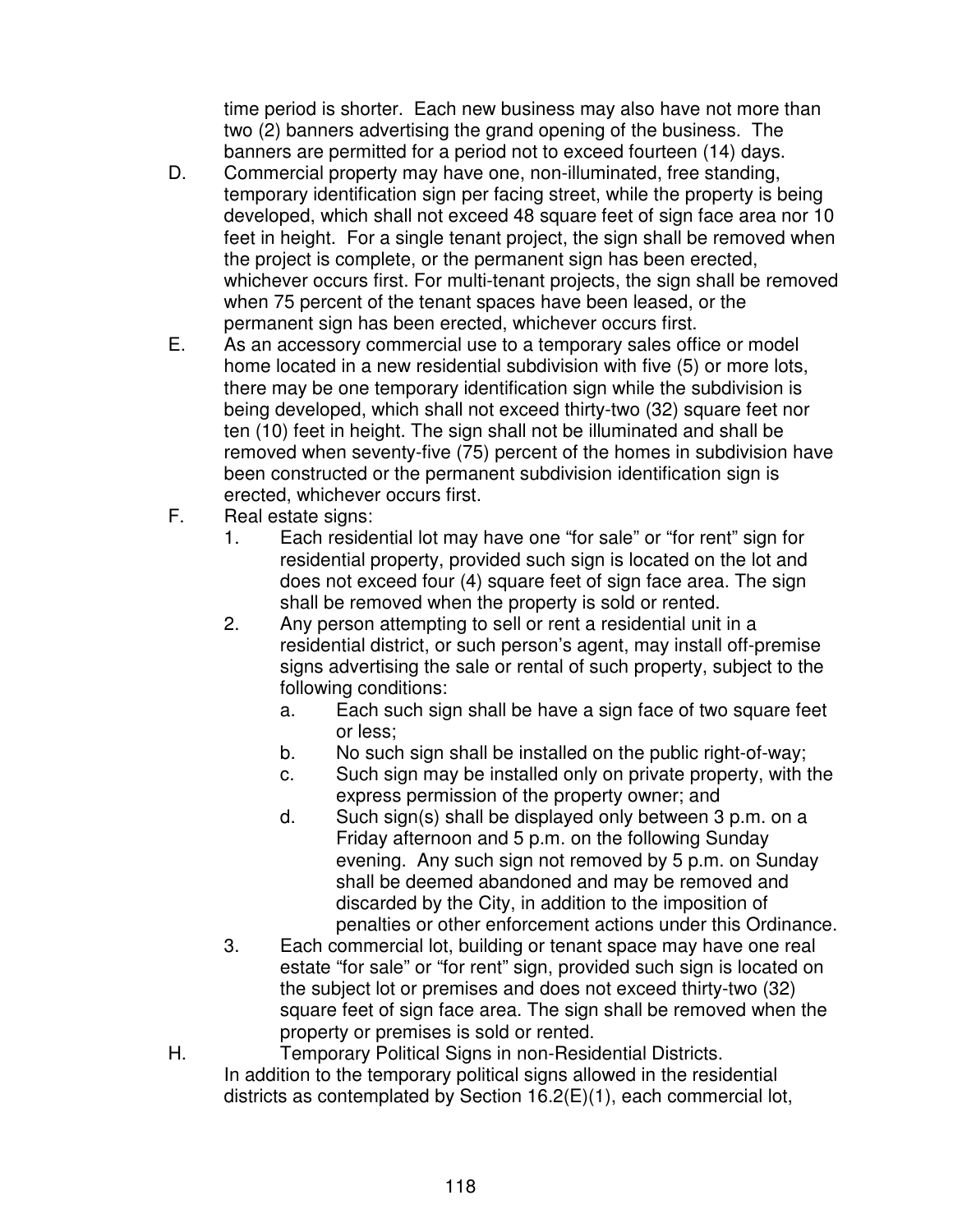building or tenant space may have one temporary political sign, provided such sign is located on the subject lot or premises and dies not exceed thirty-two (32) square feet of sign face area, and that such display is the only temporary sign allowed thereon. The sign shall be removed in accordance with the policy set forth in Section  $16.2(E)(6)$ .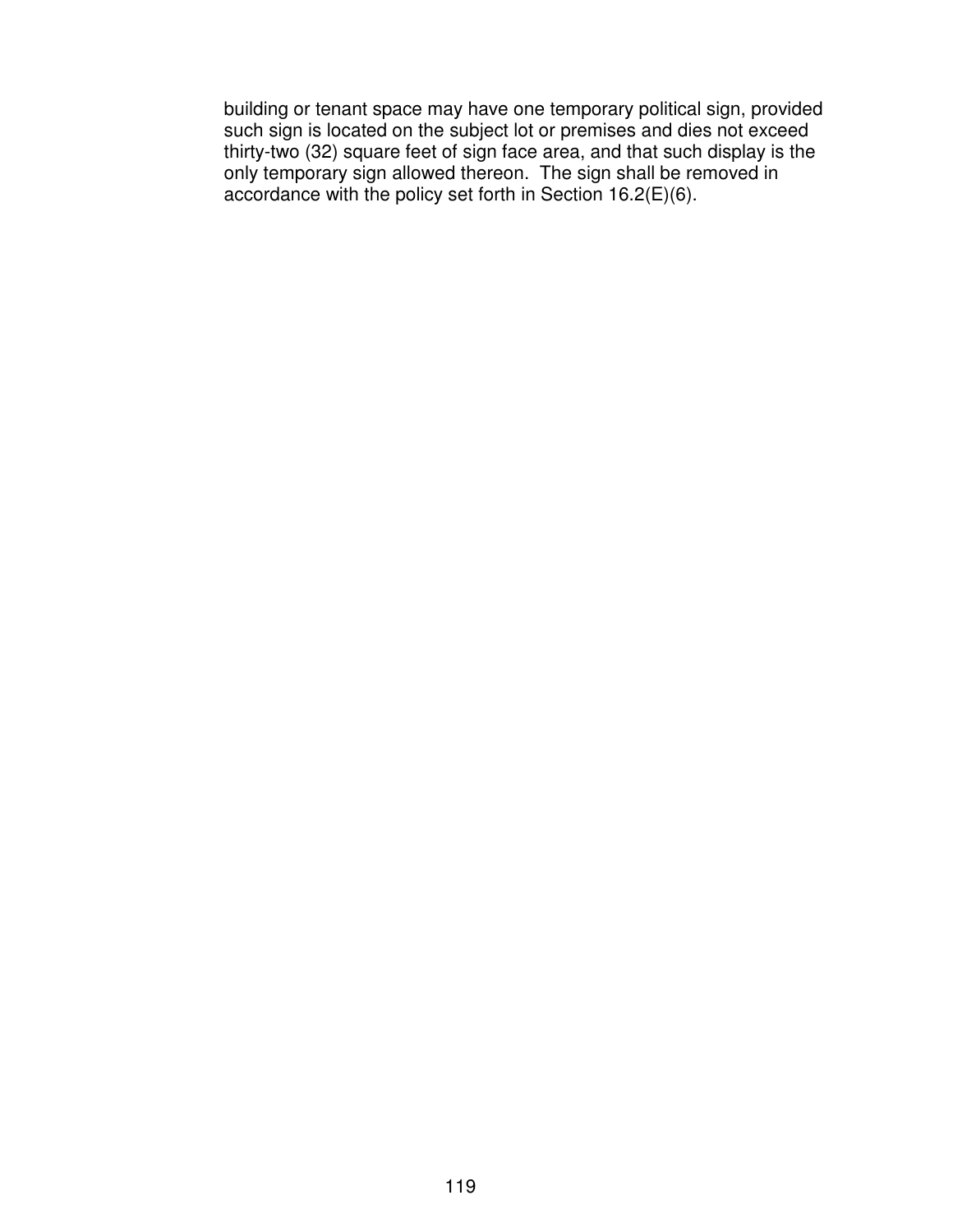## **Section 17.0 Nonconforming signs.**

All signs constructed after adoption of this Ordinance shall conform in all respects to the requirements and provisions contained herein. Within the districts established by this Ordinance or amendments that may later be adopted, there exists signs which were lawful before the Ordinance was passed or amended, but which would be prohibited, regulated or restricted under the terms of the Ordinance or future amendment. It is the intent of this Ordinance to permit these nonconforming signs to remain until they are removed, discontinued or altered, but not to encourage their survival.

- 17.1 Nonconforming on-premise signs
	- A. Non-conforming signs which are structurally altered shall, upon completion of the alteration, conform in all respects to the provisions of this Ordinance.
	- B. Nonconforming signs shall be maintained, if a structural alteration is required to accomplish maintenance, the sign shall, upon completion of the alteration, conform in all respects to the provisions of this Ordinance.
	- C. The sign face area of an internally illuminated, nonconforming sign may be removed from the sign structure without jeopardizing the legal nonconforming status of the sign.
	- D. Maintenance of sign face area on a nonconforming sign in which the sign face area is an integral and permanent part of the sign structure, shall require the sign to conform in all respects to the provisions of this Ordinance.

*17.2 Nonconforming off-premise signs.* Structural alteration of a nonconforming offpremise sign shall require its removal. The message of a nonconforming off-premise sign may change without affecting the legal nonconforming status of the sign.

*17.3 Restoration after damages*. A nonconforming sign which is damaged by fire, wind, or other causes, to the extent that repair of the sign requires structural alteration, or the extent of the damage is more than ten (10) percent of the appraised value of the sign immediately prior to said damage, shall upon completion of the alteration, conform, in all respects to the provisions of this Ordinance.

*17.4 Abandonment*. Any on premises sign which no longer advertises a bone fide business, institution, person, event, location, product, or service for a continuous period of thirty (30) days or more, shall be altered or removed to conform in all respects to the provisions of this Ordinance within thirty (30) days following notification of abandonment.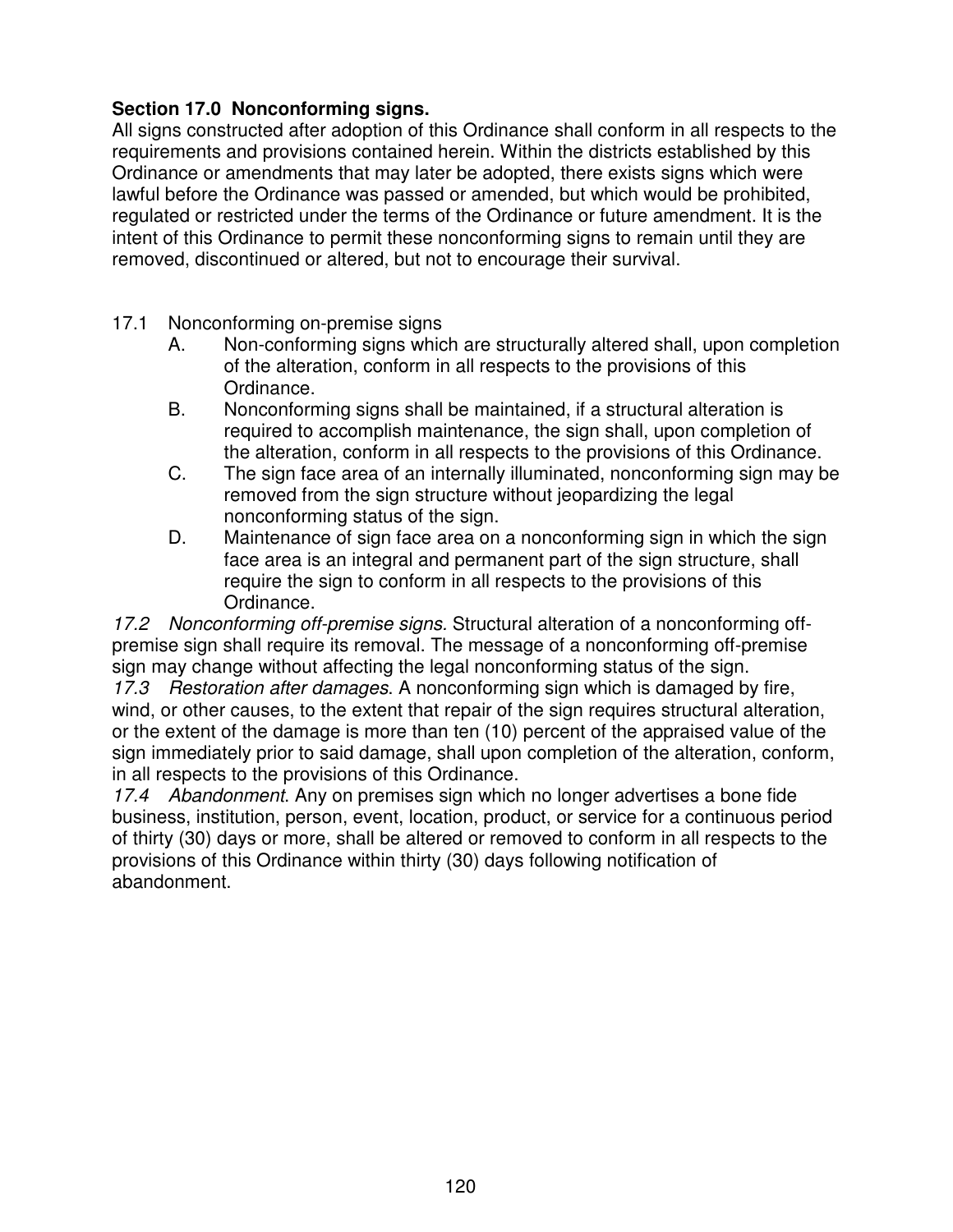### **Section 18.0 Other effects.**

This Ordinance shall have no effect on provisions of the Zoning Ordinance not specifically amended by its language; all other provisions of the Zoning Ordinance shall remain in full force and effect.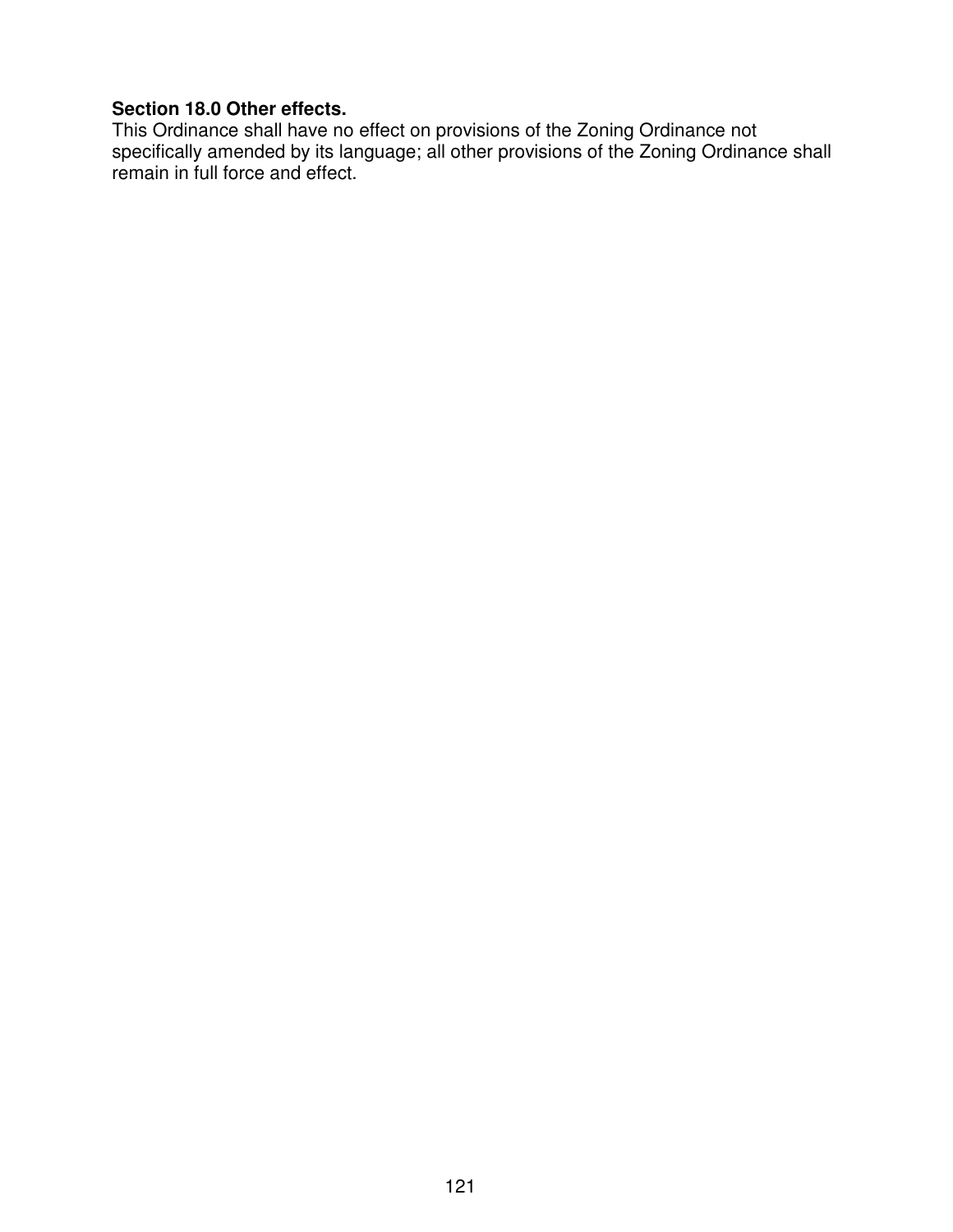## **Section 19.0 Other provisions.**

- A. Effective Date
	- This Ordinance shall be effective on January 1, 2004.
- B. Violations Continue Any violation of the previous sign regulations of the City will continue to be a violation under this Ordinance and will be subject to penalties and enforcement under the terms of the Zoning Ordinance. The adoption of this Ordinance does not affect nor prevent any pending or future prosecution of, or action to abate, violations of the previous City of Alabaster ordinances that occurred prior to the adoption of this Ordinance.
- C. Applications Submitted Before January 1, 2004 Any sign for which a complete application was submitted to the City before January 1, 2004 and pending approval on January 1, 2004, may, at the applicant's option, be reviewed wholly under the terms of the sign regulations in effect immediately before January 1, 2004. If approved, such sign may be installed and used in accordance with the standards in effect at the time of application. Any re-application for an expired permit shall meet the standards in effect at the time of re-application.
- D. Permits Issued Before January 1, 2004 Any sign for which a permit was duly issued before January 1, 2004 may be completed in conformance with the issued permit and other applicable permits and conditions, even if such sign does not fully comply with provisions of this Ordinance. If the installation of the sign is not completed in accordance with the applicable permit terms, the issuing officer may, upon receipt of a written request and payment of the required fee, grant one 6-month time extension. If the installation of the sign is not completed within the time allowed under the original permit or any extension granted, then the sign may be installed or used only in strict compliance with the requirements of this Ordinance.
- E. Severability

If any portion of this Development Code is held to be invalid or unconstitutional by a court of competent jurisdiction, that portion held to be invalid or unconstitutional is to be deemed severed from the Development Code, and in no way affects the validity of any other portion of the Development Code.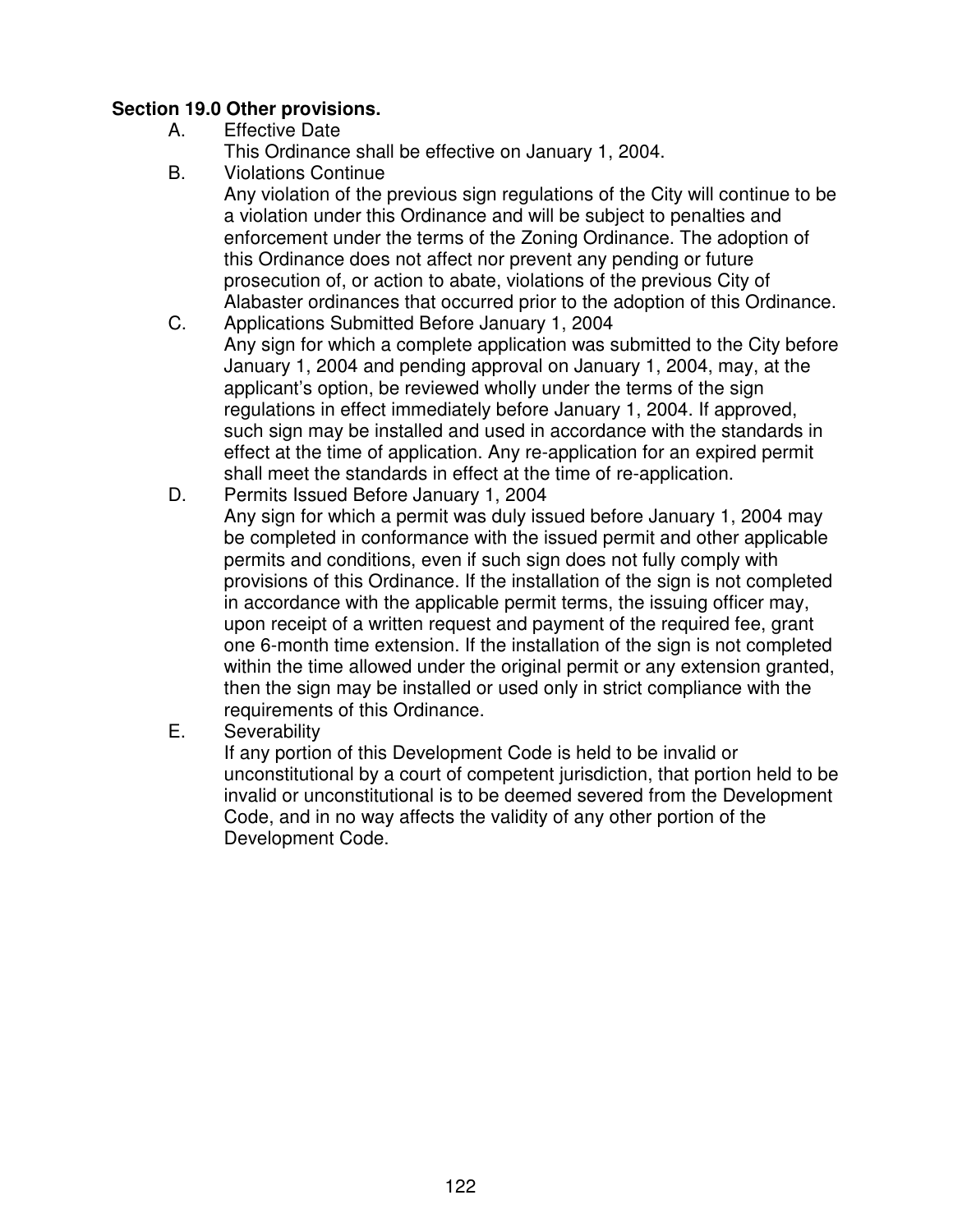# **ARTICLE XI. LANDSCAPING AND BUFFERS**

#### **Section 1.0 Intent**

The intent of this Article is to require a minimum number of trees in residential areas, to establish standards for buffers required between incompatible land uses and to provide for landscaping surrounding and within vehicular areas in high traffic corridors. Because of the unique nature of mixed use development, Article XI Landscaping and Buffers shall not apply to a Mixed Use District. Requirements for landscaping and buffers shall be established for each mixed use development as part of the development plan review process as required in Article VI, Subsection 22.8 of this Ordinance.

#### **Section 2.0 Landscaping for Dwellings**

The following standards shall apply to the construction of single family and two family dwellings and the placement of manufactured and mobile homes.

- A. Prior to issue of a certificate of occupancy for a single family dwelling, two family dwelling, manufactured home or mobile home, on a lot that is seventy (70) or less feet in width that was created after the effective date of this Ordinance, the owner shall plant at least two (2) shade trees in the front or side yards and at least one (1) shade tree in the rear yard.
- B. Prior to issue of a certificate of occupancy for a single family dwelling, two family dwelling, manufactured home or mobile home, on a lot that is more than seventy (70) feet in width that was created after the effective date of this Ordinance, the owner shall plant at least three shade trees in the front or side yards and at least two (2) shade trees in the rear yard.
- C. Only shade trees listed in Section 6.0 may be planted to comply with the requirements of this Section.
- D. Existing trees which are at least six (6) inches in diameter may be used toward meeting the requirements of subsections A and B of this Section, if the area within the drip line of the trees has been left in its natural condition and no filling, grading, excavation, or parking of vehicles or equipment, or other activity which could damage or kill the tree, has occurred within the dripline of said existing trees.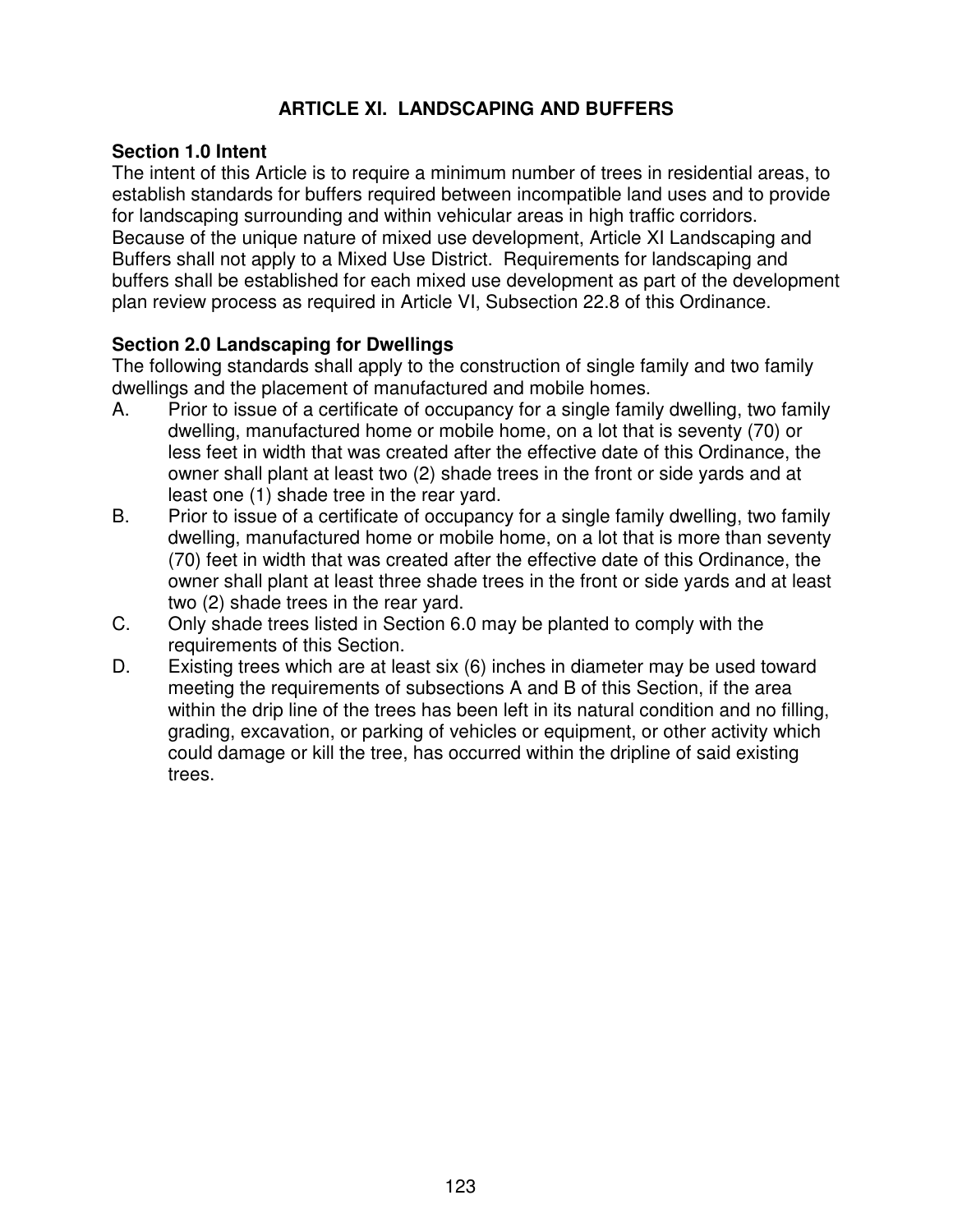## **Section 3.0 Buffers.**

*3.1 Applicability.* Buffer Regulations are set forth in each of the zoning district sections of Article VI. A Landscaping Plan shall be required as part of every zoning application, special exception use application, variance application and building permit application for new construction which is required by this Ordinance to have a buffer.

3.2 *Standards*. In order to decrease incompatibility between neighboring land uses, the following standards shall apply to all buffers required by the Zoning Ordinance; whether the buffer is comprised of planted, natural or a combination of planted and natural vegetation.

- A. Prior to occupancy of the building or premises, the buffer shall provide a visually impervious barrier, uniformly dense at all heights from the ground, and a minimum of five (5) feet above grade throughout the entire length of the buffer. Within one year after installation the buffer shall be at least six (6) feet above grade throughout the entire length of the buffer. The buffer shall be comprised of vegetation which meets or exceeds these minimum standards throughout the calendar year.
- B. In the case of planted buffers, the entire surface area of the buffer shall be planted as prescribed in this Section. Only evergreen plant materials may be planted within a required buffer.
- C. Public utilities and storm drainage facilities may be constructed in a required buffer, provided the buffer is installed in compliance with the approved Landscaping Plan. The City may require supplemental evergreen plantings in order to mitigate the effect of land disturbance in the buffer.
- D. The owner shall be responsible for the maintenance, repair and replacement of all landscaping materials and irrigation systems required by this Section. All plant material shall be maintained in a healthy growing condition, replaced when dead and kept free of weeds, refuse and debris.
- E. All planted buffers shall be irrigated by an automatic irrigation system.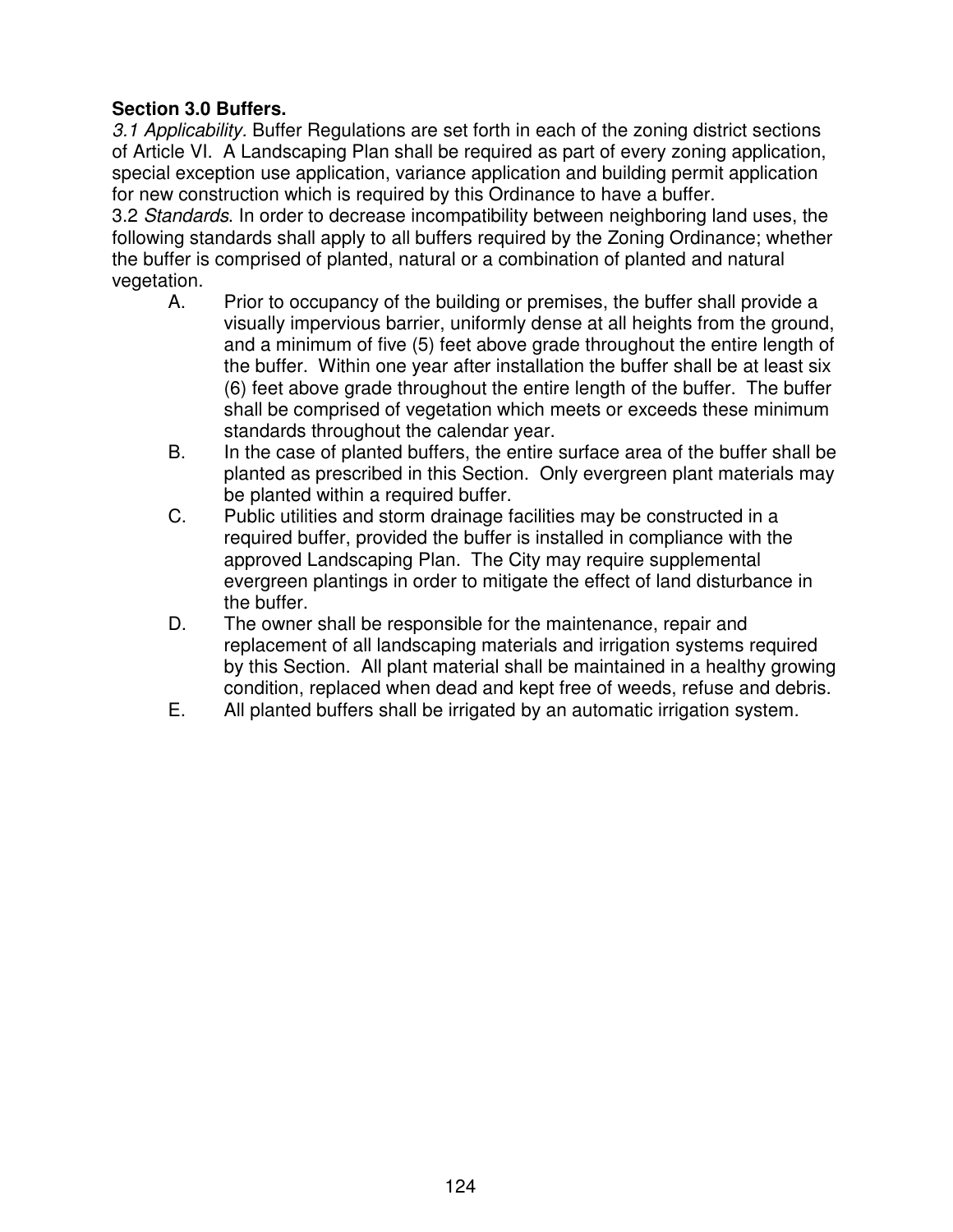# **Section 4.0 Landscaping for Vehicular Areas in High Traffic Corridors**

*4.1 Applicability.* These regulations apply to all areas which are located within or visible from a high traffic corridor defined by this Ordinance, and used for drives; off-street parking and loading; vehicular storage, display, maneuvering and washing; and the dispensing of motor fuels; (hereinafter referred to as vehicular areas).

A Landscaping Plan shall be required as part of every zoning application, special exception use application, variance application and building permit application for new construction which includes vehicular areas as herein described. This Section shall apply to new vehicular areas for all uses, except single family dwellings, two family dwellings and manufactured or mobile homes. If the size of an existing vehicular area is increased by ten (10) percent or more, the new vehicular area and the existing vehicular area shall comply with the requirements of this Article; except that landscaping in the existing vehicular area shall be exempt from the irrigation requirement.

4.2 *Interior Vehicular Area Landscaping Requirements*

- A. Each vehicular area shall have interior landscaping covering not less than five (5) percent of the total vehicular area. Such landscaping shall be in addition to all planting within six (6) feet of a building.
- B. The primary landscaping materials used in vehicular areas shall be shade trees which comply with the standards of Section 6.0. Shrubs and other planting materials may be used to compliment the shade tree planting, but shall not be the sole component of the landscaping.
- C. The interior dimensions of any planting area shall be sufficient to protect all landscaping materials planted therein.
- D. All required landscaping shall be irrigated by an automatic irrigation system
- *4.3 Perimeter Landscaping Requirements Adjacent to Public Rights-of-Way*
	- A. Only shade trees listed in Section 6.0 may be used to comply with the requirements of this subsection.
	- B. A landscaped strip at least ten (10) feet wide, which shall not include a sidewalk or trail, shall be located between the vehicular area and the public right-of-way, except where driveways cross the property line.
	- C. The entire ten (10) foot wide strip shall be planted with a double staggered row of shrubs. The shrubs shall be evergreen and a minimum of thirty (30) inches high at installation.
	- D. At least one shade tree for every thirty (30) linear feet of required landscape strip, or portion thereof, shall be planted in the landscaped strip.
	- E. Landscaping shall not be planted in a manner or location which causes a hazard to vehicles entering or within the public right-of-way.
	- F. All required landscaping shall be irrigated by an automatic irrigation system

# *4.4 Peripheral Landscaping Adjacent to Private Property*

- A. Only shade trees listed in Section 6.0 may be used to comply with the requirements of this subsection.
- B. A landscaped strip at least five (5) feet wide shall be located along all property lines which separate vehicular areas and drives from adjoining property, except where driveways cross the property line.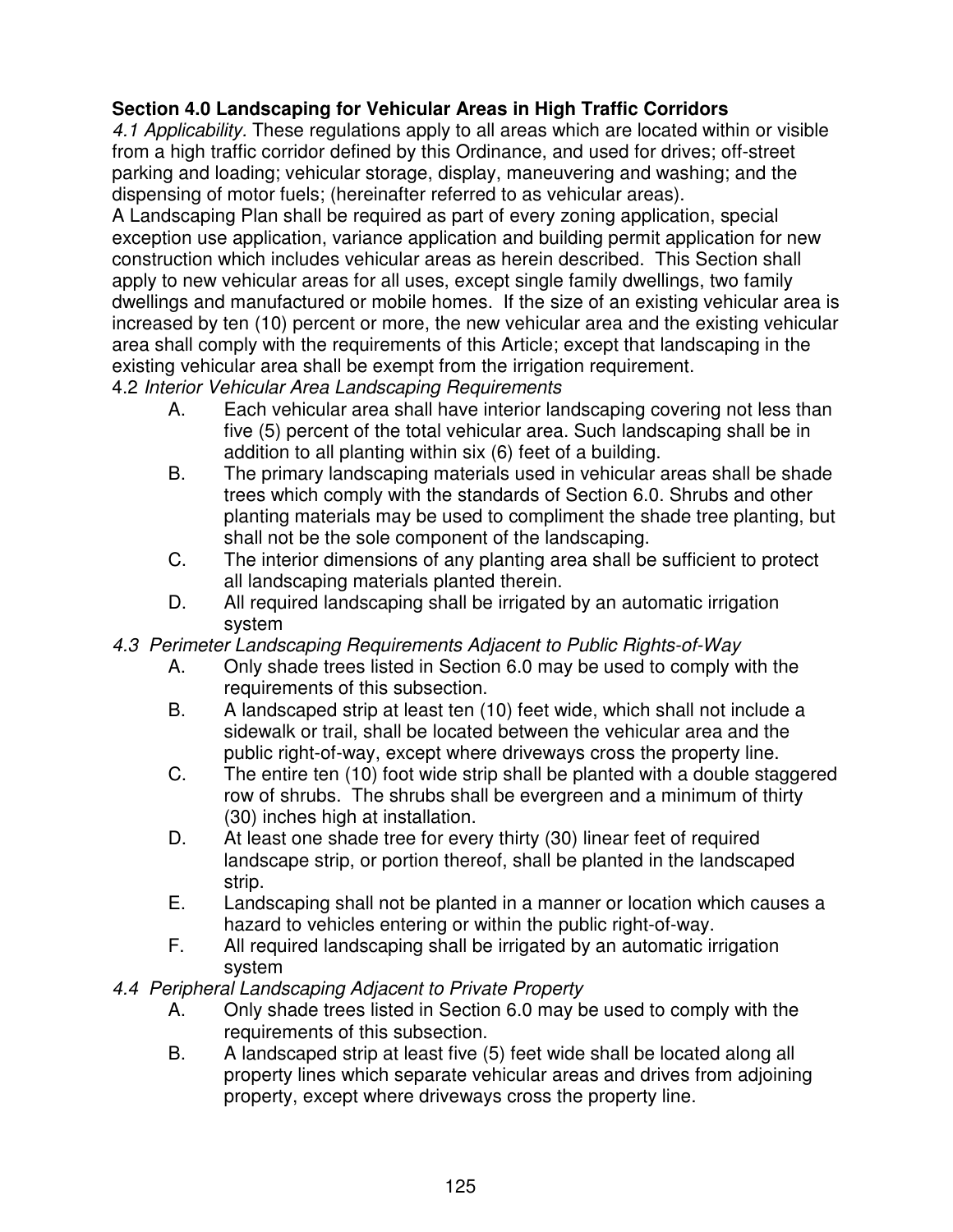- C. At least one shade tree for every thirty (30) linear feet of required landscape strip, or portion thereof, shall be planted in the landscaped strip.
- D. All required landscaping shall be irrigated by an automatic irrigation system

#### **Section 5.0 Maintenance and Irrigation**

- A. The owner shall be responsible for the maintenance, repair and replacement of all landscaping materials required by Sections 3.0 and 4.0 of this Article. All plant material shall be tended and maintained in a healthy growing condition, replaced when dead and kept free of weeds, refuse and debris.
- B. All landscaping required in Sections 3.0 and 4.0 of this Article shall be irrigated by an automatic irrigation system.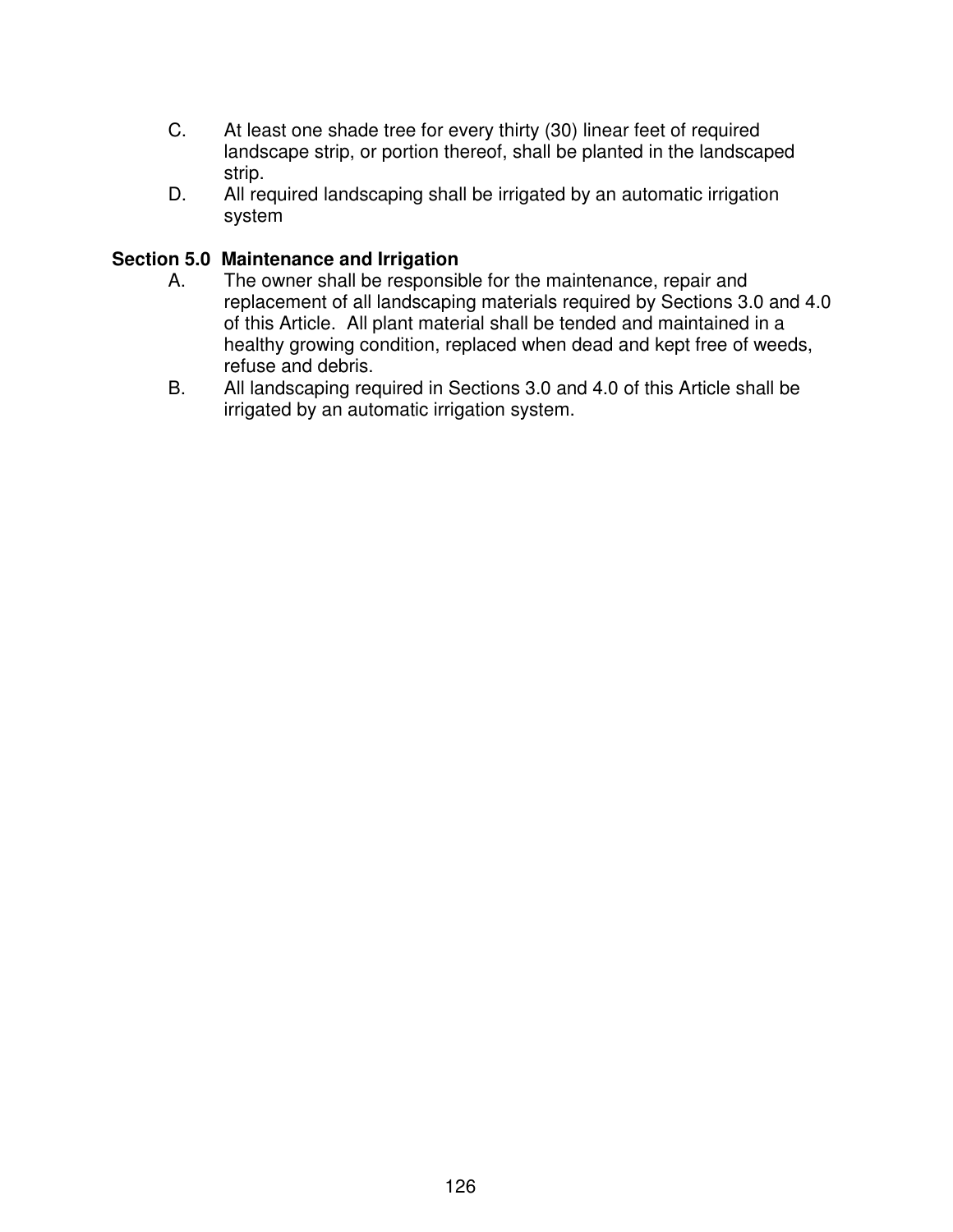# **Section 6.0 Shade Tree List**

Only the following shade trees may be planted in order to comply with the requirements of Sections 3.0 and 4.0. All such trees shall be at least two (2) inches in diameter, measured five feet above the root ball of the tree.

- A. American Holly F. Red Oak
- 
- C. Crape Myrtle **H.** Willow Oak
- 
- 
- 
- B. Chinese Elm G. Shumard Oak
	-
- D. Ginkgo I. Zelcova
- E. Pin Oak J. Bradford Pear
	- K. Magnolia

### **Section 7.0 Landscaping Plan**

*Landscaping Plan.* A Landscaping Plan shall be required as part of every zoning application, special exception use application, variance application and building permit application for new construction which requires a buffer and/or landscaping in vehicular areas. The Landscape Plan shall be drawn to a scale no larger than one inch equals 50 feet and shall contain the following information:

- A. The location and dimension of all areas proposed for landscaping and planting, including a description of the proposed plant materials.
- B. All dimensions and distances, property lines, easements, rights-of-way and buffers
- C. Existing and proposed buildings and structures, including signs, trash and garbage containers, utility and drainage structures.
- D. Existing and proposed buildings and structures on the subject property and on adjacent property affected by a required buffer. When the finished floor elevation of buildings on the subject property differs by ten (10) feet or more from the finished floor elevation of the buildings on the adjacent property affected by the buffer, the plan shall include a cross section which accurately shows the comparative elevations of the buildings in relationship to the buffer.
- E. Bodies of water Including water detention and retention areas
- F. Driveways, vehicular areas, existing and proposed parking spaces, access aisles and other vehicular areas
- G. Sufficient information and detail to demonstrate compliance with the requirements of this Article.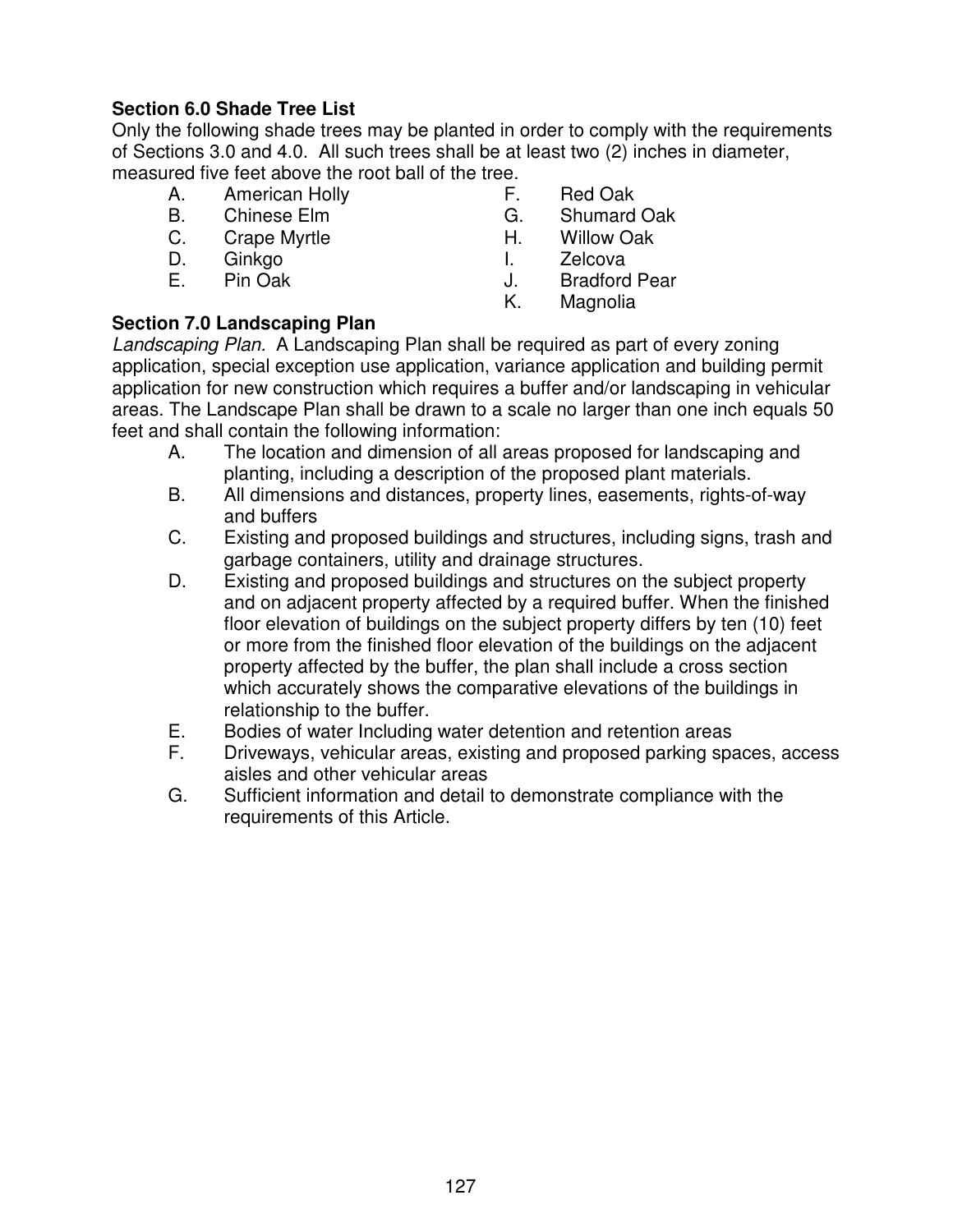#### **Section 8.0 Enforcement**.

- A. A required Landscape Plan shall be submitted to and approved by the City prior to issue of a building permit for the subject property. The City shall not approve a Landscaping Plan required by Section 3.0 or 4.0 of this Article, until a financial guarantee of performance is submitted, in an amount determined by the City to be not less than one hundred and fifty (150) percent of the cost of implementing the Landscaping Plan. The guarantee shall be in the form of a bond, irrevocable letter of credit or certificate of deposit made payable to the City of Alabaster. Prior to release of the financial guarantee and prior to issuance of a certificate of occupancy, the City shall determine that the Landscaping Plan has been implemented.
- B. Prior to issue of a certificate of occupancy for a single family dwelling, two family dwelling, manufactured home or mobile home, on a lot which was created after the effective date of this Ordinance; the owner shall comply with the requirements of Section 2.0 of this Article.

## **ARTICLE XII. LEGAL STATUS PROVISIONS**

#### **Section 1.0. Interpretation and purpose**.

In their interpretation and application the provisions of this Ordinance shall be considered minimum requirements adopted for the promotion of the public health, safety, morals, convenience, order, prosperity, and general welfare of the community. Where other ordinances or regulations heretofore adopted or which may be adopted hereafter impose greater restrictions than those specified herein, compliance with such other ordinances or regulations is mandatory.